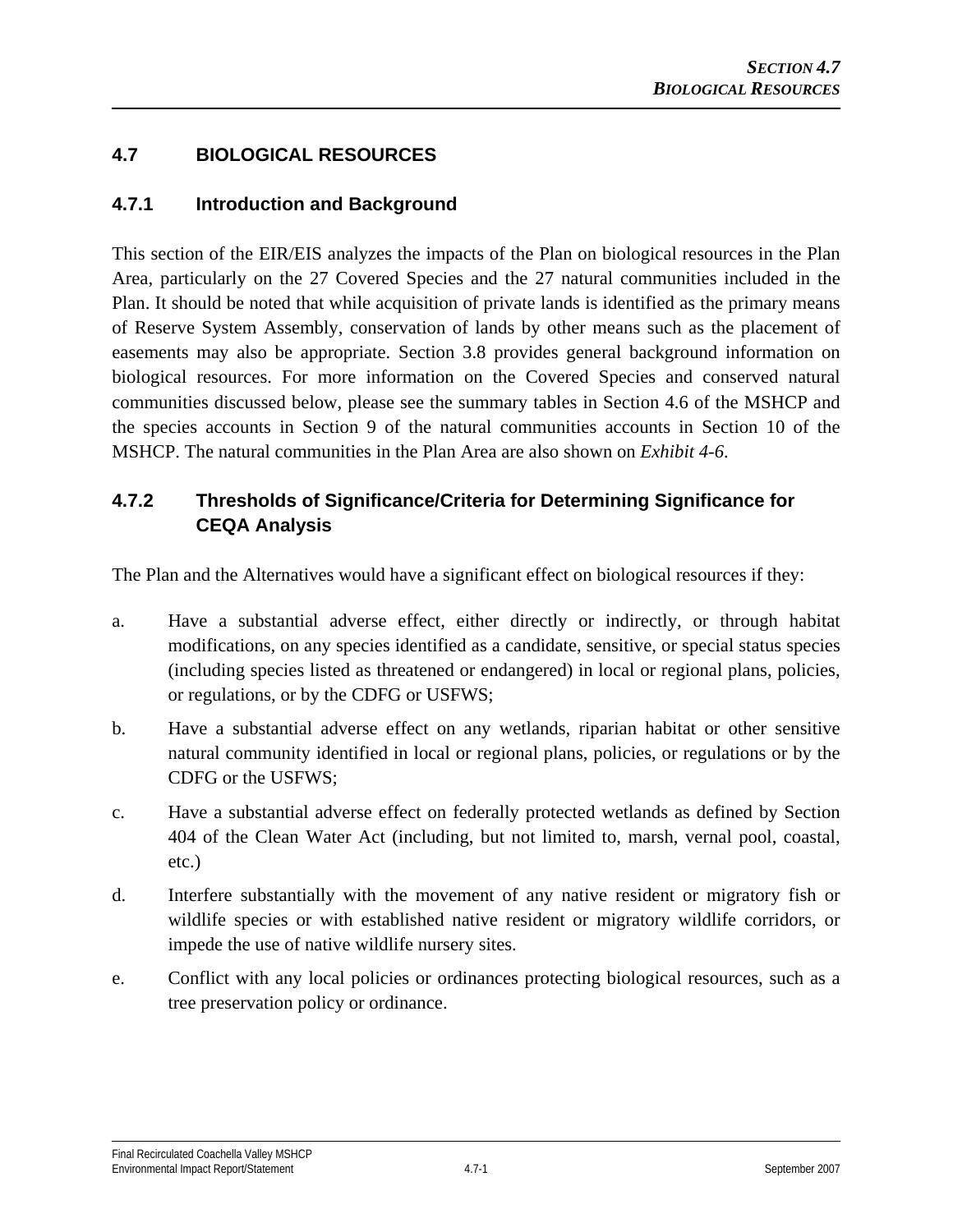- f. Conflict with the provisions of any adopted Habitat Conservation Plan, Natural Community Conservation Plan, or other approved local, regional or state habitat conservation plan.
- g. Conflict with any local policies or ordinances protecting biological resources, such as a tree preservation policy or ordinance.

# **4.7.3 Biological-Resources-Related Project Impacts**

The Proposed Action/Preferred Alternative would result in a net beneficial impact to the Covered Species and natural communities as the Plan would reduce, fragmentation, shielding of blowsand habitat, and blocked ecological processes. The Plan would establish a Reserve System to conserve, monitor, and manage Core Habitat, Essential Ecological Processes, and Biological Corridors and Linkages needed for the Conservation of the Covered Species and natural communities included in the Plan. It is further the intent of the MSHCP to maintain overall biodiversity and protect functioning ecosystems in the Plan Area. The Plan provides Take Authorization for specified Covered Activities within the Plan Area. The Plan is designed to minimize and mitigate impacts of these Covered Activities.

The large blocks of Forest Service and BLM lands within Conservation Areas would be managed according to separate federal land use plans in a manner consistent with the MSHCP Species and Conservation Goals and Objectives. The BLM has coordinated with CVAG on conservation management for its recent Coachella Valley and Northern and Eastern Colorado Desert Plan Amendments to the California Desert Conservation Area Plan.<sup>1,2</sup> The Forest Service has revised its management and land use plan for the San Bernardino National Forest. These agencies have also published a Proposed Plan and Final EIS and a Record of Decision for the Santa Rosa and San Jacinto Mountains National Monument.<sup>3</sup> Conservation management in Joshua Tree National Park is assumed to be adequate to protect the Covered Species in that area. These federal plans provide Conservation Levels 1 and 2 (See Section 2.4 of the MSHCP for information on Conservation Levels) for most of the federal lands within the Plan Area.

 $\overline{a}$ 

<sup>1</sup> *California Desert Conservation Area Plan Amendment for the Coachella Valley and Final Environmental Impact Report*. Prepared by the United States Department of the Interior, Bureau of Land Management. October 2002. 2 Bureau of Land Management 2002b.

<sup>3</sup>*Santa Rosa and San Jacinto Mountains National Monument Proposed Resource Management Plan/Final Environmental Impact Statement*. Prepared by the U.S. Department of the Interior, Bureau of Land Management and the U.S. Department of Agriculture, Forest Service, October 2003.

*Santa Rosa and San Jacinto Mountains National Monument Final Management Plan and Record of Decision*. Prepared by the U.S. Department of the Interior, Bureau of Land Management and the U.S. Department of Agriculture, Forest Service, February 2004.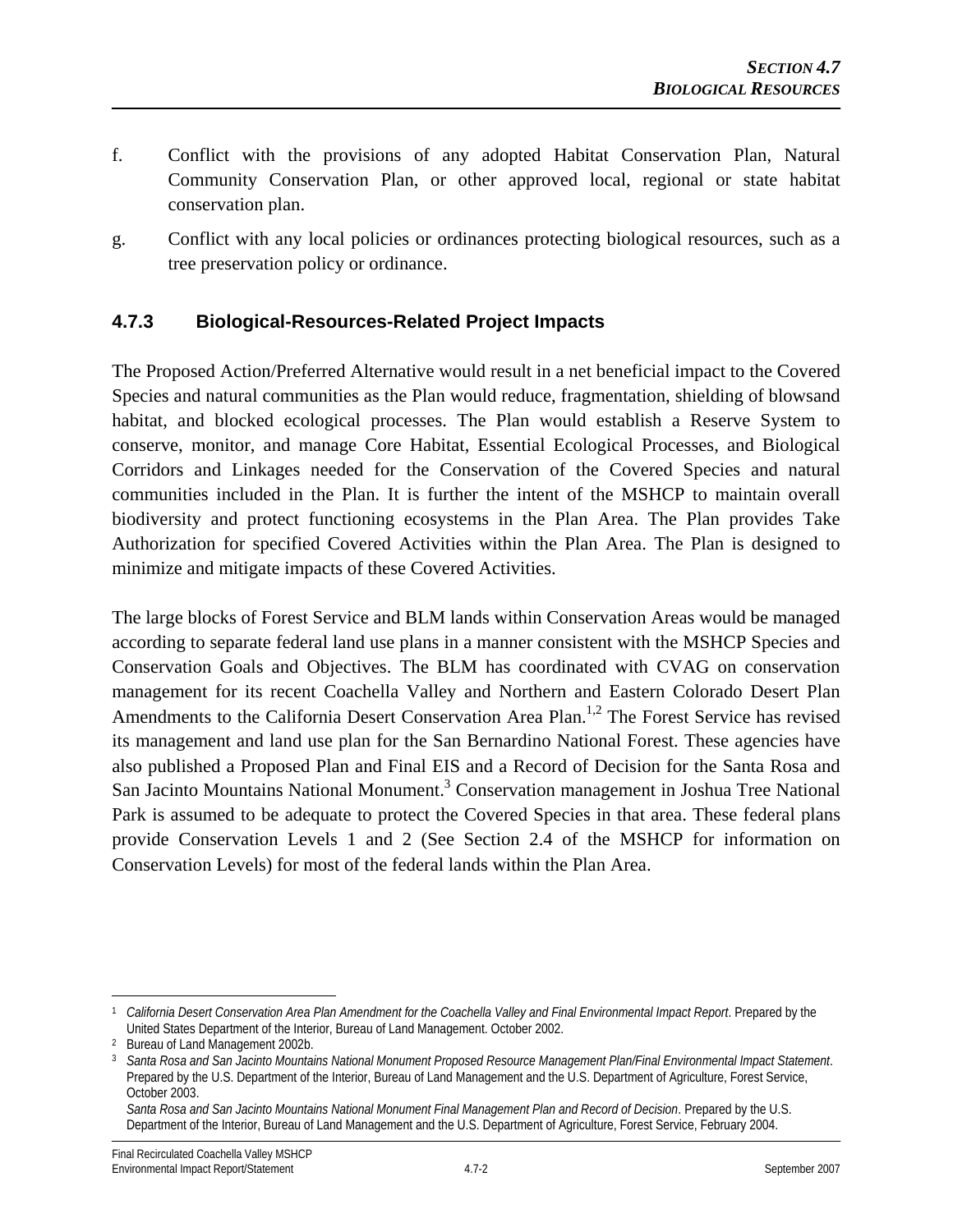

**Exhibit 4-5: Natural Communities and Development** 

Exhibit 4-5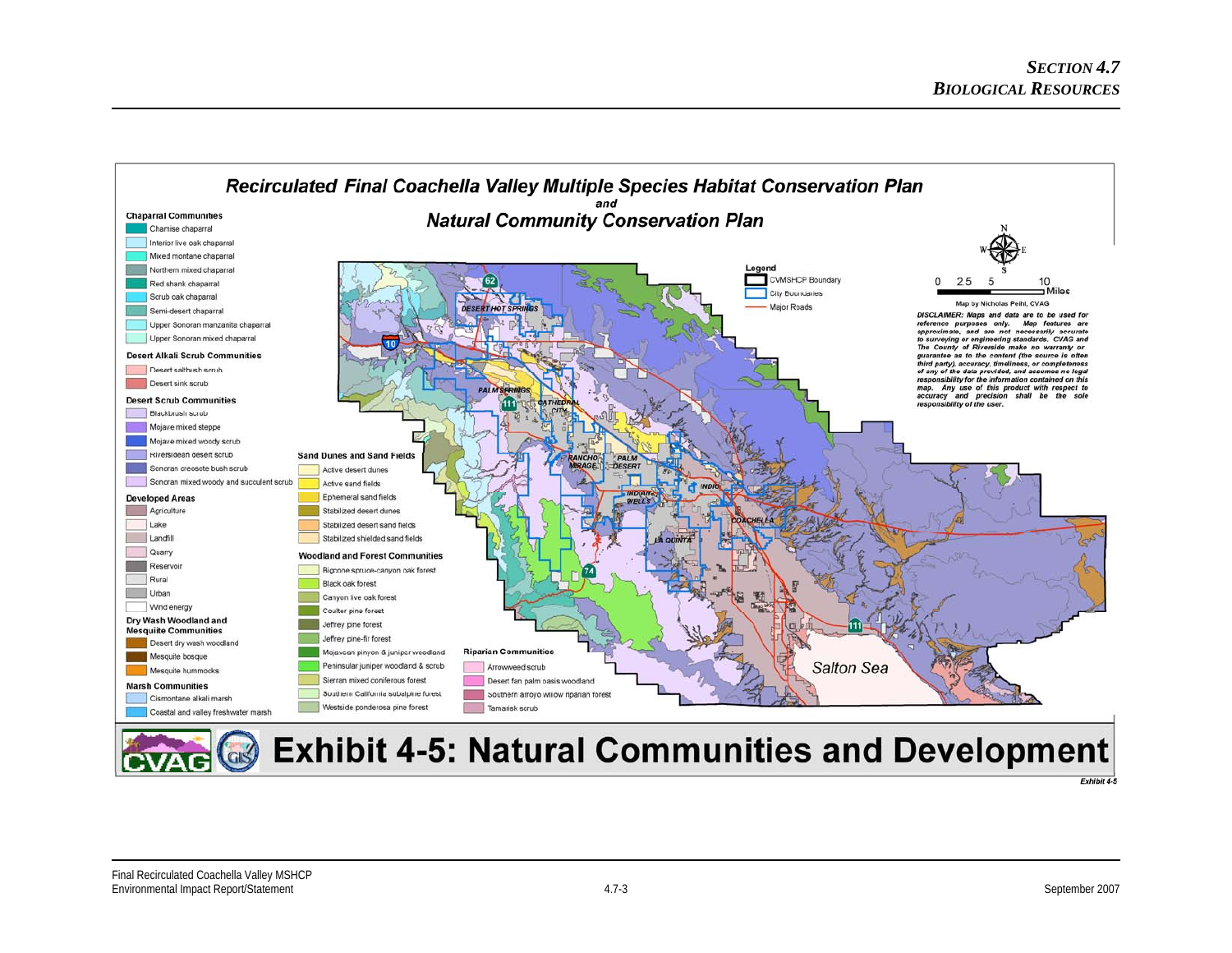The federally listed threatened and endangered species in these approved regional plans, most of which are Covered Species in the MSHCP, have received non-jeopardy Biological Opinions or concurrence letters of "not likely to adversely affect" from USFWS. In addition, new projects that may take place on federal lands and affect listed species would be subject to consultation with USFWS.

Given these federal actions, the Covered Species and natural communities found on lands managed by the three federal agencies are judged to be beneficial and compatible with the Goals and Objectives of the MSHCP. In addition, ongoing management of the Coachella Valley National Wildlife Refuge would complement implementation of the Plan.

The level of habitat conservation and habitat loss for each Covered Species and the Plan's resulting impacts on each species are discussed below for each Alternative. Following that is a similar discussion for each natural community.

# **Comparison of Effects on Covered Species by Alternative**

The following No Action/No Project Alternative description applies to all Covered Species and natural communities and is being presented once rather than repeated for each.

### *No Action/No Project Alternative*

Under this Alternative, this Plan would not be approved and, hence, no conservation measures for the Covered Species would be implemented. For Non-Listed Species, this Alternative would result in continued loss of habitat and significant adverse impacts would be expected to occur for CEQA analysis purposes. The same would be true for natural communities. For Listed Species, projects would have to obtain Take Authorization through individual HCPs or, where applicable, Section 7 consultation with USFWS.

While this would afford some protection for these species, this project by project approach may be more expensive and time consuming for individual project proponents, sometimes resulting in increased costs to local government or the development community. Additionally, it would be more difficult for incremental project reviews to achieve the landscape level of conservation as provided under the Preferred Alternative, which is a comprehensive, regional conservation plan.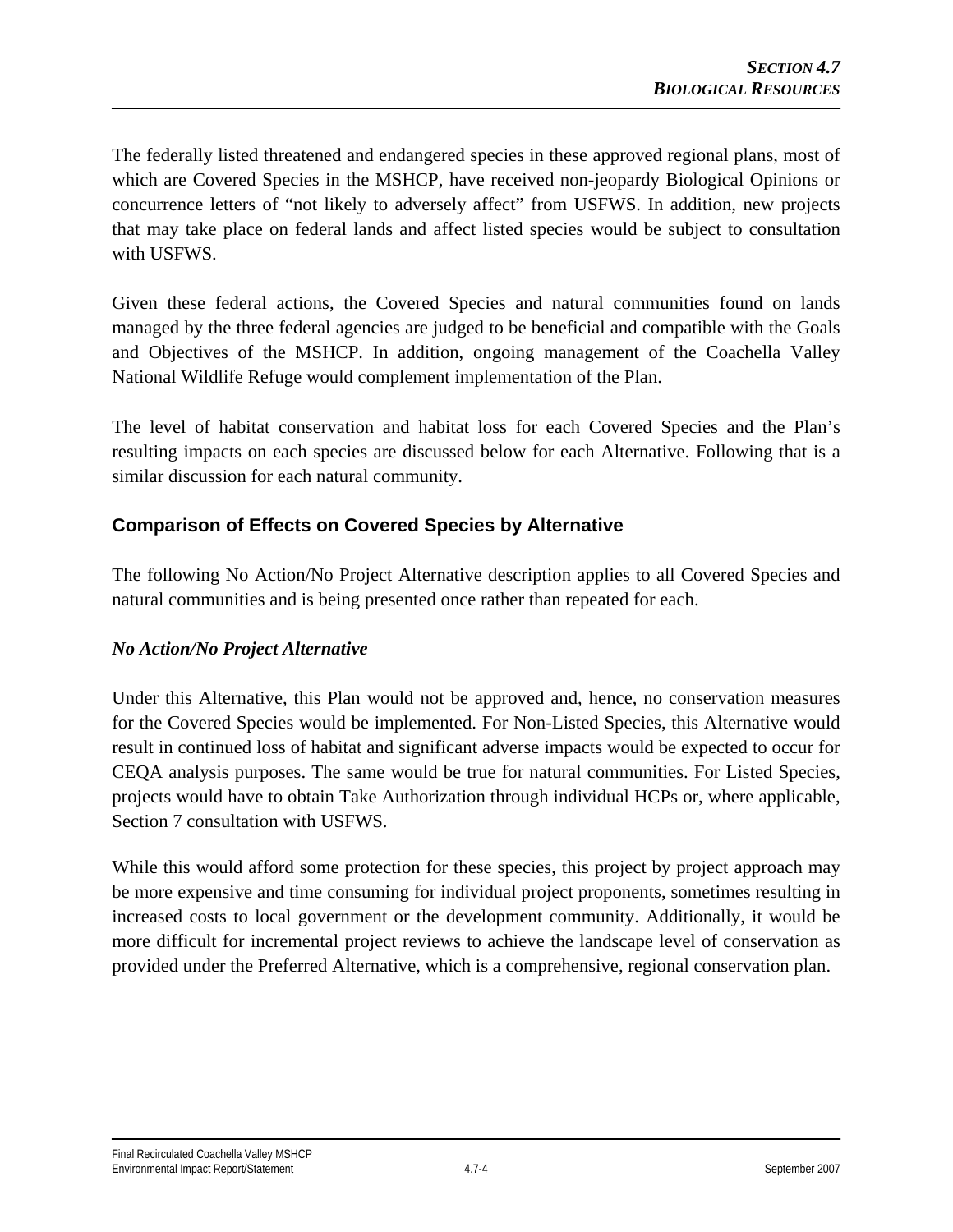# **PLANTS**

# **Coachella Valley milkvetch (***Astragalus lentiginosus* **var.** *coachellae***)**

#### Proposed Action/Preferred Alternative

Individuals occurring outside the Conservation Areas would be subject to habitat loss, including those occurring on the Big Dune (Palm Springs Sand Ridge). The habitat for this species on the Big Dune is shielded from replenishment by aeolian sand transport. Approximately 15,392 acres (42%) of all habitat and 51% of the non-Federal lands would be subject to habitat loss under the Preferred Alternative. There would be approximately 928 acres (6%) of Core Habitat subject to habitat loss under this alternative. This plant is a Coachella Valley endemic, with the exception of one disjunct population north of Desert Center, outside the Plan Area. Within the Plan Area, the Plan would conserve all remaining populations of this species where Essential Ecological Processes are intact. Though existing occurrences typically are widely scattered, the reserve design would tie different subpopulations together into larger blocks of conserved habitat, often allowing for seed dispersal over long distances by fluvial and Aeolian processes. For example, contiguous habitat would be provided across several Conservation Areas extending from the San Gorgonio Pass to locations east of Gene Autry Trail. Similarly, the milk-vetch populations along Morongo Wash would be connected across several Conservation Areas all the way to the Coachella Valley Preserve, and further east to the extent that suitable habitat may still remain along the base of the eastern Indio Hills. The plant is blowsand dependent, but adaptable to establishment in artificially disturbed situations, such as road edges. The main sand fields in the Coachella Valley (Big Dune) are shielded from replenishment by aeolian sand transport and may not be viable in the long term, though some disagreement remains about the ability of this species to survive in shielded sand fields. $4$ 

Mesquite hummocks trap sand and therefore may enhance conditions that provide some habitat for milkvetch, including mesquite found along fault-related vegetation scarps associated with the Banning Fault in the Willow Hole Conservation Area. Potential threats to mesquite in this area are associated with drawdown of the water table within the Mission Creek Subbasin. The loss of this mesquite could, to a limited degree, impact milkvetch. However, milkvetch are found in a variety of other substrates, including sandy areas associated with washes and creosote hummocks, which are common throughout the Plan Area.

 $\overline{a}$ 4 Noss RF, A. Allen, G. Ballmer, J. Diffendorfer, M. Soule, R. Tracy, and R. Webb. 2001. *Independent Science Advisors Review: Coachella Valley Multiple Species Habitat Conservation Plan/Natural Communities Conservation Plan*. Unpublished report to The Nature Conservancy. April 13, 2001.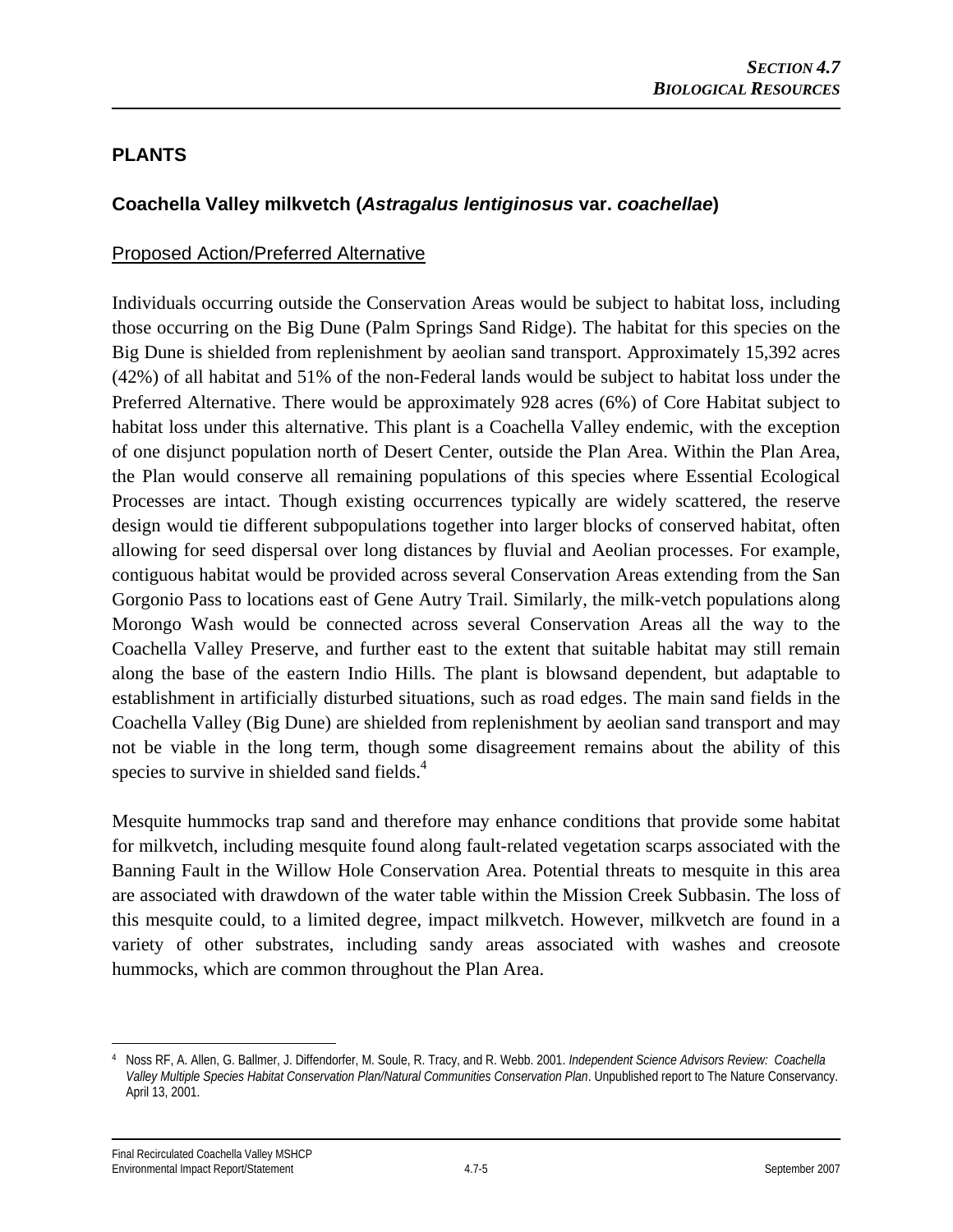The Plan would conserve all remaining populations of this species where Essential Ecological Processes are intact. It would also conserve large connected habitat (Core Habitat) with the combination of the Cabazon, Snow Creek/Windy Point, and Whitewater Floodplain Conservation Areas. Disturbance allowed under this Alternative would be less than significant for CEQA analysis purposes and the benefits conferred by the Plan would protect adequate unfragmented habitat, maintain Essential Ecological Processes to sustain the habitat, and protect Biological Corridors and Linkages, as appropriate.

# Public Lands Alternative

Individuals occurring outside the Conservation Areas would be subject to habitat loss, including those occurring on the Big Dune, Snow Creek, and Willow Hole, south of Desert Hot Springs along Mission Creek and Morongo Wash and Edom Hill. Approximately 30,210 (83%) acres of all habitat would be subject to habitat loss under the Public Lands Alternative. Approximately 9,402 acres (60%) of Core Habitat would be subject to habitat loss under this alternative. All of the habitat loss would be outside of Conservation Areas, since this alternative only conserves existing public lands where there is no habitat loss. Due to reduced reserve size, change in configuration, elimination of Essential Ecological Processes, and reduction in the amount of Core Habitat for this species under this alternative, it is unclear if the state and federal permit issuance standards for this species would be met. Impacts to this species from this Alternative would be significant for CEQA analysis purposes.

### Core Habitat with Ecological Processes Alternative

Individuals occurring outside the Conservation Areas would be subject to habitat loss, including those occurring on the Big Dune and in the Hwy 111-I/10 Conservation Area. Approximately 16,792 acres (46%) would be subject to habitat loss under the Core Habitat with Ecological Processes Alternative. There would be approximately 1,737 acres outside of Conservation Areas, and 767 acres within Conservation Areas, for a total of 2,504 acres (16%) of Core Habitat subject to Take Authorization under this alternative. Due to reduced reserve size, change in configuration, elimination of Essential Ecological Processes, and reduction in the amount of Core Habitat for this species under this alternative, it is unclear if the state and federal permit issuance standards for this species would be met. Therefore, in the long-term impacts to this species from this Alternative could be significant for CEQA analysis purposes.

# Enhanced Conservation Alternative

Individuals occurring outside the Conservation Areas would be subject to Take Authorization, including those occurring in the western most portion of the Big Dune east of Gene Autry Trail.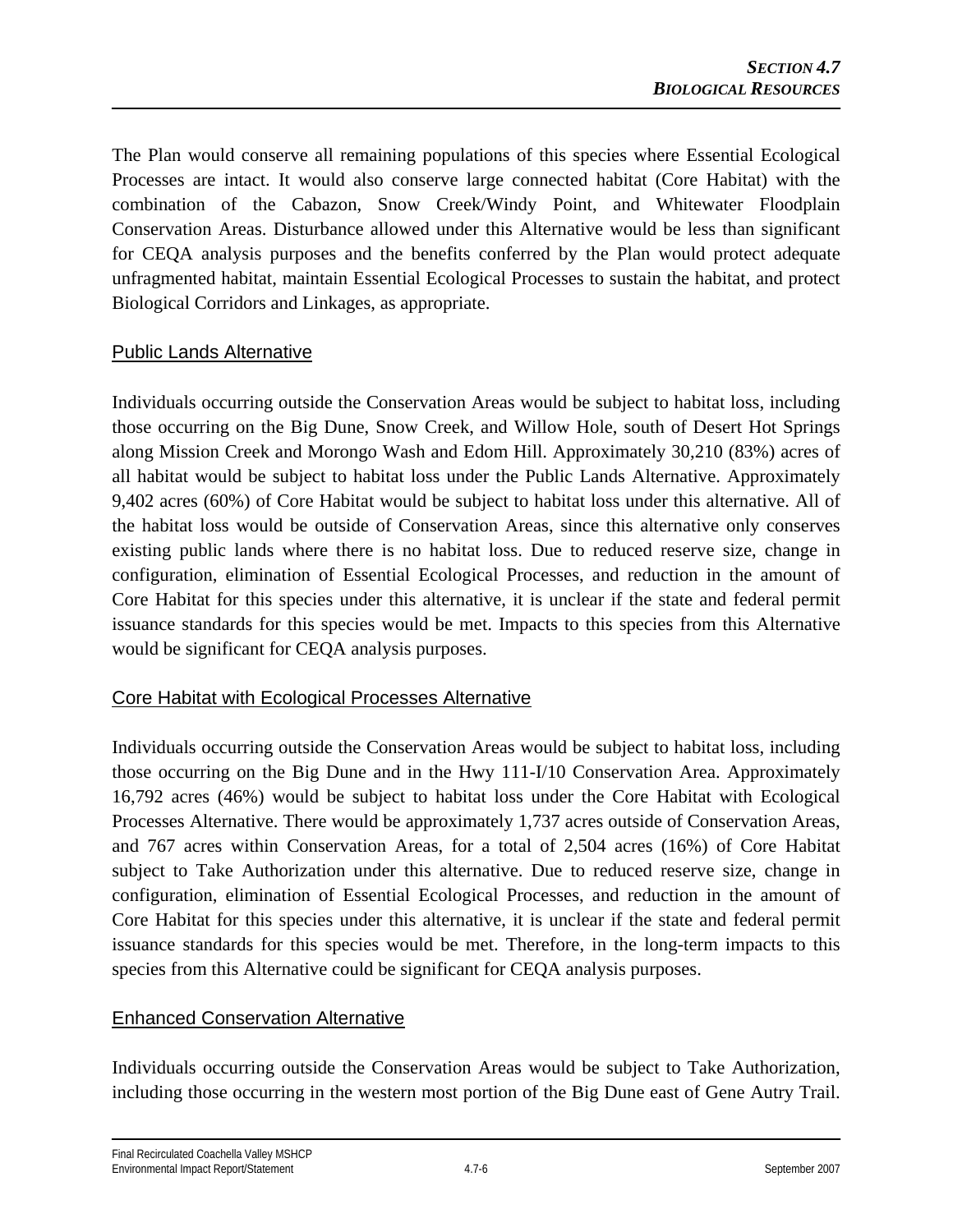Approximately 7,813 acres (21%) of the non-federal lands would be subject to Take Authorization under the Enhanced Conservation Alternative. There would be approximately 176 acres outside of Conservation Areas, and 923 acres within Conservation Areas, for a total of 1,099 acres (7%) of Core Habitat subject to habitat loss under this alternative. This Alternative would have the least potential for adverse impacts to this species.

# No Action/No Project Alternative

Under this Alternative, no coordinated habitat conservation plans would be adopted or implemented, and incremental impacts to this species would continue. Over a short period of time, impacts to this species would be significant for CEQA analysis purposes.

# **Triple-ribbed milkvetch (***Astragalus tricarinatus***)**

# Proposed Action/Preferred Alternative

Individuals occurring outside the Conservation Areas would be subject to habitat loss, including those occurring in the vicinity of Bonnie Bell. Approximately 164 acres (5%) of all habitat and 11% of non-federal lands would be subject to habitat loss under the Preferred Alternative. There would be approximately 88 acres (4%) of Core Habitat subject to habitat loss under this alternative.

All known occurrences of triple-ribbed milkvetch are conserved, along with the adjacent lands in Whitewater Canyon and Mission Creek. The Mission Creek population on Wildlands Conservancy holdings is currently conserved but the long-term conservation status is uncertain, considering that the landowner is not signatory to the Plan. As a result, the CVCC would use best efforts to enter into an agreement that affords permanent protection and coordinates management with the monitoring and management provisions under Plan. The upper drainages of Long Canyon, West Wide Canyon and East Wide Canyon are potential places where triple-ribbed milkvetch also may grow but have not yet been found. Overall, disturbance allowed under this Alternative would be less than significant for CEQA analysis purposes and the benefits conferred by the Plan would protect adequate unfragmented habitat, maintain Essential Ecological Processes to sustain the habitat, and protect Biological Corridors and Linkages, as appropriate.

### Public Lands Alternative

Individuals occurring outside the Conservation Areas would be subject to habitat loss, including those occurring in Whitewater Canyon, Mission Creek and Dry Morongo Canyon. Approximately 1,500 acres (50%) of all lands would be subject to habitat loss under the Public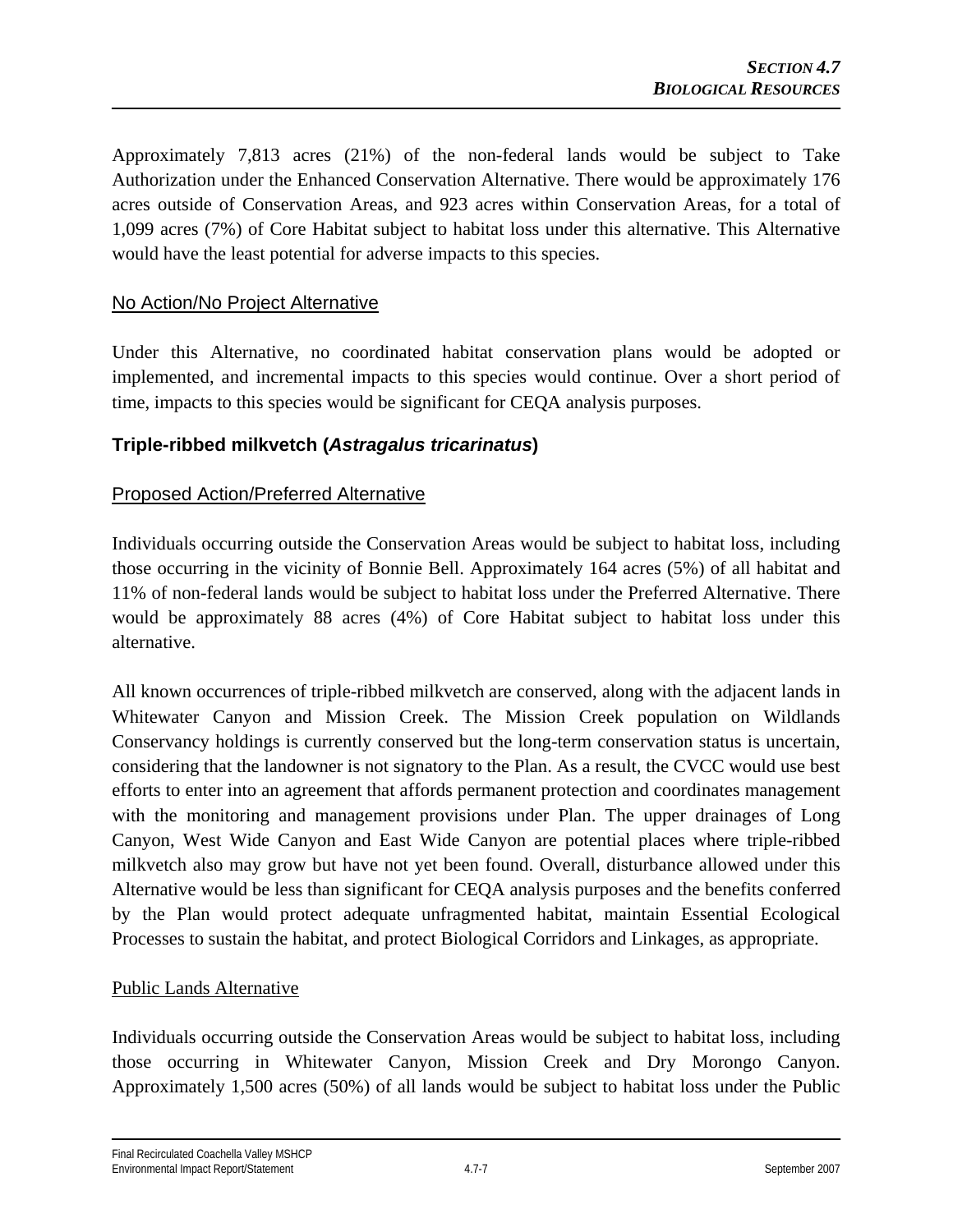Lands Alternative. There would be approximately 948 acres (43%) of Core Habitat subject to habitat loss under this alternative.

Few threats now exist for triple-ribbed milkvetch, and impacts to this species under the Public Lands Alternative would be negligible in the short term. However, over the next 75 years, urban encroachment and infrastructure improvements in areas of known habitat (Whitewater Canyon, Mission Creek, Dry Morongo Canyon) could result in loss of some individuals or populations. Because this plant is so few in number and so little known, this impact would be significant and adverse for CEQA analysis purposes. Using today's knowledge of the species distribution, improved management of the existing reserves would not be enough to adequately protect this species.

Due to reduced reserve size, change in configuration, elimination of linkages, and reduction in the amount of Core Habitat for this species under this alternative, it is unclear if the state and federal permit issuance standards for this species would be met. Therefore, impacts to this species from this Alternative would be significant for CEQA analysis purposes.

### Core Habitat with Ecological Processes Alternative

Impacts to the triple-ribbed milkvetch would be the same as described for the Preferred Alternative. Approximately 32 acres (1%) would be subject to habitat loss under the Core Habitat with Ecological Processes Alternative. There would be approximately 104 acres (5%) of Core Habitat subject to habitat loss under this alternative (10 acres outside and 94 acres inside Conservation Areas). Disturbance allowed under this Alternative would be less than significant for CEQA analysis purposes and the benefits conferred by the Plan would protect adequate unfragmented habitat, maintain Essential Ecological Processes to sustain the habitat, and protect Biological Corridors and Linkages, as appropriate.

# Enhanced Conservation Alternative

There would only be 6 acres of habitat subject to habitat loss outside the Conservation Areas under the Enhanced Conservation Alternative. There would be approximately 97 acres (5%) of Core Habitat subject to habitat loss under this alternative (2 acres outside and 95 acres inside Conservation Areas). This Alternative would have the least impact on this species. Disturbance allowed under this Alternative would be less than significant for CEQA analysis purposes and the benefits conferred by the Plan would protect adequate unfragmented habitat, maintain Essential Ecological Processes to sustain the habitat, and protect Biological Corridors and Linkages, as appropriate.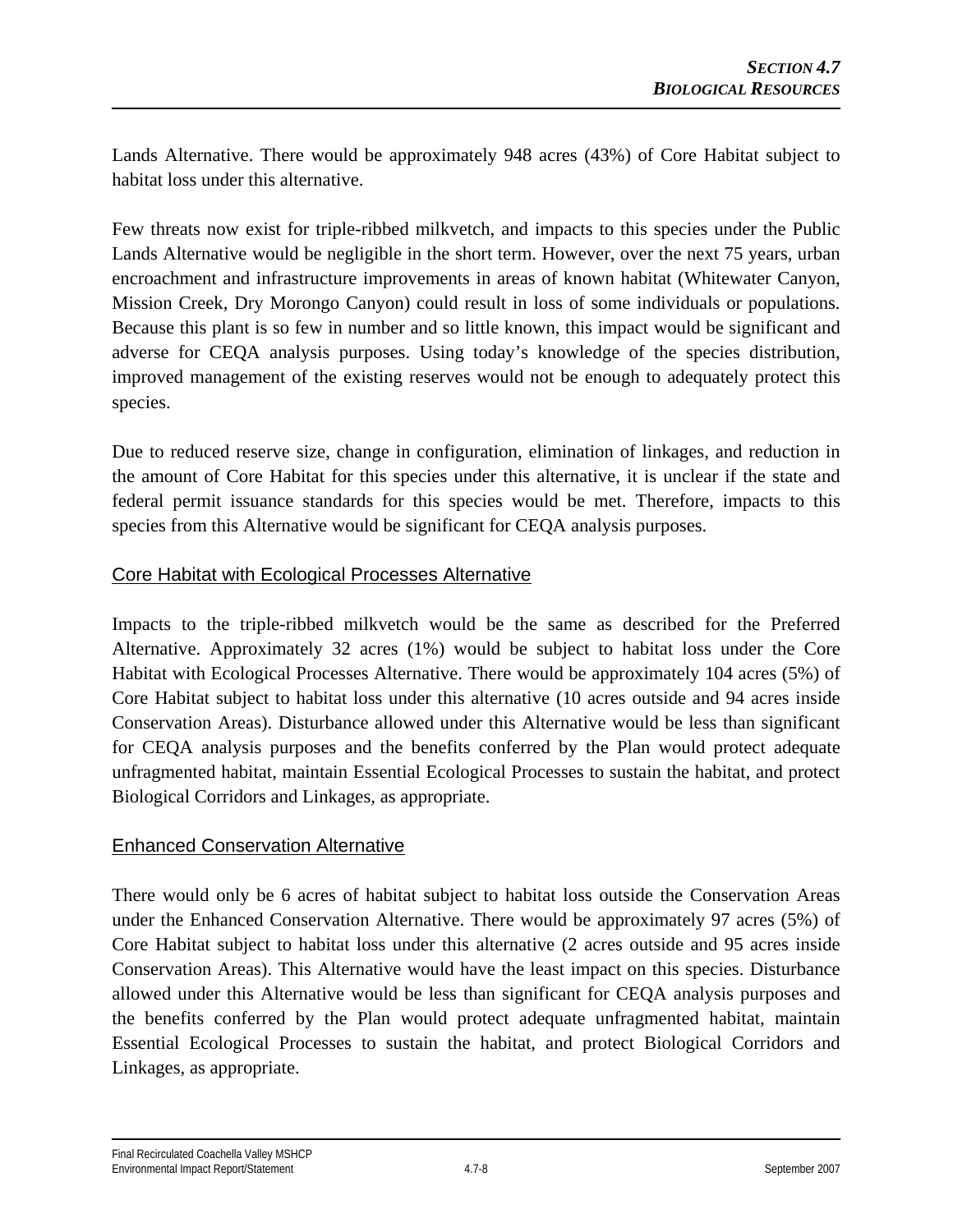### No Action/No Project Alternative

Under this Alternative, no coordinated habitat conservation plans would be adopted or implemented, and incremental impacts to this species would continue. Over a short period of time, impacts to this species would be significant for CEQA analysis purposes.

# **Little San Bernardino Mountains linanthus (***Linanthus maculatus* **(or** *Gilia maculata***))**

# Proposed Action/Preferred Alternative

Individuals occurring outside the Conservation Areas would be subject to habitat loss including those occurring west of Hwy 62. Approximately 429 acres (13%) of all habitat and 16% of the non-Federal lands would be subject to habitat loss under the Preferred Alternative including the small amount of habitat authorized for Take within the Conservation Areas. There would be approximately 175 acres (7%) of Core Habitat subject to habitat loss under this alternative (0 acres outside and 175 acres inside Conservation Areas). The Plan also includes large blocks of habitat for linanthus in the Upper Mission Creek/Big Morongo Canyon Conservation Area totaling 2,410 acres, which has also been designed to preserve the braided streams and associated micro-topographic features to which this plant is adapted. This robust reserve design incorporates large portions of the drainages of Mission Creek, Big Morongo and Dry Morongo Washes. The Plan requires that the fluvial processes that provide habitat for the linanthus be maintained. Disturbance allowed under this Alternative would be less than significant for CEQA analysis purposes and the benefits conferred by the Plan would protect adequate unfragmented habitat, maintain Essential Ecological Processes to sustain the habitat, and protect Biological Corridors and Linkages, as appropriate. For more information on the species and natural communities discussed below, please see the summary tables in Section 4.6 of the MSHCP and the species accounts in Section 9 of the MSHCP.

### Public Lands Alternative

Individuals occurring outside the Conservation Areas would be subject to habitat loss under the Public Lands Alternative, including those occurring in the Whitewater River, Mission Creek, and Morongo Wash. Approximately 3,029 acres (89%) of all habitat would be subject to habitat loss under the Public Lands Alternative. There would be approximately 2,013 acres (75%) of Core Habitat subject to habitat loss under this alternative. All of the habitat loss would be outside of Conservation Areas, since this alternative only conserves existing public lands where there is no habitat loss. Due to reduced reserve size, change in configuration, elimination of an Essential Ecological Processes, and reduction in the amount of Core Habitat for this species under this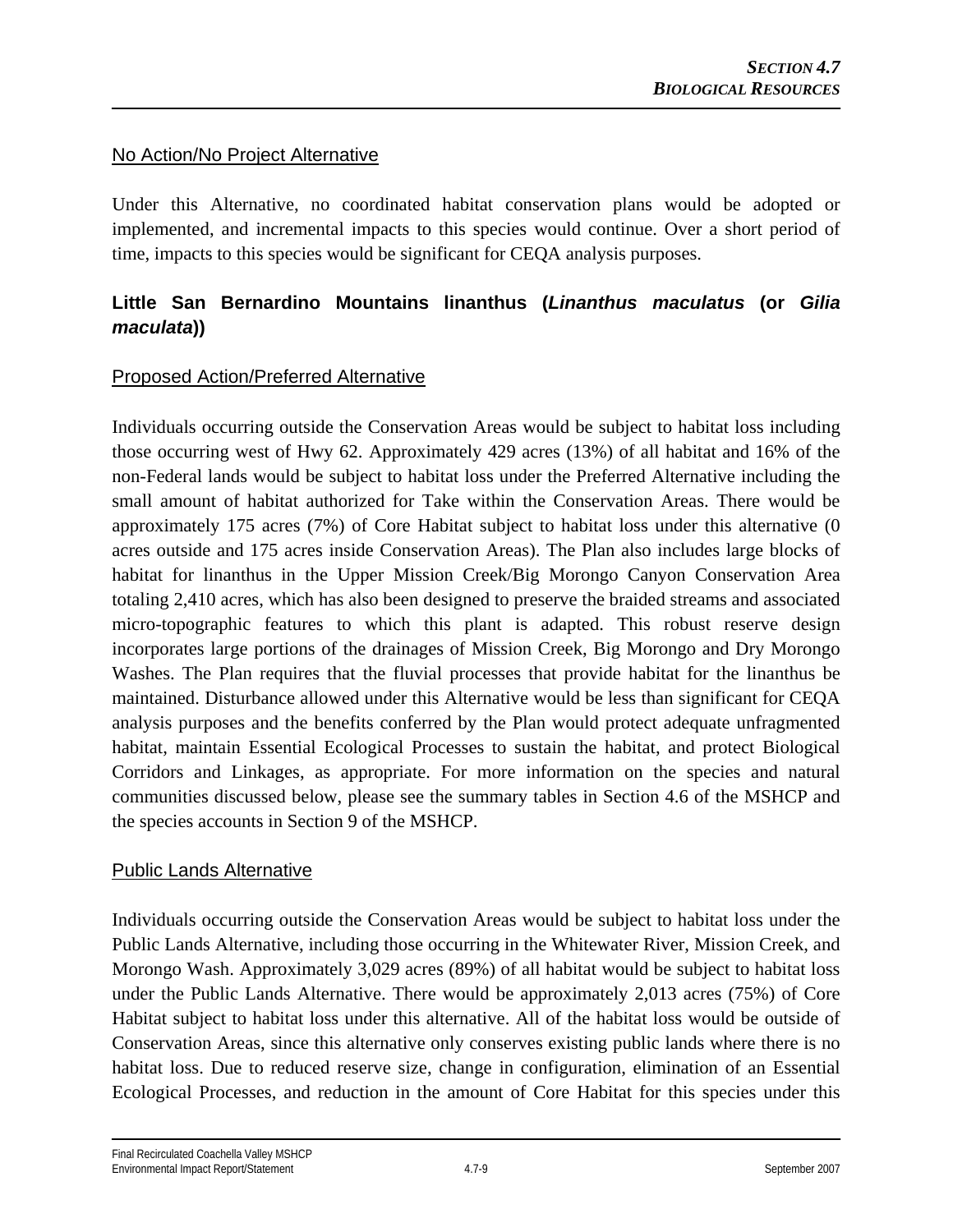alternative, it is unclear if the state and federal permit issuance standards for this species would be met. Therefore, impacts to this species from this Alternative would be significant for CEQA analysis purposes.

#### Core Habitat with Ecological Processes Alternative

Individuals occurring outside the Conservation Areas would be subject to habitat loss, including those occurring west of Hwy 62 and east of Mission Lakes Country Club. Approximately 367 acres (10%) would be subject to habitat loss under the Core Habitat with Ecological Processes Alternative. There would be approximately 353 acres (13%) of Core Habitat subject to habitat loss under this alternative (184 acres inside Conservation Areas and 169 acres outside Conservation Areas). Due to reduced reserve size, change in configuration, elimination of an Essential Ecological Processes, and reduction in the amount of Core Habitat for this species under this alternative, it is unclear if the state and federal permit issuance standards for this species would be met. Impacts to the species from this Alternative would be somewhat less than those associated with the Preferred Alternative and would be less than significant for CEQA analysis purposes.

#### Enhanced Conservation Alternative

Individuals occurring outside the Conservation Areas would be subject to habitat loss; although no known populations occur outside of Conservation Areas under the Enhanced Conservation Alternative. Approximately 42 acres (1%) would be subject to habitat loss under the Enhanced Conservation Alternative. There would be a total of 215 acres (8%) of Core Habitat subject to habitat loss under this alternative (15 acres outside of Conservation Areas, and 200 acres within Conservation Areas). This Alternative would have the least impact on the species of all Alternatives. Disturbance allowed under this Alternative would be less than significant for CEQA analysis purposes and the benefits conferred by the Plan would protect adequate unfragmented habitat, maintain Essential Ecological Processes to sustain the habitat, and protect Biological Corridors and Linkages, as appropriate.

### No Action/No Project Alternative

Under this Alternative, no coordinated habitat conservation plans would be adopted or implemented, and incremental impacts to this species would continue. Over a short period of time, impacts to this species would be significant for CEQA analysis purposes.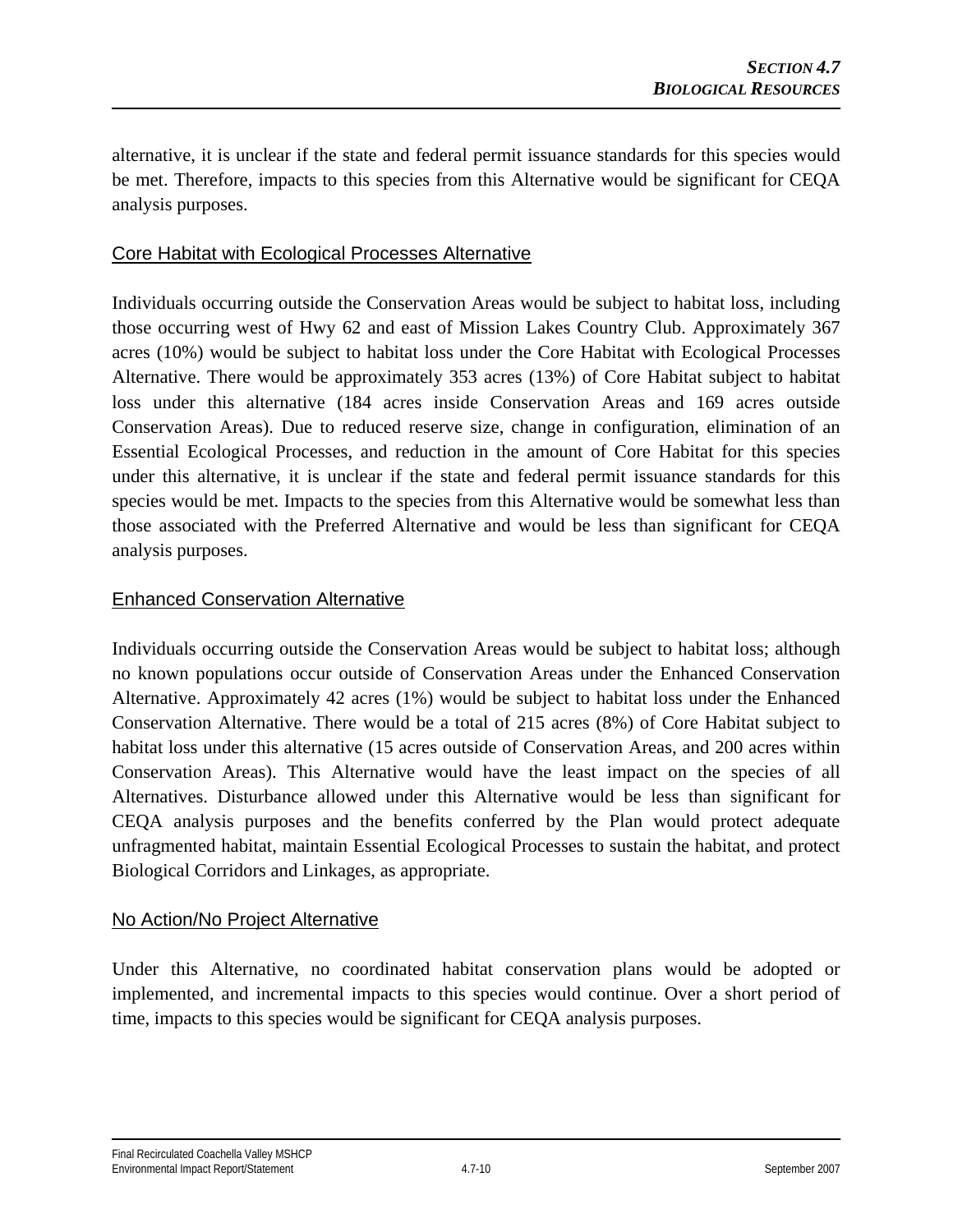## **Mecca aster (***Xylorhiza cognata***)**

## Proposed Action/Preferred Alternative

Individuals occurring outside the Conservation Areas would be subject to habitat loss, including those occurring east of the Coachella Canal in the Mecca Hills. Approximately 6,328 acres (10%) of all habitat and 30% of non-federal lands would be subject to habitat loss under the Preferred Alternative. There would be approximately 1,339 acres (2%) of Core Habitat subject to habitat loss under this alternative.

Impacts to Mecca aster would be beneficial, as the plants and the modeled habitat would be protected in five Conservation Areas. Two of these provide Wilderness level protection. The species model is based on maps of surface geology, as these plants favor the Palm Springs and Canebrake formations. Given the many unknowns about this narrow endemic species, the model represents use of the best available science.

The Plan relies on conserving a large acreage of modeled habitat for Mecca aster, a local endemic plant, much of which is on public land. However, the number of locations defining the occupied habitat is not large, and the model may overestimate the actual range of the species. Threats to the species and its remote habitat are few, even within the 75-year time frame of the Plan. Major threats are associated with mining and recreational use of the habitat, rather than Development.

Covered Activities listed in Section 7 of the Plan that may impact this species include facility operation and maintenance by CVWD, IID, and maintenance of County roads, including Box Canyon Road and Painted Canyon Road. Given the limited potential effect of maintenance of these facilities on this species, this activity should not adversely impact Mecca aster.

Take is 9% of all modeled habitat within the Plan Area, but constitutes 30% of the private land total within the modeled habitat. Six percent of the Conservation Areas would be subject to Take. The remote locations and lack of threats make it unlikely that these levels of take would ever be approached. Covered Activities and allowable Development will disturb an insignificant amount of acreage, resulting in enough conserved habitat to maintain the plant in perpetuity. Disturbance allowed under this Alternative would be less than significant for CEQA analysis purposes and the benefits conferred by the Plan would protect adequate unfragmented habitat, maintain Essential Ecological Processes to sustain the habitat, and protect Biological Corridors and Linkages, as appropriate.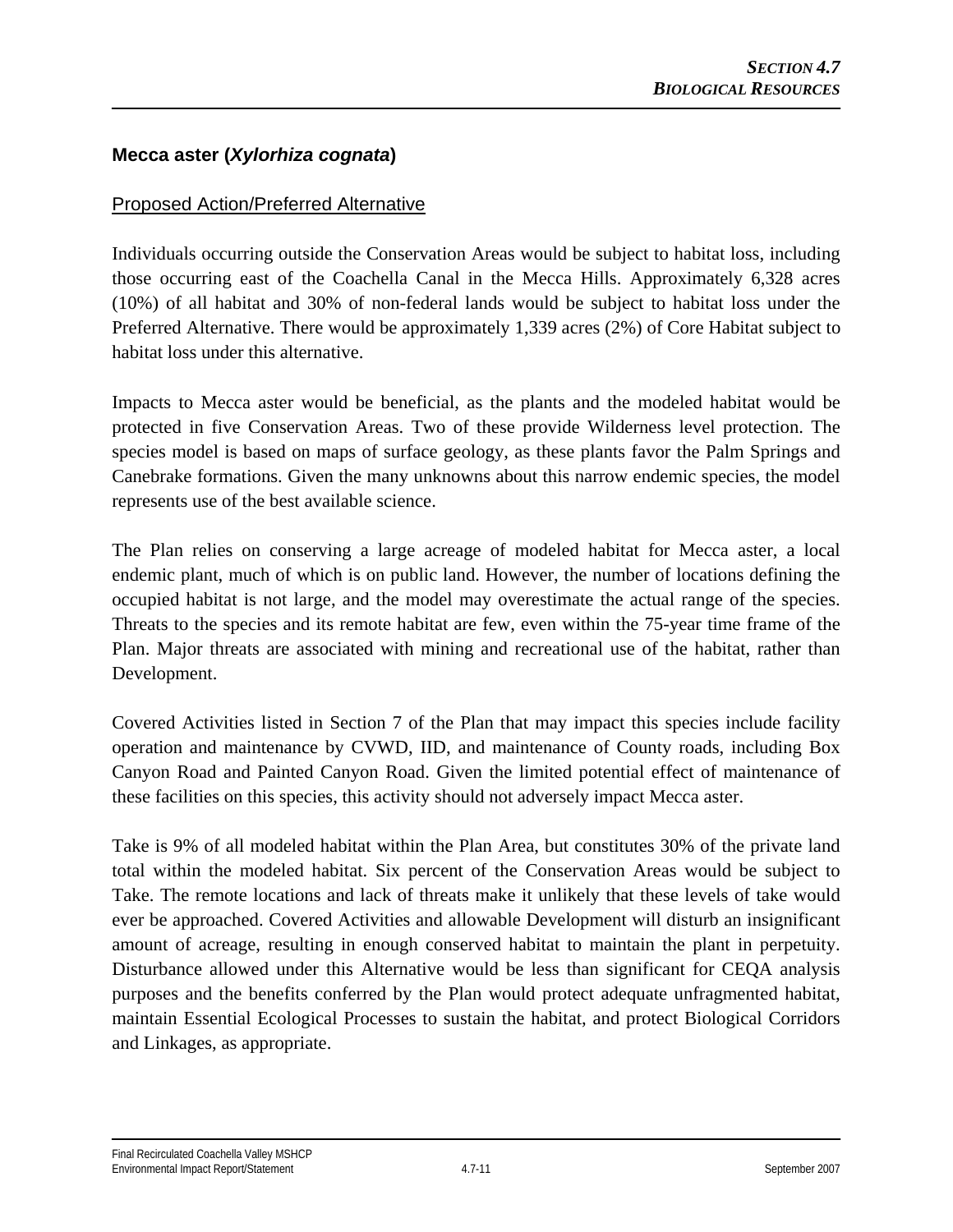## Public Lands Alternative

Individuals occurring outside the Conservation Areas would be subject to habitat loss, including those occurring on private lands within the Mecca and Indio Hills. Approximately 21,070 acres (33%) of all habitat would be subject to habitat loss under the Public Lands Alternative. There would be approximately 13,471 acres (24%) of Core Habitat subject to habitat loss under this alternative. All of the habitat loss would be outside of Conservation Areas, since this alternative only conserves existing public lands where there is no habitat loss.

Most occurrences of this local endemic are on remote public (BLM) lands managed for public use or as Wilderness. The occurrences on private land are not substantially threatened at this time. Due to reduced reserve size, elimination of linkages, and reduction in the amount of Core Habitat for this species under this alternative, it is unclear if the state and federal permit issuance standards for this species would be met. Therefore, over time impacts to this species from this Alternative could be significant for CEQA analysis purposes.

# Core Habitat with Ecological Processes Alternative

Individuals occurring outside the Conservation Areas would be subject to habitat loss, including those occurring east of Granite mine in the Indio Hills. Approximately 8,121 acres (13%) of all modeled habitat would be subject to habitat loss under the Core Habitat with Ecological Processes Alternative. There would be approximately 4,359 acres (8%) of Core Habitat subject to habitat loss under this alternative (3,346 acres outside and 1,013 acres inside Conservation Areas).

Exclusion of the East Indio Hills Conservation Area would remove 1,540 acres of Core Habitat (See Table 9-2 of the Plan) and sever the continuous linkage of protected land between the Mecca Hills and the Coachella Valley Preserve. Actual take of plants and occupied habitat might be small, but with the few locations known, the impact is judged to be significant and adverse for CEQA analysis purposes.

Due to reduced reserve size, change in configuration, elimination of linkages, and reduction in the amount of Core Habitat for this species under this alternative, it is unclear if the state and federal permit issuance standards for this species would be met. On an acreage basis, impacts to this species from this Alternative would be greater than under the Preferred Alternative. Given the species distribution, Disturbance allowed under this Alternative would be less than significant for CEQA analysis purposes and the benefits conferred by the Plan would protect adequate unfragmented habitat, maintain Essential Ecological Processes to sustain the habitat, and protect Biological Corridors and Linkages, as appropriate.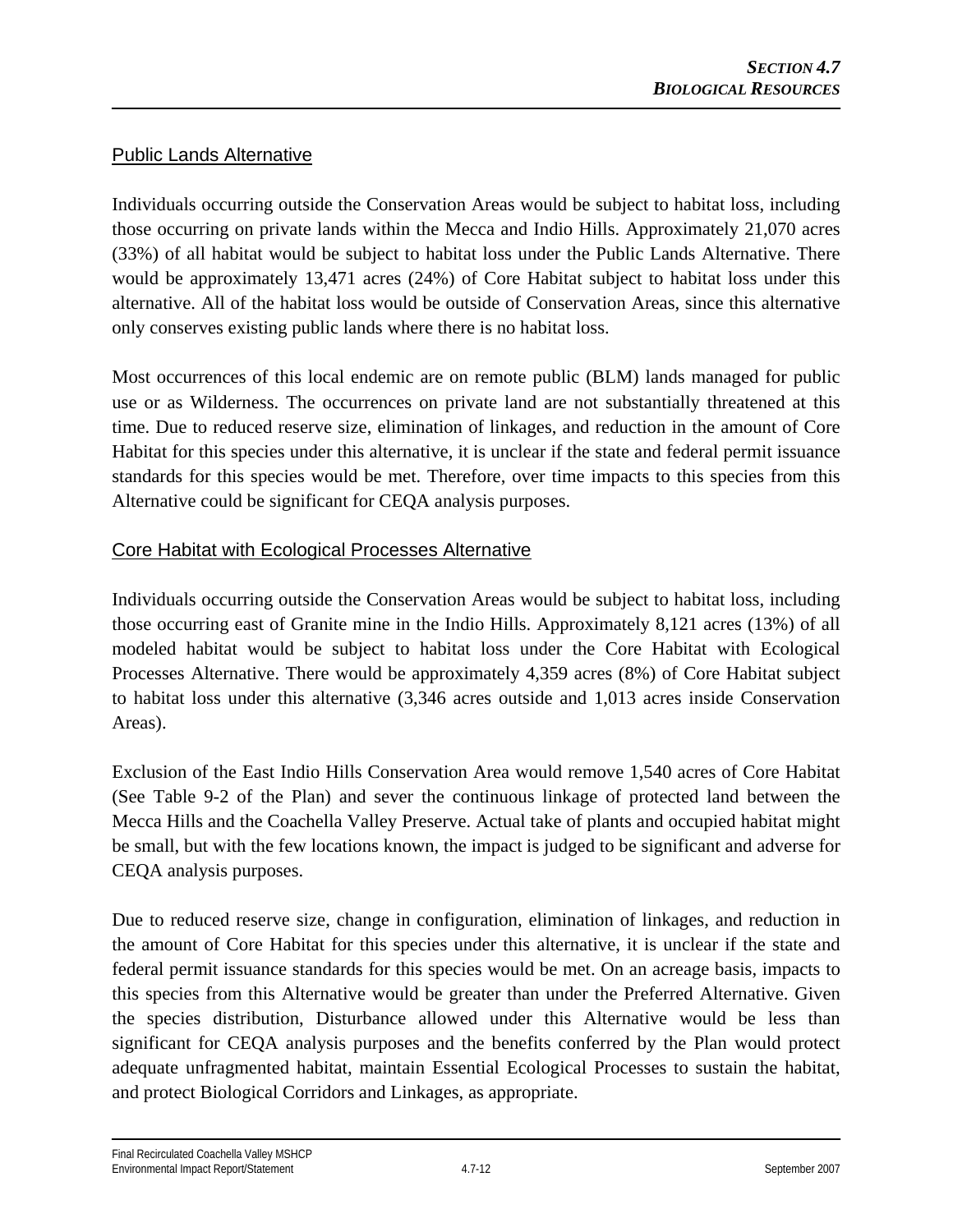# Enhanced Conservation Alternative

Few individuals occurring outside the Conservation Areas would be subject to habitat loss, since this alternative includes most known populations. Approximately 1,153 acres (2%) would be subject to habitat loss under the Enhanced Conservation Alternative. There would be approximately 1,920 acres (3%) of Core Habitat subject to habitat loss under this alternative (637 acres outside and 1,283 acres inside Conservation Areas). This Alternative would have the least impact on the species of all Alternatives. Disturbance allowed under this Alternative would be less than significant for CEQA analysis purposes and the benefits conferred by the Plan would protect adequate unfragmented habitat, maintain Essential Ecological Processes to sustain the habitat, and protect Biological Corridors and Linkages, as appropriate.

#### No Action/No Project Alternative

Under this Alternative, no coordinated habitat conservation plans would be adopted or implemented, and incremental impacts to this species would continue. Over a short period of time, impacts to this species would be significant for CEQA analysis purposes.

# **Orocopia sage (***Salvia greatae***)**

### Proposed Action/Preferred Alternative

Individuals occurring outside the Conservation Areas would be subject to habitat loss, including those occurring on the east side of the Mecca Hills. Approximately 6,933 acres (9%) of all habitat and 28% of non-Federal lands would be subject to habitat loss under the Preferred Alternative. There would be approximately 1,847 acres (3%) of Core Habitat subject to habitat loss under this alternative.

Impacts to Orocopia sage as a result of this alternative would be very beneficial, as the plants and the modeled habitat would be protected in two Conservation Areas. These provide Wilderness level of protection. The Plan would provide connectivity to populations outside the Plan Area in the Chocolate Mountains.

Covered Activities listed in Section 7 of the Plan that may impact this species include facility maintenance by CVWD, IID, and maintenance of County roads, including Box Canyon Road and Painted Canyon Road. Given the limited potential effect of maintenance of these facilities on this species, this activity should not adversely impact Orocopia sage.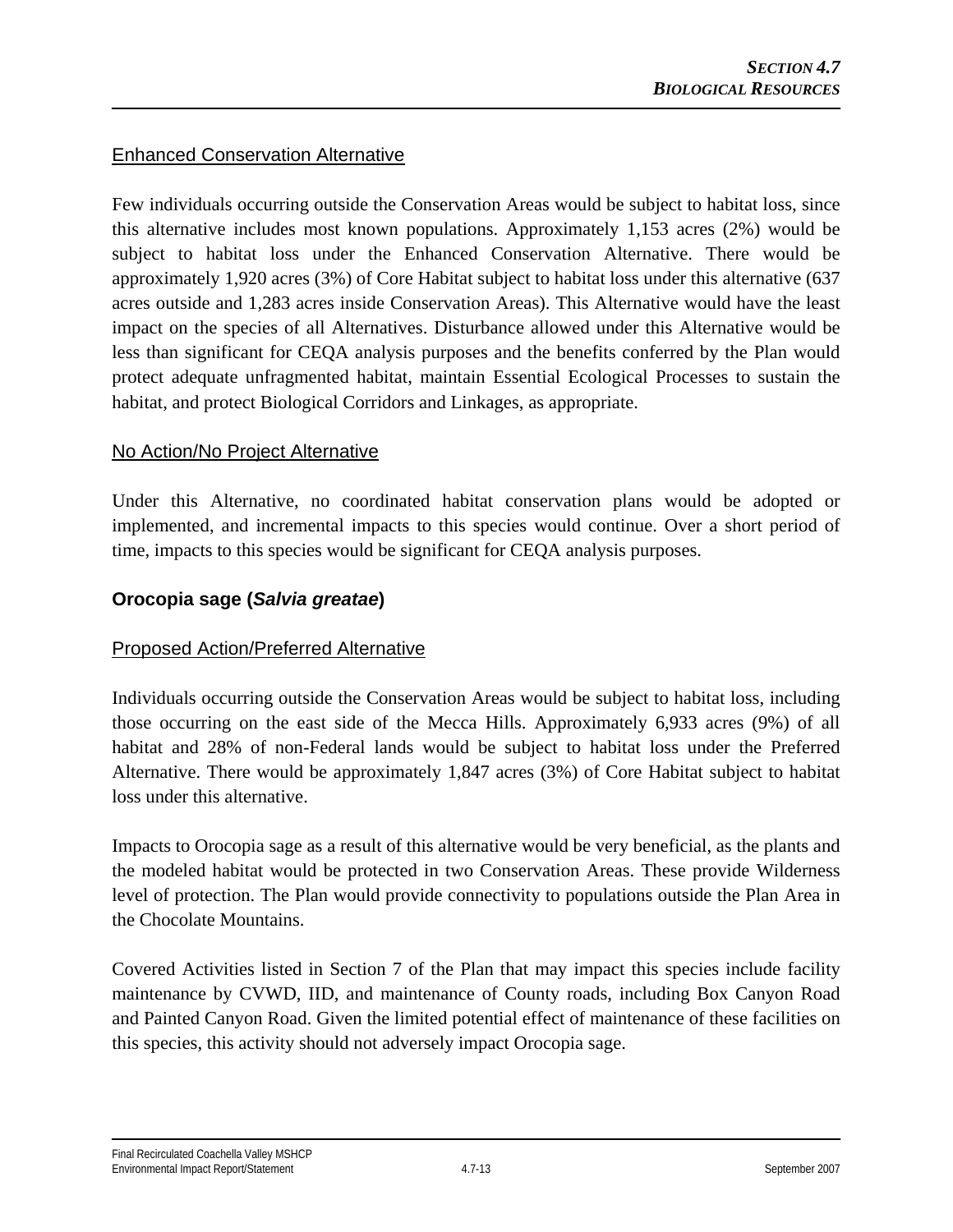The Plan relies on conserving a large acreage of modeled habitat for Orocopia sage, a local endemic plant, much of which is on public land. Covered Activities and allowable Development are considered to disturb an insignificant acreage, resulting in enough conserved habitat to maintain the plant in perpetuity. Disturbance to the habitat is quite different than Take of the species in this case, since the known occupied habitat is a very small fraction of the modeled habitat. However, the number of locations defining the occupied habitat is not large, and the model may overestimate the actual range of the species. Threats to the species and its remote habitat are few, even within the 75-year time frame of the Plan. Existing threats are associated with recreational use of the habitat, rather than Development. Disturbance allowed under this Alternative would be less than significant for CEQA analysis purposes and the benefits conferred by the Plan would protect adequate unfragmented habitat, maintain Essential Ecological Processes to sustain the habitat, and protect Biological Corridors and Linkages, as appropriate.

# Public Lands Alternative

Individuals occurring outside the Conservation Areas would be subject to habitat loss, including those occurring in the Mecca Hills and Orocopia Mountains. Approximately 25,228 acres (32%) of all habitat would be subject to habitat loss under the Public Lands Alternative. There would be approximately 18,471 acres of Core Habitat (28% of Core Habitat) subject to habitat loss under this alternative. All of the habitat loss would be outside of Conservation Areas, since this alternative only conserves existing public lands where there is no habitat loss.

Most occurrences of this endemic are on remote public (BLM) lands managed for public use or as Wilderness. The occurrences on private land are not substantially threatened. Due to reduced reserve size, and reduction in the amount of Core Habitat for this species under this alternative, it is unclear if the state and federal permit issuance standards for this species would be met. Nonetheless, this Alternative is not expected to have a significant impact on this species for CEQA analysis purposes.

### Core Habitat with Ecological Processes Alternative

Impacts to this species would be the same as described under the Preferred Alternative because conservation in the Mecca Hills and Orocopia Mountains does not vary between the alternatives. Approximately 5,435 acres (7%) would be subject to habitat loss under the Core Habitat with Ecological Processes Alternative. There would be approximately 2,436 acres (4%) of Core Habitat subject to habitat loss under this alternative (654 acres outside and 1,782 acres inside Conservation Areas). Disturbance allowed under this Alternative would be less than significant for CEQA analysis purposes and the benefits conferred by the Plan would protect adequate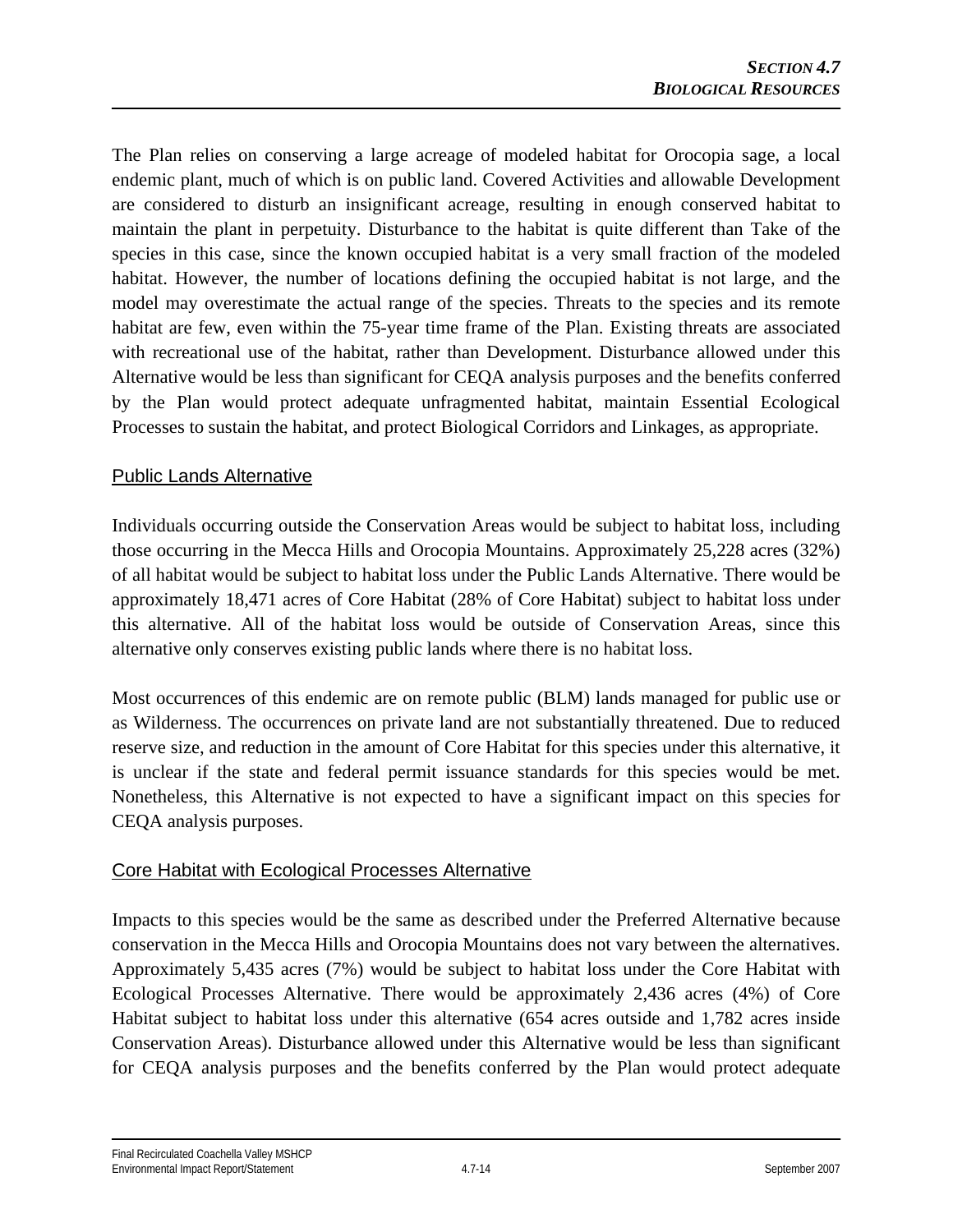unfragmented habitat, maintain Essential Ecological Processes to sustain the habitat, and protect Biological Corridors and Linkages, as appropriate.

# Enhanced Conservation Alternative

Individuals occurring outside the Conservation Areas would be subject to habitat loss, including a small amount in the northeast portion of the Indio Hills. Approximately 453 acres (1%) would subject to habitat loss under the Enhanced Conservation Alternative. There would be approximately 1,908 acres (3%) of Core Habitat subject to habitat loss under this alternative (67 acres outside and 1,841 acres inside Conservation Areas). Disturbance allowed under this Alternative would be less than significant for CEQA analysis purposes and the benefits conferred by the Plan would protect adequate unfragmented habitat, maintain Essential Ecological Processes to sustain the habitat, and protect Biological Corridors and Linkages, as appropriate.

#### No Action/No Project Alternative

Under this Alternative, no coordinated habitat conservation plans would be adopted or implemented, and incremental impacts to this species would continue. Over a long time frame, impacts to this species could be significant for CEQA analysis purposes, however give its predominance on BLM lands and the limited development potential of habitat on private lands, long-term impacts are uncertain.

### **INSECTS**

# **Coachella Valley giant sand-treader cricket (***Macrobaenetes valgum***)**

### Proposed Action/Preferred Alternative

Individuals occurring outside the Conservation Areas would be subject to Take Authorization, including those occurring on the Big Dune. The habitat for this species on the Big Dune is shielded from replenishment by aeolian sand transport. Approximately 13,682 acres (51%) of all habitat and 61% of non-federal lands would be subject to Take under the Preferred Alternative. There would be approximately 533 acres (5%) of Core Habitat subject to Take Authorization under this alternative.

Nearly all (94%) of the Take would be outside Conservation Areas, such as on Big Dune (Palm Springs Sand Ridge), where the blowsand habitat is shielded. This insect depends on active blowsand so would not likely persist for a long time on shielded habitat, but would be subject to severe fragmentation and edge effects. The establishment of contiguous Conservation Areas is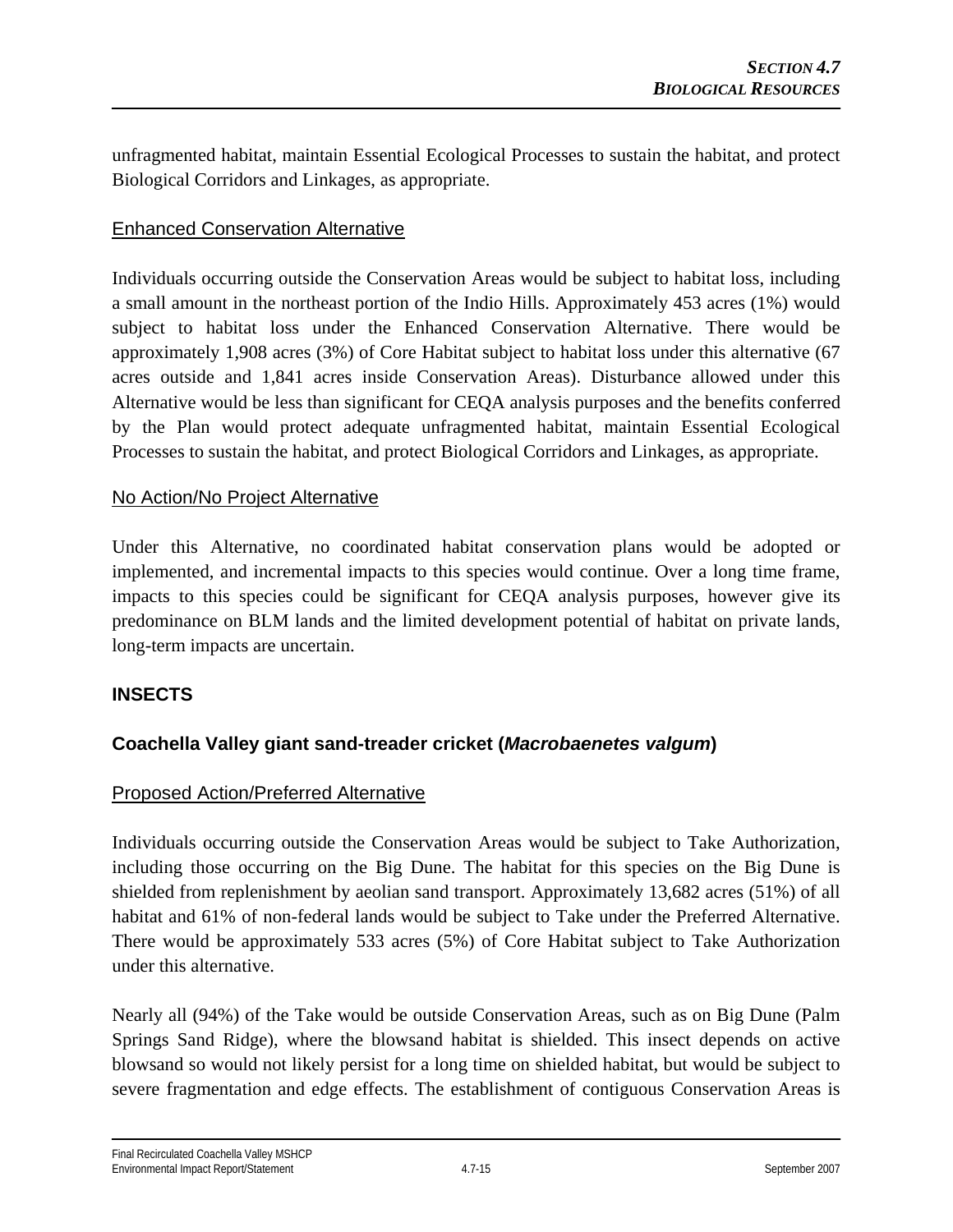intended to create a preserve of sufficient size to conserve this species in perpetuity. Disturbance allowed under this Alternative would be less than significant for CEQA analysis purposes and the benefits conferred by the Plan would protect adequate unfragmented habitat, maintain Essential Ecological Processes to sustain the habitat, and protect Biological Corridors and Linkages, as appropriate.

# Public Lands Alternative

Individuals occurring outside the Conservation Areas would be subject to Take, including those occurring on the Big Dune, Edom Hill, and Snow Creek areas. The habitat for this species on the Big Dune is shielded from replenishment by aeolian sand transport. Approximately 22,500 acres (83%) of all habitat would be subject to Take Authorization under the Public Lands Alternative. There would be approximately 5,302 acres (45%) of Core Habitat subject to Take Authorization under this alternative. All of the Take Authorization would be outside of Conservation Areas, since this alternative only conserves existing public lands where there is no Take Authorization.

Although Core Habitat for the Coachella Valley giant sand-treader cricket would remain in the Thousand Palms Preserve and the Whitewater Floodplain Reserve, the conserved acreage would be substantially less than in the Preferred Alternative. No additional habitat would be conserved in the Edom Hill and Snow Creek areas. Additional surveys at the three existing reserves may result in additional locations. Methods of improved management are not well known, aside from maintenance of blowsand habitat and Essential Ecosystem Processes. Overall, significant adverse impacts would be expected for CEQA analysis purposes. However, the cricket would probably survive in the long term. Due to reduced reserve size, change in configuration, elimination of linkages, and the reduction in the amount of Core Habitat for this species under this alternative, it is unclear if the state and federal permit issuance standards for this species would be met.

### Core Habitat with Ecological Processes Alternative

Individuals occurring outside the Conservation Areas would be subject to Take, including those occurring on the Big Dune. The habitat for this species on the Big Dune is shielded from replenishment by aeolian sand transport. Approximately 14,784 acres (54%) would be subject to Take Authorization under the Preferred Alternative. There would be approximately 1,747 acres (15%) of Core Habitat subject to Take Authorization under this alternative (1,352 acres outside and 395 acres inside Conservation Areas).

Core Habitat for the Coachella Valley giant sand-treader cricket would remain in the Thousand Palms Preserve and the Whitewater Floodplain Reserve. Additional habitat would be conserved in the Edom Hill and Snow Creek areas. Essential Ecological Processes would be maintained in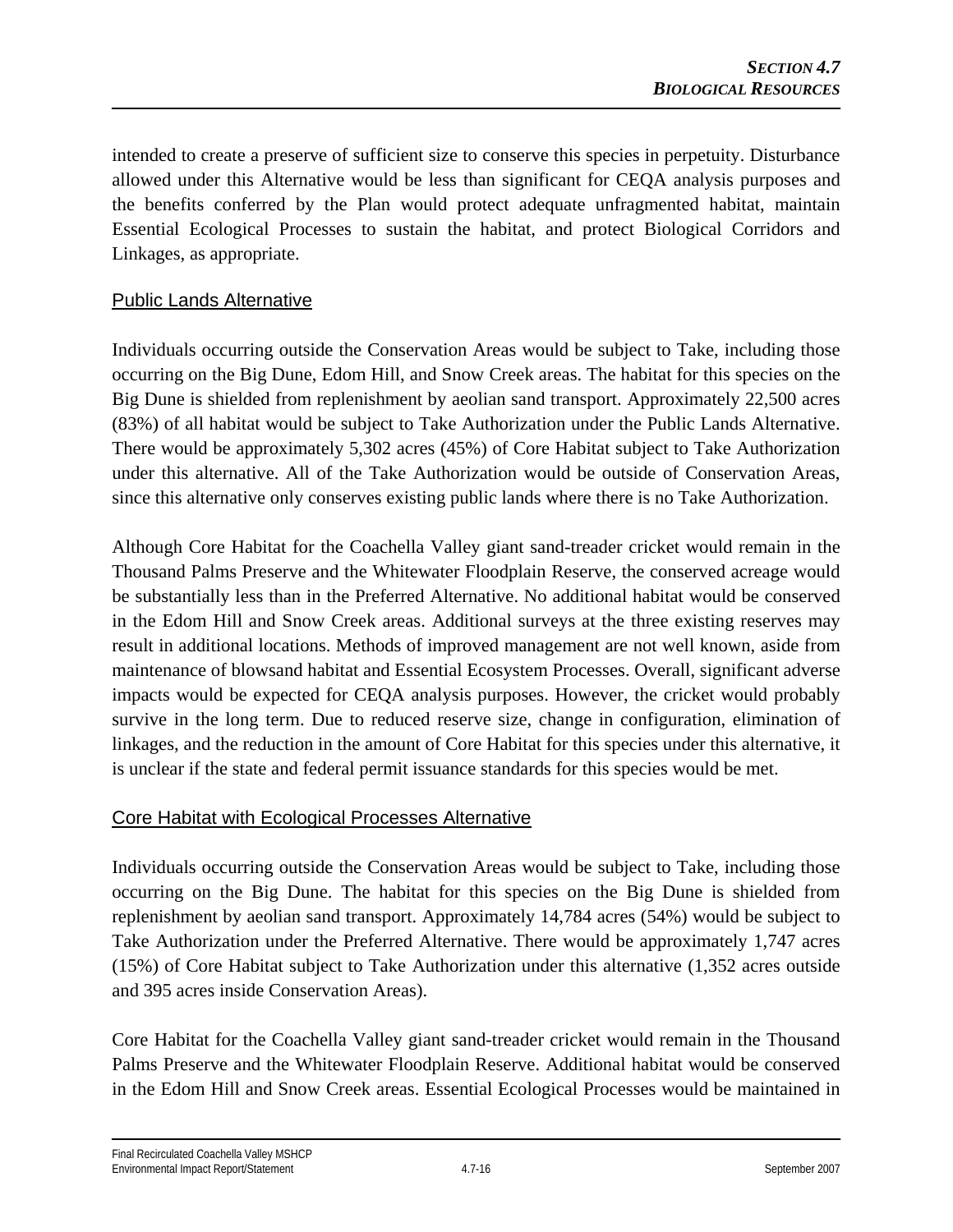all of these areas. Loss of habitat may occur at isolated sites in the Indio Hills and in Cabazon, as well as east of Gene Autry Trail. Overall adverse impacts would be expected, but these are minor compared to the beneficial impacts of permanent conservation.

Due to reduced reserve size, change in configuration, and reduction in the amount of habitat for this species under this alternative, it is unclear if the state and federal permit issuance standards for this species would be met. While the impacts to this species from the Alternative are greater that the Preferred Alternative, the species could persist and impacts would be moderate but could be determined to be less than significant for CEQA analysis purposes.

### Enhanced Conservation Alternative

Individuals occurring outside the Conservation Areas would be subject to Take, including those occurring on the western most portion of the Big Dune. Approximately 7,974 (29%) would be subject to Take Authorization under the Enhanced Conservation Alternative. There would be approximately 631 acres (5%) of Core Habitat subject to Take Authorization under this alternative (112 acres outside and 519 acres inside Conservation Areas). This Alternative would have the least impact on the species although areas that would be conserved south of I-10 could be subject to higher impacts from edge effects. Disturbance allowed under this Alternative would be less than significant for CEQA analysis purposes and the benefits conferred by the Plan would protect adequate unfragmented habitat, maintain Essential Ecological Processes to sustain the habitat, and protect Biological Corridors and Linkages, as appropriate.

# No Action/No Project Alternative

Under this Alternative, no coordinated habitat conservation plans would be adopted or implemented, and incremental impacts to this species would continue. Over time, impacts to this species would be significant for CEQA analysis purposes.

# **Coachella Valley Jerusalem cricket (***Stenopelmatus cahuilaensis***)**

### Proposed Action/Preferred Alternative

Individuals occurring outside the Conservation Areas would be subject to Take, including those occurring on the Big Dune. Approximately 9,989 acres (44%) of all habitat and 49% of non-Federal lands would be subject to Take Authorization under the Preferred Alternative. There would be approximately 150 acres (9%) of Core Habitat subject to Take Authorization under this alternative.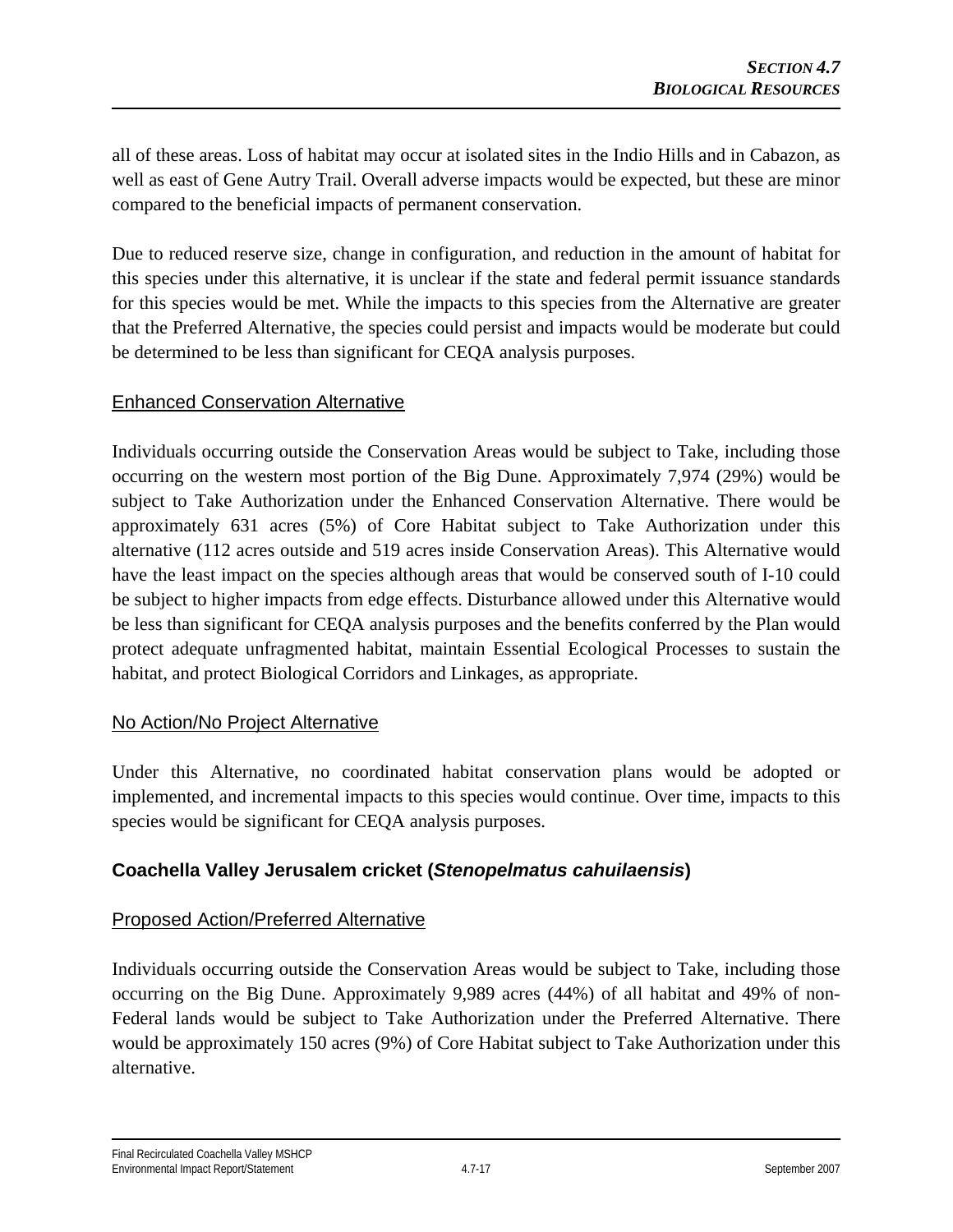Table 4-114 of the Plan shows that 43% of all modeled habitat (49% on non-Federal lands) for this species would be subject to Take. The three Conservation Areas within the San Gorgonio and Whitewater River floodplains would ensure conservation of Core Habitat for the Jerusalem cricket, which should provide adequate protection into the future. The modeled habitat may overstate the number of acres occupied by this insect; hence the Take figures are likely to represent the "worst case" scenario from a biological perspective.

Overall impacts to the Coachella Valley Jerusalem cricket would be beneficial, since virtually no conservation measures are in place for this species anywhere in its range at present. Disturbance allowed under this Alternative would be less than significant for CEQA analysis purposes and the benefits conferred by the Plan would protect adequate unfragmented habitat, maintain Essential Ecological Processes to sustain the habitat, and protect Biological Corridors and Linkages, as appropriate. Therefore, adverse impacts from implementation of this Alternative would be less than significant for CEQA analysis purposes.

# Public Lands Alternative

Individuals occurring outside the Conservation Areas would be subject to Take, including those occurring in the San Gorgonio River, on the Big Dune, at Willow Hole, and along Mission Creek and Morongo Wash. Approximately 20,209 acres (89%) of all habitat would be subject to Take Authorization under the Public Lands Alternative. There would be approximately 1,502 acres (89%) of Core Habitat subject to Take Authorization under this alternative. All of the Take Authorization would be outside of Conservation Areas, since this alternative only conserves existing public lands where there is no Take Authorization.

Without establishment of Conservation Areas along the San Gorgonio River, this insect would receive no more protection than at present. The Whitewater Floodplain Reserve would constitute its conserved habitat, but nearly all the known sites are located to the west. Methods of better managing existing habitat for this species are not known. Depending on the future Development trends in its Core Habitat, the Coachella Valley Jerusalem cricket could become threatened with extinction under the Public Lands Alternative.

Due to reduced reserve size, change in configuration, elimination of a linkages, and reduction in the amount of Core Habitat for this species under this alternative, it is unclear if the State and Federal permit issuance standards for this species would be met. Therefore, impacts to this species from this Alternative could be significant for CEQA analysis purposes.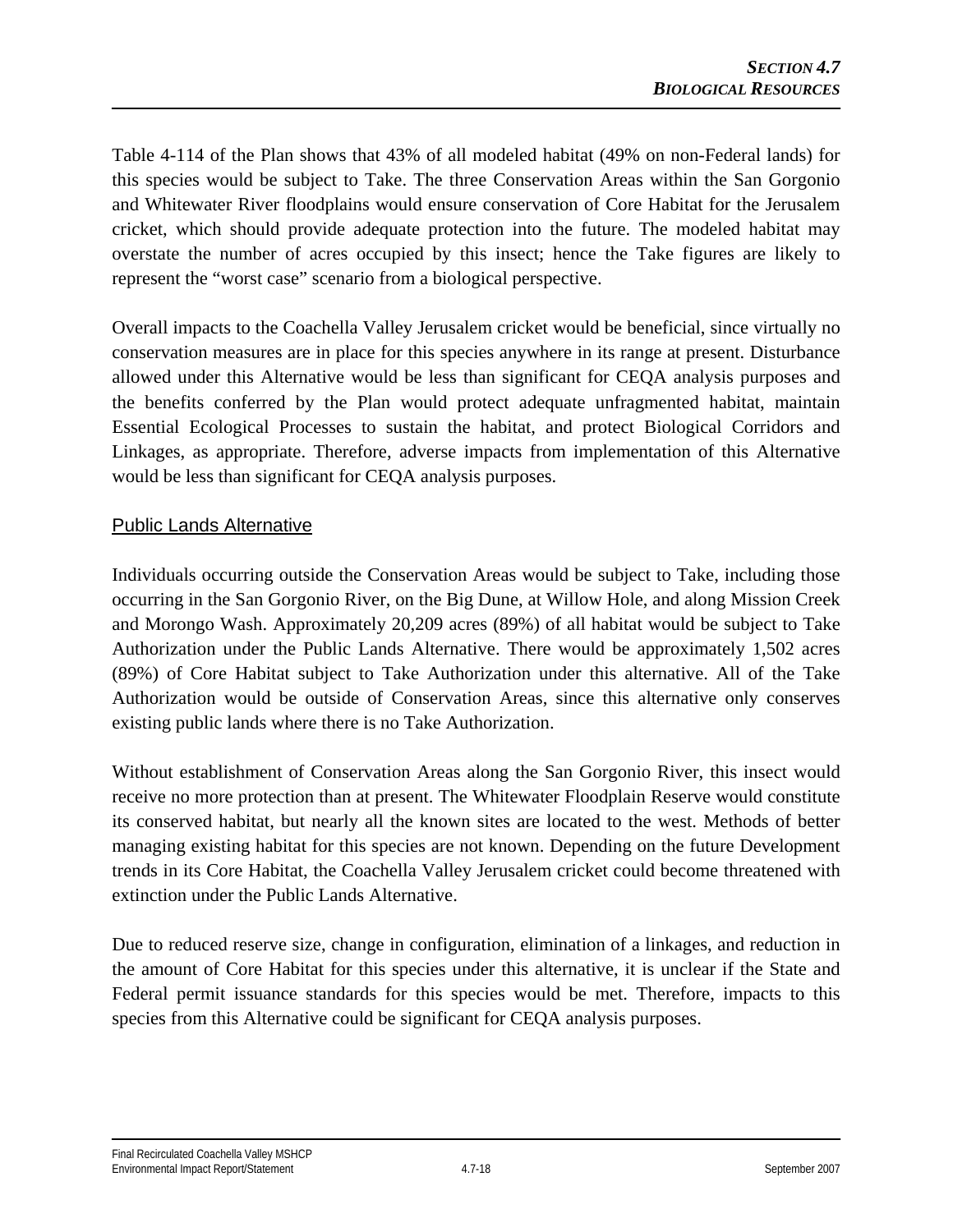# Core Habitat with Ecological Processes Alternative

Individuals occurring outside the Conservation Areas would be subject to Take, including those occurring between Highway 111 and Interstate 10. Approximately 11,025 acres (48%) would be subject to Take Authorization under the Core Habitat with Ecological Processes Alternative. There would be approximately 163 acres (10%) of Core Habitat subject to Take Authorization under this alternative (14 acres outside and 149 acres inside Conservation Areas).

The lack of a Conservation Area between Highway 111 and Interstate 10 would mean conservation would be lacking in an area where many of the known collections of this species have been reported. Its ability to survive with Development under existing zoning is uncertain, but may be possible. The Jerusalem cricket would be conserved in two Conservation areas linked under the Highway 111 bridge. As long as off-highway vehicle traffic under the bridge was eliminated, this linkage would probably suffice to connect Snow Creek with the Whitewater floodplain. Impacts to this species are judged to be negative compared to the Preferred Alternative, but are beneficial compared to no action.

Due to reduced reserve size, change in configuration, elimination of linkages, and reduction in the amount of Core Habitat for this species under this alternative, it is unclear if the State and Federal permit issuance standards for this species would be met. Therefore, impacts to this species from this Alternative could be significant for CEQA analysis purposes.

### Enhanced Conservation Alternative

Individuals occurring outside the Conservation Areas would be subject to Take, including those occurring on the Big Dune east of Gene Autry Trail. Approximately 5,090 acres (22%) would be subject to Take Authorization under Enhanced Conservation Alternative. There would be approximately 150 acres (9%) of Core Habitat subject to Take Authorization under this alternative (0 acres outside and 150 acres inside Conservation Areas). Disturbance allowed under this Alternative could be less than significant for CEQA analysis purposes and the benefits conferred by the Plan could protect adequate unfragmented habitat, maintain Essential Ecological Processes to sustain the habitat, and protect Biological Corridors and Linkages, as appropriate.

### No Action/No Project Alternative

Under this Alternative, no coordinated habitat conservation plans would be adopted or implemented, and incremental impacts to this species would continue. Over time, impacts to this species would be significant for CEQA analysis purposes.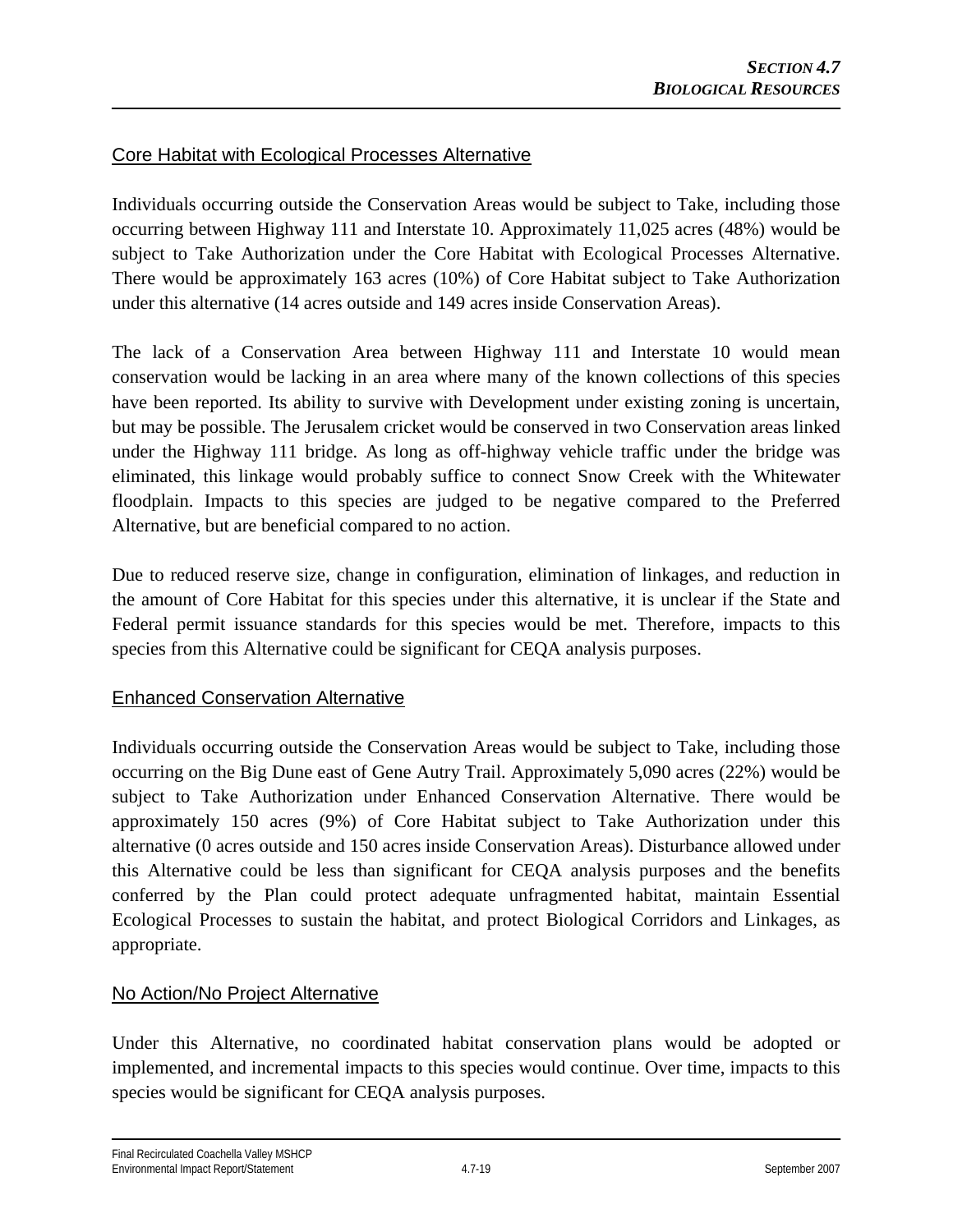# **FISH**

# **Desert pupfish (***Cyprinodon macularius***)**

## Proposed Action/Preferred Alternative

Individuals occurring outside the Conservation Areas would be subject to Take, including those occurring in shoreline pools of the Salton Sea. In addition, individuals occurring in the drains would be subject to Take by CVWD for ongoing maintenance activities in the drains. The habitat would remain, but individuals may be taken as a result of the maintenance activities, which help to maintain pupfish habitat by not allowing it to become overgrown with aquatic vegetation.

The desert pupfish habitat is conserved in the existing Dos Palmas Conservation Area of Critical Environmental Concern (ACEC) but the species must be managed carefully. Exclusion of predatory bullfrogs and other fish would be important, as well as insuring that the pure strains are not subject to genetic mixing with artificially-established populations.

A Monitoring and Adaptive Management Plan for desert pupfish would be prepared by CVWD within one year of Permit issuance to assure long-term viability of pupfish in the agricultural drains leading into the Salton Sea.

The statewide and national issues surrounding the restoration and possible re-configuration of the Salton Sea also present uncertainty with respect to conservation of the pupfish inhabiting the agricultural drains. Permits issued to IID for the transfer of conserved water to San Diego County Water Authority require IID to extend the drains to maintain aquatic continuity with the Sea. No similar provisions exist for connectivity of Salt Creek with a lowered Sea level, although it is likely that Salt Creek would remain connected to the Sea.

The Plan's Monitoring Program would result in updated information on the existing pupfish populations in the Salton Sea. The desert pupfish has persisted within the Plan Areas despite apparent adverse habitat conditions, but its habitat is subject to sudden changes that could destroy or improve conditions for the species. Implementation of the Preferred Alternative of the MSHCP would result in ongoing conservation actions and monitoring that would provide a significant benefit.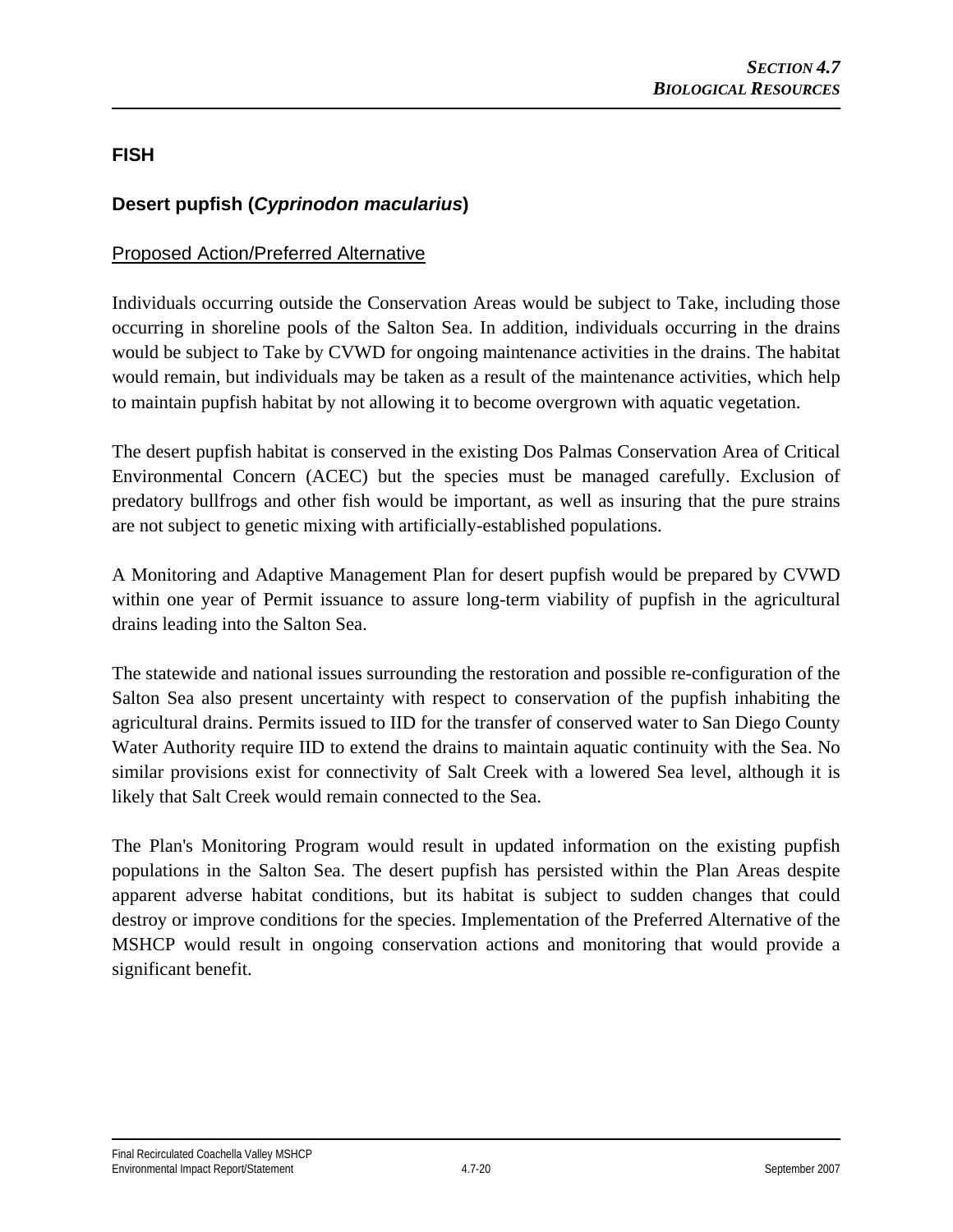# *Consistency with Desert Pupfish Recovery Plan*

The Desert Pupfish Recovery Plan<sup>5</sup> describes twelve natural populations of the desert pupfish in Arizona, California and Mexico, and 20 – 24 transplanted (non-aquarium) sites. Several of these are found in the Plan Area. The natural populations are in upper Salt Creek and a few shoreline pools and irrigation drains of the Salton Sea. Transplanted populations are found at The Living Desert, Thousand Palms Reserve, Salton Sea State Recreation Area and Dos Palmas ACEC.

Criteria for downlisting from endangered to threatened include establishment of secure metapopulations at five general locations. One of these is the Salton Sink and includes upper Salt Creek and the shoreline pools and irrigation ditches of the Salton Sea. "Secure" means formal protection of the habitat and water rights and maintenance of a genetically pure, self-sustaining stable or increasing (viable) population. "Viable" means no fewer than 500 overwintering adults in a normal sex ratio with in-situ reproduction and recruitment sufficient to maintain that number. "Formal protection" is also provided with a specific definition pertaining to the longterm ability of the land and water rights owner to manage the pupfish well into the future.

The Recovery Plan calls for a complex program of maintaining genetic integrity of natural populations and promoting genetic interchange among re-introduced and artificial populations. The top priority is protection of natural populations in their native habitat, including prevention of interbreeding with other species or subspecies or populations of pupfish.

In addition, re-establishment of populations at former habitat or artificial refugia is specified in the Recovery Plan. Nine historically occupied and genetically pure locations (3 replications of each natural location) and 27 quasi-natural, genetically mixed sites (9 replications of each natural site) are the goal. The Recovery Plan recognizes that an adequate number of unaltered, natural habitats suitable for reestablishment may not exist. However, the target number of populations is necessary to insure against loss at one or more key sites.

The Preferred Alternative implements the provisions of re-establishment of populations in refugia through the requirement that CVWD establish 25 acres of artificial pupfish habitat. In addition, the Preferred Alternative focuses on conservation and maintenance of the known pupfish sites. The Preferred Alternative would constitute "formal protection" of habitat as defined in the Recovery Plan. Disturbance allowed under this Alternative would be less than significant for CEQA analysis purposes and the benefits conferred by the Plan would protect

 $\overline{a}$ 

<sup>5</sup> U.S. Fish and Wildlife Service. 1993. *Desert Pupfish (Cyprinodon macularius) Recovery Plan*. Unpublished report to U.S. Fish and Wildlife Service, Region 2, Albuquerque, New Mexico, with assistance from Arizona Game and Fish Department and Tonto National Forest. September 1993.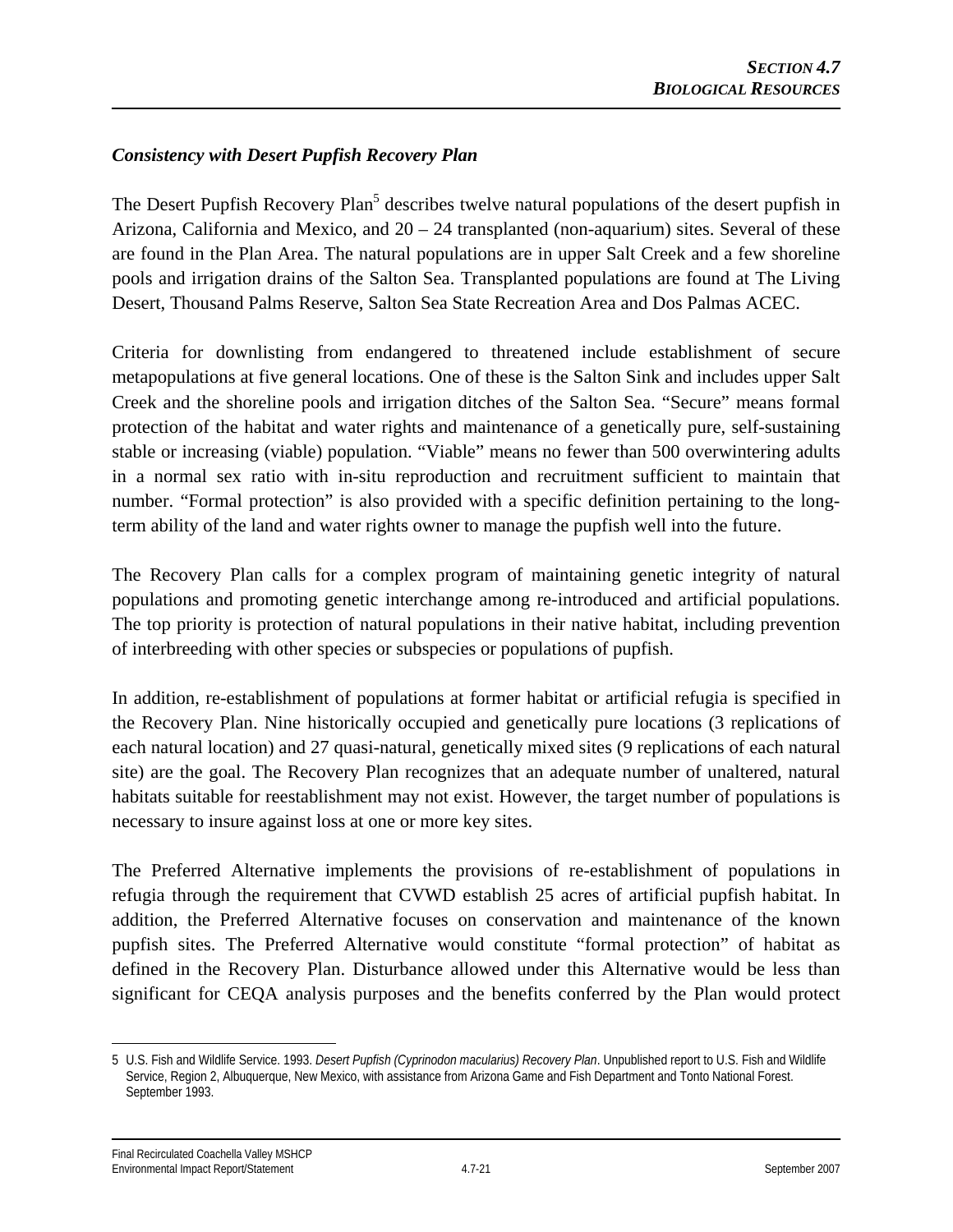adequate unfragmented habitat, maintain Essential Ecological Processes to sustain the habitat, and protect Biological Corridors and Linkages, as appropriate.

## Public Lands Alternative

Individuals occurring outside the Conservation Areas would be subject to Take, including those occurring in the irrigation drains. Under the Public Lands Alternative 25.03 acres (99.8%) of all habitat would be subject to Take Authorization under the Public Lands Alternative. There would no Core Habitat subject to Take Authorization under this alternative.

The desert pupfish would probably not be adversely impacted at Dos Palmas. However, at the Whitewater River delta and the irrigation drains along the border of the Salton Sea, CVWD would have no commitment under this alternative to manage its maintenance activities to avoid impacts to this species. No substantial monitoring of the irrigation drains or shoreline pools would take place.

All of the occurrences along the edge of the Salton Sea would be at risk of extirpation under Public Lands Alternative. The refugia populations at The Living Desert, Coachella Valley Preserve and Dos Palmas would remain without adverse impacts, and although it is unlikely that increased management would result in an improvement of conditions at these sites.

Due to reduced reserve size, change in configuration, elimination of linkages, and the reduction in the amount of Core Habitat for this species under this alternative, it is unclear if the State and Federal permit issuance standards for this species would be met. However, impacts to the species from this Alternative would be significant for CEQA analysis purposes.

### Core Habitat with Ecological Processes Alternative

Impacts to this species would be the same as those described for Proposed Action/Preferred Alternative because the conservation and management at Dos Palmas and the Whitewater River delta would be identical. Therefore, impacts would be beneficial. Disturbance allowed under this Alternative could be less than significant for CEQA analysis purposes and the benefits conferred by the Plan could protect adequate unfragmented habitat, maintain Essential Ecological Processes to sustain the habitat, and protect Biological Corridors and Linkages, as appropriate.

### Enhanced Conservation Alternative

Impacts to this species would be the same as those described for Preferred Alternative because the conservation and management at Dos Palmas and the Whitewater River delta would be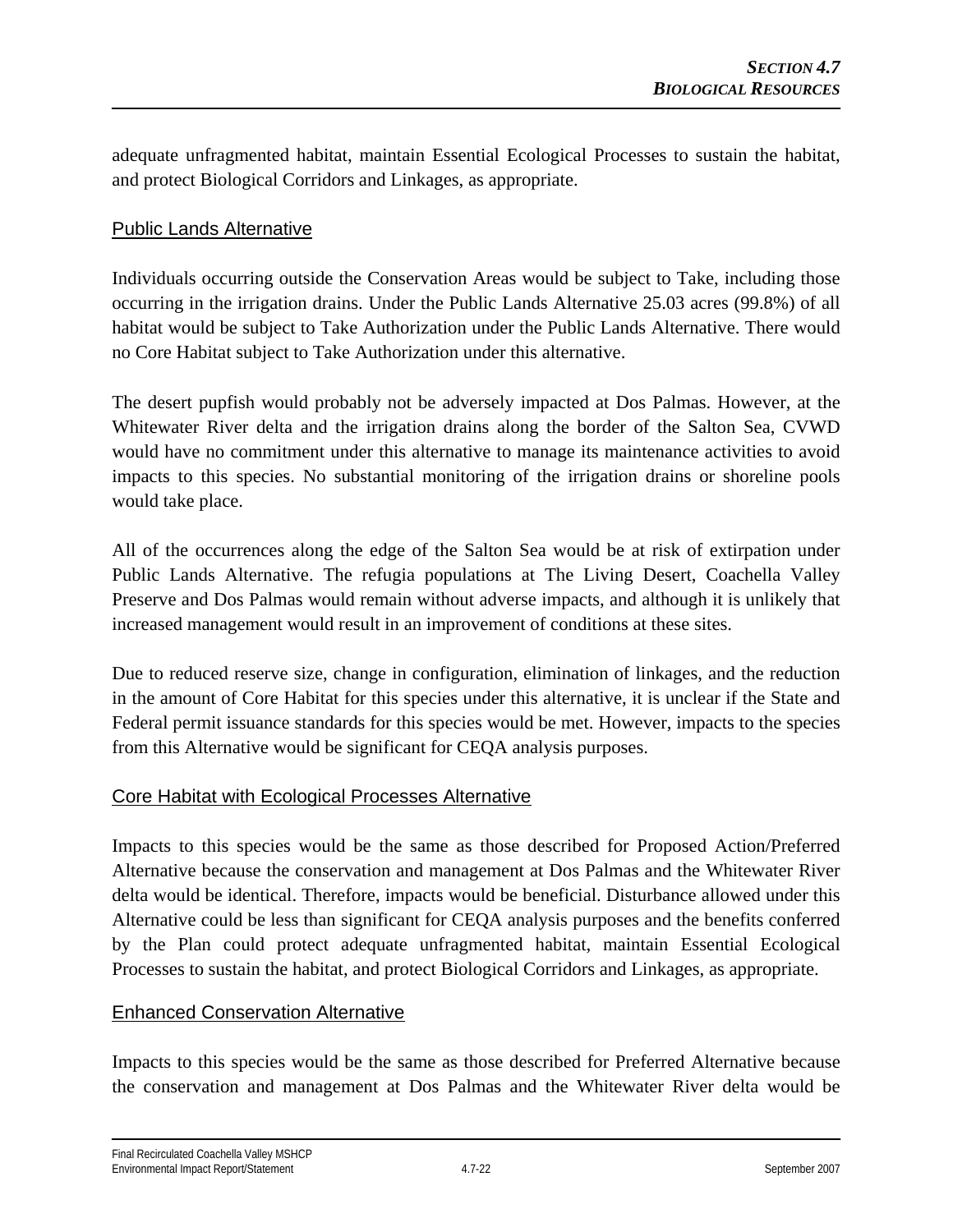identical. Therefore, impacts would be beneficial. Disturbance allowed under this Alternative could be less than significant for CEQA analysis purposes and the benefits conferred by the Plan could protect adequate unfragmented habitat, maintain Essential Ecological Processes to sustain the habitat, and protect Biological Corridors and Linkages, as appropriate.

### No Action/No Project Alternative

Under this Alternative, no coordinated habitat conservation plans would be adopted or implemented, and incremental impacts to this species would continue. Over time, impacts to this species would be significant for CEQA analysis purposes.

#### **AMPHIBIANS**

### **Arroyo toad (***Bufo californicus***)**

#### Proposed Action/Preferred Alternative

Individuals occurring outside the Conservation Areas would be subject to Take, including those occurring in the Bonnie Bell area. Approximately 88 acres (4%) of all habitat and 11% of non-Federal lands would be subject to Take Authorization under the Preferred Alternative. There would be approximately 78 acres (4%) of Core Habitat subject to Take Authorization under this alternative.

The Plan Area is on the periphery of the rangewide distribution of the arroyo toad and the Plan would conserve about 96% of available habitat. Distribution of the toad within Whitewater Canyon was recently documented in field surveys in the vicinity of the trout farm conducted by the US Geological Survey, which found no arroyo toads at this location.<sup>6</sup>

The volume and quality of surface water also is vital to the Plan's conservation strategy; therefore, diversion and use of water is not a Covered Activity, as described in Section 7.3 of the Plan.

 $\overline{a}$ 6 California Red-Legged Frog (*Rana aurora draytonii*) and Mountain Yellow-Legged Frog (*Rana muscosa*) Surveys for the Coachella Valley Association of Governments (CVAG), 2003 by Adam Backlin, Cindy Hitchcock and Robert Fisher, U.S. Geological Survey, Western Ecological Research Center, Sacramento, CA 2003.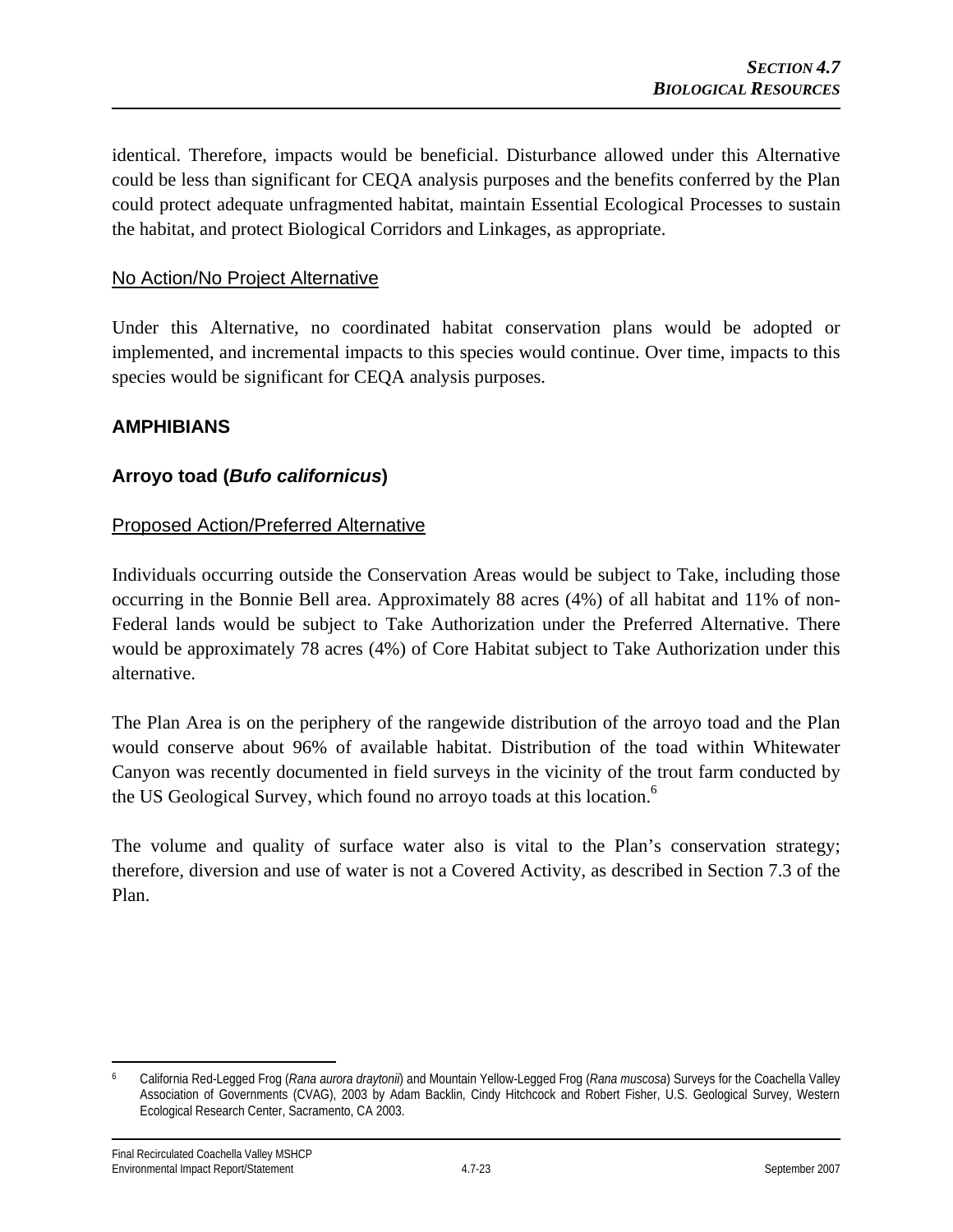## *Consistency with Arroyo Toad Recovery Plan*

The arroyo toad Recovery Plan<sup>7</sup> defined three recovery units, the northern, southern and desert slope. Ten subregions within these recovery units were delineated. The Plan Area is part of the desert slope recovery unit, subregion 10, which includes only the Whitewater River. The Recovery Plan states that protection of the Whitewater basin population is essential for delisting the arroyo toad. Recommendations are made for management, ranging from restrictions on campgrounds, roads and trails to removing exotic vegetation in impacted streambeds.

The Preferred Alternative calls for acquisition and management of key habitat in Whitewater Canyon. Issues such as road kill, recreational use of the habitat, discharge of pollutants, stream diversions and other factors that may impact the arroyo toad in Whitewater Canyon are identified in Section 9.5.1.2 of the Plan and would be monitored and provided for through Adaptive Management.

Monitoring includes baseline data collection at the community level (amount and quality of riparian habitat and water levels) and at the species level (number of toads present). Disturbance allowed under this Alternative would be less than significant for CEQA analysis purposes and the benefits conferred by the Plan would protect adequate unfragmented habitat, maintain Essential Ecological Processes to sustain the habitat, and protect Biological Corridors and Linkages, as appropriate.

### Public Lands Alternative

Individuals occurring outside the Conservation Areas would be subject to Take, including those occurring on the private lands throughout the Whitewater River. Approximately 762 acres (41%) of all habitat would be subject to Take Authorization under the Public Lands Alternative. There would be approximately 841 acres (41%) of Core Habitat subject to Take Authorization under this alternative. All of the Take Authorization would be outside of Conservation Areas, since this alternative only conserves existing public lands where there is no Take Authorization.

Because this species is not found within an existing reserve, virtually no pro-active protection would be afforded. Existing survey requirements and consultation requirements under the Endangered Species Act would apply. Impacts would be similar to taking no action and would be adverse compared to the Preferred Alternative.

 $\overline{a}$ 7 U.S. Fish and Wildlife Service. 1999. *Arroyo Southwestern Toad (Bufo microscaphus californicus) Recovery Plan*. U.S. Fish and Wildlife Service, Portland, Oregon.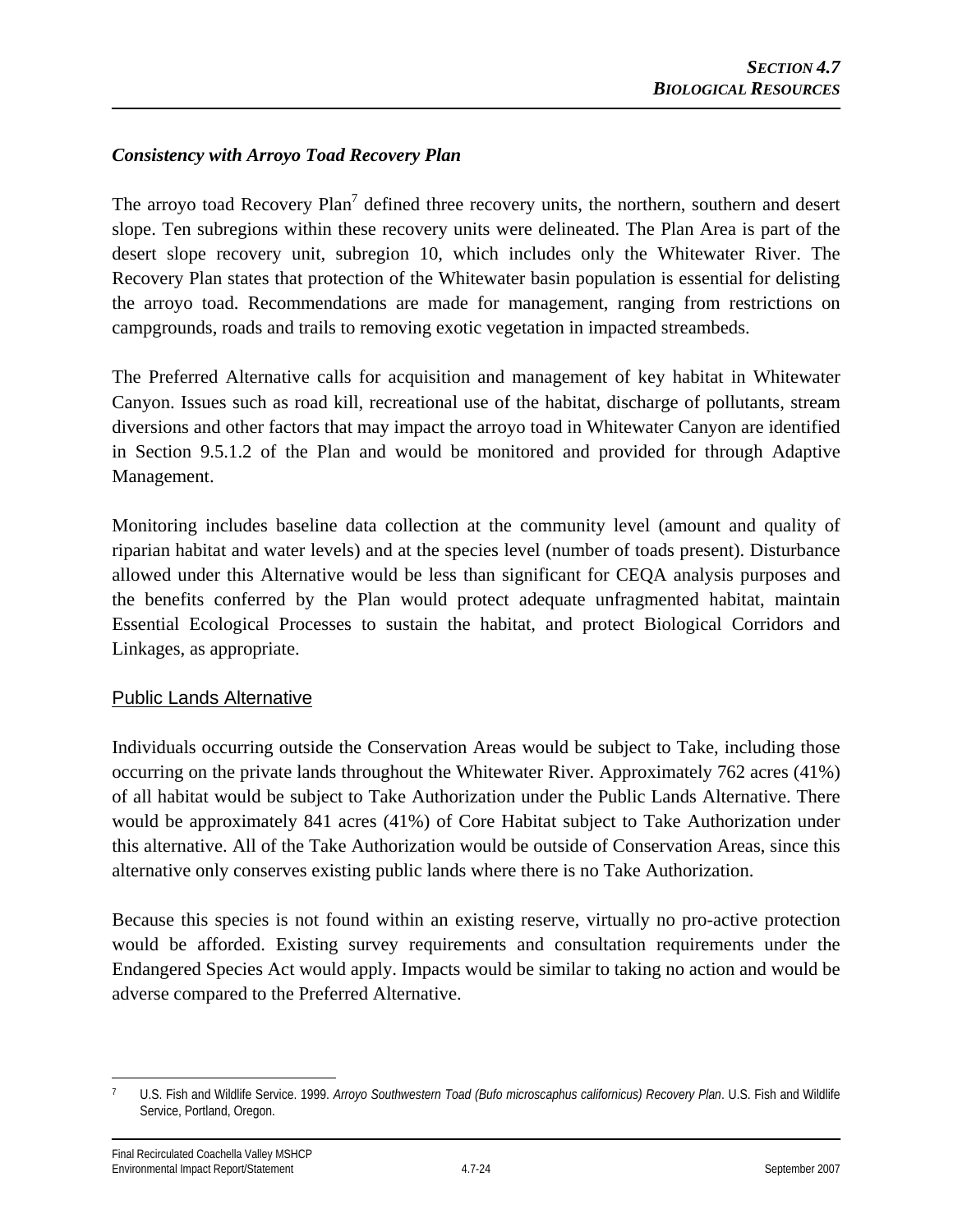Due to reduced reserve size, change in configuration, and reduction in the amount of Core Habitat for this species under this alternative, it is unclear if the State and Federal permit issuance standards for this species would be met. Impacts to the species from the adoption and implementation of this Alternative would be significant for CEQA analysis purposes.

#### Core Habitat with Ecological Processes Alternative

Impacts to this species would be the same as described for the Preferred Alternative. Individuals occurring outside the Conservation Areas would be subject to Take Authorization, including those occurring in the Bonnie Bell area. Approximately 40 acres (2%) would be subject to Take Authorization under the Core Habitat with Ecological Processes Alternative. There would be approximately 122 acres (6%) of Core Habitat subject to Take Authorization under this alternative (39 acres outside and 83 acres inside Conservation Areas). Disturbance allowed under this Alternative would be less than significant for CEQA analysis purposes and the benefits conferred by the Plan would protect adequate unfragmented habitat, maintain Essential Ecological Processes to sustain the habitat, and protect Biological Corridors and Linkages, as appropriate.

#### Enhanced Conservation Alternative

Individuals occurring outside the Conservation Areas would be subject to Take, including those occurring in the Bonnie Bell area. Approximately 40 acres (2%) would be subject to Take Authorization under the Enhanced Conservation Alternative. There would be approximately 123 acres (6%) of Core Habitat subject to Take Authorization under this alternative (39 acres outside and 84 acres inside Conservation Areas). This Alternative would have the least impact on this species of all alternatives. Disturbance allowed under this Alternative would be less than significant for CEQA analysis purposes and the benefits conferred by the Plan would protect adequate unfragmented habitat, maintain Essential Ecological Processes to sustain the habitat, and protect Biological Corridors and Linkages, as appropriate.

#### No Action/No Project Alternative

Under this Alternative, no coordinated habitat conservation plans would be adopted or implemented, and incremental impacts to this species, if it occurs in the Plan Area, would continue. Over time, impacts to this species could be significant for CEQA analysis purposes.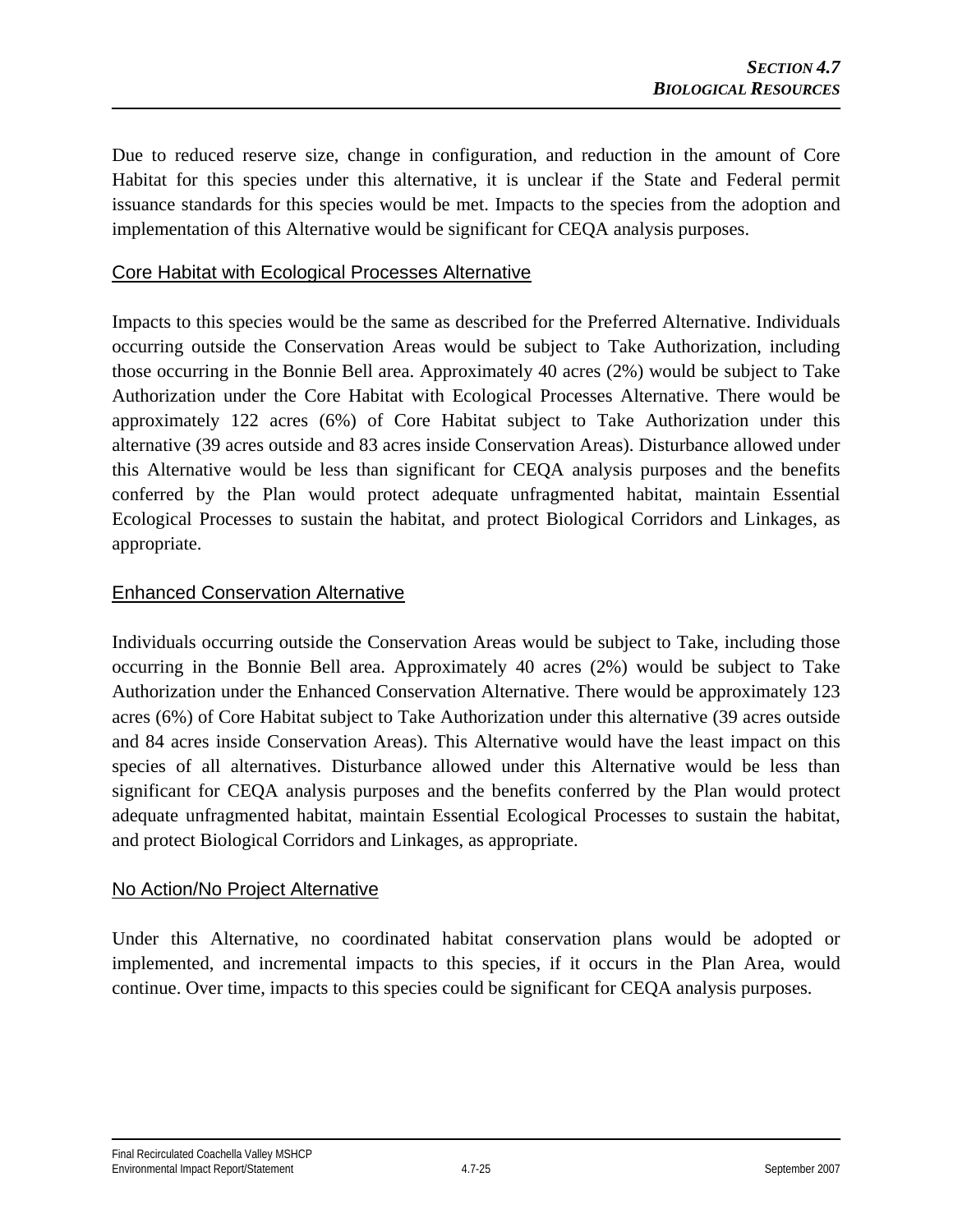# **REPTILES**

# **Coachella Valley fringe-toed lizard (***Uma inornata***)**

#### Proposed Action/Preferred Alternative

#### *Existing Habitat Conservation Plan*

Individuals occurring outside the Conservation Areas would be subject to Take, including those occurring on the Big Dune. The habitat for this species on the Big Dune is shielded from replenishment by aeolian sand transport. Approximately 13,681 acres (51%) of all habitat and 61% of non-Federal lands would be subject to Take Authorization under the Preferred Alternative. There would be approximately 606 acres (5%) of Core Habitat subject to Take Authorization under this alternative.

Since 1985, an extensive conservation and mitigation program has been implemented for the Coachella Valley fringe-toed lizard. The Coachella Valley fringe-toed lizard Habitat Conservation Plan<sup>8</sup> established three preserves to protect this reptile, near Thousand Palms, in the Whitewater River floodplain and on Edom Hill. A mitigation fee area was established and was drawn to include all existing and former habitat. Fees collected are used to acquire and manage lands in the three reserves. Upon Permit issuance, Take for the species would be provided by the MSHCP.

DFG was not a signatory to the 1985 HCP for the fringe-toed lizard. However, in 2002 the state issued a consistency determination based upon Permittees modifying their implementation of the HCP.

#### *Consistency with Fringe-Toed Lizard Recovery Plan*

The Coachella Valley Fringe-toed Lizard Recovery Plan<sup>9</sup> recommended over 50 measures that could be taken to lead to recovery, ranging from increased enforcement to education to reintroduction of lizards into restored habitat. Its primary objective was to secure and protect suitable habitat in two or more large-scale areas, one of which would be the critical habitat. The Recovery Plan acknowledged the preparation of a HCP, which was underway at the same time, and anticipated that the HCP would enact many of the recommended conservation actions. The

 $\overline{a}$ 

<sup>8</sup> Nature Conservancy, The. 1985. *Coachella Valley Fringe-toed Lizard Habitat Conservation Plan*. Prepared for the Coachella Valley Fringe-toed Lizard Steering Committee chaired by The Nature Conservancy, San Francisco, California. June 1985.

<sup>9</sup> U.S. Fish and Wildlife Service. 1984. *Coachella Valley Fringe-toed Lizard Recovery Plan*. Unpublished report to U.S. Fish and Wildlife Service, Portland, Oregon.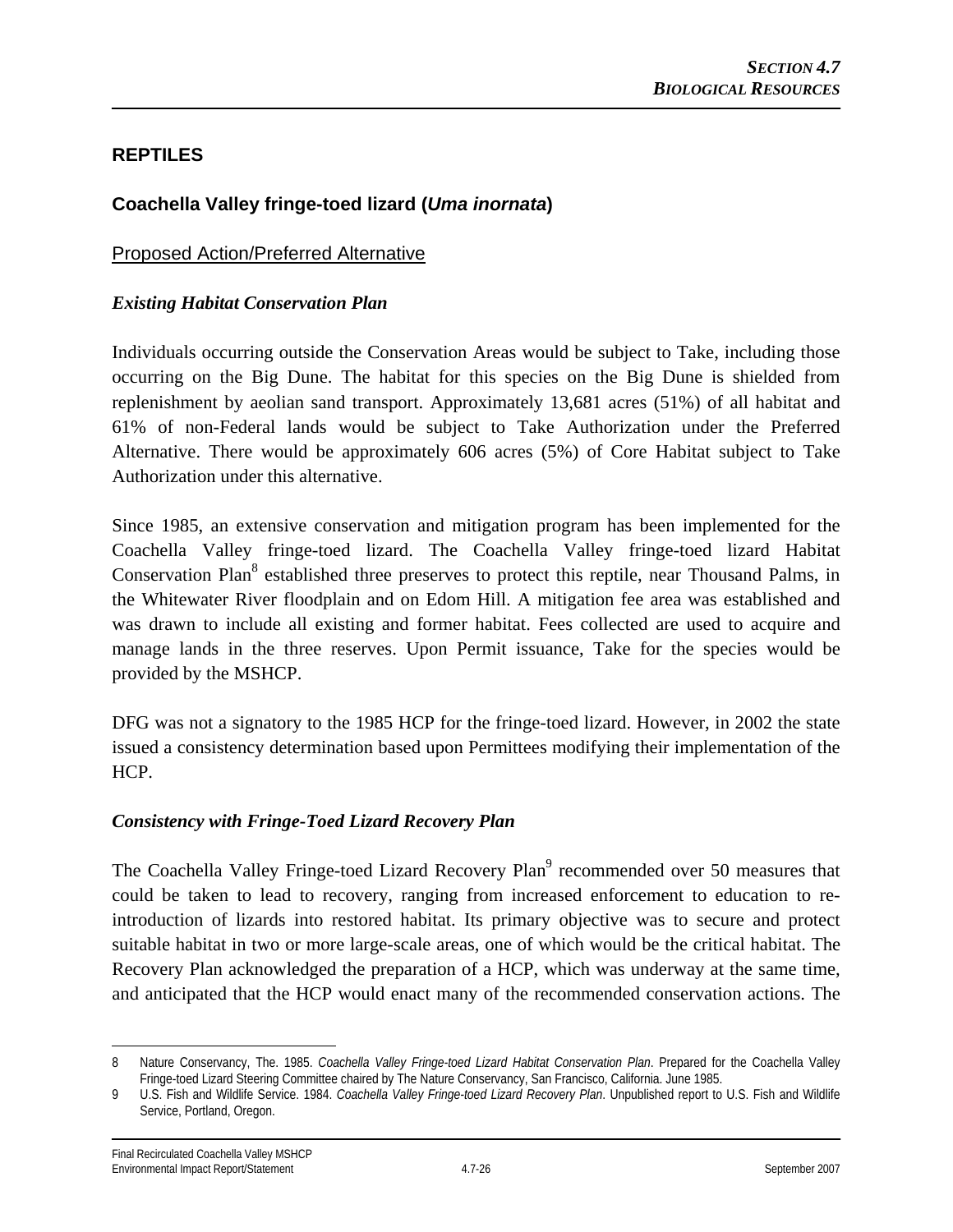Preferred Alternative would meet or exceed Recovery Plan standards by creating and implementing conservation measures in the Conservation Areas.

### *Impacts to Critical Habitat of the Fringe-Toed Lizard*

Critical habitat for the fringe-toed lizard was designated at the time of listing as a Threatened species.<sup>10</sup> It consists of 11,920 acres centered in the existing Coachella Valley Preserve north of Interstate 10. Most of the critical habitat is within the preserve or the proposed Thousand Palms Conservation Area, but some remains outside the conserved lands near Thousand Palms in the sand transport area. This part of the critical habitat has existing dwellings and is not shown as a sand transport area in the Plan, although it was recognized as such in the 1985 HCP. That document had a lengthy discussion of the practicability of acquiring or conserving the critical habitat land west of the preserve boundary. It concluded that strict preservation was infeasible, and that County regulation by zoning could suffice to maintain the aeolian sand transport. The prescription for use given in the HCP was "Develop (possibly)."

Fluvial sand transport was also considered in the 1985 HCP. Resolution of the sand sources could not be reached, though the majority of sand to the preserve was thought (by one author) to be transported via Thousand Palms Canyon.

The fluvial sources of sand to the Thousand Palms Preserve have been carefully studied since 1985, using hydrological modeling,<sup>11</sup> aerial photography,<sup>12</sup> geochemical composition,<sup>13,14</sup> and enhanced satellite imagery.<sup>15</sup> Drainages from the Indio Hills deposit the majority of the fluvial sand upwind of the blowsand deposits, the location being the designated critical habitat. However, the timing of fluvial deposition intervals have not been determined, but may exceed 100 years. $16$ 

The relative contribution and necessary frequency of fluvial sand transport and aeolian sand transport is unknown, despite the aforementioned studies. This is partially because of the episodic nature of the rainstorms and windstorms that move the sand. The most significant

 $\overline{a}$ 

<sup>10</sup> U.S. Fish and Wildlife Service. 1980. *Uma inornata, Reproposal of Critical Habitat*. Federal Register. May 28, 1980:36038-41.<br>11 Simons, Li & Associates 1996, 1997.<br>12 Lancaster N, J.R. Miller, and L. Zonge. 1993. *Geo* 

*Coachella Valley Preserve System, South-central California*. Final report to the Coachella Valley Preserve System (The Nature Conservancy). December 29, 1993. 13 Meek N, and T. Wasklewicz. 1993. *Final Report on the Sand Sources of the Coachella Valley Fringe-toed Lizard Habitat*. Report to

Coachella Valley Preserve System (Nature Conservancy), Thousand Palms, California. December 6, 1993.<br>Wasklewicz TA, and N. Meek. 1995. "Provenance of Aeolian Sediment: The Upper Coachella Valley, California." Physical Geog

<sup>16(6):539-56. 15</sup> Barrows CW. Unpublished report, no date. *Results Of Annual Relative Abundance Surveys Show That Reproduction In Lizards Appears Correlated With Annual Rainfall In The Coachella Valley Preserve But Not At The Whitewater River Preserve*. 16 USFWS 2000, citing Dr. Li of Simons, Li & Associates.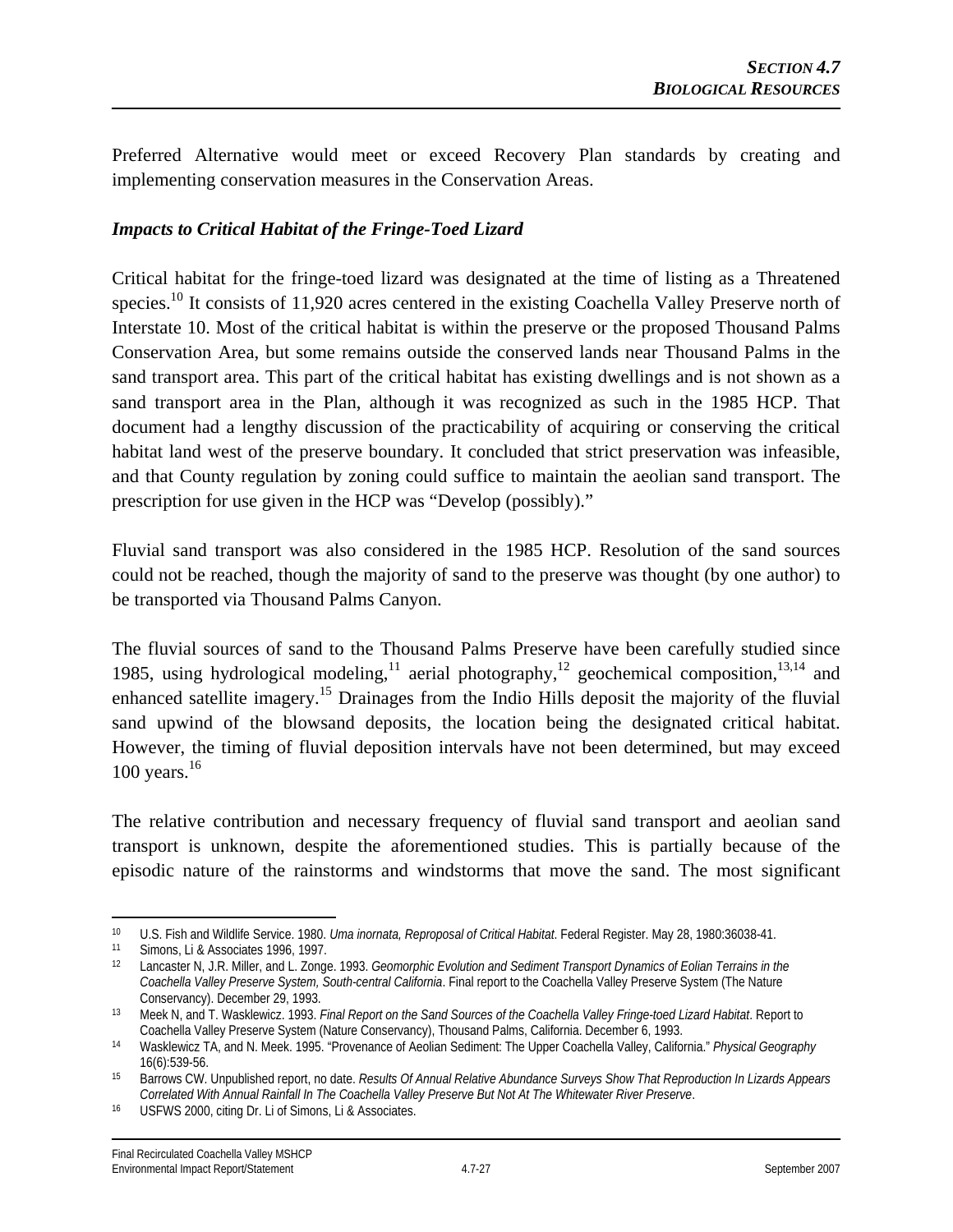movement of sand occurs during very infrequent high intensity floods and windstorms. The wind patterns that move smaller amounts of sand every spring and fall are much more predictable than the infrequent strong windstorms. Strong rainfall is very unpredictable because it can occur from "El Nino" years in the winter or from tropical storms in the summer.

The Thousand Palms/Whitewater River Basin Flood Control Project has been approved by the Corps of Engineers. It is a Covered Activity for CVWD, the local sponsor, in the Plan. The Plan relies on preserving the fluvial movement in the critical habitat inside the Conservation Area, utilizing the flood control plan of levees to direct floodwaters carrying sand into the reserve upwind from the blowsand deposits. The levees would then become the boundary of the reserve. They would be aligned parallel with the wind, and would have openings to function as a wind corridor. Sand deposited along the levees would be spread within the wind corridor every five years or after major flood events. This design was judged to have minimal impact to the aeolian transport system.<sup>17</sup> It would have the effect of providing flood protection to 472 acres of critical habitat outside the Conservation Area, which could then be developed. The project would also place levees on 158 acres of critical habitat, which represents a permanent loss. Acquisition or conservation by other means of 551 acres of critical habitat would take place and be dedicated to conservation. An additional 32 acres of creosote bush scrub, serving as compensation for take of desert tortoise habitat, would be acquired. The Biological Opinion concluded that the Thousand Palms/Whitewater River Basin Flood Control Project would not jeopardize the continued existence of the fringe-toed lizard and would not result in destruction or adverse modification of critical habitat.

The MSHCP addresses the aeolian and fluvial sand transport in the critical habitat inside portions of the Conservation Area by establishing Site Planning Standards for Sections 7 and 8 (T4S, R6E). These standards for Development of individual parcels are intended to allow continued fluvial and aeolian sand transport at the west edge of the Conservation Area. Acquisition or conservation by other means of vacant parcels would be a priority. A 9:1 conservation to development ratio would be maintained within Section 21 (T4S, R6E) south of Ramon Road, where acquisition would also be a high priority. These measures are designed to achieve the Conservation Objectives and they represent minimization and mitigation to the maximum extent practicable for impacts to this sand transport area.

### *Summary of Impacts to the Fringe-Toed Lizard*

The Plan's provisions would ensure that impacts to the Coachella Valley fringe-toed lizard would be minimized to the maximum extent practicable. These measures reduce the risk of extinction, even if lizards are extirpated or greatly reduced in numbers at one of the three

 $\overline{a}$ U. S. Fish and Wildlife Service Biological Opinion to Corps 2000.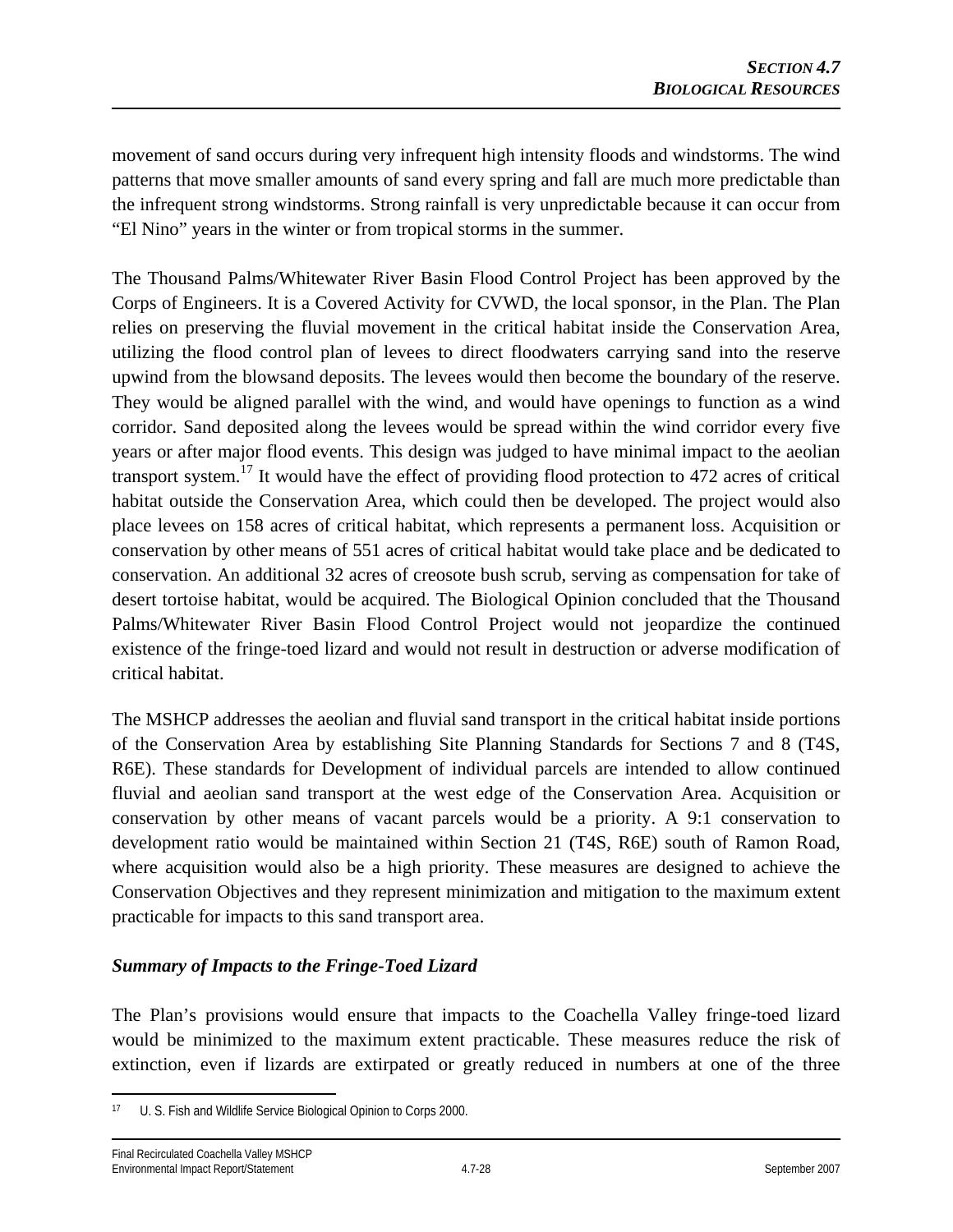preserves. The principal conservation measure is addition of occupied habitat into new Conservation Areas and expansion of existing preserves. The new Conservation Area at Snow Creek/Windy Point, additions to the Whitewater Floodplain Preserve, additions to the Willow Hole and Edom Hill Preserve, and protection of scattered habitat between Willow Hole and Edom Hill greatly enhances protection of occupied habitat, hence maintains larger numbers of lizards. Core Habitat is protected within the Snow Creek/Windy Point and Willow Hole Conservation Areas. The scattered blowsand deposits and occupied habitat in the Indio Hills also would be conserved. It is unlikely that all populations would be extirpated at once, so that some lizards would be left to re-introduce if a local population were extirpated.

The Plan also employs measures to protect and maintain Essential Ecological Processes for sand transport to the new Conservation Areas with occupied habitat and provides linkages between these regions. Acquisition or conservation by other means of sand source for the Willow Hole and Edom Hill areas was determined to be a reasonable and prudent alternative in a jeopardy opinion issued by USFWS in  $2000^{18}$  for the widening of Palm Drive. Four alternative mechanisms for protecting the sand source were recommended in this BO, all leading to acquisition of all parcels and rights-of-way along Palm Drive between Mission and Morongo Creeks. The Plan implements these recommendations in a different manner than specified in the BO. Section 6.6.1 and 6.6.2 require CVCC, CVAG and Caltrans to acquire 1,795 acres for interchange and arterial road Covered Activities listed in Table 7-1 of the Plan. It presumes Conservation of 90% of the private land in the Willow Hole Conservation Area, where the sand source is located, and specifies required measures of a 9:1 conservation to development ratio in specified areas.

Adaptive Management includes several measures that would forestall or prevent extirpation in a Conservation Area. These include the establishment of "sand fences" to trap sand upwind in armored habitat and create blowsand hummocks for expansion of the extant population. Other possibilities are hauling of sand upwind, destabilizing armored deposits by physically removing vegetation and surface crusts, and controlling exotic plant species and feral animals. Though essentially termed experimental, some of these measures may be needed soon, as in the Whitewater River floodplain. Within the Thousand Palms Conservation Area, installation of blowsand monitoring devices, such as measuring poles or drift fences, could be used to determine the rates of deposition or depletion of sand deposits. This data may become important in the future and may shed light on the periodicity of sand movement on the west (upwind) part of the Conservation Area.

 $\overline{a}$ 18 Biological Opinion to FHA 2000.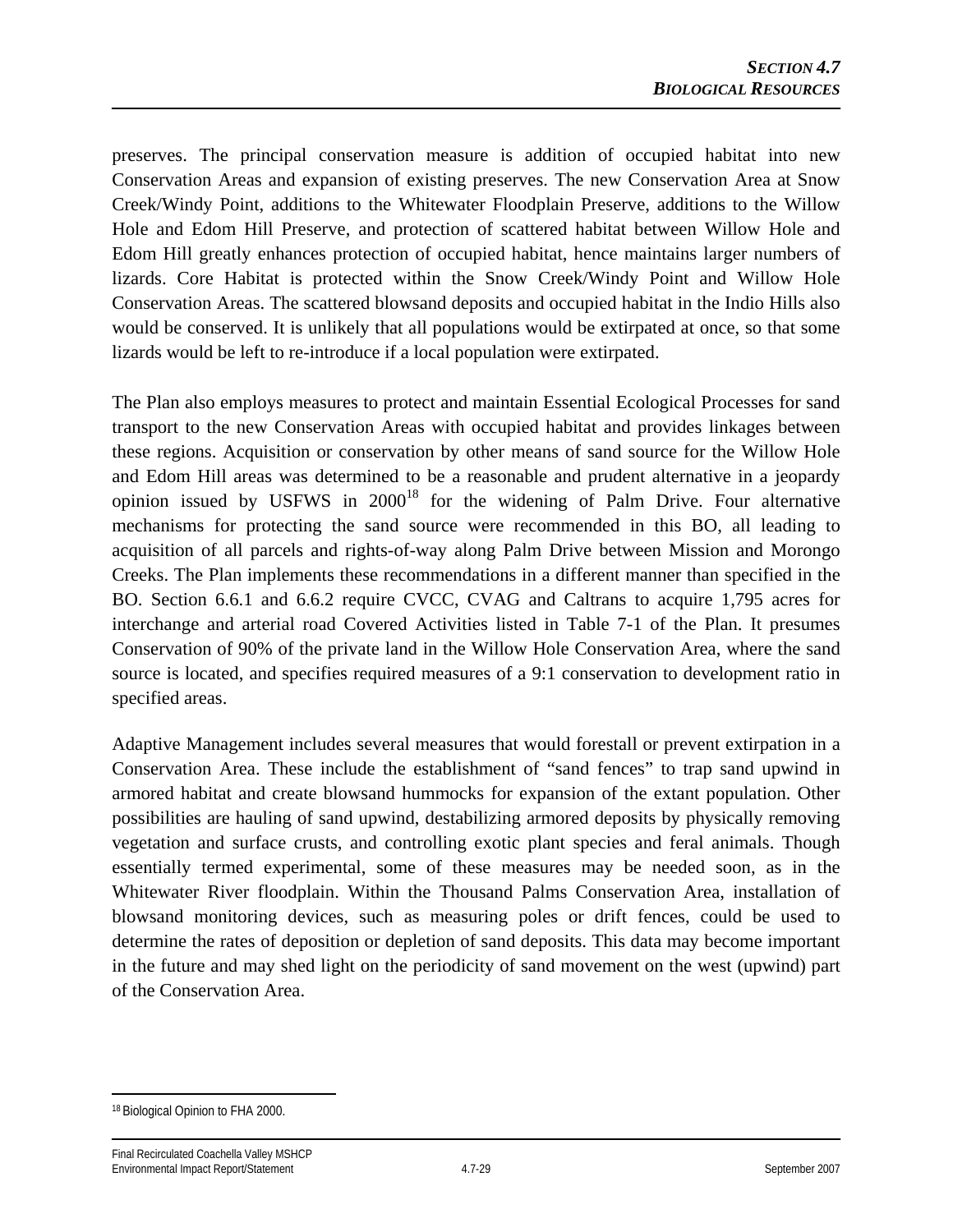Adaptive Management measures could include re-introduction of fringe-toed lizards into areas where they may be extirpated or into restored sites, as envisioned in the Recovery Plan, if such actions were deemed warranted

Expanding upon the existing HCP, the Proposed Action/Preferred Alternative comprehensively addresses the needs of the Coachella Valley fringe-toed lizard. Adoption of this alternative would be very beneficial to this species. Although Take in the Big Dune area represents a large acreage of occupied habitat, this region is shielded from sand transport, as it was in 1985. Land values, fragmentation by existing roads and edge effects make this habitat impracticable to conserve or restore for the fringe-toed lizard. Disturbance allowed under this Alternative would be less than significant for CEQA analysis purposes and the benefits conferred by the Plan would protect adequate unfragmented habitat, maintain Essential Ecological Processes to sustain the habitat, and protect Biological Corridors and Linkages, as appropriate.

# Public Lands Alternative

Individuals occurring outside the Conservation Areas would be subject to Take, including those occurring on the Big Dune, in the sand source for the Thousand Palms Preserve, Edom Hill and within the Snow Creek/Windy Point area. The habitat for this species on the Big Dune is shielded from replenishment by aeolian sand transport. Approximately 22,500 acres (82%) of all habitat would be subject to Take Authorization under the Public Lands Alternative. There would be approximately 6,076 acres (51%) of Core Habitat subject to Take Authorization under this alternative. All of the Take Authorization would be outside of Conservation Areas, since this alternative only conserves existing public lands where there is no Take Authorization.

Due to reduced reserve size, change in configuration, elimination of linkages, and reduction in the amount of Core Habitat for this species under this alternative, it is unclear if the State and Federal permit issuance standards for this species would be met.

### *Existing Habitat Conservation Plan*

The 1985 HCP would be subsumed by the MSHCP. Although additional management of the existing reserves under this Alternative would benefit the fringe-toed lizard, the biggest need for this species is protection of Essential Ecosystem Processes. Several sand source studies<sup>19,20,21,22</sup>

<sup>19</sup> 19 Lancaster N, J.R. Miller, and L. Zonge. 1993. *Geomorphic Evolution and Sediment Transport Dynamics of Eolian Terrains in the Coachella Valley Preserve System, South-central California*. Final report to the Coachella Valley Preserve System (The Nature

Conservancy). December 29, 1993. <sup>20</sup>Meek N, and T. Wasklewicz. 1993. *Final Report on the Sand Sources of the Coachella Valley Fringe-toed Lizard Habitat*. Report to Coachella Valley Preserve System (Nature Conservancy), Thousand Palms, California. December 6, 1993.

<sup>21</sup> Simons, Li & Associates, Inc. 1997.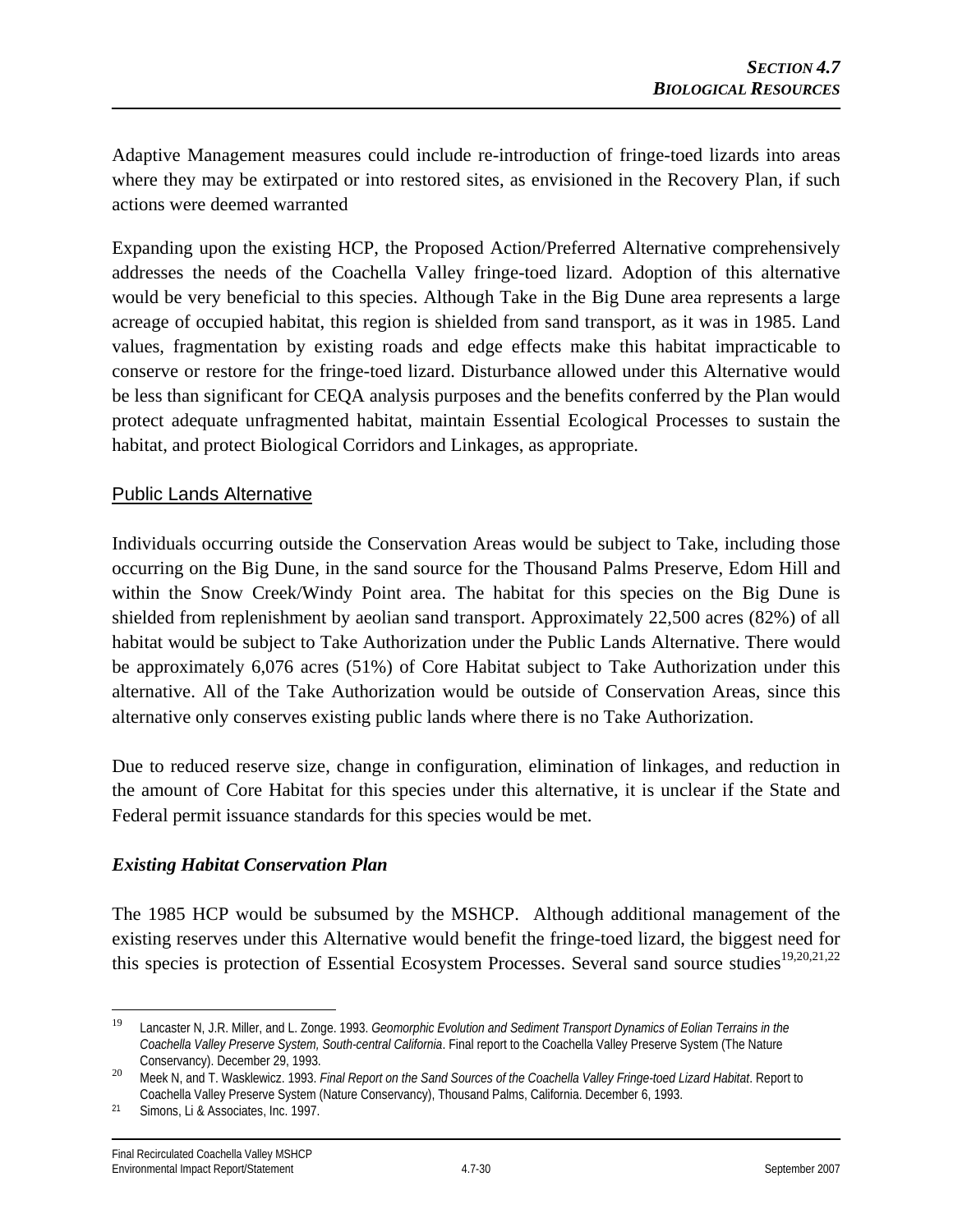have concluded that the fluvial transport from the Indio Hills, Long Canyon, Morongo Wash, Mission Creek and its tributaries and perhaps other washes are necessary to support the blowsand habitat on the three reserves. Deposition areas for these washes must also be protected from Development. In addition, the frequency of major flooding that deposits sand to replenish the reserves may be much longer than anticipated. Finally, the aeolian transport system carrying sand to the Thousand Palms Preserve would likely be blocked under this Alternative. Increased management of the reserves does not address these ecosystem process areas.

The existing risk to the three preserves from sand depletion and potential blocking of sand transport at the Thousand Palms Preserve requires that additional occupied habitat for the fringetoed lizard be conserved in order to assure survival of this species in perpetuity. The Public Lands Alternative does not contain measures to acquire additional occupied habitat, although some additions might arise through the CEQA process. The Thousand Palms/Whitewater River Basin Flood Control Project is authorized and has prescribed mitigation and compensation measures, which would remain in effect under this alternative. CVWD would acquire 551 acres within the critical habitat. It is possible that under the Public Lands Alternative the Thousand Palms Preserve could achieve its purpose of protecting the Coachella Valley fringe-toed lizard, though there would be considerable long-term risk of extirpation. Even with this acquisition or permanent conservation by other means, without additional Core Habitat lands, the fringe-toed lizard remains at risk, and this alternative would have significant and adverse impacts to this species for CEQA analysis purposes.

### *Public Lands Alternative Impacts to Critical Fringe-Toed Lizard Habitat*

Impacts to critical habitat for the fringe-toed lizard would be similar to those described for the Preferred Alternative. If the Flood Control Project is built, critical habitat could be impacted directly by construction and indirectly by Development on lands protected from flooding. If the project is not built, critical habitat could be slowly degraded by Development outside the Preserve.

Therefore, given the uncertainties regarding preservation of adequate habitat and possible continued encroachment into and loss of aeolian sand sources, the impacts to the species from this alternative would be significant for CEQA analysis purposes.

 $\overline{a}$ 

<sup>&</sup>lt;sup>22</sup> Griffiths PG, R.H. Webb, A. Muth, M. Fisher, C.W. Barrows, and N. Lancaster. 2003. Preservation of Holocene Wind Vectors by Vegetation and Ventifacts in an Eolian Sand System, Northern Coachella Valley, California, USA (paper no. 38-8; poster). Proceedings of the 16th INQUA Congress, Geological Society of America, on Shaping the Earth: A Quaternary Perspective, Reno, Nevada, July 23-30, 2003.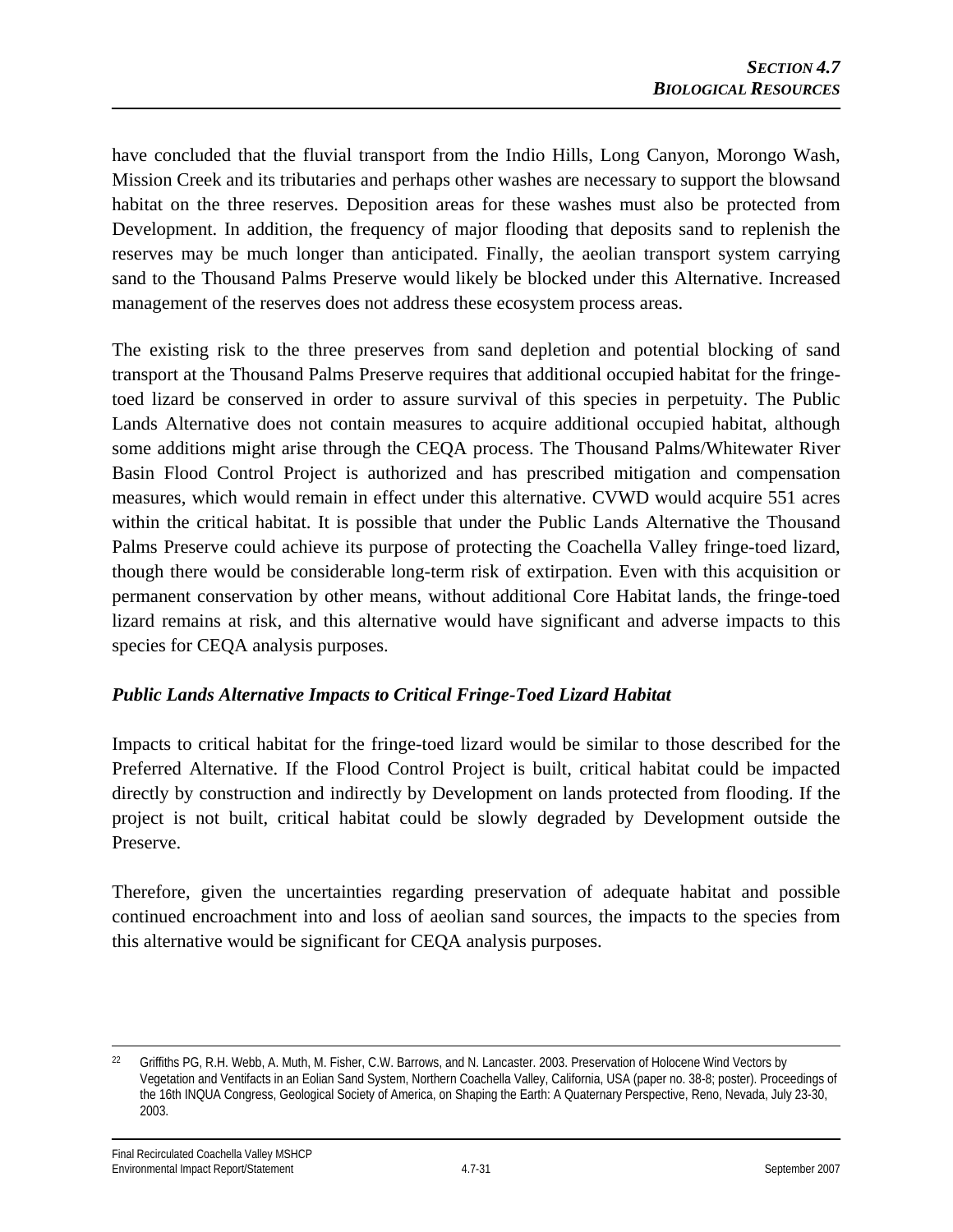## Core Habitat with Ecological Processes Alternative

Individuals occurring outside the Conservation Areas would be subject to Take, including those occurring on the Big Dune and the east end of the Indio Hills. The habitat for this species on the Big Dune is shielded from replenishment by aeolian sand transport. Approximately 14,784 acres (54%) would be subject to Take Authorization under the Core Habitat with Ecological Processes Alternative. There would be approximately 1,943 acres (16%) of Core Habitat subject to Take Authorization under this alternative (1,484 acres outside and 459 acres inside Conservation Areas).

Due to reduced reserve size under this alternative, it is unclear if the State and Federal permit issuance standards for this species would be met.

### *Existing Habitat Conservation Plan*

The 1985 HCP would be subsumed by the MSHCP. The Required Measures specified for Sections 8 and 21 in the existing HCP are assumed to be implemented as part of this alternative. The expanded Coachella Valley Preserve would serve as a Core Habitat for the fringe-toed lizard, but would be in a risk situation with respect to preservation of the Essential Ecological Processes. This is because the West Deception Canyon sand source to the Preserve is not specifically protected. Any future flood control in this drainage could be made compatible with assuring sand transport.

The addition of the Snow Creek/Windy Point Conservation Area and additions to the Whitewater Floodplain and Willow Hole and Edom Hill Preserves as Core Habitat are beneficial steps to conserve the fringe-toed lizard. Acquisition or conservation by other means of lands east of Palm Avenue would protect the sand source and transport areas for the Willow Hole and Edom Hill Preserves. Active desert dunes in the East Indio Hills would not be conserved.

### *Impacts to Critical Habitat of the Coachella Valley Fringe-Toed Lizard*

Biological impacts would be the same as described for the Preferred Alternative. Disturbance allowed under this Alternative would be less than significant for CEQA analysis purposes and the benefits conferred by the Plan would protect adequate unfragmented habitat, maintain Essential Ecological Processes to sustain the habitat, and protect Biological Corridors and Linkages, as appropriate.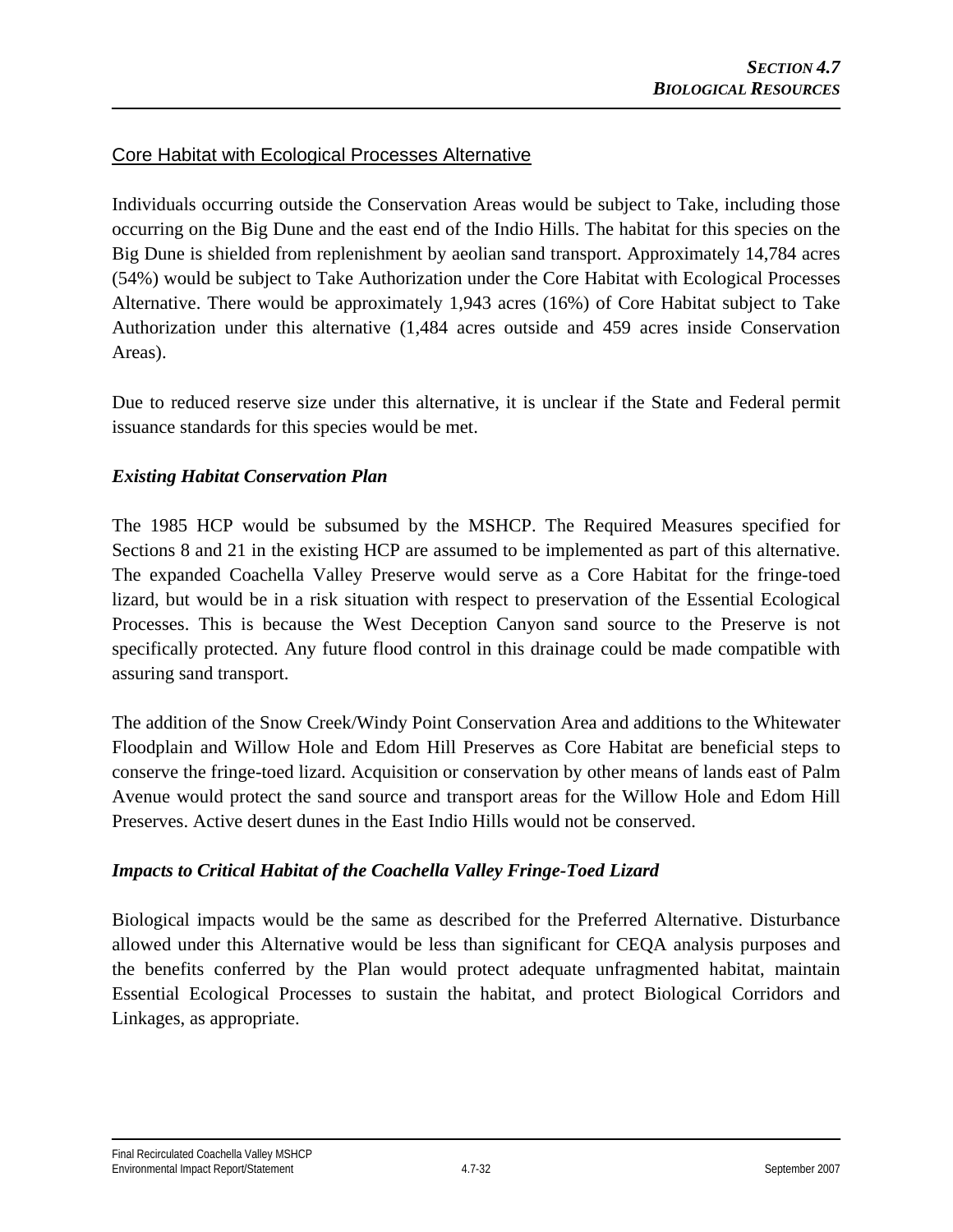## Enhanced Conservation Alternative

Individuals occurring outside the Conservation Areas would be subject to Take, including those occurring on the on the western most portion of the Big Dune east of Gene Autry Trail. Approximately 7,974 acres (29%) would be subject to Take Authorization under the Enhanced Conservation Alternative. There would be approximately 709 acres (6%) of Core Habitat subject to Take Authorization under this alternative (113 acres outside and 596 acres inside Conservation Areas).

### *Existing Habitat Conservation Plan*

The 1985 HCP would be subsumed by the MSHCP. This alternative would include Section 1 T4S, R5E northwest of the Thousand Palms Preserve, a beneficial biological attribute. It would exclude portions of the existing Preserve and proposed Conservation Area (Figure 3-4). The lands within Section 16 T4S, R6E are essential to maintenance of the sand transport to the blowsand habitat within the Preserve, and their exclusion from conservation would be adverse. Overall, however, impacts to the species from this Alternative could be determined to be less than significant for CEQA analysis purposes. Disturbance allowed under this Alternative would be less than significant for CEQA analysis purposes and the benefits conferred by the Plan would protect adequate unfragmented habitat, maintain Essential Ecological Processes to sustain the habitat, and protect Biological Corridors and Linkages, as appropriate.

### No Action/No Project Alternative

Under this Alternative, no coordinated habitat conservation plans would be adopted or implemented, and incremental impacts to this species would continue. Over time, impacts to this species would be significant for CEQA analysis purposes.

# **Desert tortoise (***Gopherus agassizii***)**

### Proposed Action/Preferred Alternative

Individuals occurring outside the Conservation Areas would be subject to Take, including those occurring east of Hwy 62 and east of Dillon Rd to the boundary with Joshua Tree National Park. Approximately 67,229 acres (12%) of all habitat and 28% of non-Federal lands would be subject to Take Authorization under the Preferred Alternative. There would be approximately 11,478 acres (3%) of Core Habitat subject to Take Authorization under this alternative.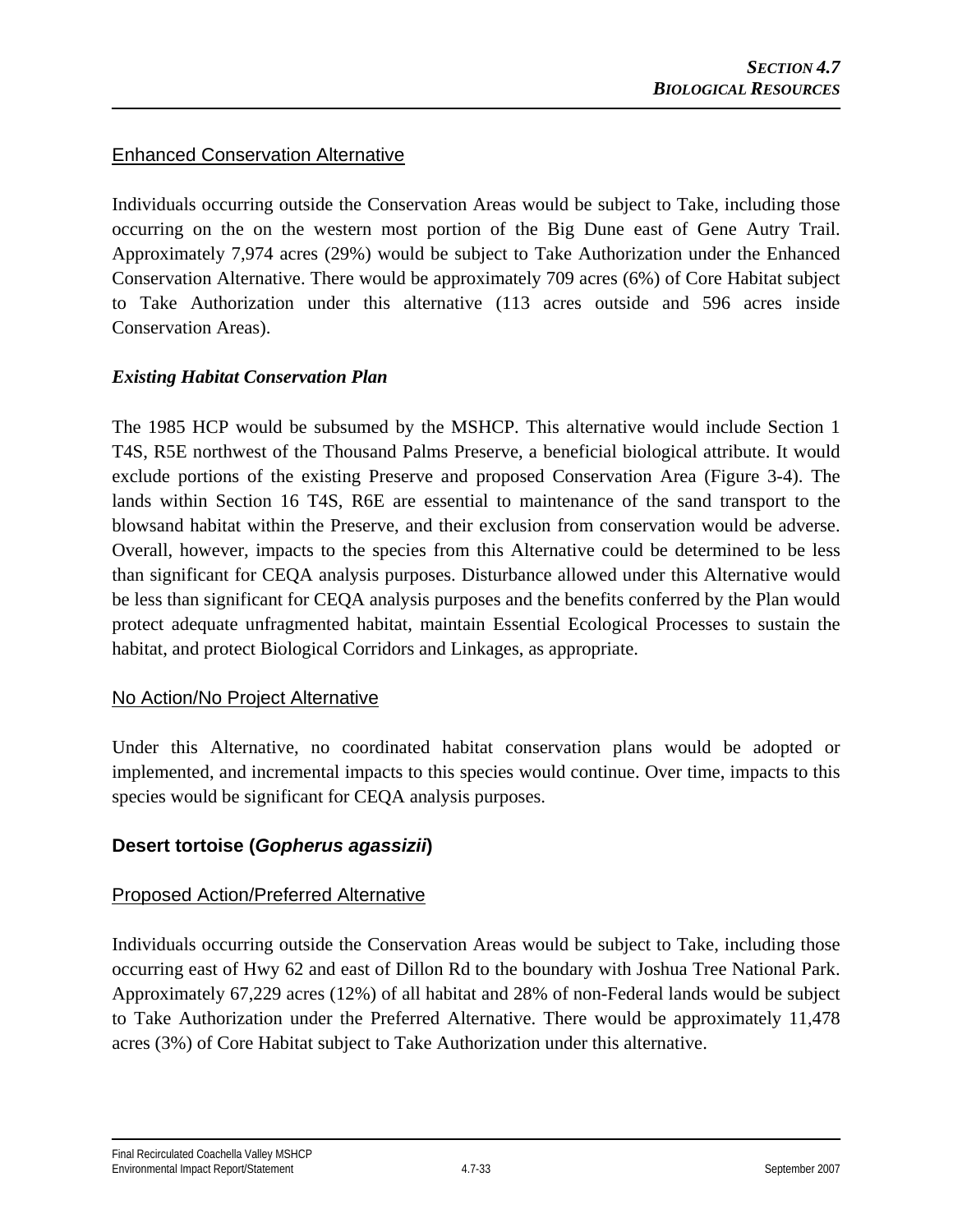The Preferred Alternative requires substantial measures for desert tortoise conservation in the Coachella Valley. It protects Core Habitat extending from the mesa on the west side of Whitewater Canyon through the Mission Creek drainage and into Joshua Tree National Park. Though portion of this area may not be occupied by desert tortoises, it provides a linkage from southwest to northeast in the Plan Area that connects with a very large conserved habitat for the tortoise. This protection, as described in the Conservation Objectives and Required Measures for the Whitewater Canyon, Stubbe and Cottonwood Canyons, and Upper Mission Creek Conservation Areas would have a very beneficial impact to the desert tortoise within the Plan Area. This protection, however, includes only a very small portion of the desert tortoise range and is outside the major Conservation Areas recommended by the Recovery Plan, hence would have only a minor beneficial impact on the species as a whole. The tortoise habitat in the east portion of the Plan Area is addressed below.

#### *Consistency with Desert Tortoise Recovery Plan*

The Desert Tortoise Recovery Plan<sup>23</sup> identified several recovery units for the desert tortoise. Portions of the West Mojave and the Eastern Colorado Desert recovery units are within the Plan Area. Within these recovery units, the Recovery Plan further recommended establishment of Desert Wildlife Management Areas (DWMAs). Portions of the recommended Joshua Tree DWMA (in the West Mojave recovery unit) and the Chuckwalla DWMA (in the eastern Colorado Desert recovery unit) fall within the boundaries of the Plan Area.

The remainder of the conserved habitat for the desert tortoise is not specifically addressed by the Recovery Plan and is not considered to be the highest-quality, highest-density tortoise habitat. The primary focus of the Recovery Plan is on the DWMAs. The Bureau of Land Management, through the Northern and Eastern Colorado Desert CDCA Plan Amendment, $^{24}$  established boundaries for the DWMAs and restrictions on use to protect the tortoise. The NECO Plan was not a Habitat Conservation Plan and did not address conservation and management on private lands.

The Proposed Action/Preferred Alternative would fill the planning gap by addressing private lands within the Joshua Tree National Park and Chuckwalla DWMAs. The Plan designates Core Habitat for desert tortoise in the Desert Tortoise and Linkage Conservation Area, Joshua Tree National Park Conservation Area and Mecca Hills/Orocopia Mountains Conservation Area. The Conservation Objectives of acquisition or conservation by other means, combined with the

 $\overline{a}$ 23 U.S. Fish and Wildlife Service. 1994. *Desert Tortoise (Mojave Population) Recovery Plan*. Unpublished report prepared for U.S. Fish and

<sup>&</sup>lt;sup>24</sup> Bureau of Land Management, U.S. Department of Interior. 2002. Draft Environmental Impact Statement for a Proposed Recreation Area *Management Plan and Amendment to the California Desert Conservation Area Plan: Imperial Sand Dunes Recreation Area.* Bureau of Land Management, California Desert District, El Centro Resource Area. March 2002.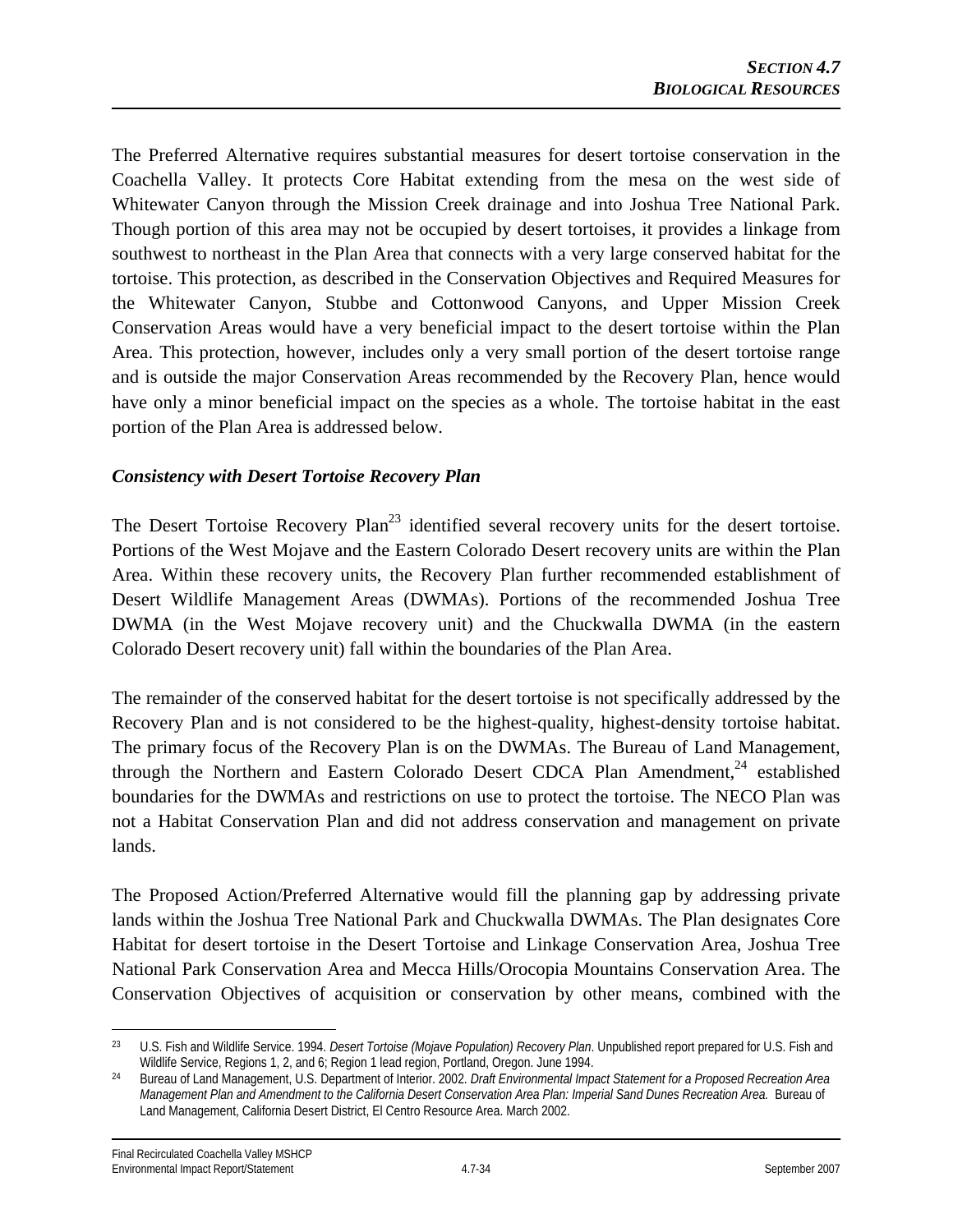Required Measures, particularly the Land Use Adjacency Guidelines, would protect the tortoise habitat within the DWMA in accordance with the Recovery Plan.

#### *Impacts to Critical Desert Tortoise Habitat*

Critical Habitat for the Mojave population of the desert tortoise was designated in  $1994.<sup>25</sup>$  None is found within the Coachella Valley, but the entire eastern part of the Plan Area is designated, including most of the Desert Tortoise and Linkage Conservation Area, and portions of Joshua Tree National Park and the Mecca Hills/Orocopia Mountains Conservation Areas. The majority of the critical habitat within the Plan Area is owned and managed for conservation by the National Park Service and by the BLM according to the NECO Plan, which established the DWMAs called for in the tortoise Recovery Plan. However, substantial blocks of private land are found south of Interstate 10 on both sides of Box Canyon Road.

A total of 172,936 acres of critical habitat lies within the Plan area. Approximately 55,000 acres are on private lands. Under the Preferred Alternative, at least 90%, or 49,501 acres would be acquired and managed in the three Conservation Areas.

Under the Proposed Action/Preferred Alternative, virtually all of the critical habitat for this species lies within Conservation Areas. Given the objectives of acquisition or permanent conservation by other means of at least 90% of private lands in the Conservation Areas, and the Required Measures for surveys and minimization and mitigation measures, the Preferred Alternative would be very beneficial to desert tortoise critical habitat in the long term. Disturbance allowed under this Alternative would be less than significant for CEQA analysis purposes and the benefits conferred by the Plan would protect adequate unfragmented habitat, maintain Essential Ecological Processes to sustain the habitat, and protect Biological Corridors and Linkages, as appropriate.

#### Public Lands Alternative

Individuals occurring outside the Conservation Areas would be subject to Take, including those occurring immediately west of Hwy 62, south of Joshua Tree National Park to Dillon Rd, private lands in the Chuckwalla Bench and Shavers Valley. Approximately 240,247 acres (42%) would be subject to Take Authorization under the Public Lands Alternative. There would be approximately 117,916 acres (31%) of Core Habitat subject to Take under this alternative.

 $\overline{a}$ 25 U.S. Fish and Wildlife Service. 1994. *Desert Tortoise (Mojave Population) Recovery Plan*. Unpublished report prepared for U.S. Fish and Wildlife Service, Regions 1, 2, and 6; Region 1 lead region, Portland, Oregon. June 1994.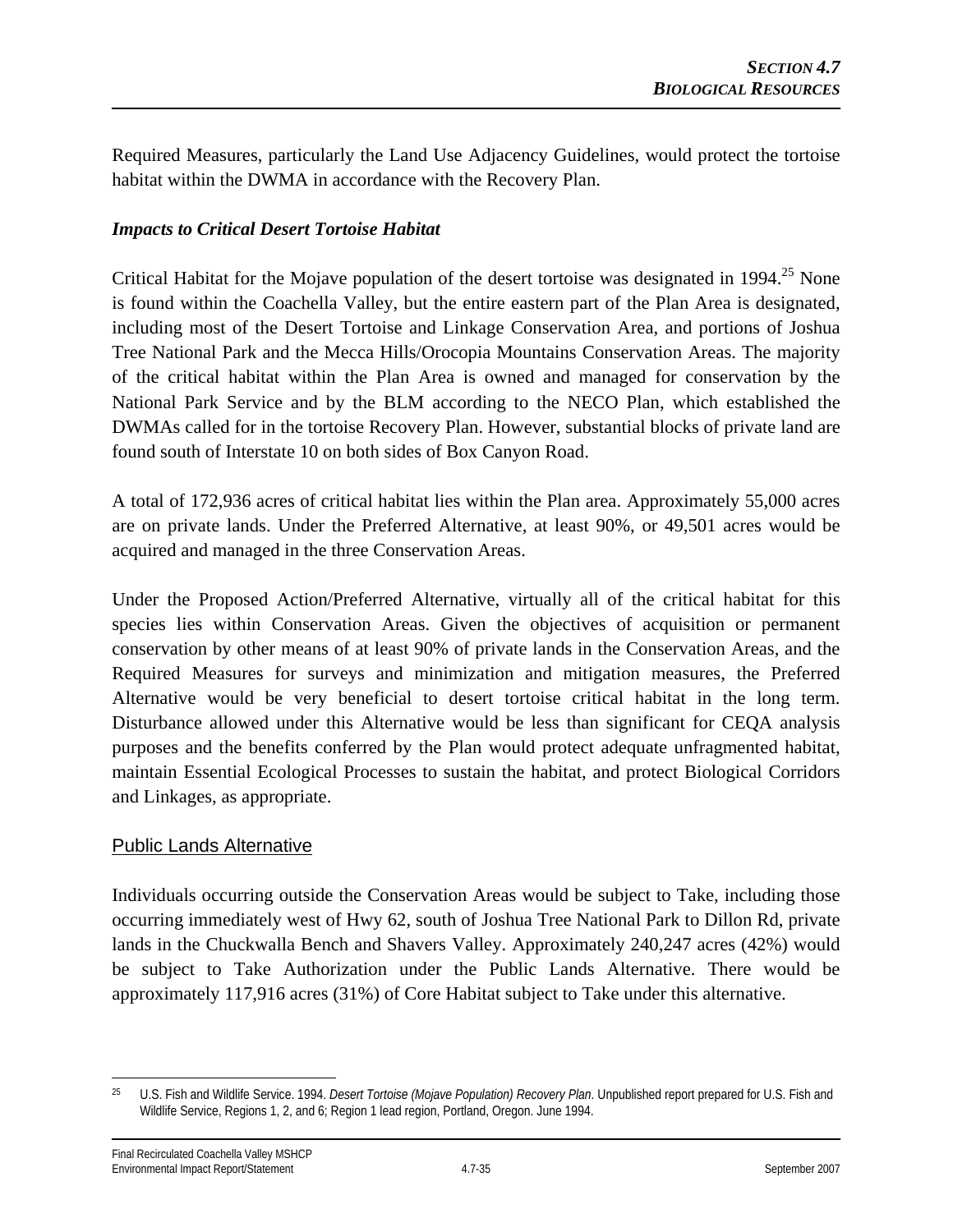Due to reduced reserve size, change in configuration, elimination of linkages, and the reduction in the amount of Core Habitat for this species under this alternative, it is unclear if the State and Federal permit issuance standards for this species would be met.

Existing reserves with additional management cannot address the private lands within desert tortoise habitat in the eastern portion of the Plan Area. Without specified conservation measures, development of these lands, which are designated Critical Habitat, would have a significant and adverse impact on this species for CEQA analysis purposes, due to the Take of tortoises and occupied habitat. A total of 1,649 acres of private land designated as Critical Habitat lie within existing reserves in the Public Lands Alternative, leaving 53,362 acres (97%) unprotected, or at least not in conservation status. Some of the private lands are within Desert Wildlife Management Areas (DWMAs), those regions recommended by the tortoise Recovery Plan and implemented by the BLM's NECO Plan, for tortoise conservation and recovery. In the Public Lands Alternative, considerable fragmentation of the DWMA would continue to exist without unified management. A Take permit could not meet the Federal standard of "mitigate and minimize to the maximize extent practicable". It is anticipated that individual HCPs or Section 7 consultations would be required in the eastern part of the Plan Area, or that a Permit could not be issued at all for the desert tortoise under this alternative.

Few threats now exist to the tortoise population on the mesa above Whitewater Canyon, where many of the tortoises co-exist with wind energy development. The Core Habitat and Linkage for the tortoise through upper Mission Creek and into Joshua Tree National Park would probably remain intact under the Public Lands Alternative, because most of this land is under conservation management by the BLM and The Wildlands Conservancy. Continued protection of this separate, minor population of desert tortoise habitat would not alleviate the potential impacts on desert tortoise in the eastern portion of the Plan Area described above, because the eastern areas are those recognized as Critical Habitat and established as DWMAs following recommendation of the tortoise Recovery Plan. Impacts to the species from this Alternative could be significant for CEQA analysis purposes.

### Core Habitat with Ecological Processes Alternative

Individuals occurring outside the Conservation Areas would be subject to Take, including those occurring east of Dillon Road to Joshua Tree National Park, east of Hwy 62, and south of the Mecca Hills wilderness boundary. Approximately 64,350 acres (11%) would be subject to Take under the Core Habitat with Ecological Processes Alternative. There would be approximately 24,317 acres (6%) of Core Habitat subject to Take under this alternative (13,917 acres outside and 10,400 acres inside Conservation Areas).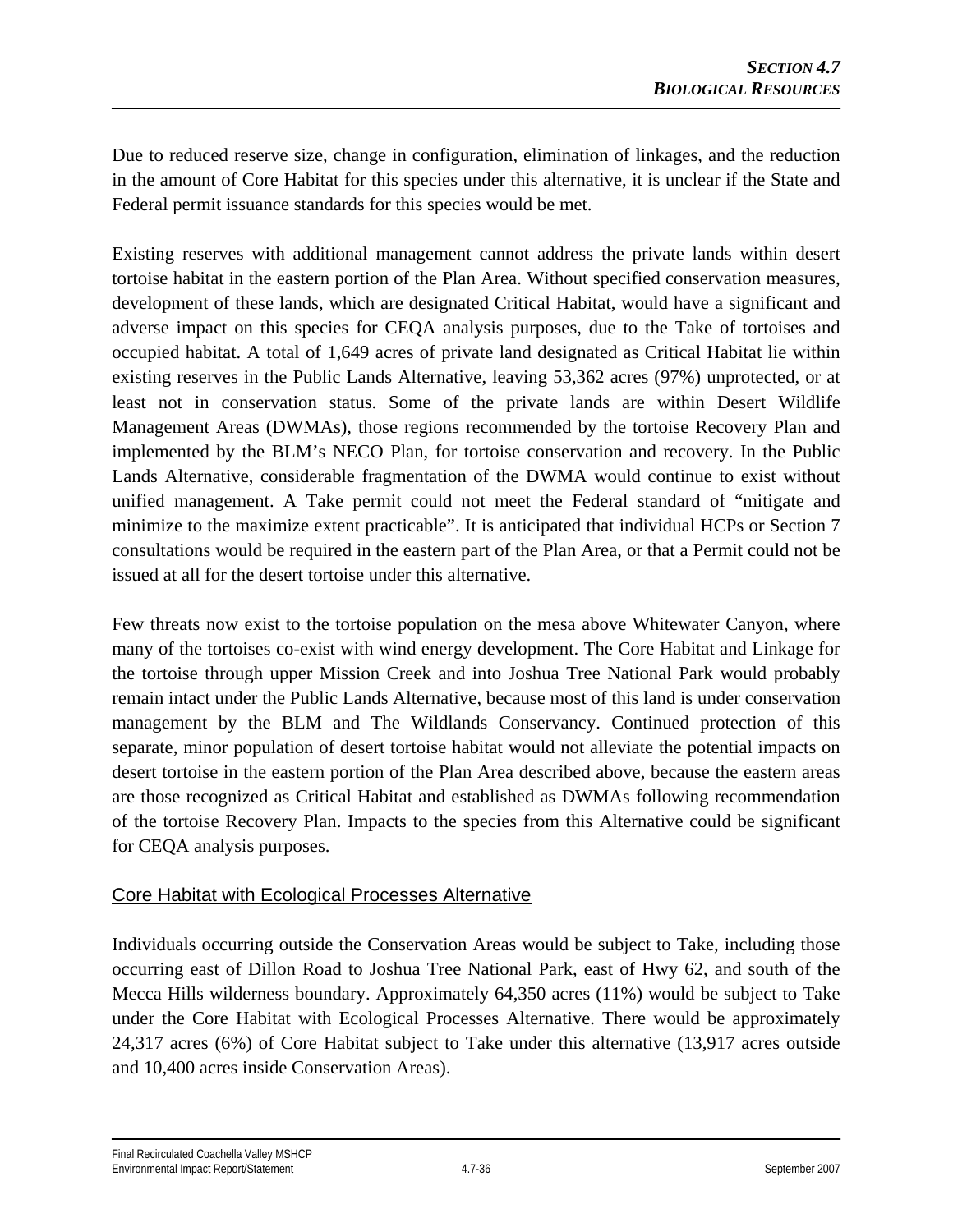Due to a reduction in the amount of Core Habitat for this species under this alternative, it is unclear if the State and Federal permit issuance standards for this species would be met.

The Core Habitat with Ecological Processes Alternative differs very little from the Proposed Action/Preferred Alternative with respect to the desert tortoise. Two large Core Habitats would be protected, and designated Critical Habitat and DWMAs would also be conserved. Impacts would be beneficial and are as described for the Preferred Alternative. The avoidance and minimization measures specified in Section 4.4 of the Plan are assumed to be part of this Alternative, and would serve to protect tortoises on a project-specific basis. Monitoring of tortoise activity north of Dillon Road should be incorporated, so that Adaptive Management could determine the need for undercrossings and roadside fencing to prevent mortality from vehicles.

#### *Impacts to Critical Habitat of the Desert Tortoise*

The Core Habitat with Ecological Processes Alternative would conserve 43,916 acres (80%) of desert tortoise critical habitat on private lands in the Plan Area. Impacts to the species from this Alternative would be primarily in greater disturbance to Core habitat, while potential disturbance to all tortoise habitat would be approximately the same as the Preferred Alternative. Therefore, impacts to the species under this Alternative could be less than significant for CEQA analysis purposes.

## Enhanced Conservation Alternative

Individuals occurring outside the Conservation Areas would be subject to Take, including those occurring west of Hwy 62, and east of Dillon Rd to Joshua Tree National Park. There would be approximately 19,886 acres (5%) of Core Habitat subject to Take under this alternative (8,467 acres outside and 10,945 acres inside Conservation Areas).

The Enhanced Conservation Alternative would protect 43,966 acres of private land designated as desert tortoise critical habitat, representing 80% of the critical habitat on private lands within the Plan Area. This is 10,083 acres less than would be protected by the Preferred Alternative. While this Alternative is environmentally inferior to the Preferred Alternative, impacts from its adoption and implementation would be less than significant for CEQA analysis purposes.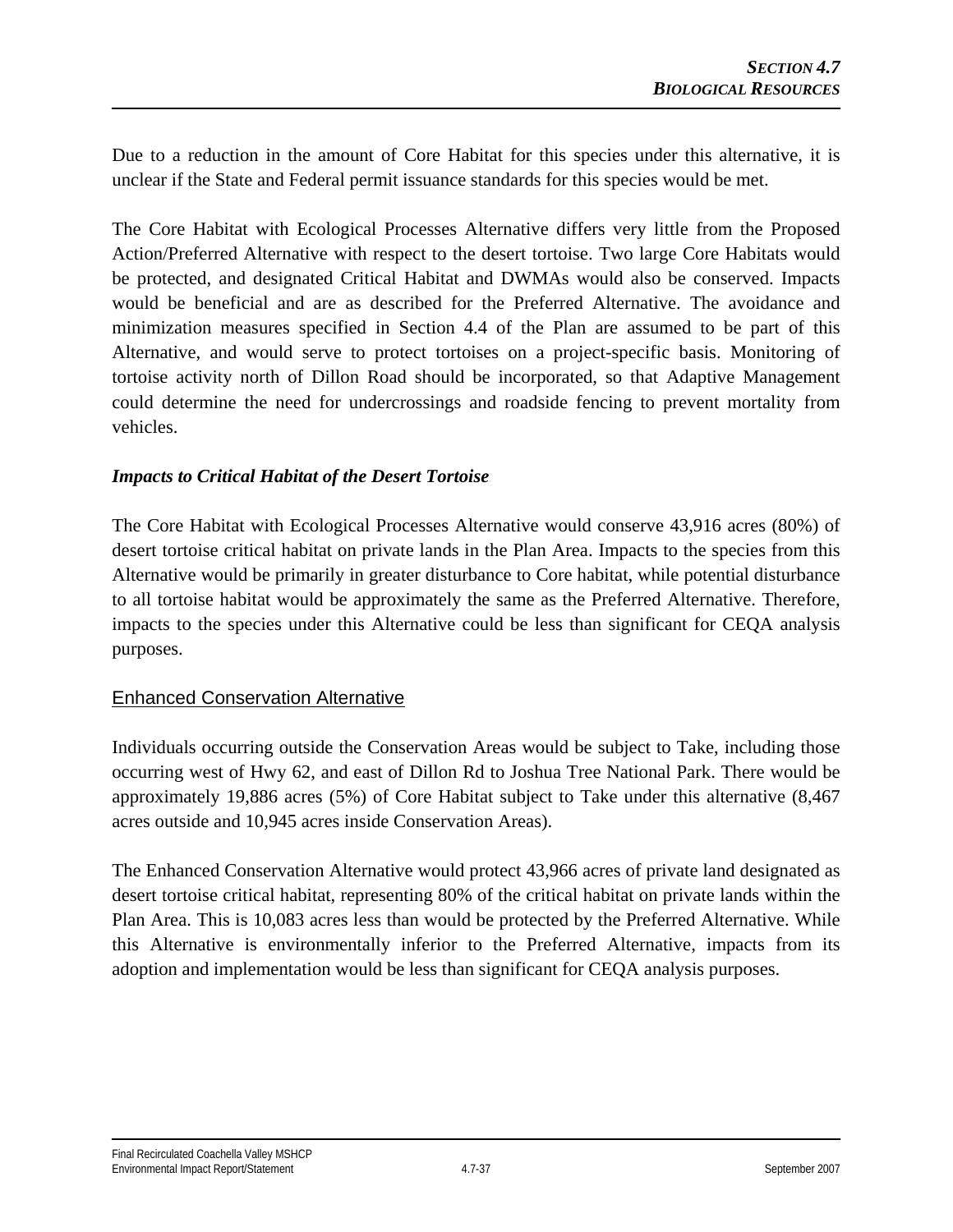## No Action/No Project Alternative

Under this Alternative, no coordinated habitat conservation plans would be adopted or implemented, and incremental impacts to this species would continue. Over time, impacts to this species would be significant for CEQA analysis purposes.

# **Flat-tailed horned lizard (***Phrynosoma mcallii***)**

The species distribution model for the flat-tailed horned lizard includes predicted habitat and also potential habitat. The development of the flat-tailed horned lizard model occurred through a coordinated effort involving members of the SAC, wildlife agency biologists, and other biologists with expertise on flat-tailed horned lizards. The team labeled habitat, where presence of the flat-tailed horned lizard was expected based on recent observations, as predicted habitat. All of the Core Habitat is in this category. Some outlying habitat, generally above 800 feet in elevation, where historical observations of this lizard are in the database but no recent observations are recorded, was labeled potential habitat. Statistics for this species presented in this section and elsewhere include both predicted and potential habitat.

## Proposed Action/Preferred Alternative

Individuals occurring outside the Conservation Areas would be subject to Take, including those occurring on the Big Dune. The habitat for this species on the Big Dune is shielded from replenishment by aeolian sand transport. Approximately 17,562 acres (54%) of all predicted habitat and 65% of non-Federal predicted habitat lands and 1,720 acres (33%) of all potential habitat and 41% of all potential habitat on non-Federal lands would be subject to Take under the Preferred Alternative. There would be approximately 97 acres (2%) of Core Habitat subject to Take under this alternative.

Controversy over the possible listing of the flat-tailed horned lizard as a threatened or endangered species has existed for ten years. The Coachella Valley lies at the northern edge of its range, but is thought to have harbored a viable and perhaps extensive population in and adjacent to the blowsand habitats. With Development and the loss of Essential Ecological Processes for much of the blowsand habitat in the Valley, the flat-tailed horned lizard now is only known for certain in the Coachella Valley and Whitewater Floodplain Preserves, the East Indio Hills, and Dos Palmas. This species is difficult to detect, and the modeled habitat is termed "predicted" and "potential". Innovative modeling using satellite imagery has refined the specific types of sand deposits used by this species.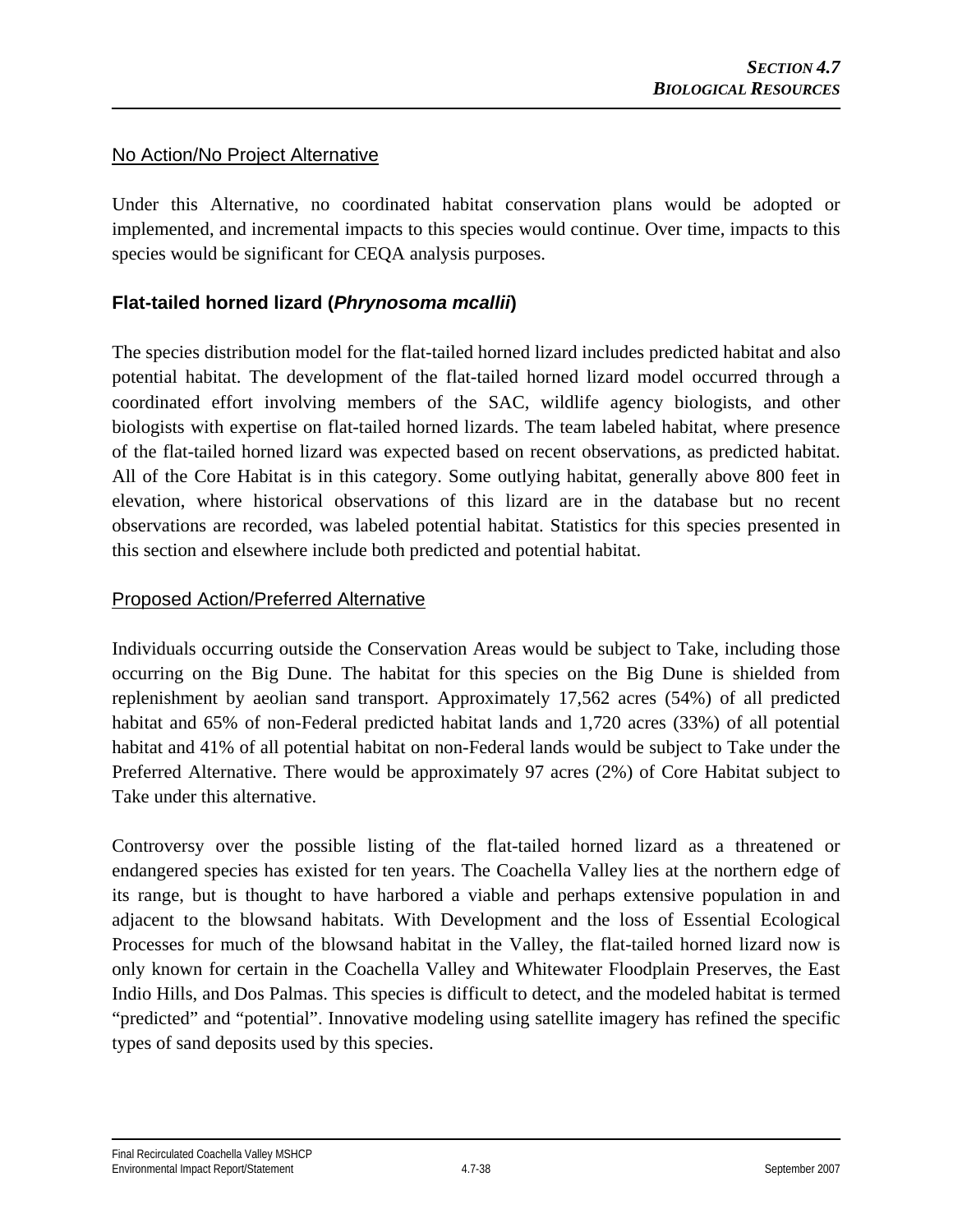Table 4-114 notes that 54% of all predicted habitat would be subject to disturbance and an additional 33% of potential habitat could be lost to Development. These figures also allow Take on 65% and 41% of the non-Federal lands in each category of habitat. However, most of this loss would be on habitat shielded from sand transport processes, as on Big Dune. The benefit of larger Conservation Areas in the San Gorgonio and Whitewater floodplains and at Thousand Palms may outweigh the potential loss of shielded habitat. The westernmost location for this species would be conserved in the Cabazon Conservation Area, and this region could become important in the future if climate change changes the lizard's local distribution.

The interagency conservation plan for this species<sup>26</sup> recommended establishment of at least one reserve in the Coachella Valley, which would protect populations at the extreme northwestern edge of the species range. The Plan would achieve this recommendation. Therefore, disturbance allowed under this Alternative would be less than significant for CEQA analysis purposes and the benefits conferred by the Plan would protect adequate unfragmented habitat, maintain Essential Ecological Processes to sustain the habitat, and protect Biological Corridors and Linkages, as appropriate.

# Public Lands Alternative

Individuals occurring outside the Conservation Areas would be subject to Take, including those occurring on the Big Dune, at Dos Palmas, the east end of the Indio Hills and Willow Hole. The habitat for this species on the Big Dune is shielded from replenishment by aeolian sand transport. Approximately 26,966 acres would be subject to Take under the Public Lands Alternative. There would be approximately 963 acres (23%) of Core Habitat subject to Take under this alternative. All of the Take would be outside of Conservation Areas, since this alternative only conserves existing public lands where there is no Take Authorization.

Due to reduced reserve size, change in configuration, elimination of linkages, and reduction in the amount of Core Habitat for this species under this alternative, it is unclear if the State and Federal permit issuance standards for this species would be met.

The majority of the flat-tailed horned lizard occupied habitat is found within the existing three reserves of the Coachella Valley. The occurrences near Dos Palmas are not directly threatened, but also are not in sufficient conservation status to assure long-term protection for this species. Under the Public Lands Alternative, impacts are both beneficial and detrimental, because increased management would better secure the known populations in existing reserves but would not address populations and habitat in other areas. The net effect is indeterminable without additional detailed information on population sizes and specific areas of occurrence. Therefore,

 $\overline{a}$ 26 Forman L, ed. 1997. *Flat-tailed Horned Lizard Rangewide Management Strategy*. Report of Interagency Working Group.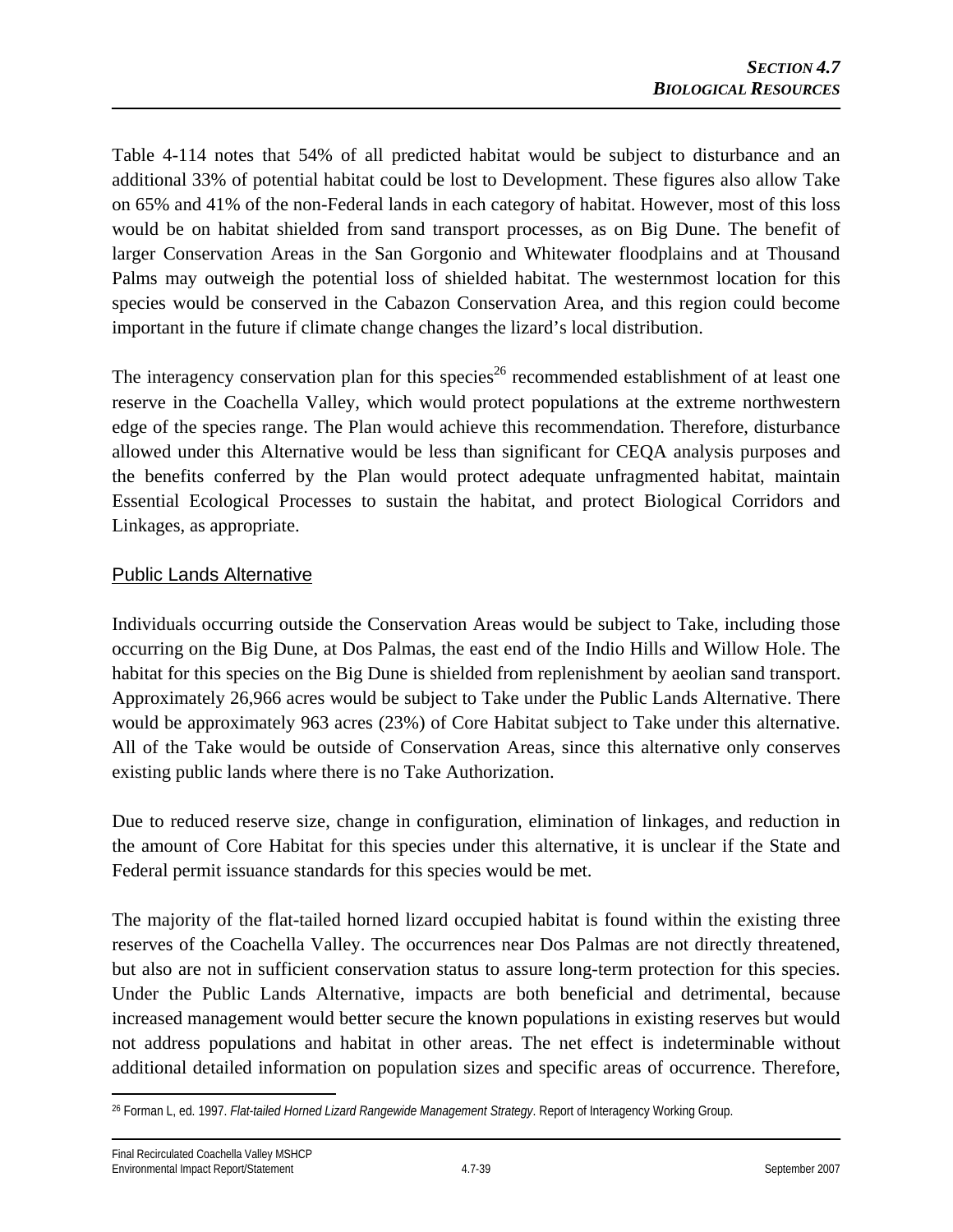in the absence of conclusive data and information on the species, impacts from this alternative are potentially significant for CEQA analysis purposes.

## Core Habitat with Ecological Processes Alternative

Individuals occurring outside the Conservation Areas would be subject to Take, including those occurring on the Big Dune, at the east end of the Indio Hills and parts of Dos Palmas. The habitat for this species on the Big Dune is shielded from replenishment by aeolian sand transport. Approximately 20,204 acres would be subject to Take under the Core Habitat with Ecological Processes Alternative. There would be approximately 101 acres (2%) of Core Habitat subject to Take under this alternative (5 acres outside and 96 acres inside Conservation Areas).

The majority of the flat-tailed horned lizard occupied habitat is found within the existing three reserves of the Coachella Valley. These reserves would be expanded under the Core Habitat with Ecological Processes Alternative. The occurrences near Dos Palmas would also receive additional conservation via acquisition or conservation by other means of private lands. Under the Core Habitat with Ecological Processes Alternative, impacts are beneficial. Monitoring and Adaptive Management as described in the Preferred Alternative would be necessary feature of this alternative as well.

Due to reduced reserve size under this alternative, it is unclear if the State and Federal permit issuance standards for this species would be met. Therefore, in the absence of conclusive data and information on the species, impacts from this alternative are potentially significant for CEQA analysis purposes.

#### Enhanced Conservation Alternative

Individuals occurring outside the Conservation Areas would be subject to Take, including a small amount in the Dos Palmas area. The habitat for this species on the Big Dune is shielded from replenishment by aeolian sand transport. Approximately 11,463 acres would be subject to Take Authorization under the Enhanced Conservation Alternative. There would be approximately 96 acres (2%) of Core Habitat subject to Take under this alternative (0 acres outside and 96 acres inside Conservation Areas). Disturbance allowed under this Alternative would be less than significant for CEQA analysis purposes and the benefits conferred by the Plan would protect adequate unfragmented habitat, maintain Essential Ecological Processes to sustain the habitat, and protect Biological Corridors and Linkages, as appropriate.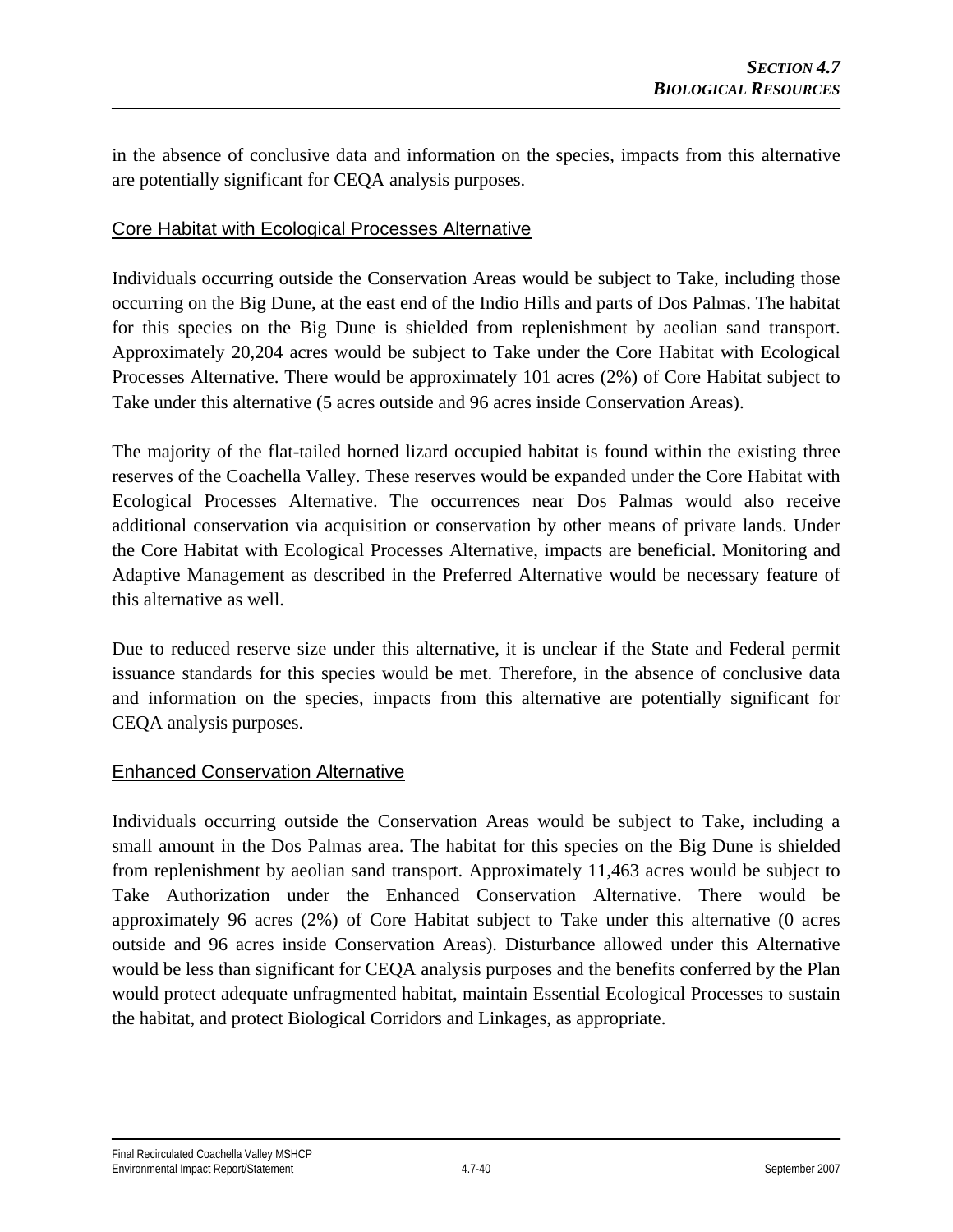## No Action/No Project Alternative

Under this Alternative, no coordinated habitat conservation plans would be adopted or implemented, and incremental impacts to this species would continue, although the interagency conservation plan for this species would continue to be implemented. Over time, however, impacts to this species would be significant for CEQA analysis purposes.

## **BIRDS**

# **Burrowing owl (***Athene cunicularia)*

## Proposed Action/Preferred Alternative

Impacts to burrowing owl are very difficult to predict, given the limited knowledge on their distribution and abundance in the Plan Area, and their ability to relocate when established nesting sites are lost, which are often in agricultural and urban areas. No species model was prepared because sufficiently precise habitat parameters could not be defined. Existing mitigation involves detection of nest sites though all jurisdictions do not require pre-development surveys, followed by passive exclusion and/or relocation to artificial burrows. Monitoring is rarely continued long enough to adequately judge success.

The Avoidance, Minimization, and Mitigation Measures listed in Section 4.4 serve to minimize Take of burrowing owls, The approximately 746,600-acre Reserve System should contain sufficient Habitat to maintain a viable population of burrowing owls within the Plan Area. Recognizing that nearly half of this total may be mountainous non-habitat, the remaining Valley floor lands would still support adequate natural habitat to sustain the species. Disturbance allowed under this Alternative would be less than significant for CEQA analysis purposes and the benefits conferred by the Plan would protect adequate unfragmented habitat, maintain Essential Ecological Processes to sustain the habitat, and protect Biological Corridors and Linkages, as appropriate.

#### Public Lands Alternative

Impacts to burrowing owls under the Public Lands Alternative would be adverse compared to the Preferred Alternative because areas near Cabazon, Desert Hot Springs and the Coachella Valley Stormwater channel that may support owls would not receive permanent protection under this Alternative. Increased management could include relocation of burrowing owls to existing reserves.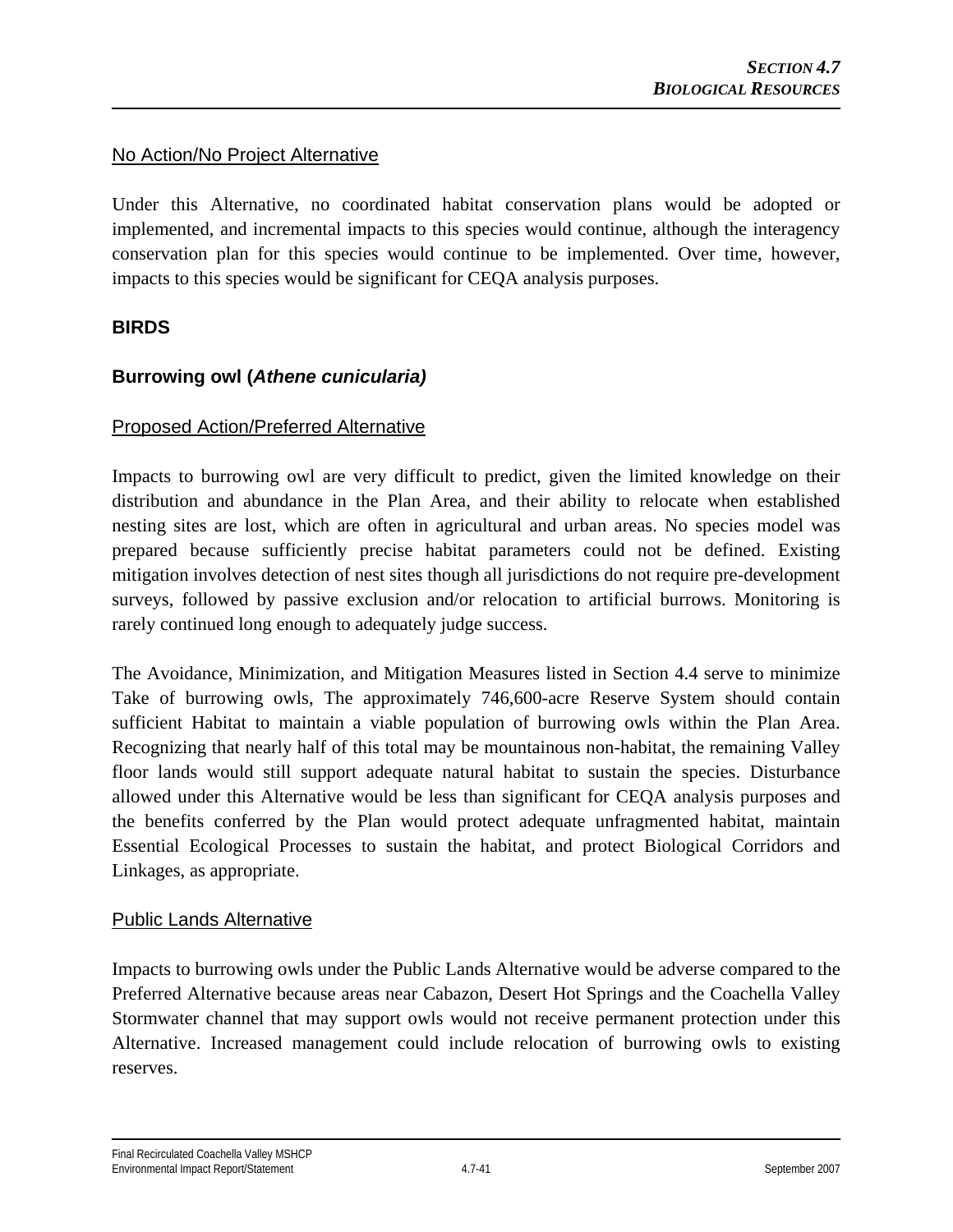Due to reduced reserve size, change in configuration, and reduction in the amount of Core Habitat for this species under this alternative, it is unclear if the State and Federal permit issuance standards for this species would be met. Under this Alternative, coordinated habitat conservation would be limited, and incremental impacts to this species would continue. Over time, impacts to this species could be significant for CEQA analysis purposes.

## Core Habitat with Ecological Processes Alternative

Impacts to burrowing owls under the Core Habitat with Ecological Processes Alternative would be adverse compared to the Preferred Alternative. Due to reduced reserve size, change in configuration, and reduction in the amount of Core Habitat for this species (or habitat type) under this alternative, it is unclear if the State and Federal permit issuance standards for this species would be met. Under this Alternative, the extent of coordinated habitat conservation would be reduced, and incremental impacts to this species would continue. Over time, however, impacts to this species could be significant for CEQA analysis purposes.

#### Enhanced Conservation Alternative

Since burrowing owls potentially occur throughout the Plan area, Enhanced Conservation Alternative would provide the least amount of Take and maximum amount of habitat protection. A model was not prepared for this species, so it is not possible to determine the amount of habitat that would be subject to Take, but since there would be a greater amount of habitat conserved, it could likely result in greater conservation of burrowing owls. Disturbance allowed under this Alternative would be less than significant for CEQA analysis purposes and the benefits conferred by the Plan would protect adequate unfragmented habitat, maintain Essential Ecological Processes to sustain the habitat, and protect Biological Corridors and Linkages, as appropriate.

## No Action/No Project Alternative

Under this Alternative, no coordinated habitat conservation plans would be adopted or implemented, and incremental impacts to this species would continue. Over time, impacts to this species would be significant for CEQA analysis purposes.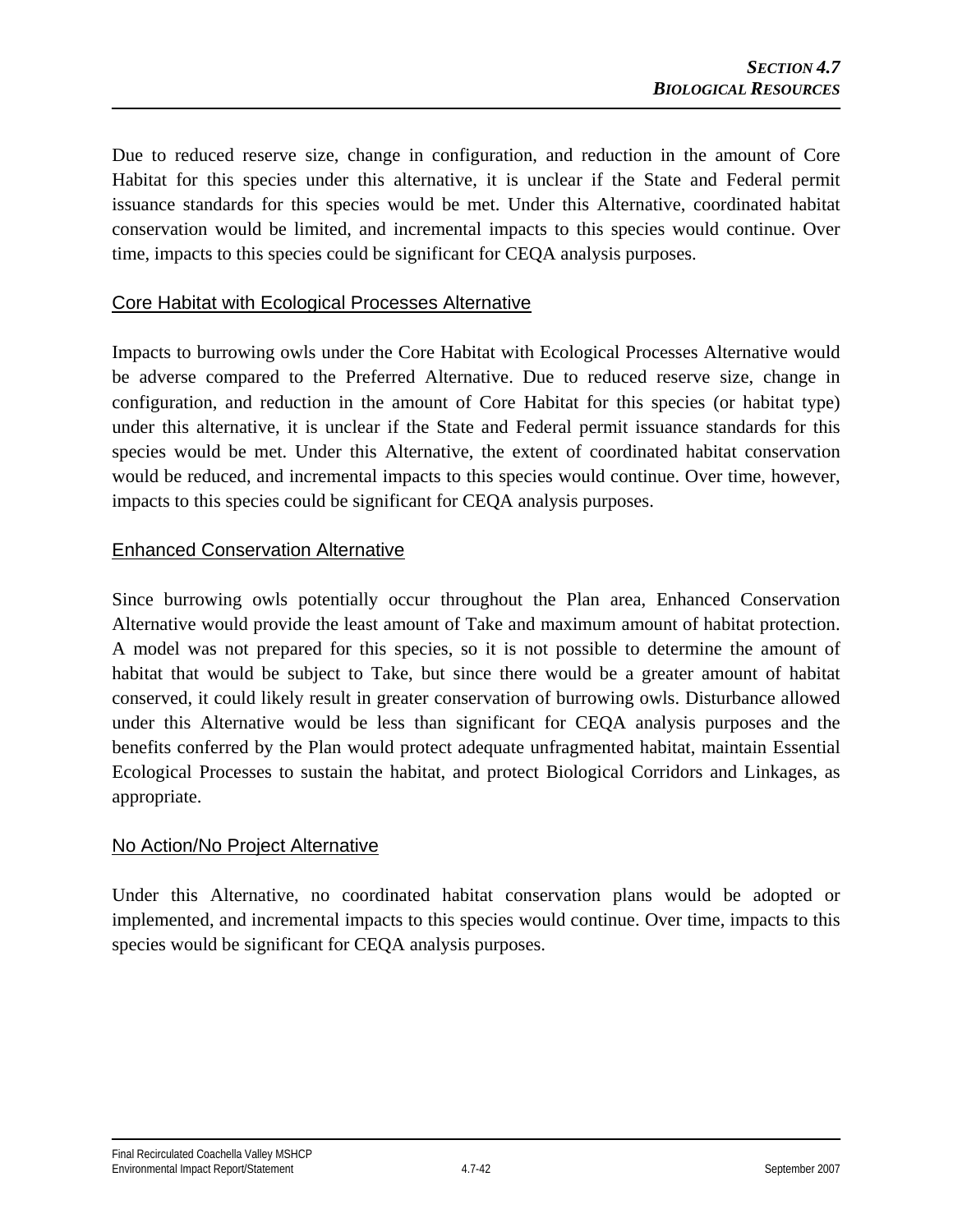# **California black rail (***Laterallus jamaicensis coturniculus***)**

## Proposed Action/Preferred Alternative

Individuals occurring outside the Conservation Areas would be subject to Take, including any occurring in the Coachella Valley Stormwater Channel. Approximately 59 acres (9%) of all habitat and 13% of non-Federal lands would be subject to Take under the Preferred Alternative. Core Habitat was not designated for this species.

The California black rail is a California "fully protected" species, and, under current law, Incidental Take Permits cannot be issued for this species by the State, other than take resulting from impacts directly attributable to the implementation of the Quantification Settlement Agreement (QSA). This bird is found only in the Dos Palmas and Coachella Valley Stormwater Channel and Delta Conservation Areas. Required Measures for Permittees other than CVWD would avoid Take. Given the level of conservation, which includes establishment of permanent riparian habitat and expansion of the marsh habitat, all impacts are considered beneficial. Disturbance allowed under this Alternative would be less than significant for CEQA analysis purposes and the benefits conferred by the Plan would protect adequate unfragmented habitat, maintain Essential Ecological Processes to sustain the habitat, and protect Biological Corridors and Linkages, as appropriate.

## Public Lands Alternative

Individuals occurring outside the Conservation Areas would be subject to Take including those in the Whitewater Storm Water Channel. Approximately 475 acres (67%) would be subject to Take under the Public Lands Alternative. Core Habitat was not designated for this species.

Freshwater marsh would be maintained at Dos Palmas under the Public Lands Alternative because of the commitment of CVWD to provide water for this species after the lining of the Coachella Canal. In the Whitewater Delta, existing agricultural runoff is sufficient to maintain the marsh habitat. State efforts to restore and protect the Salton Sea, though in a different configuration, are anticipated to, at a minimum, maintain the existing marsh habitat for rails. Given these circumstances, no significant or adverse impact for CEQA analysis purposes to California black rail is anticipated from the Public Lands Alternative. However, at the Whitewater River delta and the irrigation drains along the border of the Salton Sea, CVWD would have no commitment under this alternative to manage its maintenance activities to avoid impacts to this species.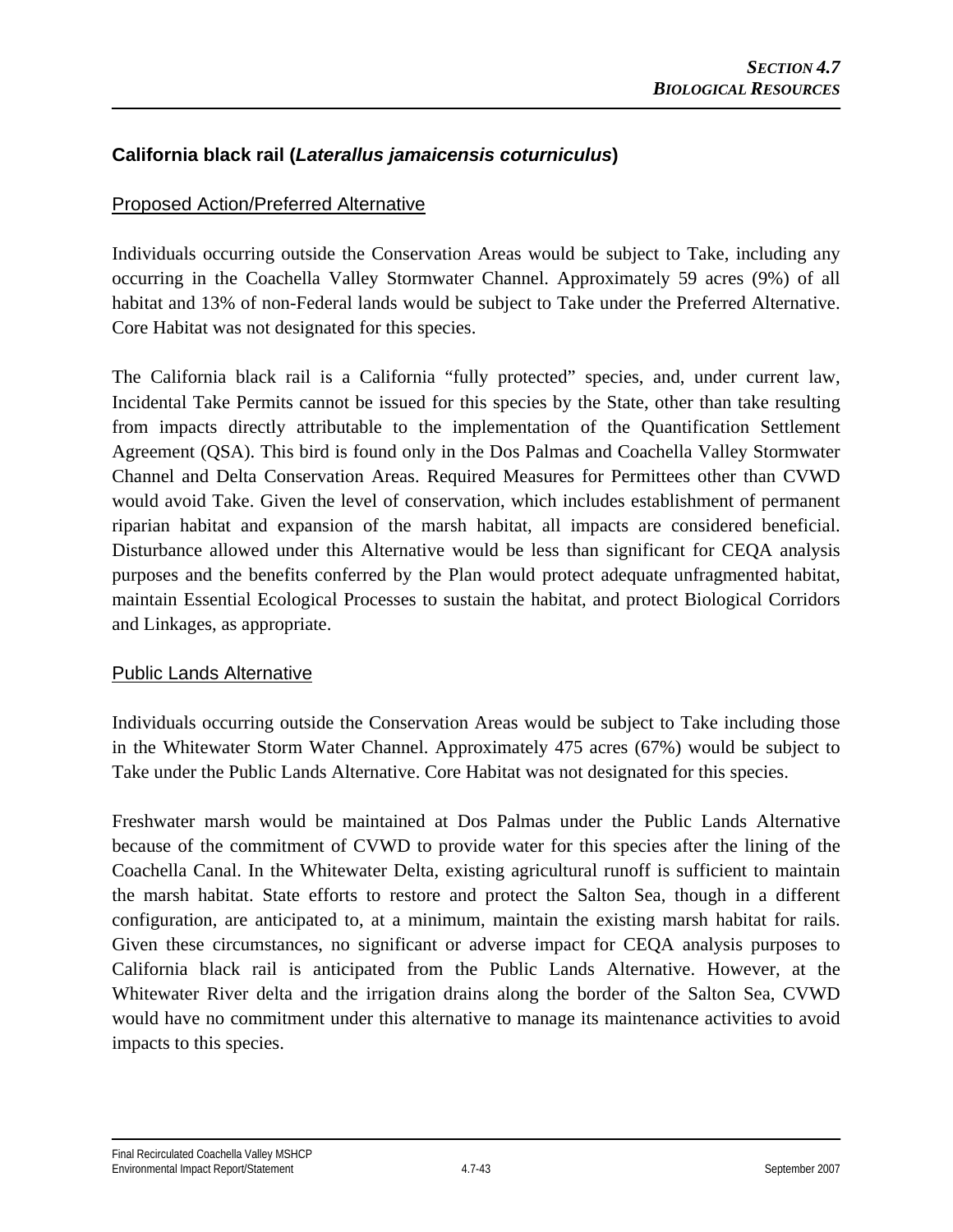Due to reduced reserve size, change in configuration, elimination of linkages, and reduction in the amount of Core Habitat for this species under this alternative, it is unclear if the State and Federal permit issuance standards for this species would be met.

#### Core Habitat with Ecological Processes Alternative

There would be no individuals occurring outside the Conservation Areas subject to Take. Core Habitat was not designated for this species.

Impacts to these species would be the same or slightly more beneficial than those described for the Preferred Alternative because the conservation and management at Dos Palmas and the Whitewater River delta would be identical. Because the Core Habitat with Ecological Processes Alternative would extend conservation upriver from the Salton Sea, more marsh habitat might be available for these birds. Disturbance allowed under this Alternative would be less than significant for CEQA analysis purposes and the benefits conferred by the Plan would protect adequate unfragmented habitat, maintain Essential Ecological Processes to sustain the habitat, and protect Biological Corridors and Linkages, as appropriate.

#### Enhanced Conservation Alternative

There would be no individuals occurring outside the Conservation Areas subject to Take. Core Habitat was not designated for this species. Disturbance allowed under this Alternative would be less than significant for CEQA analysis purposes and the benefits conferred by the Plan would protect adequate unfragmented habitat, maintain Essential Ecological Processes to sustain the habitat, and protect Biological Corridors and Linkages, as appropriate.

## No Action/No Project Alternative

Under this Alternative, no coordinated habitat conservation plans would be adopted or implemented, and incremental impacts to this species would continue. While the Salton Sea restoration efforts could preserve the amount of habitat equivalent to existing habitat, over time, impacts to this species would be significant for CEQA analysis purposes.

## **Le Conte's thrasher (***Toxostoma lecontei***)**

## Proposed Action/Preferred Alternative

Individuals occurring outside the Conservation Areas would be subject to Take, including those occurring on the Big Dune and the east end of the Indio Hills. Approximately 96,133 acres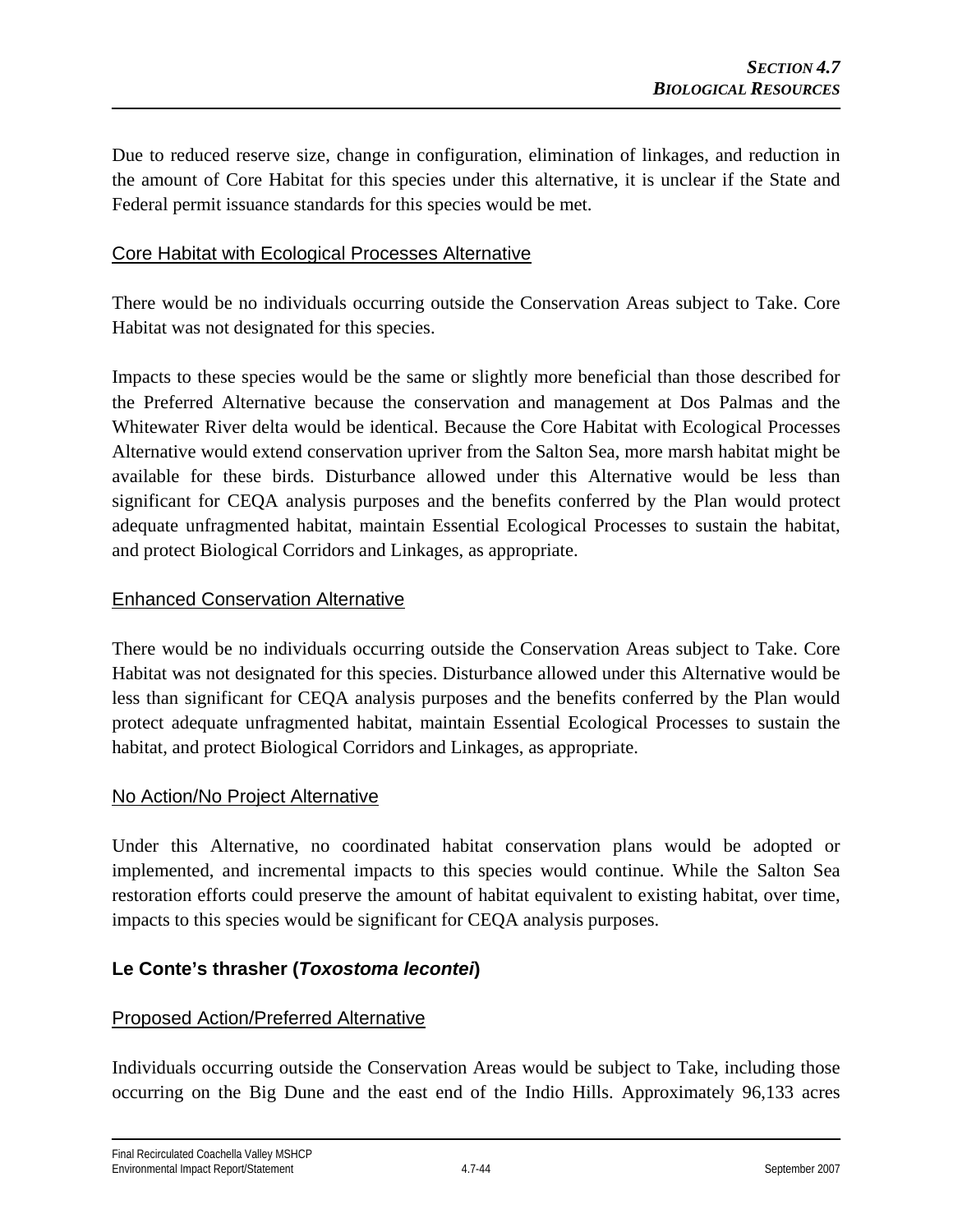(40%) of all habitat and 53% of non-Federal lands would be subject to Take under the Preferred Alternative. Core Habitat was not designated for this species.

Territory size for Le Conte's thrasher has been reported at 18 acres per pair,  $27$  though the nest is defended for a radius of 150-275 meters. Over a 2-3 year period, Le Conte's thrashers were observed to occupy a home range of 9 – 45 acres. The density of Le Conte's thrashers has not been determined but it is doubtful that 2,500 pairs are found within the Plan Area, and certainly not in the Coachella Valley floor.

The overall range of Le Conte's thrasher is primarily in the California deserts, extending east to southern Nevada and western Arizona and south to Baja and Sonora Mexico. A large (500 pairs), well-studied disjunct population is known from Maricopa in Kern County. Take within the Plan Area would have little effect on the species as a whole, which is far more common in the Mojave Desert.

Table 4-114 indicates that 40% of all habitat within the Plan Area would be subject to Take. The proportion of non-Federal lands subject to Take is 53%. Many of the remote lands are unlikely to be developed, even during the 75-year permit duration. The acreage conserved on the Valley floor, where the Le Conte's thrasher is most threatened, is considerable and of substantial benefit to the species. Disturbance allowed under this Alternative would be less than significant for CEQA analysis purposes and the benefits conferred by the Plan would protect adequate unfragmented habitat, maintain Essential Ecological Processes to sustain the habitat, and protect Biological Corridors and Linkages, as appropriate.

## Public Lands Alternative

Individuals occurring outside the Conservation Areas would be subject to Take, including those occurring in the San Gorgonio River, on the Big Dune, along Mission Creek and Morongo Wash, at the east end of the Indio Hills, along the southern Santa Rosa Mountains alluvial fans, at Dos Palmas and Willow Hole. Approximately 179,174 acres (73%) would be subject to Take under the Public Lands Alternative. Core Habitat was not designated for this species.

Increased management of existing reserves would not protect the Le Conte's thrasher on the Coachella Valley floor because most of the sightings and modeled habitat lie outside their boundaries. However, thousands of acres of habitat are found on BLM and National Park lands in the eastern part of the Plan Area. The Le Conte's thrasher might become extirpated within the Coachella Valley under the Public Lands Alternative. Public lands outside the valley floor would remain fragmented and subject to Development, although the threat in these remote areas is not

 $\overline{a}$ 27 Sheppard JM. 1996. *LeConte's Thrasher*. In. *The Birds of North America, Life Histories for the 21st century*.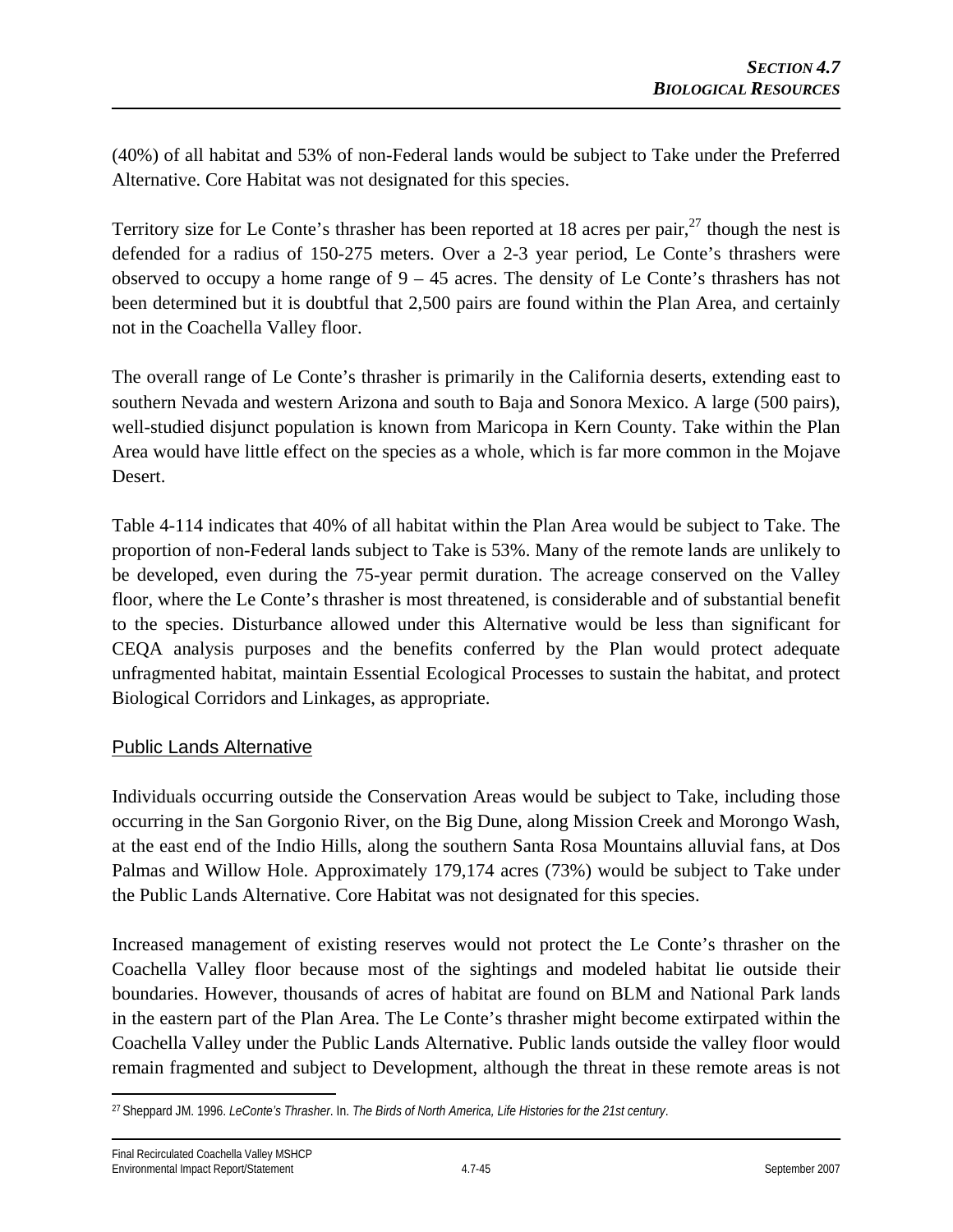substantial. Impacts to the species would be a small loss of numbers, but potentially a major loss of the western edge of its range in the Sonoran Desert.

Due to reduced reserve size, change in configuration, elimination of linkages, and reduction in the amount of Core Habitat for this species under this alternative, it is unclear if the State and Federal permit issuance standards for this species would be met. While impacts to the species throughout its range would be less than significant, impacts within the Plan Area associated with alternative could, over time, be significant for CEQA analysis purposes.

# Core Habitat with Ecological Processes Alternative

Individuals occurring outside the Conservation Areas would be subject to Take, including those occurring east of the Coachella Canal, at the east end of the Indio Hills, on the Big Dune, east of Desert Hot Springs and west of the Whitewater Floodplain Preserve. Approximately 97,328 acres (40%) would be subject to Take under the Core Habitat with Ecological Processes Alternative. Core Habitat was not designated for this species.

About 20,000 acres of habitat for Le Conte's thrasher would be protected in the linkage portion of the Desert Tortoise and Linkage Conservation Area. Of 27 known locations (in 1999), 13 (48%) would be conserved by the Core Habitat with Ecological Processes Alternative. Disturbance allowed under this Alternative would be less than significant for CEQA analysis purposes and the benefits conferred by the Plan would protect adequate unfragmented habitat, maintain Essential Ecological Processes to sustain the habitat, and protect Biological Corridors and Linkages, as appropriate.

## Enhanced Conservation Alternative

Individuals occurring outside the Conservation Areas would be subject to Take, including those occurring east of Desert Hot Springs. Approximately 61,807 acres (25%) would be subject to Take under the Enhanced Conservation Alternative. Core Habitat was not designated for this species. As discussed in section 9.7.6 of the Plan, habitat needs and population numbers for this bird species are not well known. The Enhanced Conservation Alternative would increase habitat in several Conservation Areas that are known to support Le Conte's thrasher, particularly in the northwest portion of the Plan Area. While habitat connectivity is well provided for in the Proposed Action/Preferred Alternative, the subject Alternative would presumably further enhance connectivity. Disturbance allowed under this Alternative would be less than significant for CEQA analysis purposes and the benefits conferred by the Plan would protect adequate unfragmented habitat, maintain Essential Ecological Processes to sustain the habitat, and protect Biological Corridors and Linkages, as appropriate.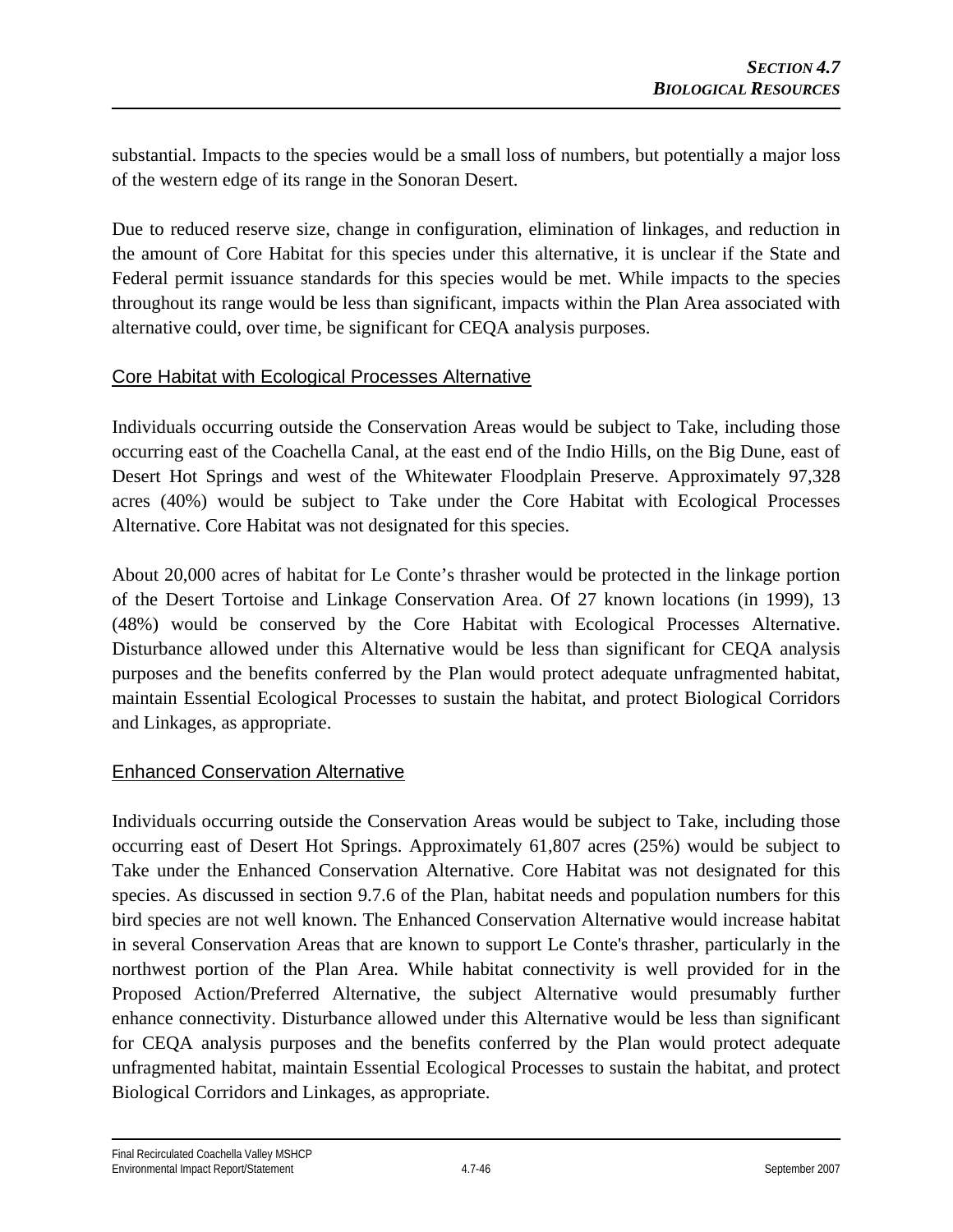#### No Action/No Project Alternative

Under this Alternative, no coordinated habitat conservation plans would be adopted or implemented, and incremental impacts to this species would continue. Over time, impacts to this species within the Plan Area could be significant for CEQA analysis purposes.

## **Crissal thrasher (***Toxostoma crissale***)**

## Proposed Action/Preferred Alternative

Individuals occurring outside the Conservation Areas would be subject to Take, including those occurring on lands in the south portion of the valley near the Salton Sea. Approximately 5,172 acres (75%) of all habitat and 76% of non-Federal lands would be subject to Take under the Preferred Alternative. There would be approximately 125 acres (9%) of Core Habitat subject to Take under this alternative.

Crissal thrashers prefer dense shrub cover, primarily mesquite. Though they might be found in several Conservation Areas, such as the Thousand Palms Conservation Area, they are known primarily from the Coachella Valley Storm Channel and Delta Conservation Area and secondarily from the Dos Palmas Conservation Area. The thrashers utilize tamarisk scrub and do not appear to be adversely impacted by tamarisk invasion, but they have not been recorded to nest in tamarisk plants. These birds exist in different densities depending on the size and density of the habitat patches. Territories range from 50 acres per pair in scattered mesquite to 10 acres per pair in tall, dense mesquite.<sup>28</sup> An average of 18 acres per pair has been provided for the Mojave and Colorado Deserts.<sup>29</sup>

Much of the existing habitat in the Coachella Valley Storm Channel and Delta Conservation Area consists of remnant scattered mesquite hummocks, where the lower densities would apply. Near the delta, shrub density is high, and higher densities of crissal thrasher are expected.

The Coachella Valley Storm Channel and Delta Conservation Area and Dos Palmas Conservation Area do not come close to protecting enough acres of mesquite and dense shrub habitat (including tamarisk scrub) to support a self-sustaining population if the guideline of 5,000 individuals is used (Appendix I of Plan). Dos Palmas has 25,400 acres, of which 536 acres are considered Core Habitat and Coachella Valley Storm Channel and Delta Conservation Area has 4,400 acres of which 896 acres are considered Core Habitat. A total of 1,834 acres of modeled habitat are within Conservation Areas but few observational records have been documented.

 $\overline{a}$ 28 Cody 1999.

<sup>29</sup> Laudenslayer et al. 1992.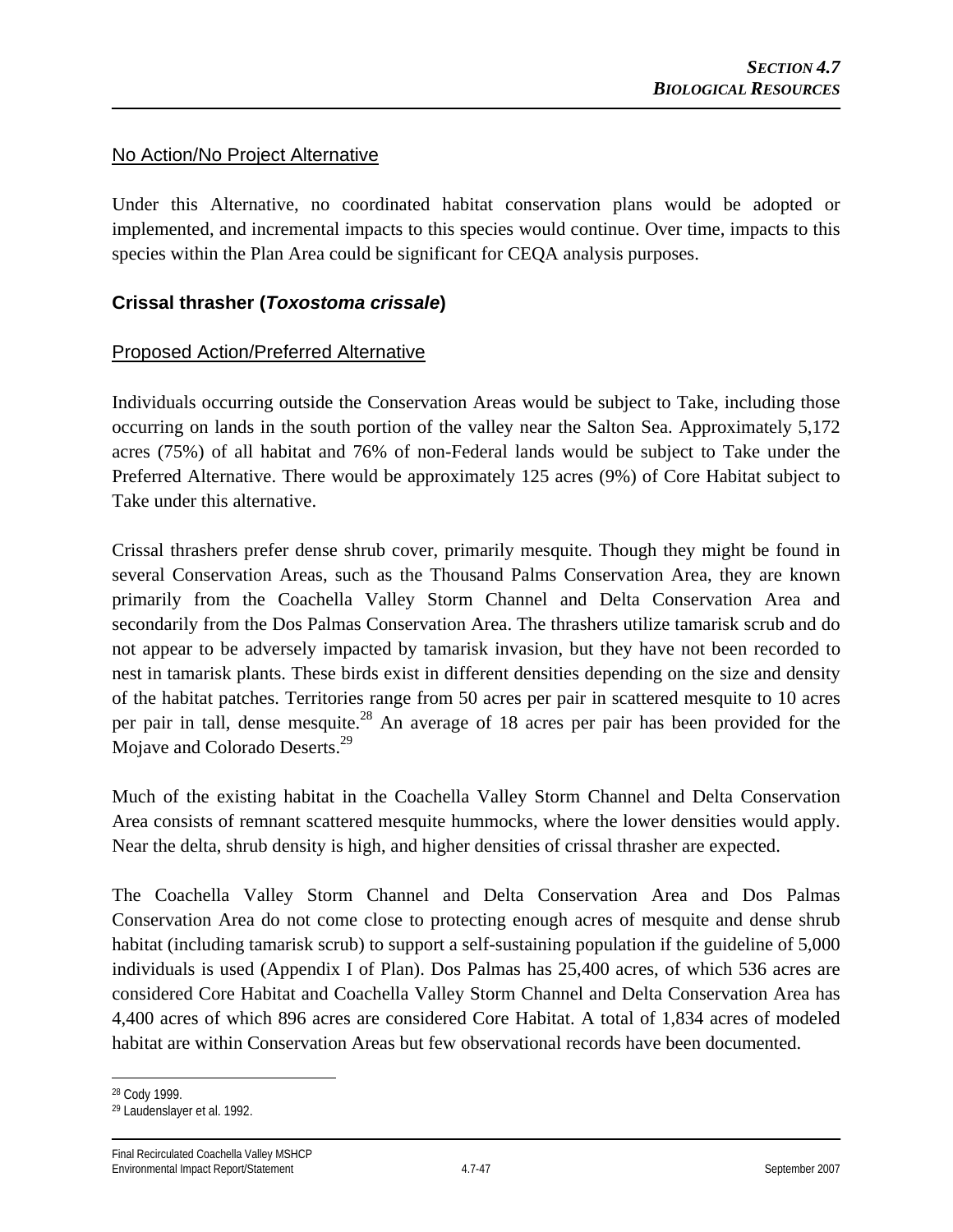Nevertheless, these populations of crissal thrasher are important. They are at the edge of the species range, where intraspecific genetic diversity may be high. Though the species is resident and not known to disperse widely, interchange of individuals between Dos Palmas, Coachella Valley Storm Channel and Delta Conservation Area, and sites in Imperial County must occur on occasion.

The majority of this species range is in northern Mexico, though few studies exist, and these are from widely scattered localities. The center of the U. S. distribution is in Arizona and New Mexico, extending to Texas and north to southwest Utah. Loss of the Coachella Valley populations would be insignificant for the species as a whole. Within California, the Coachella Valley populations are a fairly substantial proportion of the state population, though no estimates of numbers have been attempted. The primary populations are along the Colorado River and in shrub habitat and stands of mesquite in the northern and eastern Mojave Desert. Disturbance allowed under this Alternative would be less than significant for CEQA analysis purposes and the benefits conferred by the Plan would protect adequate unfragmented habitat, maintain Essential Ecological Processes to sustain the habitat, and protect Biological Corridors and Linkages, as appropriate.

## Core Habitat with Ecological Processes Alternative

Individuals occurring outside the Conservation Areas would be subject to Take, including those occurring on lands in the south portion of the valley near the Salton Sea. Approximately 4,933 acres (71%) would be subject to Take under the Core Habitat with Ecological Processes Alternative. There would be approximately 148 acres (10%) of Core Habitat subject to Take under this alternative (9 acres outside and 139 acres inside Conservation Areas).

Impacts to this species would be the same as described for Proposed Action/Preferred Alternative because the largest remaining block of habitat at the north end of the Salton Sea would be conserved, along with a smaller block of habitat at Dos Palmas. Disturbance allowed under this Alternative would be less than significant for CEQA analysis purposes and the benefits conferred by the Plan would protect adequate unfragmented habitat, maintain Essential Ecological Processes to sustain the habitat, and protect Biological Corridors and Linkages, as appropriate.

# Enhanced Conservation Alternative

Individuals occurring outside the Conservation Areas would be subject to Take, including those occurring on lands in the south portion of the valley near the Salton Sea. Approximately 4,717 acres (68%) would be subject to Take under the Enhanced Conservation Alternative. There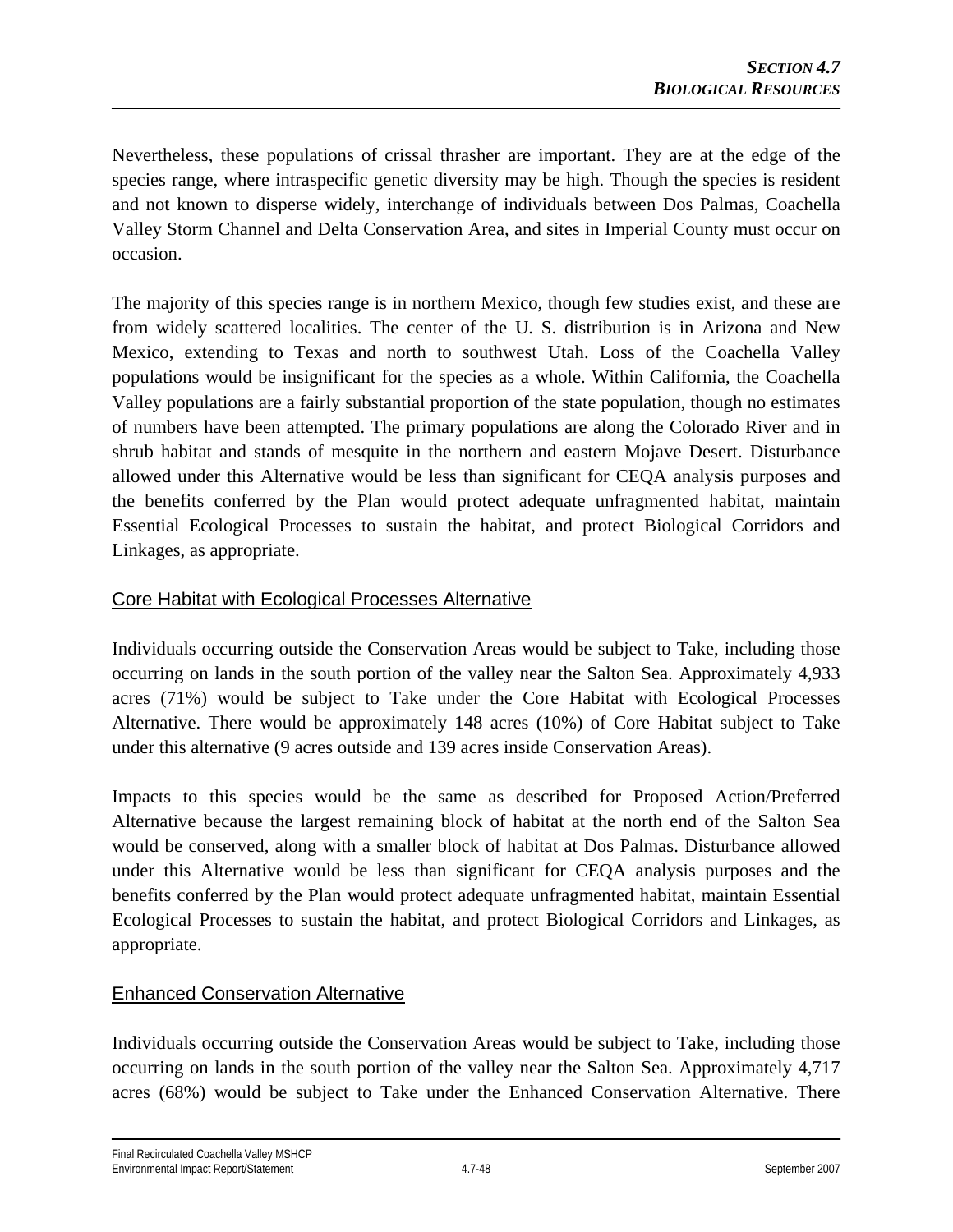would be approximately 148 acres (10%) of Core Habitat subject to Take under this alternative (9 acres outside and 139 acres inside Conservation Areas). Disturbance allowed under this Alternative would be less than significant for CEQA analysis purposes and the benefits conferred by the Plan would protect adequate unfragmented habitat, maintain Essential Ecological Processes to sustain the habitat, and protect Biological Corridors and Linkages, as appropriate.

#### No Action/No Project Alternative

Under this Alternative, no coordinated habitat conservation plans would be adopted or implemented, and incremental impacts to this species would continue. Over time, impacts to this species within the Plan Area could be significant for CEQA analysis purposes.

## **Gray vireo (***Vireo vicinior***)**

#### Proposed Action/Preferred Alternative

Individuals occurring outside the Conservation Areas would be subject to Take, including those occurring in the Pinyon Flats area. Approximately 3,913 acres (4%) of all habitat and 18% of non-Federal lands would be subject to Take under the Proposed Action/Preferred Alternative. Core Habitat was not designated for this species.

Although territory size of gray vireo can be as small as 5 acres per pair in prime contiguous habitat, it ranges up to 25 acres per pair for isolated pairs in habitat patches.<sup>30</sup> Weathers<sup>31</sup> estimated 1.6 birds per 100 acres in the Santa Rosa Mountains. In all likelihood, gray vireos are found in higher densities in patches of suitable habitat in both the chaparral of the Santa Rosa Mountains and in the pinyon-juniper woodland of the San Bernardino and Little San Bernardino Mountains.

Gray vireo is found primarily in Arizona, New Mexico, Colorado and Utah, with smaller disjunct populations in Texas, California and Mexico. The populations in the mountains of southern California are isolated from each other by intervening desert. Gray vireos are short distance migrants (to Baja and Sonora, Mexico) and are capable of traveling between ranges. They may utilize the proposed Biological Corridors in the Stubbe and Cottonwood Canyons and Indio Hills/Joshua Tree National Park Linkage Conservation Areas. Suitable habitat is present on both sides of the former corridor, and occupied habitat is present within Joshua Tree National Park at the edge of the Conservation Area's corridor. No information is available about exchange between the small isolated populations in southern California. If the Conservation Areas proved

<sup>1</sup> 

<sup>&</sup>lt;sup>30</sup> Barlow JC, S.N. Leckie, and C.T. Baril. 1999. Gray vireo *Vireo vicinior*. Birds of North America (447):1-23.<br><sup>31</sup> Weathers WW. 1983. *Birds of Southern California's Deep Canyon*. Berkeley, California: University of C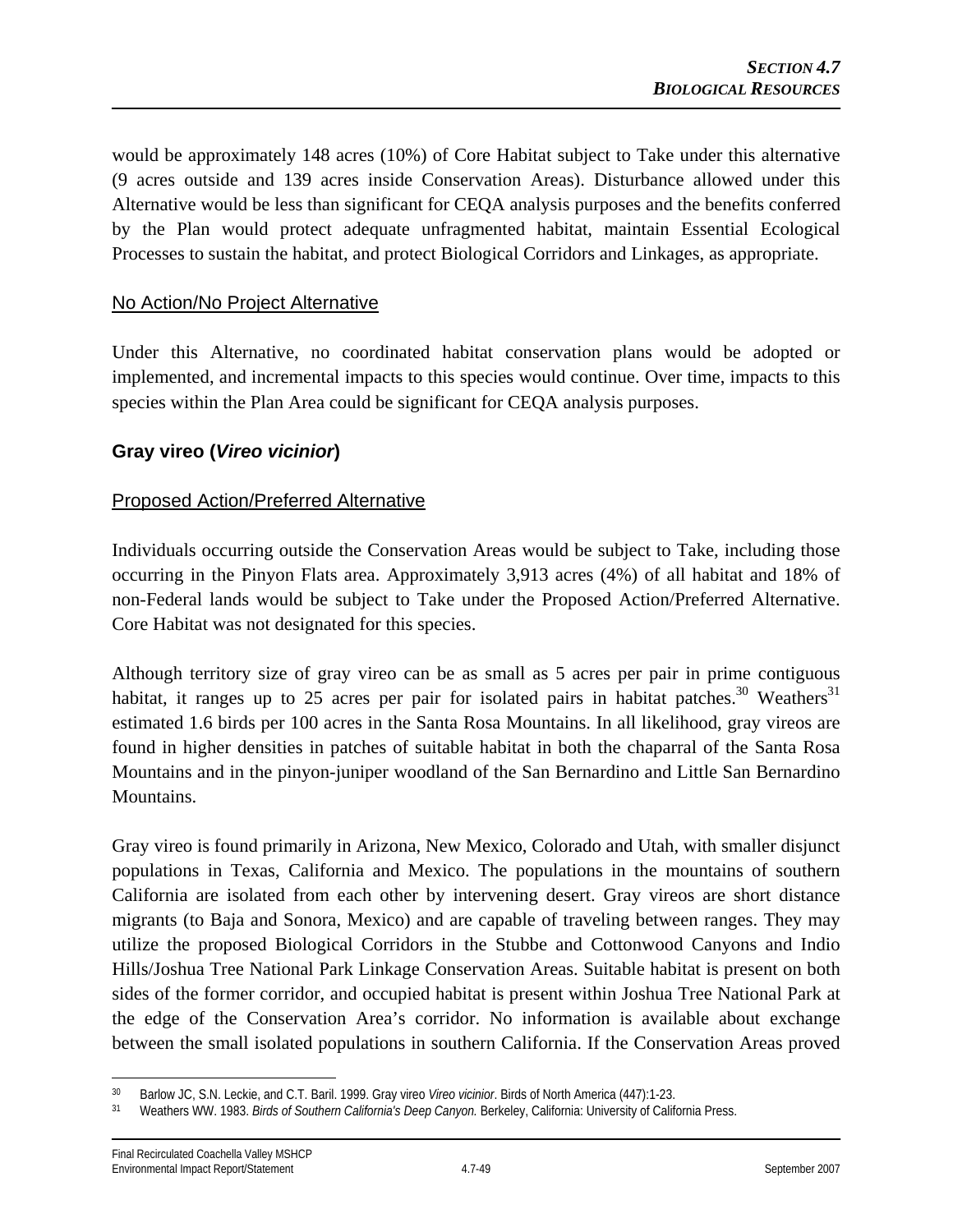inadequate to support this species in the long term, it would have no significant impact on the species as a whole. However, it would make the gray vireo much rarer in California, possibly leading to its listing as threatened or endangered.

The Plan conserves the habitat of this species to the maximum extent practicable. Additional censuses are needed and provided for in remote parts of the Plan Area to detect all patches of occupied habitat. The pattern of wildland fires that takes place in the future during the duration of the permit would modify the habitat both positively and negatively. Adaptive management may be important in habitat conservation for the gray vireo after more is learned of their local distribution. Regarding the CEQA analysis, the Proposed Action/Preferred Alternative will not have a significant adverse impact on this species and may facilitate more effective Conservation over the life of the Permit for CEQA analysis purposes.

# Public Lands Alternative

Individuals occurring outside the Conservation Areas would be subject to Take, including those occurring on private lands in the Santa Rosa Mountains and Joshua Tree National Park. Approximately 22,336 acres (21%) would be subject to Take under the Public Lands Alternative. Core Habitat was not designated for this species.

No gray vireos exist in the three reserves of the Coachella Valley, though the majority of its habitat is conserved within Joshua Tree National Park, San Jacinto and Santa Rosa National Monument, Forest Service lands and BLM Wilderness. Increased management of these lands for the gray vireo is not necessary, except perhaps fire management that avoids burning all of the chaparral and pinyon and juniper woodland communities at one time. No adverse impacts from adoption of the Public Lands Alternative are expected. This alternative would have fewer benefits than the Proposed Action/Preferred Alternative, however, because acquisition or permanent conservation by other means of private lands would consolidate conservation management and reduce the threat of adverse edge effects from future Development.

Due to reduced reserve size, change in configuration, fragmentation of and reduction in the amount of Core Habitat for this species under this alternative, it is unclear if the State and Federal permit issuance standards for this species would be met.

## Core Habitat with Ecological Processes Alternative

Impacts to this species would be the same as described for the Proposed Action/Preferred Alternative. Individuals occurring outside the Conservation Areas would be subject to Take, including those occurring in the Pinyon Flats area. Approximately 1,404 acres (1%) would be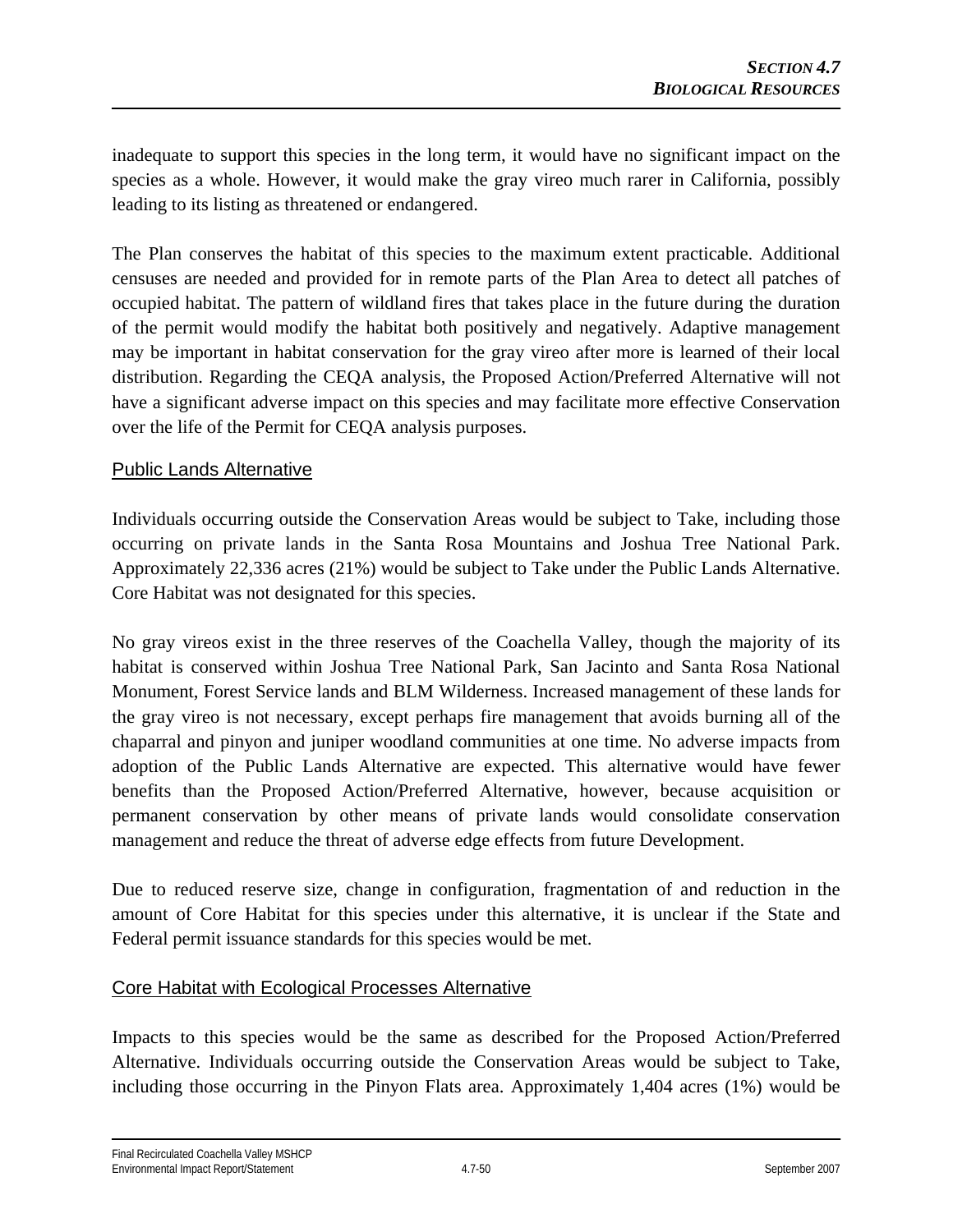subject to Take under the Core Habitat with Ecological Processes Alternative. Core Habitat was not designated for this species. This Alternative will not have a significant adverse impact on this species and may facilitate more effective Conservation over the life of the Permit.

#### Enhanced Conservation Alternative

Only 26 acres  $\left\langle \langle 1\% \rangle \right\rangle$  of habitat would be subject to Take under the Enhanced Conservation Alternative. Core Habitat was not designated for this species. This Alternative will not have a significant adverse impact for CEQA analysis purposes on this species and may facilitate more effective Conservation over the life of the Permit.

#### No Action/No Project Alternative

Under this Alternative, no coordinated habitat conservation plans would be adopted or implemented, and incremental impacts to this species would continue. Over time, impacts to this species within the Plan Area could be significant for CEQA analysis purposes.

## **Least Bell's vireo (***Vireo bellii pusillus***)**

## Proposed Action/Preferred Alternative

Individuals occurring outside the Conservation Areas would be subject to Take, including those in migratory habitat east of the Coachella Canal and in a small portion of Dos Palmas. Approximately 761 acres (21%) of all breeding habitat (31% on non-Federal lands) and 14,775 acres (26%) of migratory habitat (41% on non-Federal lands) would be subject to Take under the Proposed Action/Preferred Alternative. Core Habitat was not designated for this species.

Regarding the CEQA analysis, no significant adverse impacts would result from this Alternative, and impacts to least Bell's vireo are expected to be beneficial, because the Plan would provide permanent protection to riparian habitat via acquisition and management in several Conservation Areas and by establishment of permanent riparian habitat in the Coachella Valley Storm Channel and Delta Conservation Area.

#### *Impacts to Critical Habitat*

No critical habitat for this species is designated within the Plan Area.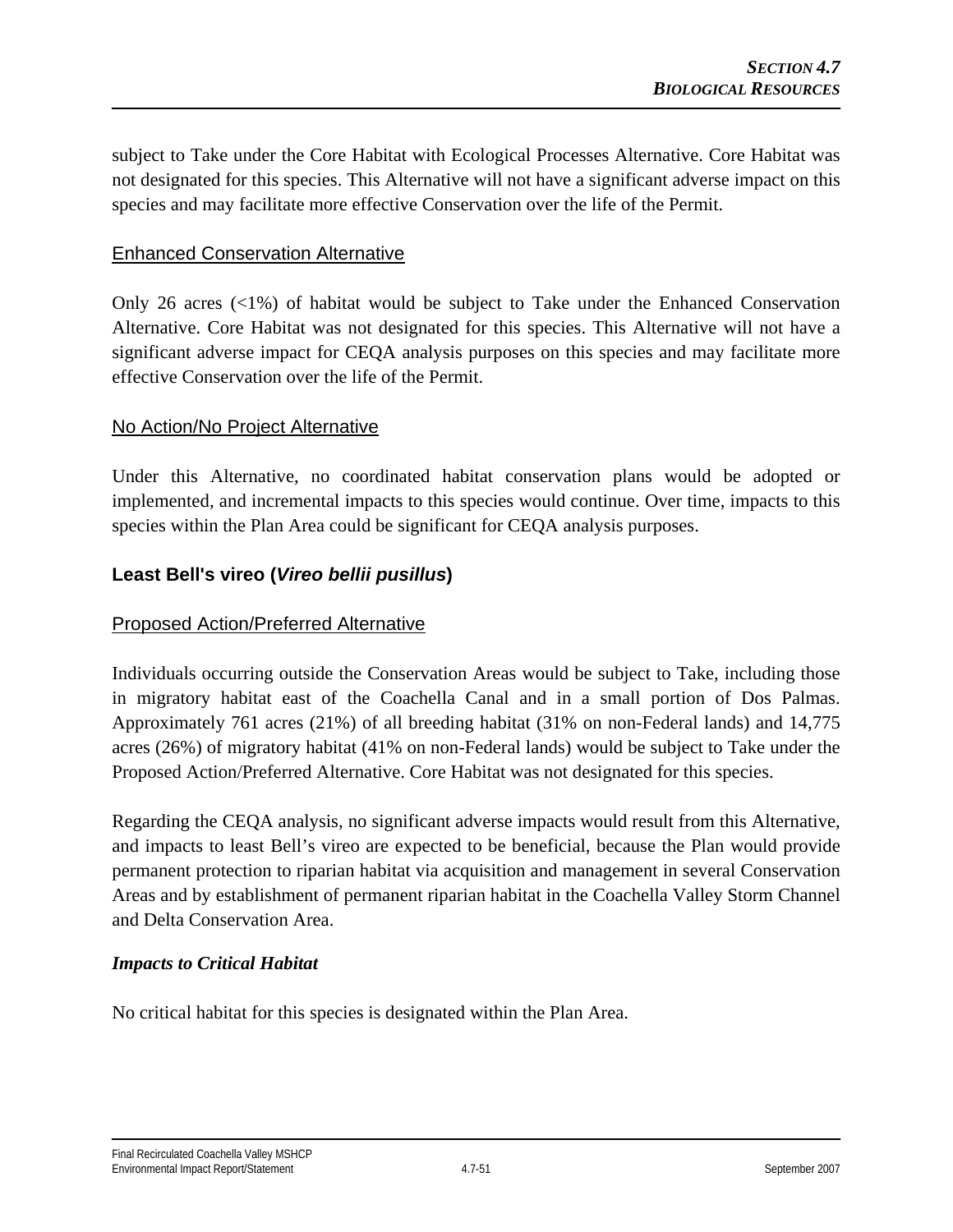# Public Lands Alternative

Individuals occurring outside the Conservation Areas would be subject to Take, including those occurring in the Whitewater Storm Water Channel, at Dos Palmas, Willow Hole, along Mission Creek, Morongo Wash, the Whitewater River, lower Stubbe and Cottonwood Canyons, and Salt Creek. Approximately 2,488 acres (68%) of breeding habitat and 34,648 acres (61%) of migratory habitat would be subject to Take under the Public Lands Alternative. Core Habitat was not designated for this species.

Because some riparian sites are protected in existing reserves and on public land and because the existing laws protecting wetland sites, streambeds and "waters of the United States" constrain most Development, impacts to the riparian birds nesting and migratory habitat under the Public Lands Alternative are not anticipated to be significant or adverse for CEQA analysis purposes. This alternative is substantially inferior to the Preferred Alternative because it does not include the commitment of CVWD to establish permanent riparian habitat in the Coachella Valley Stormwater Channel and Delta Conservation Area, where large numbers of riparian birds would benefit from increased migration habitat. It also does not include acquisition of additional riparian sites that could be proactively managed for the species, such as by invasive plant removal or cowbird trapping.

Management of the riparian habitats on existing reserves is at a high level now, which reduces the need for increased management called for in the Public Lands Alternative.

Due to reduced reserve size, change in configuration, and reduction in the amount of Core Habitat for this species under this alternative, it is unclear if the State and Federal permit issuance standards for this species would be met. Therefore, in the absence of a more broadly applied habitat conservation plan, impacts to the species from this Alternative could in the longterm be significant for CEQA analysis purposes.

## Core Habitat with Ecological Processes Alternative

Individuals occurring outside the Conservation Areas would be subject to Take, including those occurring at Willow Hole, along the margins of the Salton Sea, west of Thermal Canyon south of I-10 Approximately 13,379 acres (22%) of migratory habitat would be subject to Take under the Core Habitat with Ecological Processes Alternative. Core Habitat was not designated for this species.

Impacts to the least Bell's vireo are similar to those described by the Proposed Action/Preferred Alternative, which are beneficial. Though some palm oases would not be within Conservation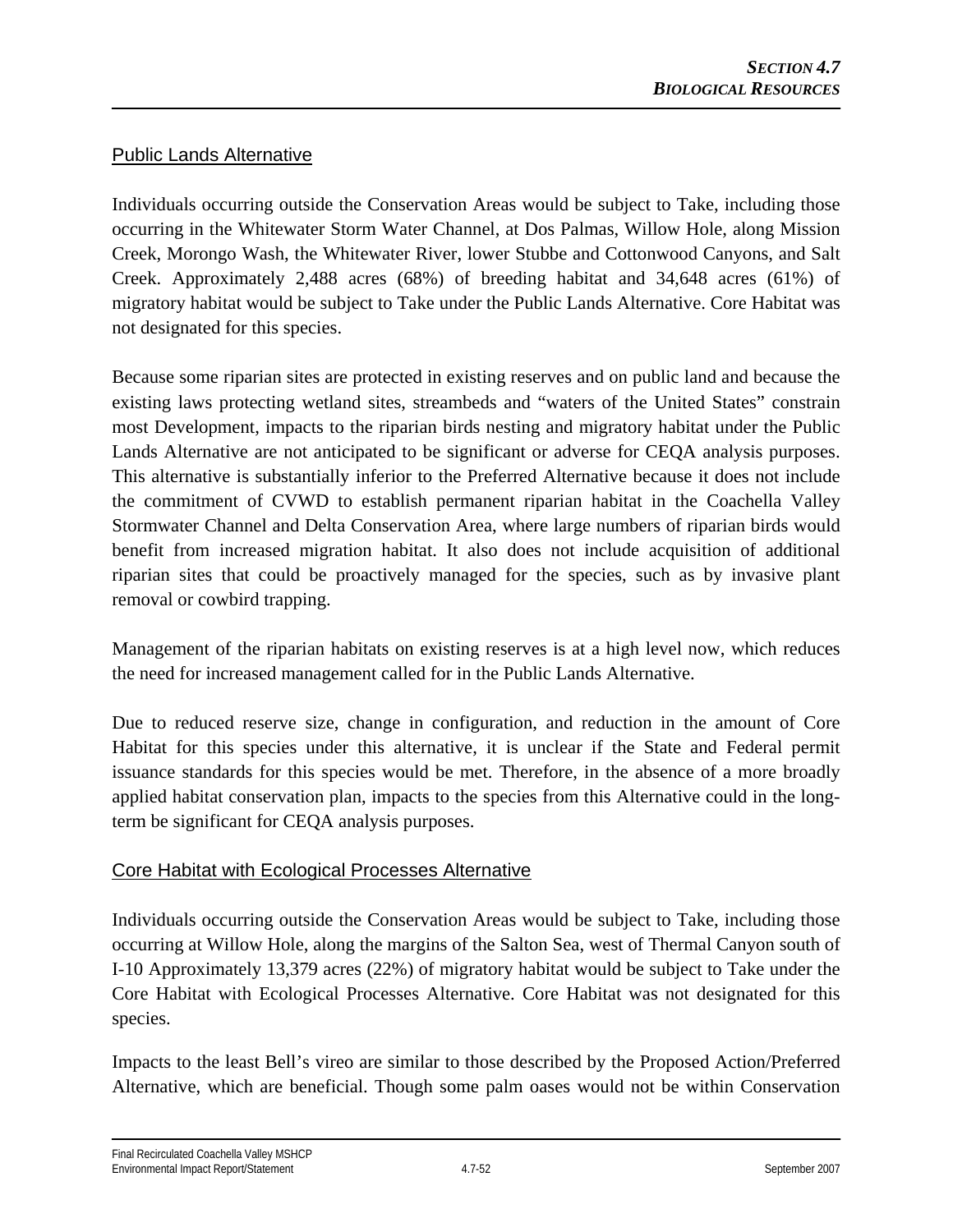Areas in the Core Habitat with Ecological Processes Alternative, all of the major riparian streams would be included. More protection of lands in the Whitewater River channel would be a feature of the Core Habitat with Ecological Processes Alternative compared to the Proposed Action/Preferred Alternative. Due to reduced reserve size, and reduction in the amount of Core Habitat for this species under this alternative, it is unclear if the State and Federal permit issuance standards for this species would be met. Nonetheless, disturbance allowed under this Alternative would be less than significant for CEQA analysis purposes and the benefits conferred by the Plan would protect adequate unfragmented habitat, maintain Essential Ecological Processes to sustain the habitat, and protect Biological Corridors and Linkages, as appropriate.

## Enhanced Conservation Alternative

Individuals occurring outside the Conservation Areas would be subject to Take, including those occurring in the upper reaches of Stubbe and Cottonwood Canyons and in the Coachella Valley Stormwater Water Channel. Approximately 9,563 acres of migratory habitat would be subject to Take under the Enhanced Conservation Alternative. Core Habitat was not designated for this species. Disturbance allowed under this Alternative would be less than significant for CEQA analysis purposes and the benefits conferred by the Plan would protect adequate unfragmented habitat, maintain Essential Ecological Processes to sustain the habitat, and protect Biological Corridors and Linkages, as appropriate.

## No Action/No Project Alternative

Under this Alternative, no coordinated habitat conservation plans would be adopted or implemented, and incremental impacts to this species would continue. Over time, impacts to this species within the Plan Area could be significant for CEQA analysis purposes.

# **Southwestern willow flycatcher (***Empidonax traillii extimus***)**

## Proposed Action/Preferred Alternative

Individuals occurring outside the Conservation Areas would be subject to Take, including those in migratory habitat east of the Coachella Canal and in a small portion of Dos Palmas. Approximately 168 acres (6%) of all breeding habitat (11% on non-Federal lands) and 15,351 acres (27%) of migratory habitat (42% on non-Federal lands) would be subject to Take under the Preferred Alternative. Core Habitat was not designated for this species.

Impacts to southwestern willow flycatcher are expected to be beneficial, because the Plan would provide permanent protection to riparian habitat via acquisition and management in several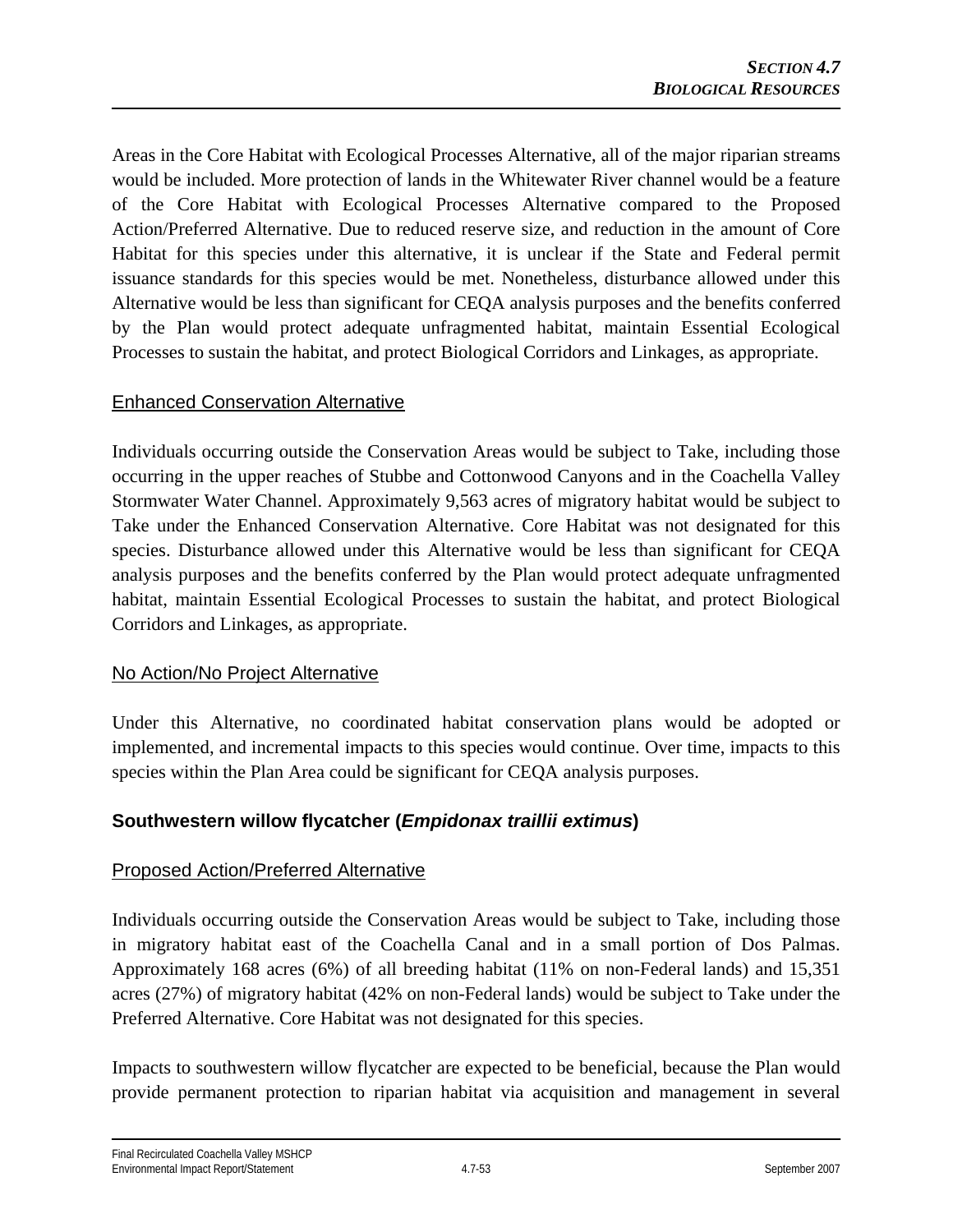Conservation Areas and by establishment of permanent riparian habitat in the Coachella valley Stormwater Channel and Delta Conservation Area. There are no significant impacts from a CEQA analysis standpoint.

#### *Consistency with the Southwestern Willow Flycatcher Recovery Plan*

The Southwestern Willow Flycatcher Recovery Plan<sup>32</sup> applies to the federally listed subspecies of willow flycatcher that nest in seven southwestern states. It does not address the other subspecies, which range across the United States, though all willow flycatchers are protected by the State endangered species designation. Within the Plan Area, only the southwestern subspecies is likely to nest, though several subspecies migrate through in the spring and fall. The Recovery Plan designates five recovery units, each with  $4 - 7$  management units. The Plan is included within the Basin & Mojave Recovery Unit. This unit contains 69 flycatcher territories (7% of the total), and most breeding sites have less than 5 territories. Of fifteen sites identified, none are in the Plan Area. Two territories are known within the Salton Basin management unit. Twenty-five territories in this management unit is the minimum number required for reclassification of the species to threatened. The Recovery Plan directs recovery actions towards the San Felipe Creek drainage in San Diego County, from San Felipe to Highway 78 (out of the Plan area).

Per the Recovery Plan, recovery unit and management unit goals pertain to areas with a history of supporting breeding populations over at least a 3-year period. The only confirmed site for nesting flycatchers within the Plan Area is at Mission Creek, which currently is under conservation protection. Several other sites contain potential breeding habitat (Section 9.7.4.5).

Other measures cited in the Recovery Plan are pertinent to the MSHCP. Minimization measures include protection of all occupied, suitable and potential habitat, i.e. riparian communities with surface water and sufficient tree and shrub cover. Protection of migration habitat is one of nine recovery actions included in the Recovery Plan, as is achieving agreements, such as Habitat Conservation Plans, that guarantee maintenance of suitable and potential breeding habitat. Research and monitoring are also specified recovery actions.

The Plan conforms with the Southwestern Willow Flycatcher Recovery Plan by providing conservation and management of private lands in several of the Conservation Areas, most notably Whitewater Canyon, Coachella Valley Storm Channel and Delta and Thousand Palms, which are known migration stopover sites for the southwestern and other subspecies. Monitoring includes baseline data collection at the community level (amount and quality of riparian habitat and water levels) and at the species level (number of birds present), though most of the measures

 $\overline{a}$ 32 U.S. Fish and Wildlife Service. 2001. *Southwestern Willow Flycatcher Recovery Plan*, Draft. April 2001.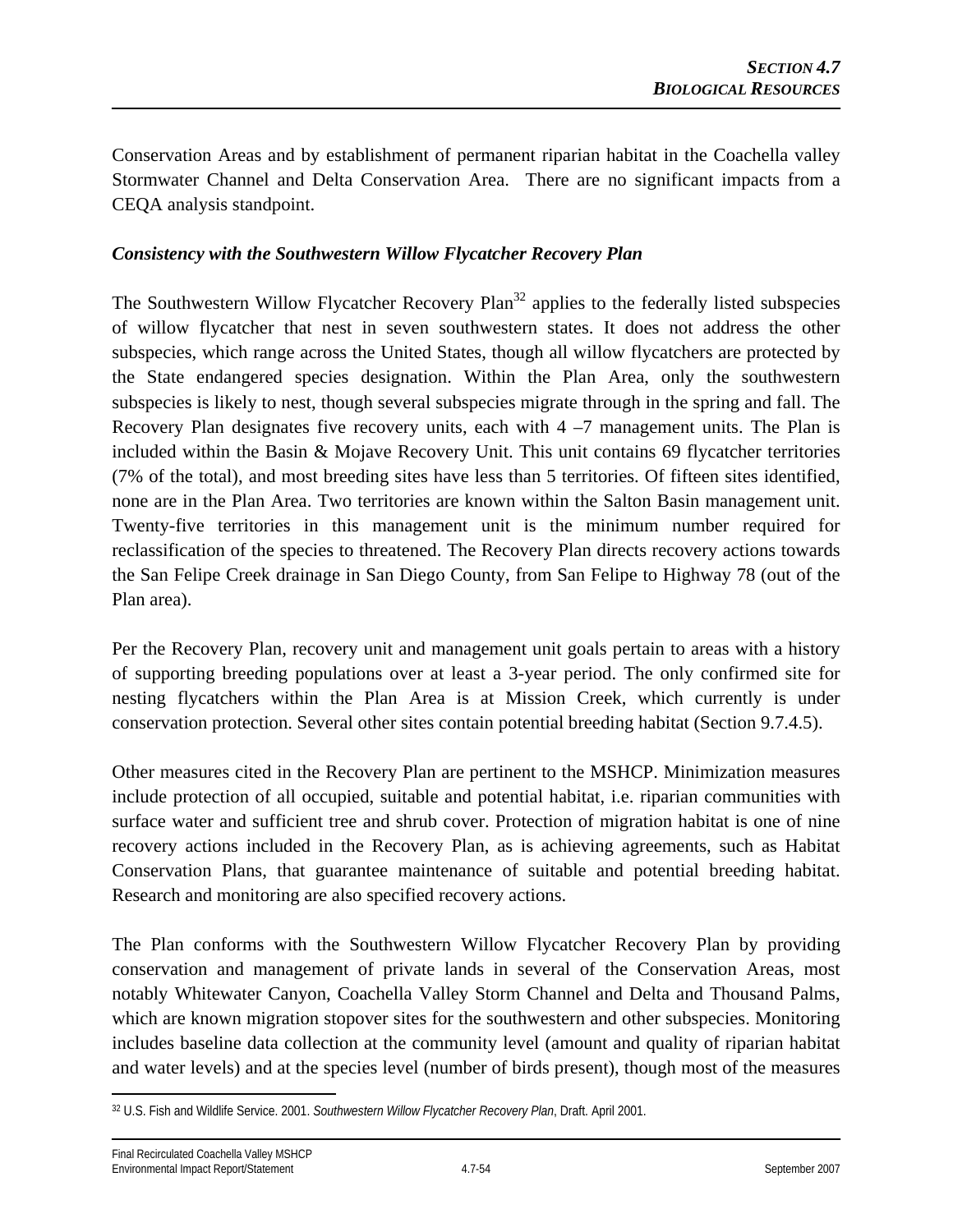to be performed are not specific to the flycatcher. None of the Plan actions appear to conflict with the measures specified in the Recovery Plan.

#### *Impacts to Critical Willow Flycatcher Habitat*

Critical habitat designated in 1997 for the southwestern willow flycatcher did not include any locations within the Plan Area. In May 2001, the U. S. Tenth District Court set aside the critical habitat designation and instructed the USFWS to issue a new proposal. Therefore, critical habitat would not be affected by the Plan. Disturbance allowed under this Alternative would be less than significant for CEQA analysis purposes and the benefits conferred by the Plan would protect adequate unfragmented habitat, maintain Essential Ecological Processes to sustain the habitat, and protect Biological Corridors and Linkages, as appropriate.

#### Public Lands Alternative

Individuals occurring outside the Conservation Areas would be subject to Take, including those occurring in the Coachella Valley Stormwater Channel, at Dos Palmas, Willow Hole, along Mission Creek, Morongo Wash, the Whitewater River, lower Stubbe and Cottonwood Canyons, and Salt Creek. Approximately 1,627 acres (60%) of all breeding habitat and 35,510 acres (62%) of migratory habitat would be subject to Take under the Public Lands Alternative. Core Habitat was not designated for this species.

Because some riparian sites are protected in existing reserves and on public land, and because of the existing laws protecting wetland sites, streambeds and "waters of the United States" could constrain most Development, impacts to the riparian birds nesting and migratory habitat under the Public Lands Alternative are not anticipated to be significant or adverse for CEQA analysis purposes. This alternative is substantially inferior to the Preferred Alternative because it does not include the commitment of CVWD to establish permanent riparian habitat in the Coachella Valley Stormwater Channel and Delta, where large numbers of riparian birds would benefit from increased migration habitat. It also does not include acquisition of additional riparian sites that could be proactively managed for the species, such as by invasive plant removal or cowbird trapping.

Management of the riparian habitats on existing reserves is at a high level now, which reduces the need for increased management called for in Public Lands Alternative.

Due to reduced reserve size, change in configuration, and reduction in the amount of Core Habitat for this species under this alternative, it is unclear if the State and Federal permit issuance standards for this species would be met.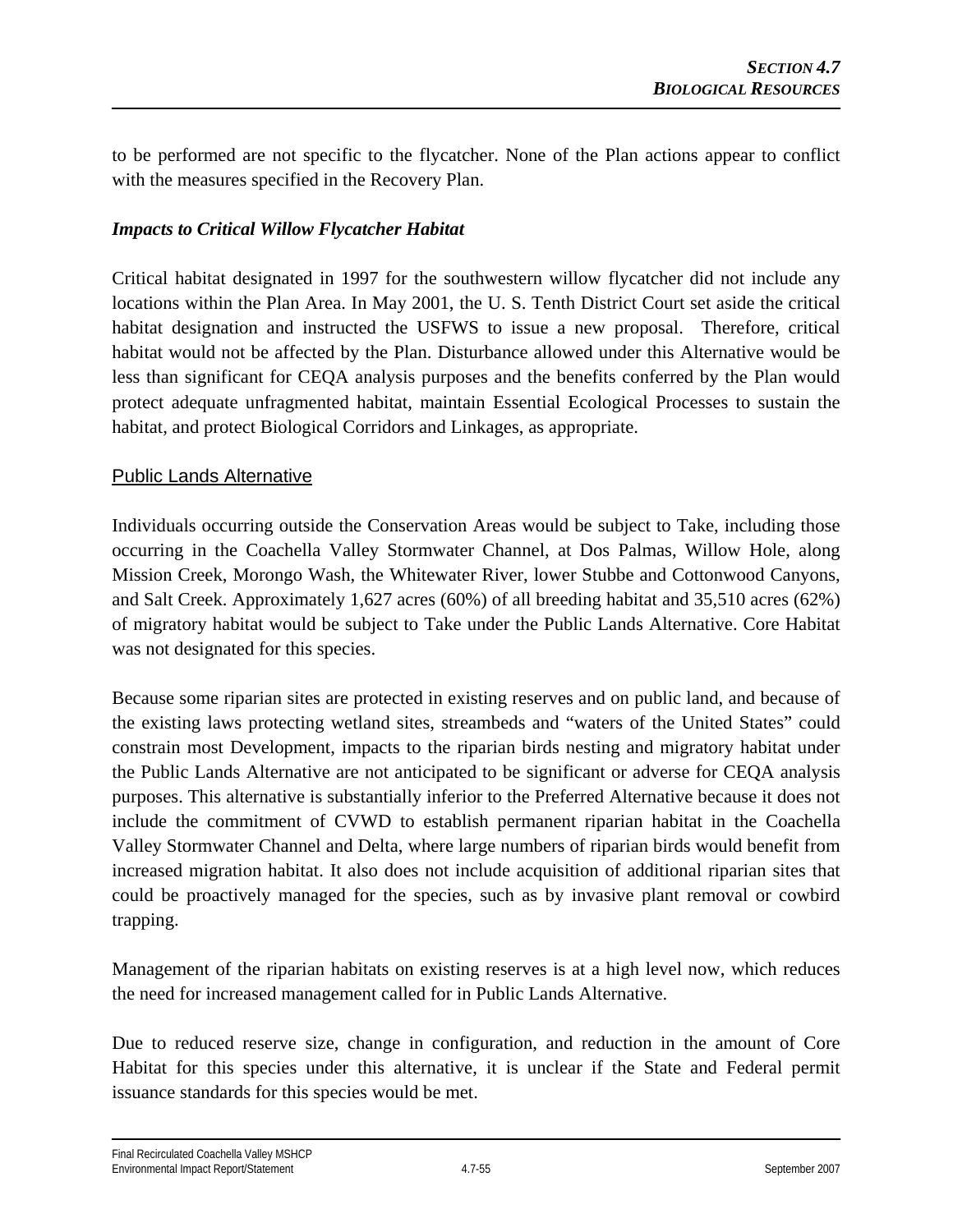## Core Habitat with Ecological Processes Alternative

Individuals occurring outside the Conservation Areas would be subject to Take, including those at Willow Hole, along the margins of the Salton Sea, west of Thermal Canyon south of I-10. Approximately 13,379 acres (22%) would be subject to Take under the Core Habitat with Ecological Processes Alternative. Core Habitat was not designated for this species.

Impacts to the riparian birds are similar to those described by the Preferred Alternative, which are beneficial. Though some palm oases would not be within Conservation Areas in the Core Habitat with Ecological Processes Alternative, all of the major riparian streams would be included. More protection of lands in the Whitewater River channel would be a feature of the Core Habitat with Ecological Processes Alternative compared to the Preferred Alternative.

## Enhanced Conservation Alternative

Individuals occurring outside the Conservation Areas would be subject to Take, including those occurring in the upper reaches of Stubbe and Cottonwood Canyons and in the Whitewater Storm Water Channel. Approximately 9,571 acres (15%) would be subject to Take under the Enhanced Conservation Alternative. Core Habitat was not designated for this species. Disturbance allowed under this Alternative would be less than significant for CEQA analysis purposes and the benefits conferred by the Plan would protect adequate unfragmented habitat, maintain Essential Ecological Processes to sustain the habitat, and protect Biological Corridors and Linkages, as appropriate.

## No Action/No Project Alternative

Under this Alternative, no coordinated habitat conservation plans would be adopted or implemented, and incremental impacts to this species would continue. Over time, impacts to this species within the Plan Area could be significant for CEQA analysis purposes, although existing regulations cited above may in the long-term keep impacts below levels of significance.

# **Summer tanager (***Piranga rubra***)**

# Proposed Action/Preferred Alternative

Individuals occurring outside the Conservation Areas would be subject to Take, including those in migratory habitat east of the Coachella Canal and in a small portion of Dos Palmas. Approximately 168 acres (6%) of all breeding habitat (11% on non-Federal lands) and 15,371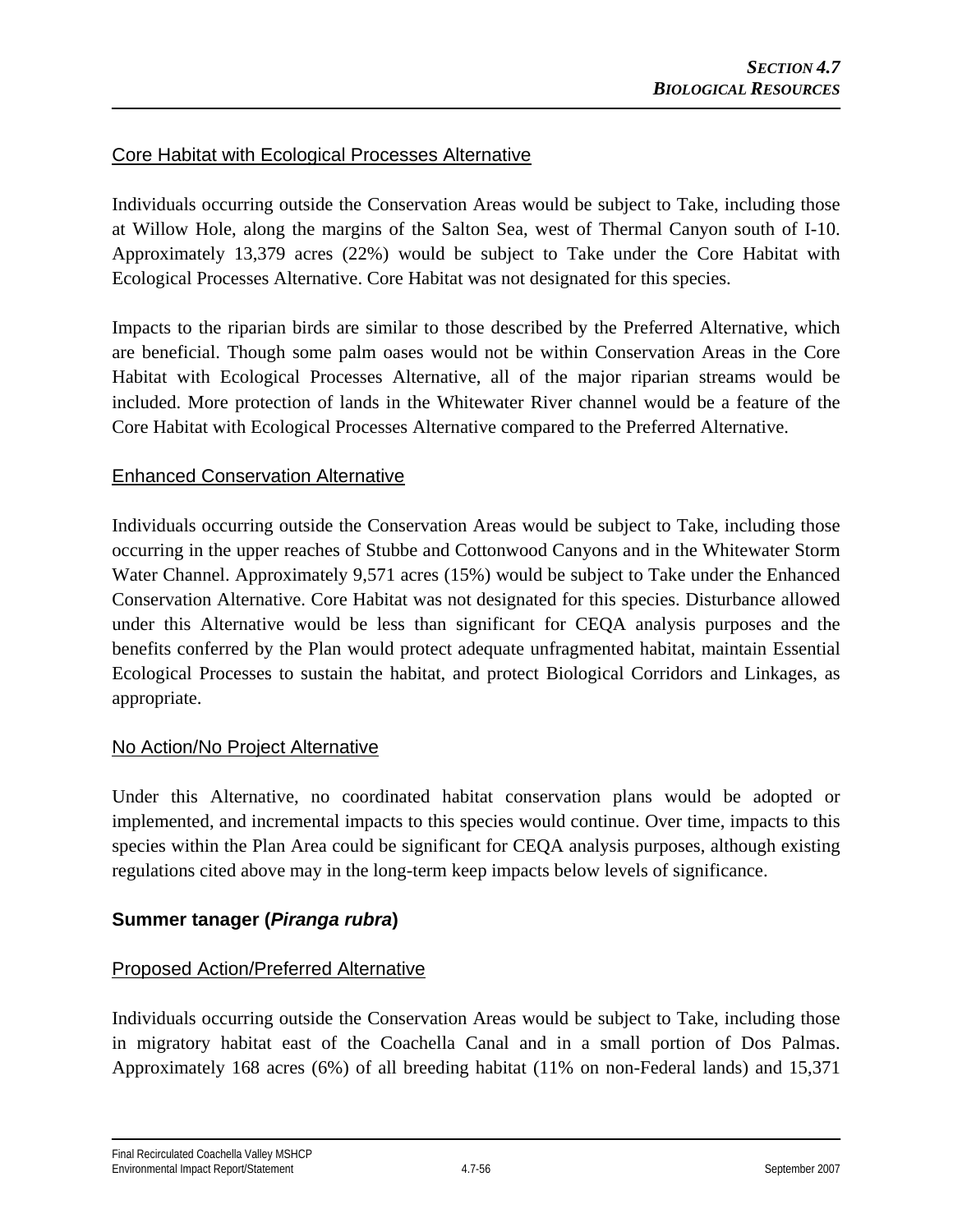acres (27%) of migratory habitat (42% on non-Federal lands) would be subject to Take under the Preferred Alternative. Core Habitat was not designated for this species.

Impacts to summer tanager are expected to be beneficial, because the Plan would provide permanent protection to riparian habitat via acquisition and management in several Conservation Areas and by establishment of permanent riparian habitat in the Coachella Valley Stormwater Channel and Delta Conservation Area. Monitoring includes unspecified baseline data collection at the community level (amount and quality of riparian habitat and water levels) and at the species level (number of birds present). There are no significant impacts from a CEQA standpoint.

# Public Lands Alternative

Individuals occurring outside the Conservation Areas would be subject to Take, including those occurring in the Coachella Valley Stormwater Channel, at Dos Palmas, Willow Hole, along Mission Creek, Morongo Wash, the Whitewater River, lower Stubbe and Cottonwood Canyons, and Salt Creek. Approximately 1,627 acres (60%) of all breeding habitat and 35,510 acres (62%) of migratory habitat would be subject to Take under the Public Lands Alternative. Core Habitat was not designated for this species.

Because some riparian sites are protected in existing reserves and on public land and because the existing laws protecting wetland sites, streambeds and "waters of the United States" constrain most Development, impacts to the riparian birds nesting and migratory habitat under the Public Lands Alternative are not anticipated to be significant or adverse for CEQA analysis purposes. This alternative is substantially inferior to the Preferred Alternative because it does not include the commitment of CVWD to establish permanent riparian habitat in the Coachella Valley Stormwater Channel and Delta Conservation Area, where large numbers of riparian birds would benefit from increased migration habitat. It also does not include acquisition of additional riparian sites that could be proactively managed for the species, such as by invasive plant removal or cowbird trapping.

Management of the riparian habitats on existing reserves is at a high level now, which reduces the need for increased management called for in the Public Lands Alternative. Due to reduced reserve size, change in configuration, and reduction in the amount of Core Habitat for this species under this alternative, it is unclear if the State and Federal permit issuance standards for this species would be met. Nonetheless, impacts to the species from this alternative are not considered for CEQA analysis purposes.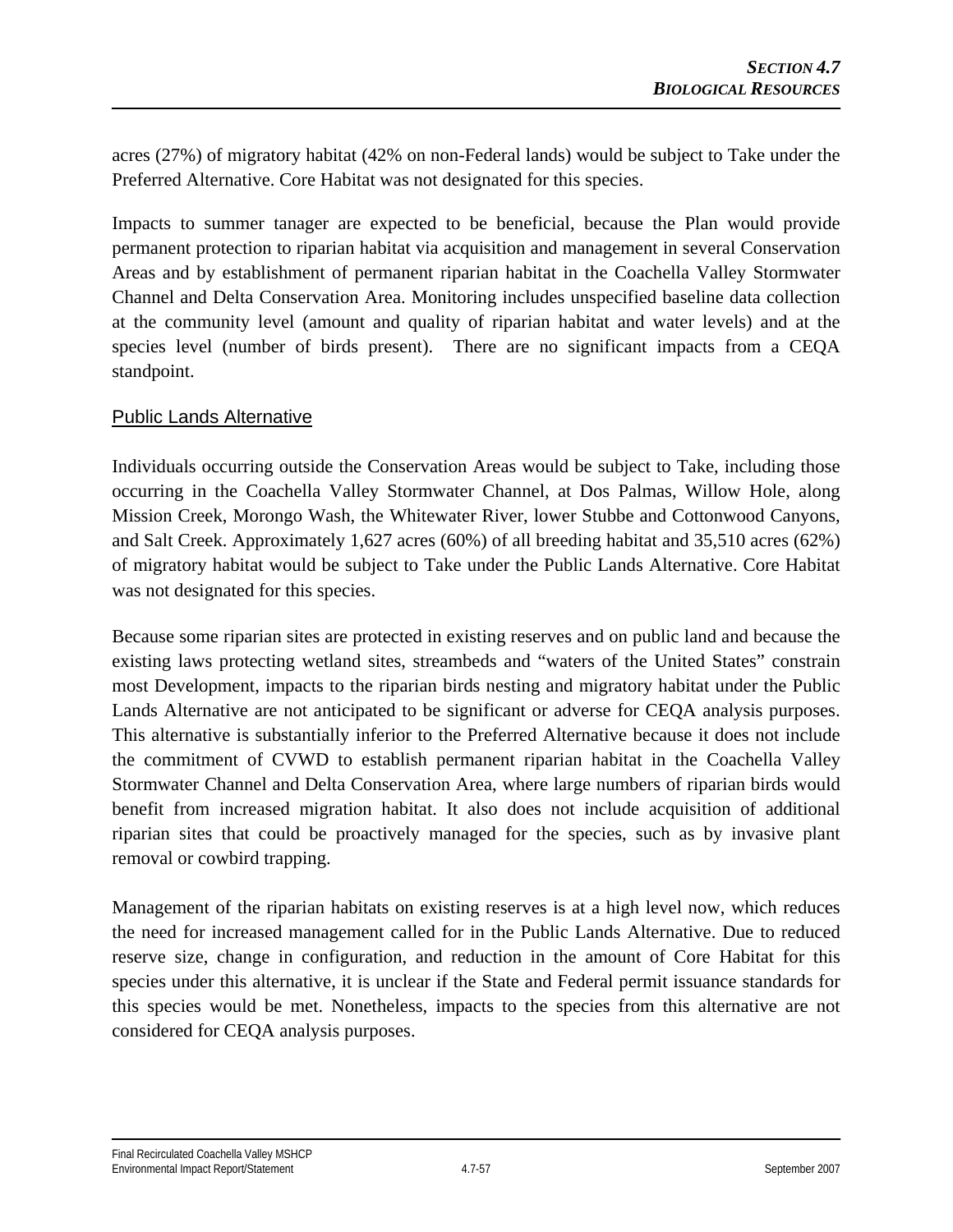# Core Habitat with Ecological Processes Alternative

Individuals occurring outside the Conservation Areas would be subject to Take, including those occurring at Willow Hole, along the margins of the Salton Sea, west of Thermal Canyon south of I-10. Approximately 13,379 acres (22%) would be subject to Take under the Core Habitat with Ecological Processes Alternative. Core Habitat was not designated for this species. Core Habitat was not designated for this species.

Impacts to the riparian birds are similar to those described by Proposed Action/Preferred Alternative, which are beneficial. Though some palm oases would not be within Conservation Areas in the Core Habitat with Ecological Processes Alternative, all of the major riparian streams would be included. More protection of lands in the Whitewater River channel would be a feature of the Core Habitat with Ecological Processes Alternative compared to the Proposed Action/Preferred Alternative.

## Enhanced Conservation Alternative

Individuals occurring outside the Conservation Areas would be subject to Take, including those occurring in the upper reaches of Stubbe and Cottonwood Canyons and in the Whitewater Storm Water Channel. Approximately 9,571 acres (15%) would be subject to Take under the Enhanced Conservation Alternative. Core Habitat was not designated for this species. Disturbance allowed under this Alternative would be less than significant for CEQA analysis purposes and the benefits conferred by the Plan would protect adequate unfragmented habitat, maintain Essential Ecological Processes to sustain the habitat, and protect Biological Corridors and Linkages, as appropriate.

## No Action/No Project Alternative

Under this Alternative, no coordinated habitat conservation plans would be adopted or implemented, and incremental impacts to this species would continue. Over time, impacts to this species within the Plan Area could be significant for CEQA analysis purposes, although existing regulations cited above may in the long-term keep impacts below levels of significance.

## **Yellow warbler (***Dendroica petechia brewsteri***)**

## Proposed Action/Preferred Alternative

Individuals occurring outside the Conservation Areas would be subject to Take, including those in migratory habitat east of the Coachella Canal and in a small portion of Dos Palmas.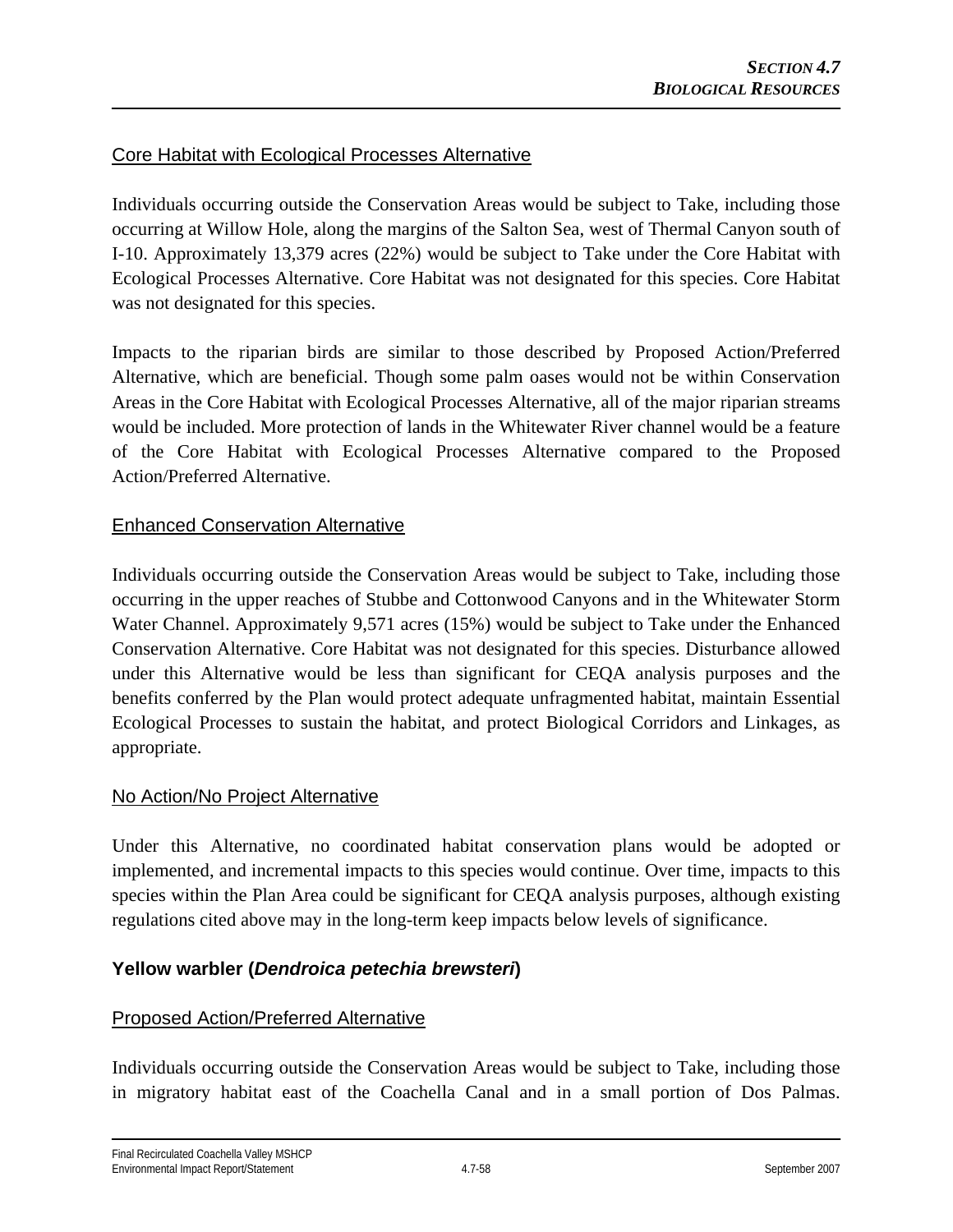Approximately 168 acres (6%) of all breeding habitat (11% on non-Federal lands) and 15,371 acres (27%) of migratory habitat (42% on non-Federal lands) would be subject to Take under the Preferred Alternative. Core Habitat was not designated for this species.

Impacts to yellow warbler are expected to be beneficial and not significant from a CEQA analysis standpoint, because the Plan would provide permanent protection to riparian habitat via acquisition and management in several Conservation Areas and by establishment of permanent riparian habitat in the Whitewater Storm Channel and Delta Conservation Area. Monitoring includes unspecified baseline data collection at the community level (amount and quality of riparian habitat and water levels) and at the species level (number of birds present). Disturbance allowed under this Alternative would be less than significant for CEQA analysis purposes and the benefits conferred by the Plan would protect adequate unfragmented habitat, maintain Essential Ecological Processes to sustain the habitat, and protect Biological Corridors and Linkages, as appropriate.

# Public Lands Alternative

Individuals occurring outside the Conservation Areas would be subject to Take, including those occurring in the Whitewater Storm Water Channel, at Dos Palmas, Willow Hole, along Mission Creek, Morongo Wash, the Whitewater River, lower Stubbe and Cottonwood Canyons, and Salt Creek. Approximately 1,627 acres (60%) of all breeding habitat and 35,510 acres (62%) of migratory habitat would be subject to Take under the Public Lands Alternative. Core Habitat was not designated for this species.

Because some riparian sites are protected in existing reserves and on public land and because the existing laws protecting wetland sites, streambeds and "waters of the United States" constrain most Development, impacts to the riparian birds nesting and migratory habitat under the Public Lands Alternative are not anticipated to be significant or adverse for CEQA analysis purposes. This alternative is substantially inferior to the Preferred Alternative because it does not include the commitment of CVWD to establish permanent riparian habitat in the Coachella Valley Stormwater Channel and Delta Conservation Area, where large numbers of riparian birds would benefit from increased migration habitat. It also does not include acquisition of additional riparian sites that could be proactively managed for the species, such as by invasive plant removal or cowbird trapping.

Management of the riparian habitats on existing reserves is at a high level now, which reduces the need for increased management called for in the Public Lands Alternative.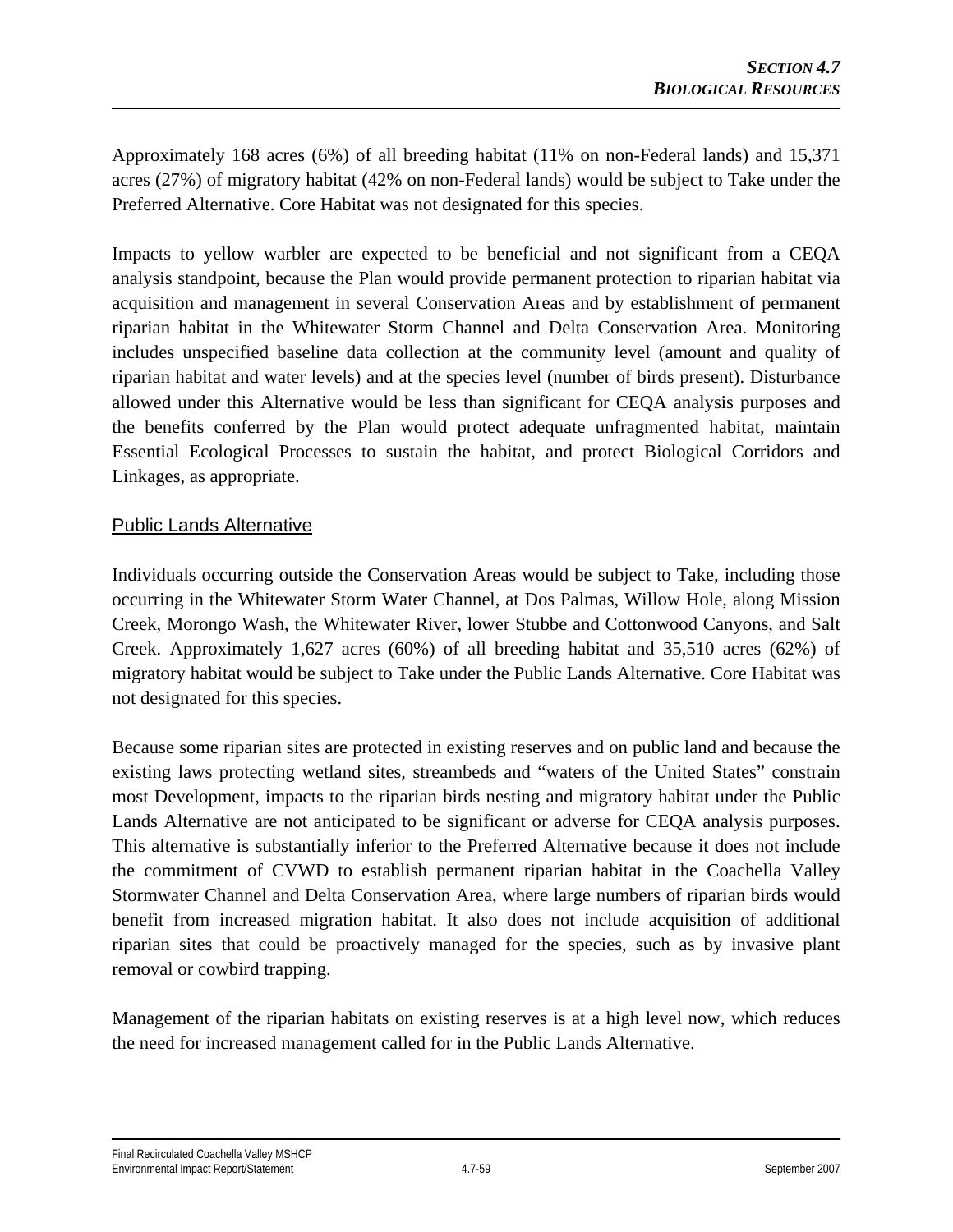Due to reduced reserve size, change in configuration, elimination of linkages, reduction in the amount of Core Habitat for this species under this alternative, it is unclear if the State and Federal permit issuance standards for this species would be met.

#### Core Habitat with Ecological Processes Alternative

Individuals occurring outside the Conservation Areas would be subject to Take, including those occurring at Willow Hole, along the margins of the Salton Sea, west of Thermal Canyon south of I-10. Approximately 13,379 acres (22%) would be subject to Take under the Core Habitat with Ecological Processes Alternative. Core Habitat was not designated for this species. Core Habitat was not designated for this species.

Impacts to the riparian birds are similar to those described by the Proposed Action/Preferred Alternative, which are beneficial. Though some palm oases would not be within Conservation Areas in the Core Habitat with Ecological Processes Alternative, all of the major riparian streams would be included. More protection of lands in the Whitewater River channel would be a feature of the Core Habitat with Ecological Processes Alternative compared to the Preferred Alternative.

#### Enhanced Conservation Alternative

Individuals occurring outside the Conservation Areas would be subject to Take, including those occurring in the upper reaches of Stubbe and Cottonwood Canyons and in the Whitewater Storm Water Channel. Approximately 9,571 acres (15%) would be subject to Take under the Enhanced Conservation Alternative. Core Habitat was not designated for this species. Core Habitat was not designated for this species. Disturbance allowed under this Alternative would be less than significant for CEQA analysis purposes and the benefits conferred by the Plan would protect adequate unfragmented habitat, maintain Essential Ecological Processes to sustain the habitat, and protect Biological Corridors and Linkages, as appropriate.

## No Action/No Project Alternative

Under this Alternative, no coordinated habitat conservation plans would be adopted or implemented, and incremental impacts to this species would continue. Over time, impacts to this species within the Plan Area could be significant for CEQA analysis purposes, although existing regulations cited above may in the long-term keep impacts below levels of significance.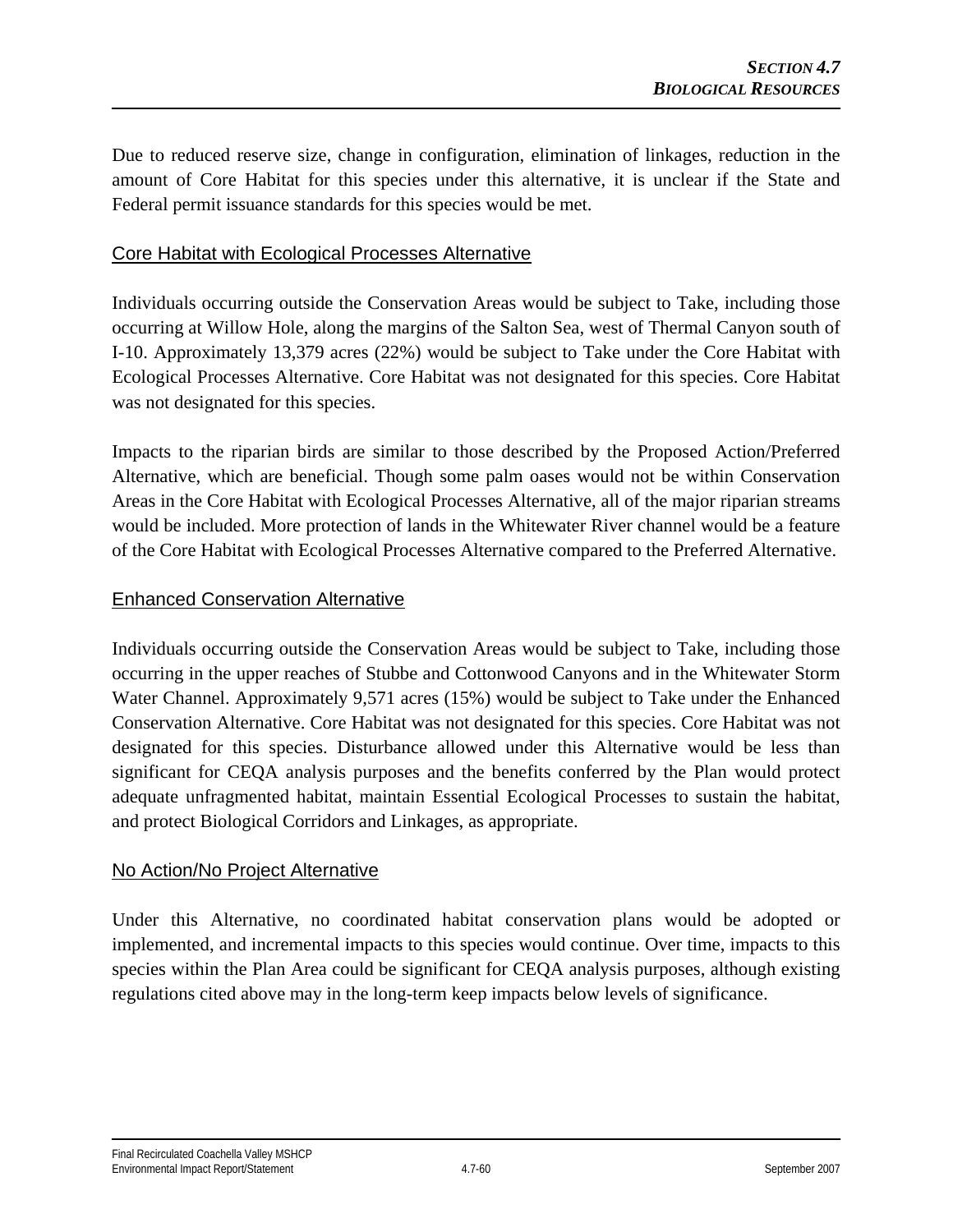# **Yellow-breasted chat (***Icteria virens***)**

# Proposed Action/Preferred Alternative

Individuals occurring outside the Conservation Areas would be subject to Take, including those in migratory habitat east of the Coachella Canal and in a small portion of Dos Palmas. Approximately 168 acres (6%) of all breeding habitat (11% on non-Federal lands) and 15,371 acres (27%) of migratory habitat (42% on non-Federal lands) would be subject to Take under the Preferred Alternative. Core Habitat was not designated for this species.

Impacts to yellow-breasted chat are expected to be beneficial and not significant from a CEQA standpoint, because the Plan would provide permanent protection to riparian habitat via acquisition and management in several Conservation Areas and by establishment of permanent riparian habitat in the Whitewater Storm Channel and Delta Conservation Area. Monitoring includes unspecified baseline data collection at the community level (amount and quality of riparian habitat and water levels) and at the species level (number of birds present). Disturbance allowed under this Alternative would be less than significant for CEQA analysis purposes and the benefits conferred by the Plan would protect adequate unfragmented habitat, maintain Essential Ecological Processes to sustain the habitat, and protect Biological Corridors and Linkages, as appropriate.

## Public Lands Alternative

Individuals occurring outside the Conservation Areas would be subject to Take, including those occurring in the Whitewater Storm Water Channel, at Dos Palmas, Willow Hole, along Mission Creek, Morongo Wash, the Whitewater River, lower Stubbe and Cottonwood Canyons, and Salt Creek. Approximately 1,762 acres (60%) of all breeding habitat and 35,375 acres (62%) of migratory habitat would be subject to Take under the Public Lands Alternative. Core Habitat was not designated for this species.

Because some riparian sites are protected in existing reserves and on public land and because the existing laws protecting wetland sites, streambeds and "waters of the United States" constrain most Development, impacts to the riparian birds nesting and migratory habitat under the Public Lands Alternative are not anticipated to be significant or adverse for CEQA analysis purposes.

This alternative is substantially inferior to the Proposed Action/Preferred Alternative because it does not include the commitment of CVWD to establish permanent riparian habitat in the Whitewater Storm Channel and Delta, where large numbers of riparian birds would benefit from increased migration habitat. It also does not include acquisition of additional riparian sites that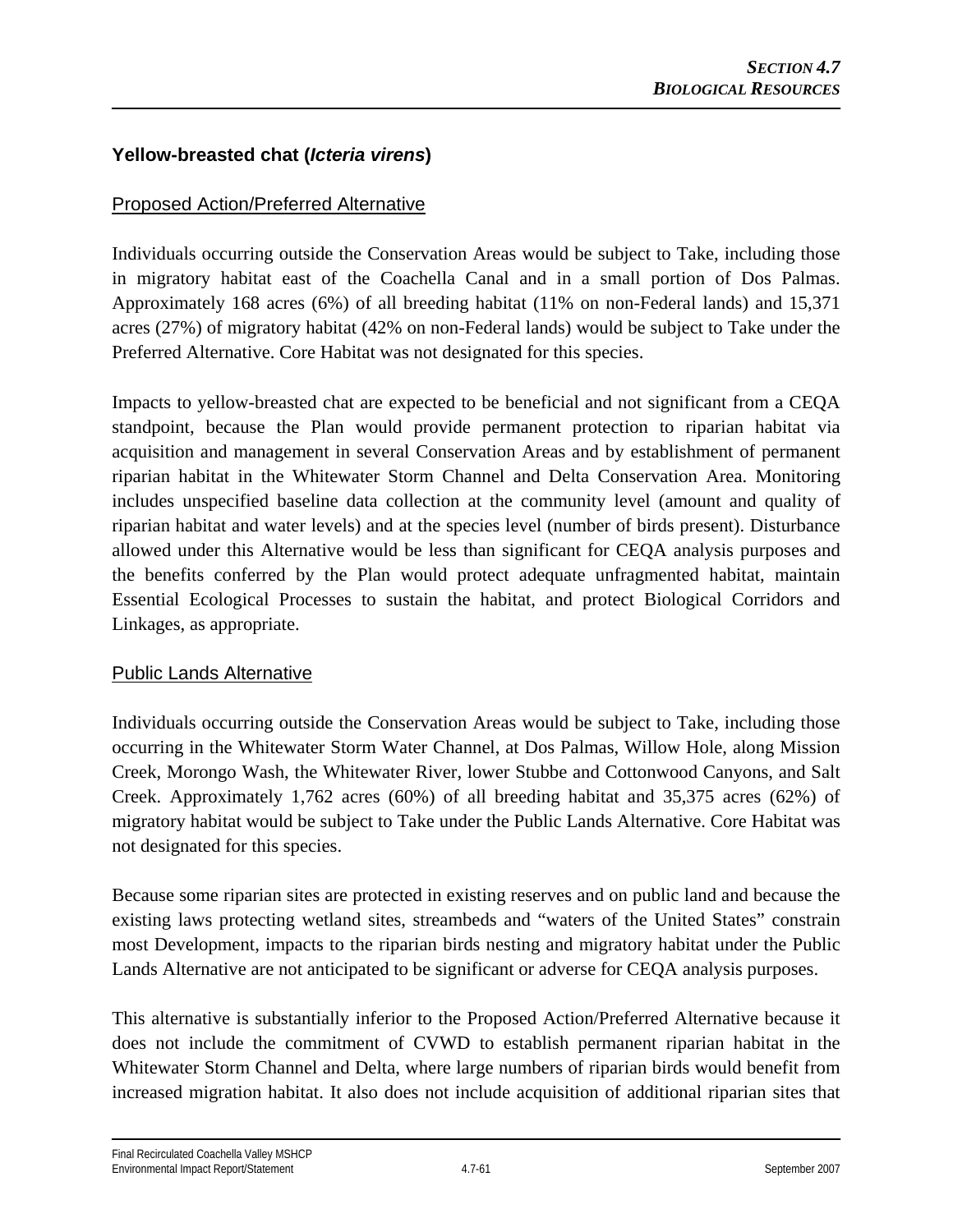could be proactively managed for the species, such as by invasive plant removal or cowbird trapping.

Management of the riparian habitats on existing reserves is at a high level now, which reduces the need for increased management called for in the Preferred Alternative.

Due to reduced reserve size, change in configuration, and reduction in the amount of Core Habitat for this species under this alternative, it is unclear if the State and Federal permit issuance standards for this species would be met.

## Core Habitat with Ecological Processes Alternative

Individuals occurring outside the Conservation Areas would be subject to Take, including those occurring at Willow Hole, along the margins of the Salton Sea, west of Thermal Canyon south of I-10. Approximately 13,379 acres (22%) would be subject to Take under the Core Habitat with Ecological Processes Alternative. Core Habitat was not designated for this species. Core Habitat was not designated for this species.

Impacts to the riparian birds are similar to those described by the Preferred Alternative, which are beneficial. Though some palm oases would not be within Conservation Areas in Core Habitat with Ecological Processes Alternative, all of the major riparian streams would be included. More protection of lands in the Whitewater River channel would be a feature of Core Habitat with Ecological Processes Alternative compared to the Preferred Alternative. Disturbance allowed under this Alternative would be less than significant for CEQA analysis purposes and the benefits conferred by the Plan would protect adequate unfragmented habitat, maintain Essential Ecological Processes to sustain the habitat, and protect Biological Corridors and Linkages, as appropriate.

# Enhanced Conservation Alternative

Individuals occurring outside the Conservation Areas would be subject to Take, including those occurring in the upper reaches of Stubbe and Cottonwood Canyons and in the Whitewater Storm Water Channel. Approximately 9,571 acres (16%) would be subject to Take under the Enhanced Conservation Alternative. Core Habitat was not designated for this species. Core Habitat was not designated for this species. Disturbance allowed under this Alternative would be less than significant for CEQA analysis purposes and the benefits conferred by the Plan would protect adequate unfragmented habitat, maintain Essential Ecological Processes to sustain the habitat, and protect Biological Corridors and Linkages, as appropriate.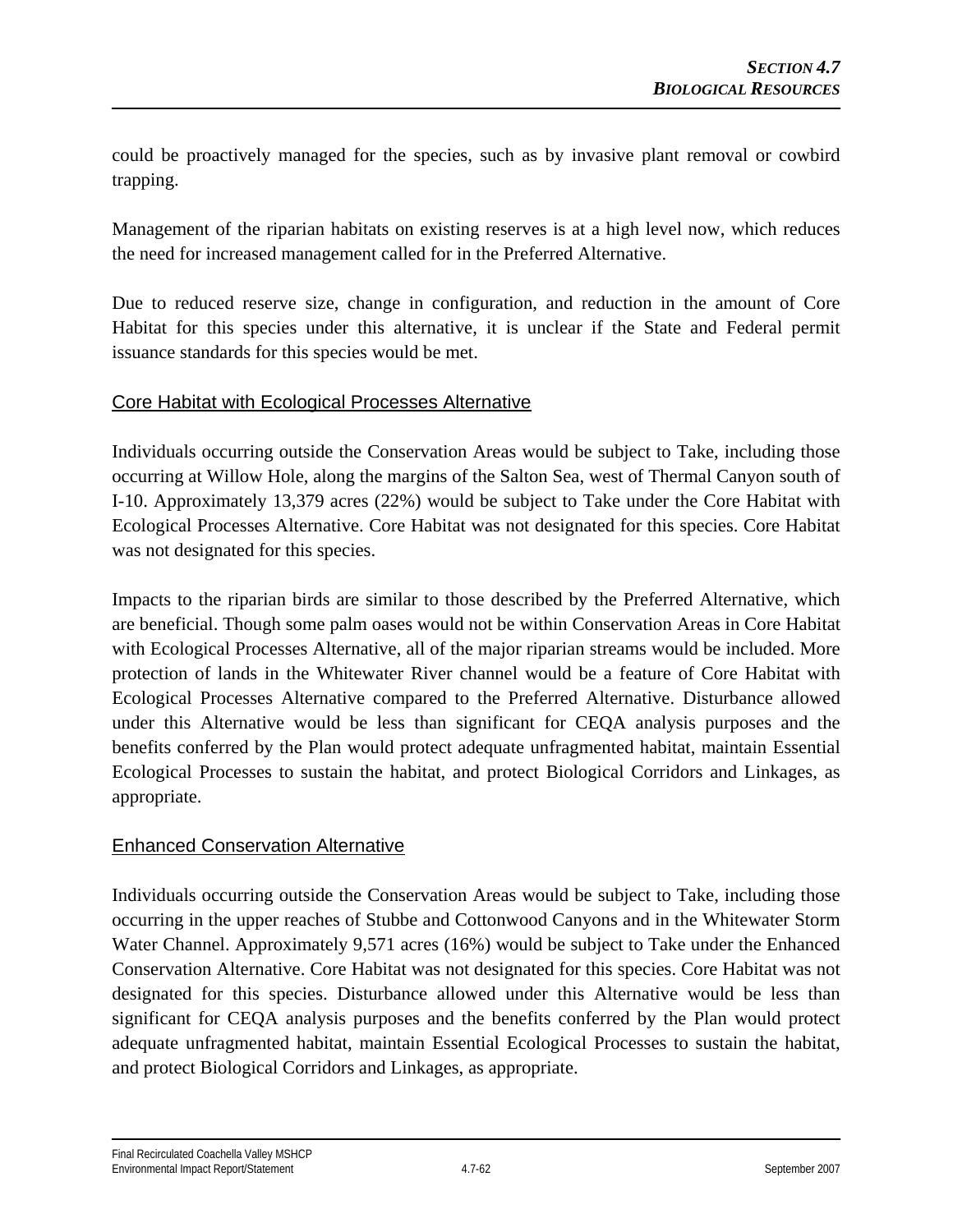#### No Action/No Project Alternative

Under this Alternative, no coordinated habitat conservation plans would be adopted or implemented, and incremental impacts to this species would continue. Over time, impacts to this species within the Plan Area could be significant for CEQA analysis purposes, although existing regulations cited above may in the long-term keep impacts below levels of significance.

## **Yuma clapper rail (***Rallus longirostris yumanensis***)**

## Proposed Action/Preferred Alternative

Individuals occurring outside the Conservation Areas would be subject to Take. Approximately 63 acres (8%) of all habitat and 13% of non-Federal lands would be subject to Take under the Preferred Alternative. Core Habitat was not designated for this species.

Yuma clapper rail is a California "fully protected" species, and Incidental Take Permits cannot be issued for this species by the State, other than take resulting from impacts directly attributable to the implementation of the Quantification Settlement Agreement (QSA). This bird is found only in the Dos Palmas and Coachella Valley Stormwater Channel and Delta Conservation Areas. Required Measures for Permittees other than CVWD would avoid take altogether. Given the level of conservation, which includes establishment of permanent riparian habitat of the marsh habitat, all impacts are considered beneficial.

This bird could benefit from the Salton Sea establishment of habitat in the delta, and may require Adaptive Management to connect the Coachella Valley Stormwater Channel with the receding or lowered level of the Salton Sea.

#### *Consistency with Yuma Clapper Rail Recovery Plan*

The Recovery Plan<sup>33</sup> recommends protection and continued surveys of disjunct populations of the Yuma clapper rail in the Salton Basin. The Plan (Section 8.4.5.3) recommends baseline species level monitoring to determine occupied habitat and population sizes, which is urgently needed. Combined with the protective measures of the marsh habitat at the Dos Palmas and Whitewater Storm Channel and Delta Conservation Areas, the Plan is consistent with the Recovery Plan.

Disturbance allowed under this Alternative would be less than significant for CEQA analysis purposes and the benefits conferred by the Plan would protect adequate unfragmented habitat,

 $\overline{a}$ 33 U.S. Fish and Wildlife Service 1983.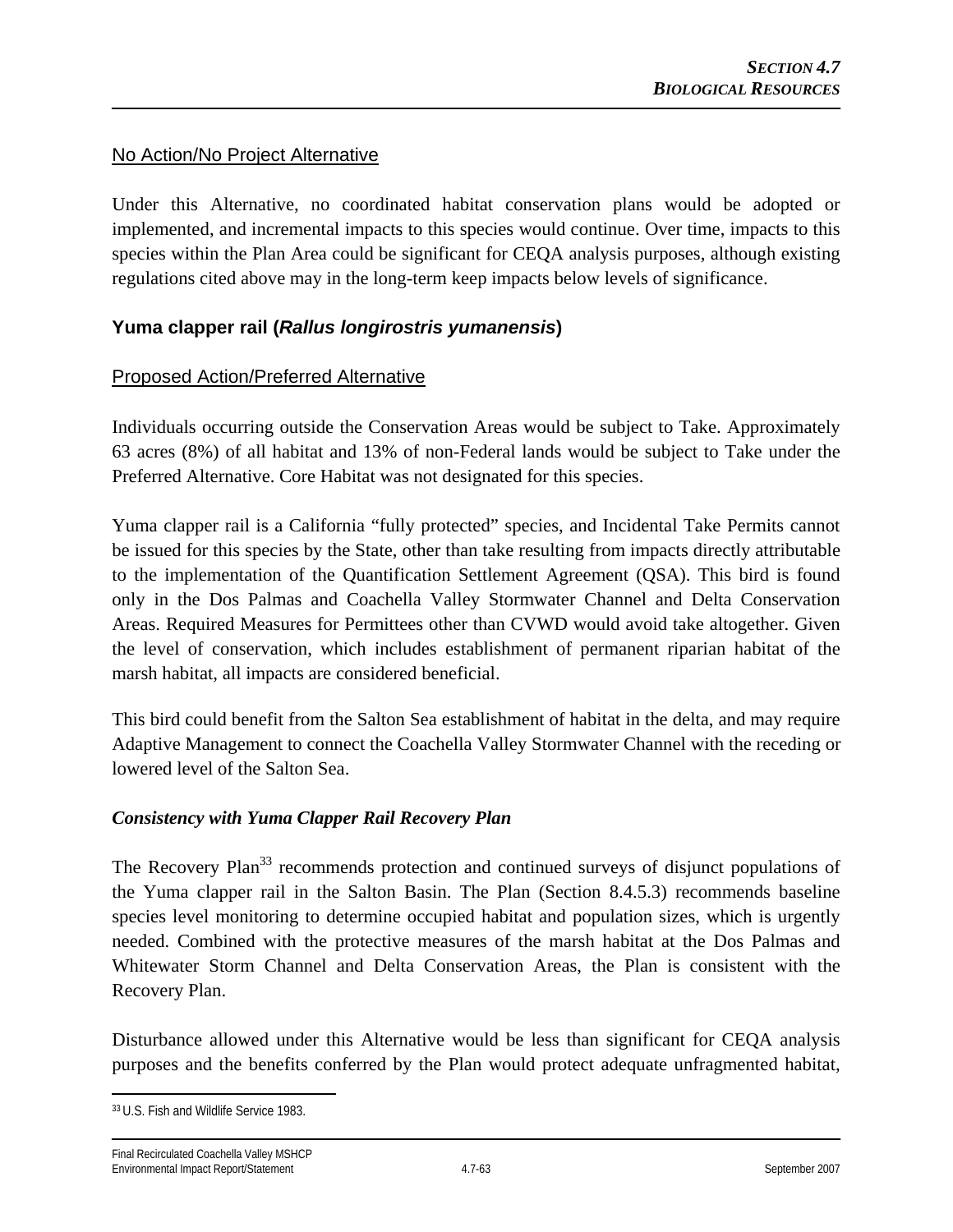maintain Essential Ecological Processes to sustain the habitat, and protect Biological Corridors and Linkages, as appropriate.

## Public Lands Alternative

Individuals occurring outside the Conservation Areas would be subject to Take including those in the Whitewater Storm Water Channel. Approximately 475 acres (67%) would be subject to Take under the Public Lands Alternative. Core Habitat was not designated for this species.

Freshwater marsh would be maintained at Dos Palmas under the Public Lands Alternative because of the commitment of CVWD to provide water for these species after the lining of the Coachella Canal. In the Whitewater Delta, existing agricultural runoff is sufficient to maintain the marsh habitat. State efforts to restore and protect the Salton Sea, though in a different configuration, are anticipated to, at a minimum, maintain the existing marsh habitat for rails. Given these circumstances, no significant or adverse impact for CEQA analysis purposes to Yuma clapper rail is anticipated from the Public Lands Alternative. However, at the Whitewater River delta and the irrigation drains along the border of the Salton Sea, CVWD would have no commitment under this alternative to manage its maintenance activities to avoid impacts to this species.

Due to reduced reserve size, change in configuration, elimination and reduction in the amount of Core Habitat for this species under this alternative, it is unclear if the State and Federal permit issuance standards for this species would be met.

## Core Habitat with Ecological Processes Alternative

There would be no individuals occurring outside the Conservation Areas subject to Take. Core Habitat was not designated for this species. Impacts to this species would be the same or slightly more beneficial than those described for the Proposed Action/Preferred Alternative because the conservation and management at Dos Palmas and the Whitewater River delta would be identical. Because the Core Habitat with Ecological Processes Alternative would extend conservation upriver from the Salton Sea, more marsh habitat might be available for these birds.

# Enhanced Conservation Alternative

There would be no individuals occurring outside the Conservation Areas subject to Take. Core Habitat was not designated for this species. Disturbance allowed under this Alternative would be less than significant for CEQA analysis purposes and the benefits conferred by the Plan would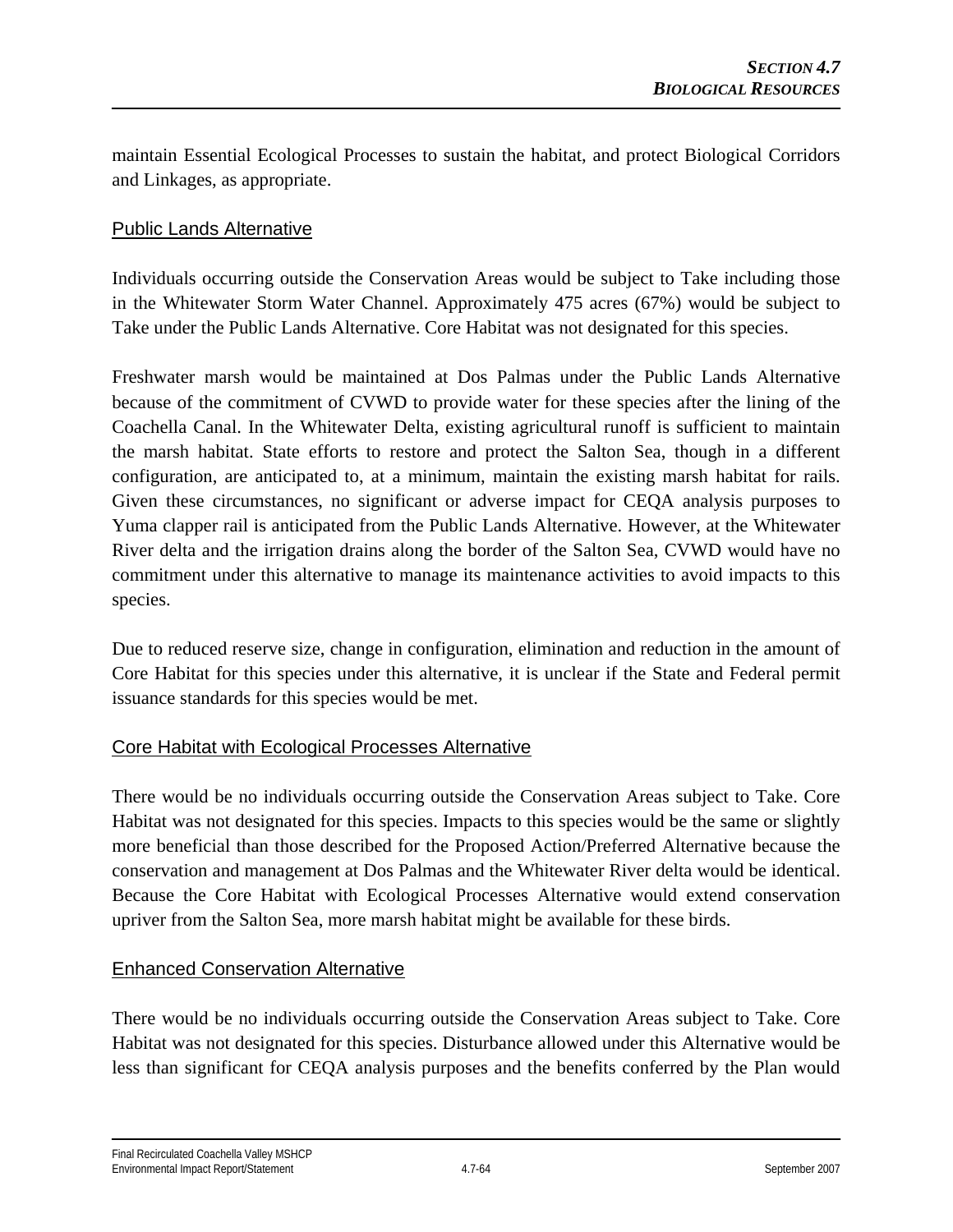protect adequate unfragmented habitat, maintain Essential Ecological Processes to sustain the habitat, and protect Biological Corridors and Linkages, as appropriate.

## No Action/No Project Alternative

Under this Alternative, no coordinated habitat conservation plans would be adopted or implemented, and incremental impacts to this species would continue. Over time, impacts to this species within the Plan Area could be significant for CEQA analysis purposes, although existing regulations and mitigation programs cited above may in the long-term keep impacts below levels of significance.

## **MAMMALS**

# **Peninsular bighorn sheep (***Ovis canadensis nelsoni***)**

## Proposed Action/Preferred Alternative

Habitat impacts outside the Conservation Areas would occur in the Pinyon Flats area under this Alternative. Approximately 6,533 acres (3%) of all habitat inside and outside the Conservation Areas and 6% of non-Federal lands would be subject to Take under the Proposed Action/Preferred Alternative. Core Habitat was not designated for this species.

Bighorn sheep are a California "fully protected" species. All Covered Activities of the Plan must avoid actions that would result in violations of the Fully Protected Species provisions (See Fish and Game Code sections 4700 and 3511).

The Plan provides a number of Required Measures for the Conservation Areas and special provisions in Section 4.4, Required Avoidance, Minimization, and Mitigation Measures, which protect bighorn from disturbance in the lambing season and from poisonous plants. The prohibition on invasive plant species (Section 4.5, Table 4-113 of the Plan) should also benefit bighorn and their habitat.

Major threats to bighorn sheep include the encroachment of development and associated edge effects into or near year-round, seasonal, and lamb rearing habitats, as well as essential hot weather water sources. Development proposed within Conservation Areas with bighorn sheep habitat will be subject to rigorous analysis by the CVCC and Wildlife Agencies. Most areas are subject to the Habitat Evaluation and Acquisition Negotiation Strategy (HANS) process described in Section 6.6.1.2 of the Plan. Land Use Adjacency Guidelines set forth in Section 4.5 of the Plan establish parameters by which potential impacts to sheep and their habitat will be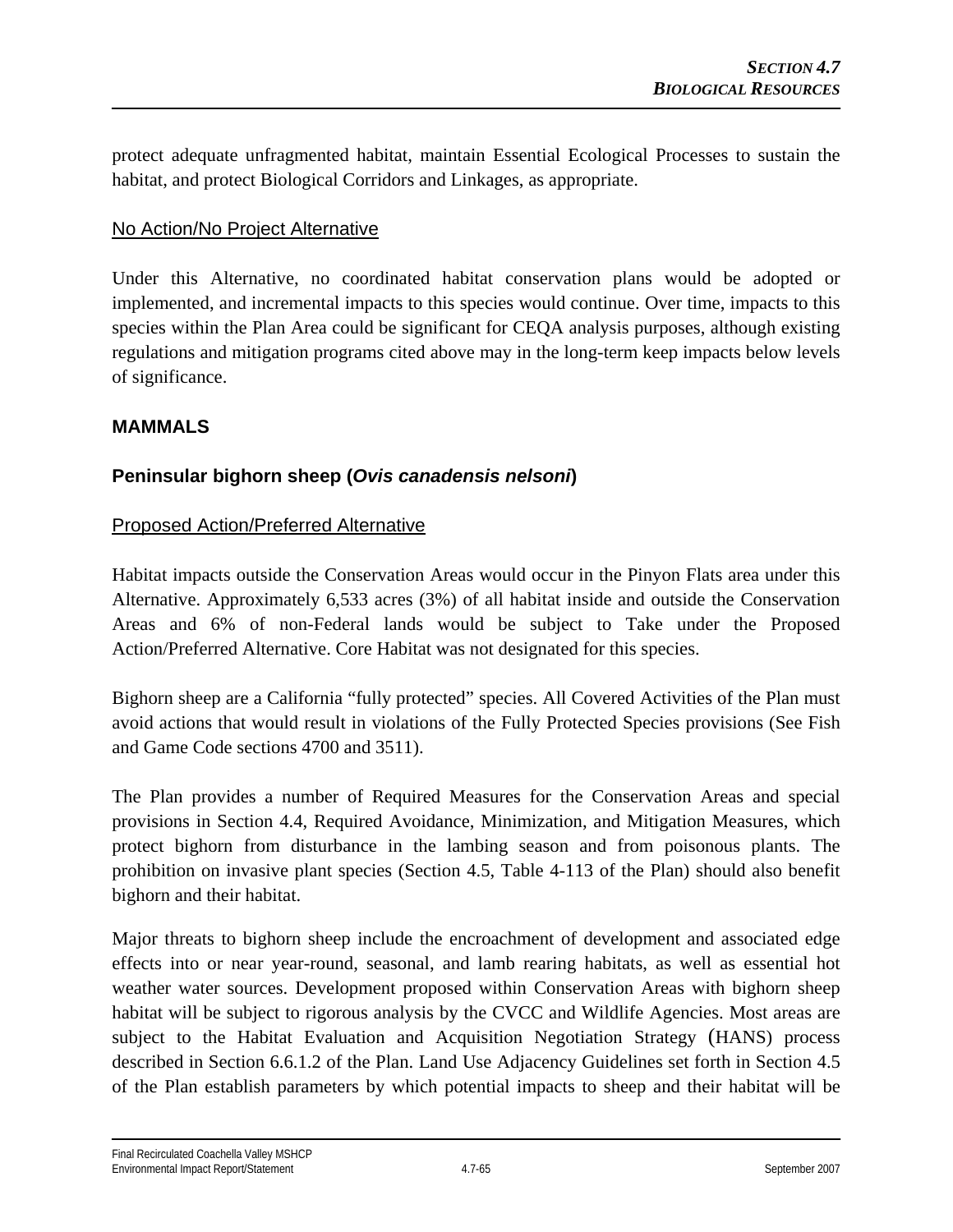judged. These include adverse alterations to natural drainages, introduction of toxic or hazardous materials, light and noise, and the introduction of toxic and invasive plants. The construction of barriers to sheep movement or exposure of sheep to increased incidence of collision with vehicles are also important criteria for determining the potential for adverse impacts to sheep that are in conflict with the conservation Goals and Objectives for this species.

The Goals and Objectives applied to bighorn sheep in the Plan provide for the continued acquisition of the full range of sheep habitat necessary to assure their persistence and Recovery. The avoidance, minimization and mitigation measures set forth in the Plan would also address potential future threats from development, as would the aforementioned Land Use Adjacency Guidelines of the Plan. These measures are designed to avoid habitat fragmentation, maximize linkages and avoid genetic isolation, and provide for an Adaptive Management program.

## *Consistency with Peninsular Bighorn Sheep Recovery Plan*

The Recovery Plan for Peninsular bighorn sheep<sup>34</sup> established nine recovery regions. Four of these regions are within the Plan Area and they extend across three Conservation Areas (Cabazon, Snow Creek/Windy Point and Santa Rosa and San Jacinto Mountains). The Recovery Plan explicitly states how the MSHCP can contribute to conservation for certain objectives, including land acquisition, education and land use planning guidelines. The Recovery Plan also recommends a trails management plan, though not in the context of the MSHCP. In addition, the Recovery Plan lists 45 recovery actions as they apply to each recovery unit. Nearly all (over 40) of these apply to the San Jacinto Mountains and the Santa Rosa Mountains north and south of Highway 74. About 25 apply to the Santa Rosa Mountains south of Martinez Canyon.

The MSHCP includes virtually all of the Essential Habitat for Peninsular bighorn sheep delineated by the Recovery Plan in the Conservation Areas. Habitat disturbance in these areas under the MSHCP is limited to a maximum of approximately 4,050 acres out of approximately 169,900 acres in the three Conservation Areas where there is Essential Habitat for Peninsular bighorn sheep: Cabazon, Snow Creek/Windy Point, and Santa Rosa and San Jacinto Mountains Conservation Areas. This means that approximately 2.4% of the Essential Habitat in these Conservation Areas is subject to potential disturbance. Of the acres of potential habitat disturbance, 1,154 acres are in Special Provision Areas, which the MSHCP through discussions with the Wildlife Agencies has identified as being areas with impacts that are minimized by mitigation measures and various site-specific characteristics. These areas are identified in Section 4.3.21 of the Plan. In all areas, the MSHCP provides that with respect to such new development as may be approved:

 $\overline{a}$ 34 U.S. Fish and Wildlife Service. 2000. *Recovery Plan for Bighorn Sheep in the Peninsular Ranges, California*. Unpublished report U.S. Fish and Wildlife Service, Region 1, Portland, Oregon.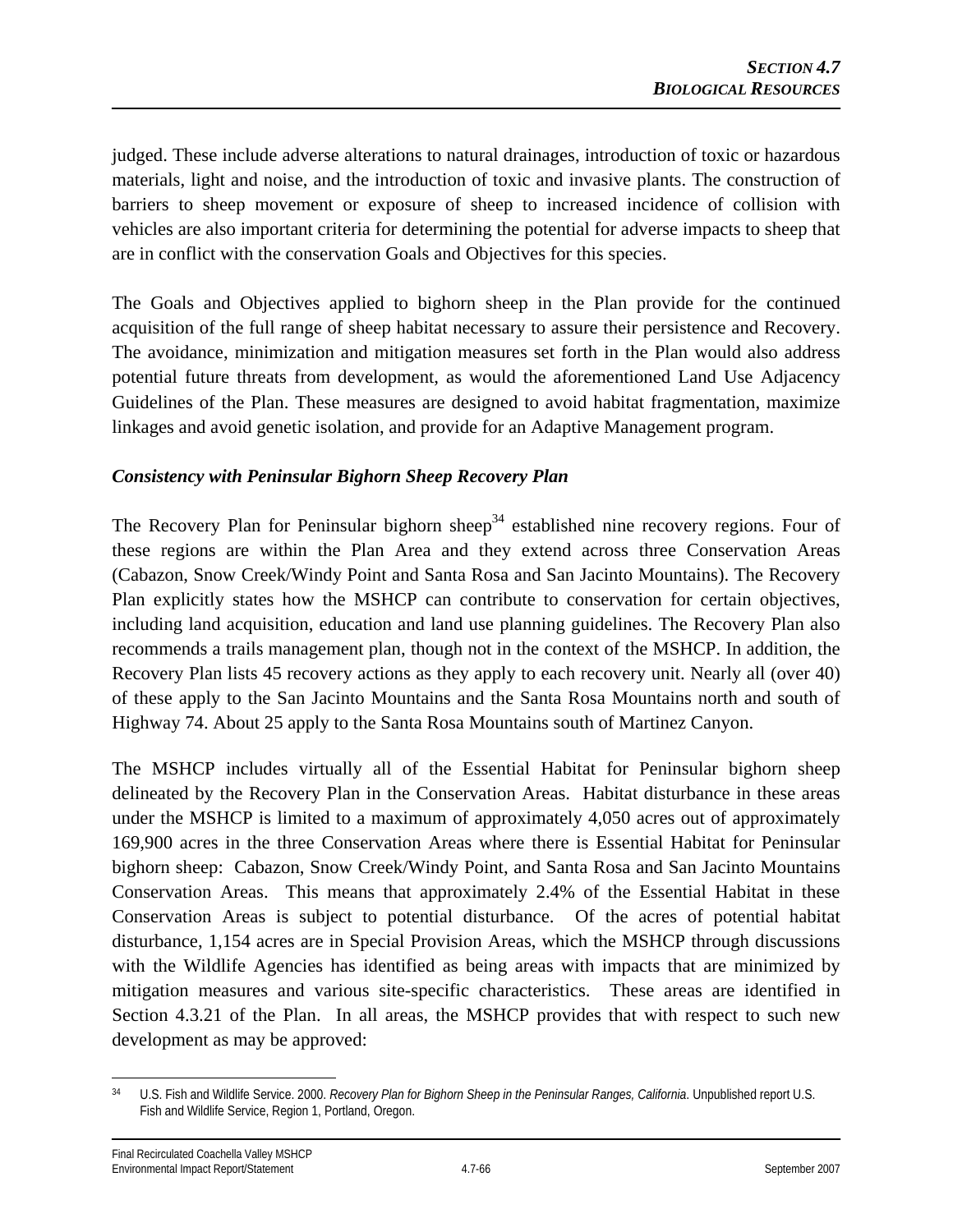- Development shall be clustered in one area of a site to the maximum extent feasible.
- Development shall be sited at the lowest possible elevation on the site and shall avoid the mount of any canyon to the maximum extent feasible.
- Development shall be sited a minimum of a quarter (0.25) mile from known bighorn sheep water sources as identified on a reference map on file with CVCC.
- Development shall be conditioned to prohibit the construction of unauthorized trails in essential bighorn sheep Habitat.
- Development shall not preclude Habitat connectivity or movement. Determination of whether Habitat connectivity or movement is precluded shall be made by the Lead Agency for the Development based on factual data provided by the RMOC, RMUC, Wildlife Agencies, or other sources.

Development shall comply with Land Use Adjacency Guidelines contained in Section 4.5 of the MSHCP.

The Species Objectives for bighorn sheep (Section 9.8.3.1) include ensuring that implementation of the MSHCP is consistent with the recovery strategy described in the Recovery Plan to the maximum extent Feasible. Conservation Objectives for two of the three Conservation Areas overlapping the recovery units address conservation of bighorn habitat. The Plan imposes measures that help implement the recovery strategy in other ways, including areas where special provisions are required, and stipulations on certain Permittees and projects, such as CVWD and the widening of East Palm Canyon Drive.

The Plan also clearly addresses the individual recovery units containing separate ewe bands in the discussion of the San Jacinto/Santa Rosa Mountains Conservation Area. This level of detail shows close consistency with the recovery strategies described in the Recovery Plan

## *Impacts to Critical Peninsular Bighorn Sheep Habitat*

Critical Habitat is designated over a large area of the Santa Rosa and eastern San Jacinto Mountains, from the undeveloped alluvial fans and toe of slope up to the mid elevations. The final boundaries of critical habitat for Peninsular bighorn sheep were designated in  $2001$ .<sup>35</sup> It approximates the "essential habitat" of the Recovery Plan, but is aligned along legal parcel boundaries rather than topographic features.

Take Authorization would be available for very little of the designated critical habitat for bighorn sheep would be in the Preferred Alternative. Plan Table 4-114 indicates that less than 3% of the total habitat in the Plan Area would be subject to potential Take. Of the remaining acres to be

<sup>1</sup> 35 U.S. Fish and Wildlife Service 2001.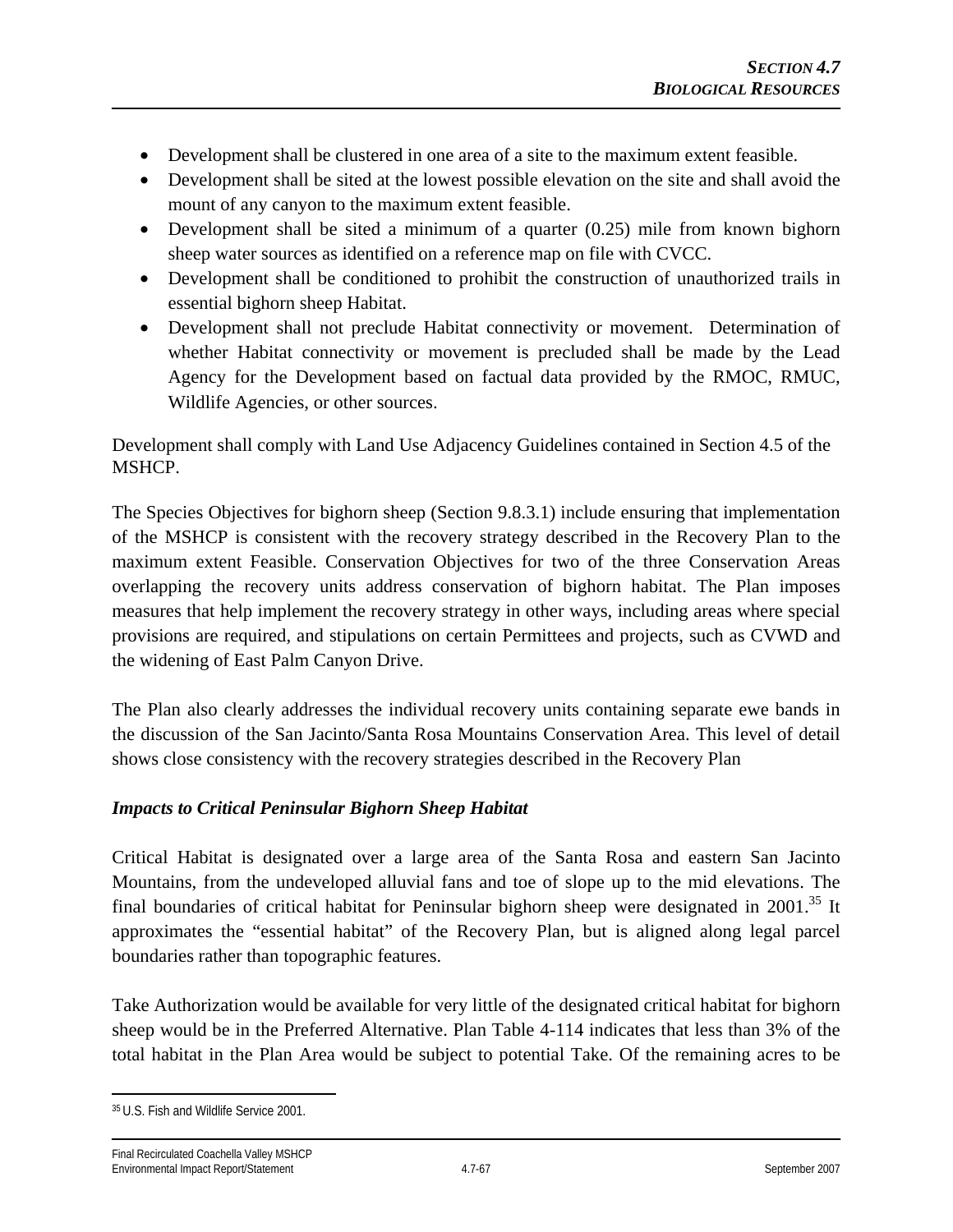conserved, Complementary Conservation would account for a portion, as the state and Federal governments would acquire an additional 21,850 acres (Section 4.2.2.1), many of which may be in bighorn habitat. No significant adverse impacts to critical habitat are anticipated from implementation of the Preferred Alternative for CEQA analysis purposes.

#### *Summary of Impacts to Peninsular Bighorn Sheep*

The Development potential for private lands in the mountainous habitat is limited by terrain, availability of utilities, road access and environmental considerations, including impacts to bighorn sheep. The BLM lands have received a non-jeopardy opinion and "not likely to adversely impact" concurrences for the California Desert Area Conservation Plan and the San Jacinto and Santa Rosa Mountains National Monument Management Plan. Use of existing trail alignments has also received non-jeopardy Biological Opinions. Adequate conservation of the private lands is the remaining link in permanent protection for the bighorn habitat in the Plan Area. There are no significant impacts from a CEQA perspective.

#### Public Lands Alternative

Habitat impacts could occur on all private lands outside the Conservation Areas under the Public Lands Alternative. Approximately 75,999 acres (48%) would be subject to habitat impacts under the Public Lands Alternative. Core Habitat was not designated for this species.

The Forest Service and Bureau of Land Management would provide protective management for bighorn sheep within the San Jacinto and Santa Rosa National Monument boundaries, which constitutes most of the critical habitat. However, conservation management of public lands alone cannot provide the needed protection for this endangered species. Reducing the threat from private land Development is also a necessary action. The review under CEQA and the Endangered Species Act would alleviate edge effects of Development to some extent, but without a unified program of conservation, such as provided by the MSHCP, habitat conditions for bighorn would probably deteriorate. Management of bighorn is already intensive, and includes re-introductions, construction of water sources, placement of barrier fences, annual censuses and restrictions on recreational use.

Due to reduced reserve size, change in configuration, elimination of linkages, and reduction in the amount of Core Habitat for this species under this alternative, it is unclear if the State and Federal permit issuance standards for this species would be met. With the potential for substantial Take and the lack of a coordinated habitat conservation plan on private lands, this Alternative could in the long-term result in significant impacts to the species for CEQA analysis purposes.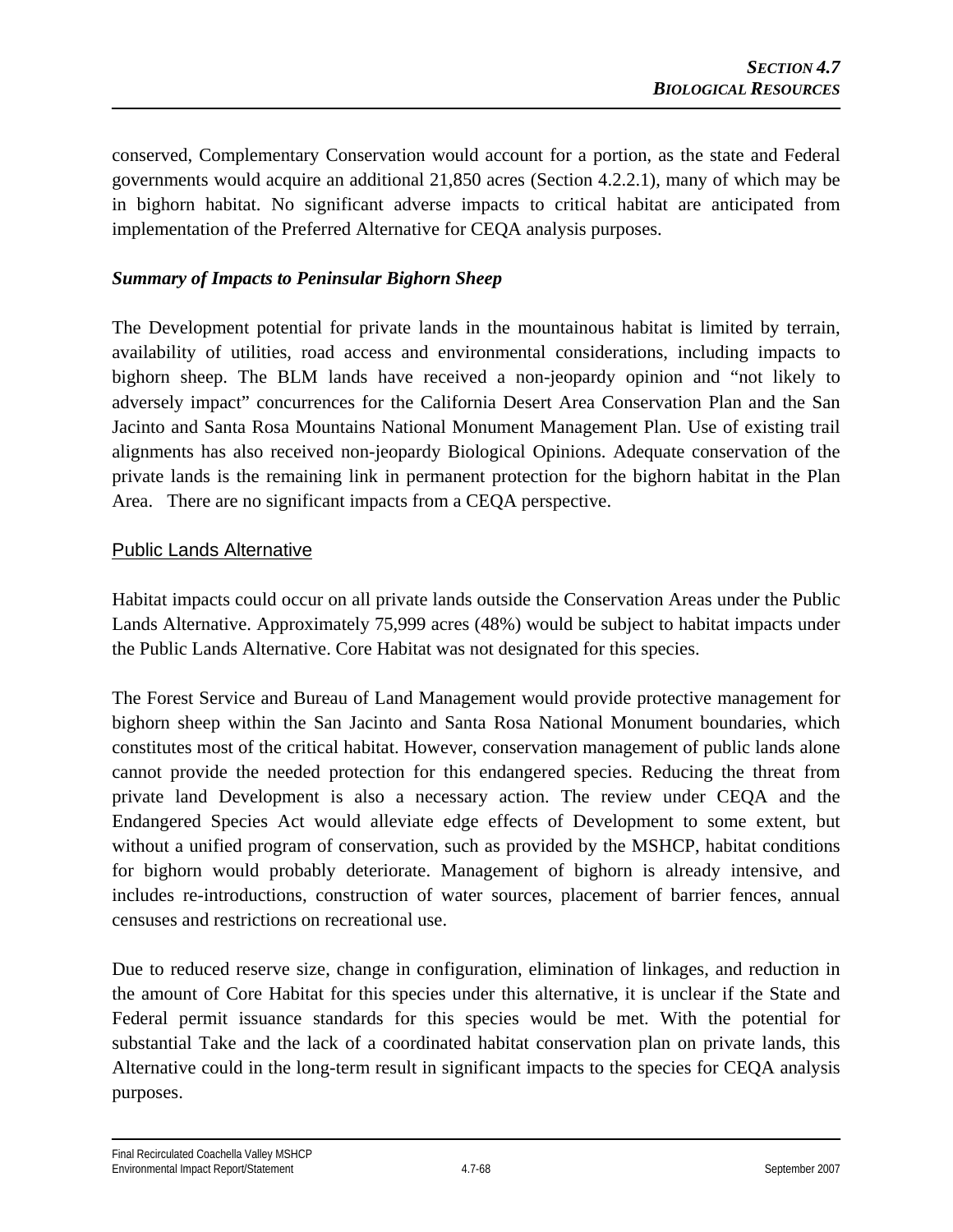# Core Habitat with Ecological Processes Alternative

Disturbance allowed under this Alternative is the same as under the Proposed Action/Preferred Alternative and would be less than significant for CEQA analysis purposes. Disturbance allowed under this Alternative would be less than significant for CEQA analysis purposes and the benefits conferred by the Plan would protect adequate unfragmented habitat, maintain Essential Ecological Processes to sustain the habitat, and protect Biological Corridors and Linkages, as appropriate.

## Enhanced Conservation Alternative

Core Habitat was not designated for this species. Disturbance allowed under this Alternative is the same as under the Proposed Action/Preferred Alternative and would be less than significant for CEQA analysis purposes and the benefits conferred by the Plan would protect adequate unfragmented habitat, maintain Essential Ecological Processes to sustain the habitat, and protect Biological Corridors and Linkages, as appropriate.

## No Action/No Project Alternative

Under this Alternative, no coordinated habitat conservation plans would be adopted or implemented, and incremental impacts to this species would continue. Over time, impacts to this species within the Plan Area could be significant for CEQA analysis purposes, although existing regulations and mitigation programs, including the bighorn Recovery Plan, may in the long-term keep impacts below levels of significance.

# **Coachella Valley round-tailed ground squirrel (***Spermophilus tereticaudus chlorus***)**

## Proposed Action/Preferred Alternative

Individuals occurring outside the Conservation Areas would be subject to Take, including those occurring east of Desert Hot Springs, on the Big Dune and along the Coachella Canal south of I-10. Approximately 61,243 acres (60%) of all habitat and 69% of non-Federal lands would be subject to Take under the Preferred Alternative. There would be approximately 1,319 acres (6%) of Core Habitat subject to Take under this alternative.

Table 4-114 of the Plan indicates that 60% of all lands within the Plan Area would be subject to Take. A total of 69% of the non-Federal lands containing modeled habitat could be disturbed. Although substantial acreage of occupied, suitable and potential habitat might be lost to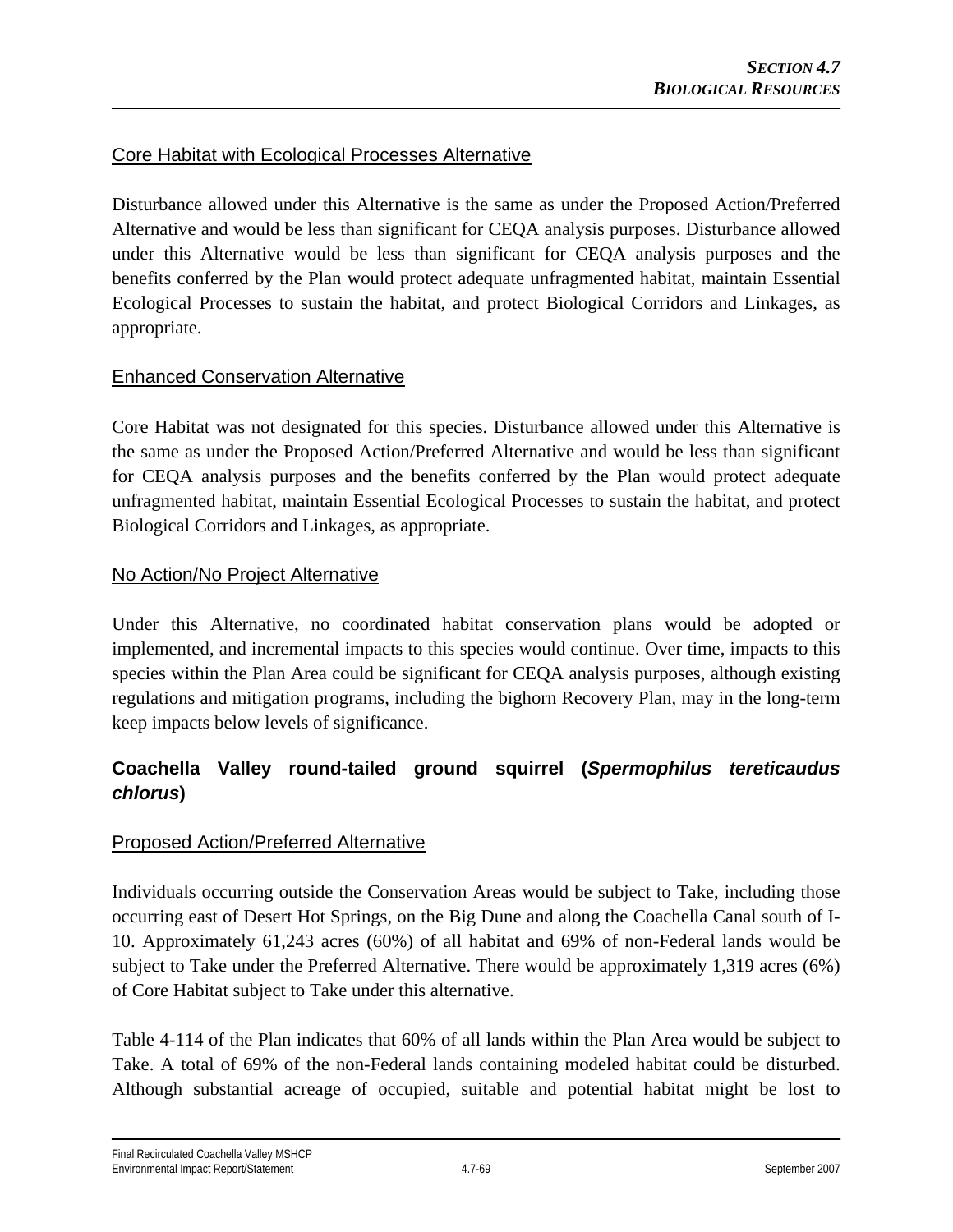development within the next 75 years, the establishment of Conservation Areas where this species is protected is a significant improvement over the piecemeal and fragmenting nature of development patterns within this habitat occurring now. Using the criteria of the Scientific Advisory Committee, the Conservation Areas containing Core Habitat for the Coachella Valley round-tailed ground squirrel are judged to be both necessary and sufficient. They are large enough to contain hundreds of animals and are adequately connected to each other to allow genetic exchange. The modeled habitat appears to be an overestimate of Habitat actually used by this species. The overestimate magnifies the variance in Take and Conservation estimates within given areas, assuming squirrels are not uniformly distributed.

Coachella Valley round-tailed ground squirrel habitat occupancy rates are substantially higher in mesquite hummocks than other habitat types (Ball et al., in press)<sup>36</sup>. It is therefore desirable to preserve the natural communities with a mesquite component for this squirrel. Substantial stands of mesquite hummocks and dunes are conserved within the Willow Hole and Thousand Palms Conservation Areas.

The Willow Hole Conservation Area straddles the Mission Creek and Garnet ground water subbasins. The subject mesquite hummocks are associated with the diking of groundwater within the Mission Creek Subbasin, which brings water to or near the surface and supports the mesquite. This subbasin is in a state of overdraft and portions of the subbasin have been lowered. While the subject mesquite areas are located at the low end of the subbasin where water levels have remained relatively stable, there is some evidence that existing mesquite have been or could be adversely affected by the continued drawdown of the water table. Conditions in the Mission Creek Subbasin are discussed in detail below under the heading "Comparison of Effects on Natural Communities by Alternative".

As discussed in Section 8 of the Plan, the Monitoring Program will include the use of appropriate methods and technologies (which may change over time) to monitor groundwater levels in the Willow Hole, East Indio Hills, and Thousand Palms Conservation Areas where a substantial lowering of the water table could have a significant adverse impact on mesquite hummocks and associated Covered Species for CEQA analysis purposes. Should monitoring detect a substantial lowering of the water table or a decline in mesquite health, the following actions will be taken: 1) evaluate the results of the monitoring, 2) prepare a damage assessment report, 3) develop Feasible measures to ameliorate the effects of substantial lowering of the water table on mesquite hummocks and associated Covered Species, and 4) implement measures through Adaptive Management.

 $\overline{a}$ L.C. Ball, P.F. Doherty, Jr., M.W. McDonald. Using Estimates of Patch Occupancy to Evaluate a Habitat Model. In press.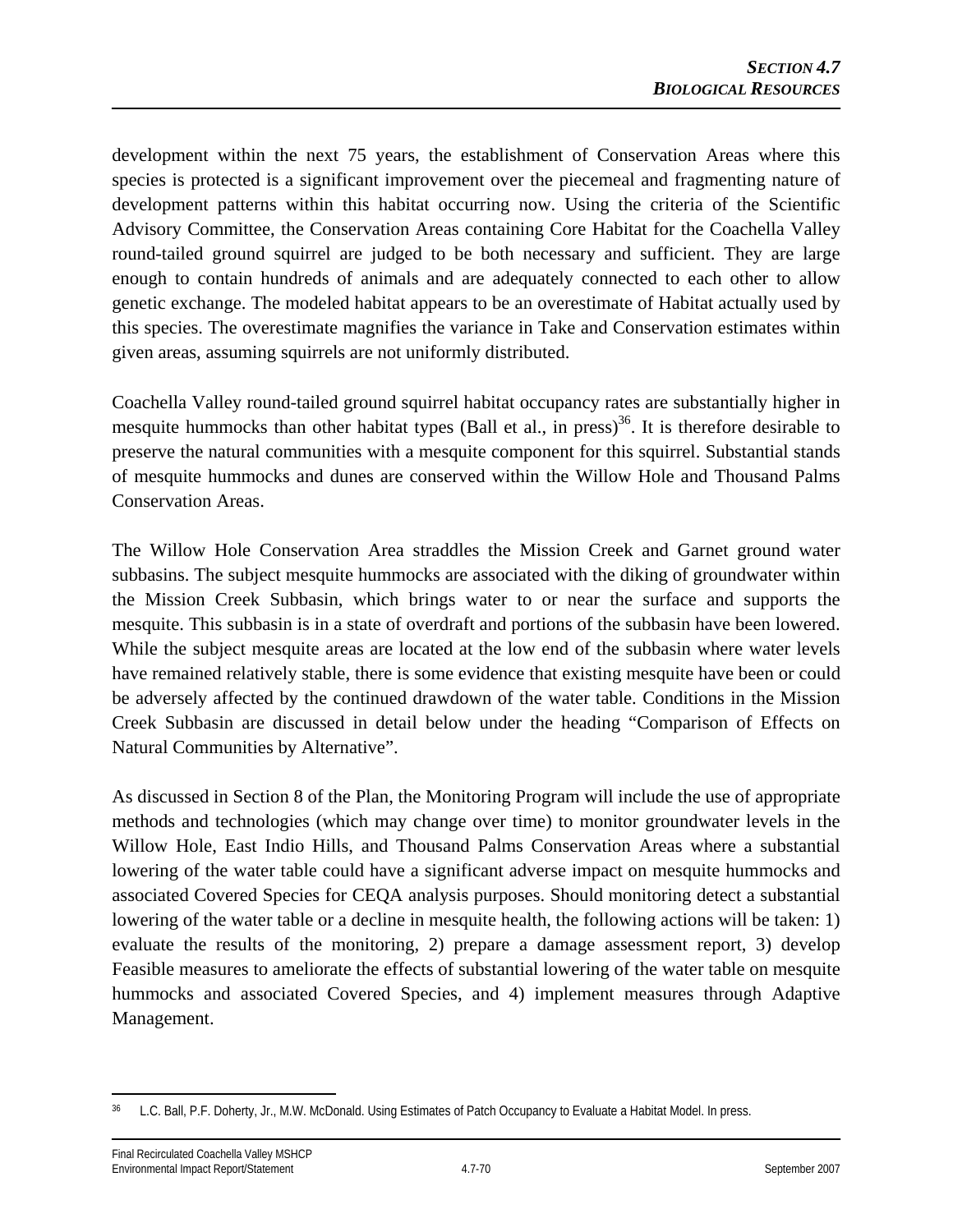Disturbance allowed under this Alternative would be less than significant from a CEQA analysis perspective and the benefits conferred by the Plan would protect adequate unfragmented habitat, maintain Essential Ecological Processes to sustain the habitat, and protect Biological Corridors and Linkages, as appropriate.

## Public Lands Alternative

Individuals occurring outside the Conservation Areas would be subject to Take, including those occurring east of Desert Hot Springs, on the Big Dune, in the San Gorgonio River, west of the Thousand Palms Preserve, north of the Indio Hills, the east end of the Indio Hills, along the Coachella Canal and at Dos Palmas. Approximately 87,516 acres (86%) would be subject to Take under the Public Lands Alternative. There would be approximately 12,009 acres (59%) of Core Habitat subject to Take under this alternative.

Core Habitat for the Coachella Valley round-tailed ground squirrel would remain at all three reserves in the Coachella Valley under the Public Lands Alternative. It would be reduced in size compared to the Preferred Alternative, which would acquire areas of occupied habitat at all sites and include them in the Conservation Areas.

Increased management might consist of establishing additional mesquite hummocks. However, the groundwater would not support these plantings at the Coachella Valley Preserve, making this measure impractical.

Due to reduced reserve size, change in configuration, elimination of linkages, and reduction in the amount of Core Habitat for this species under this alternative, it is unclear if the State and Federal permit issuance standards for this species would be met. In the long-term, the lack of a more broadly applied habitat conservation plan would result in potentially significant impacts on the species if this Alternative were adopted and implemented for CEQA analysis purposes.

## Core Habitat with Ecological Processes Alternative

Individuals occurring outside the Conservation Areas would be subject to Take, including those occurring east of Desert Hot Springs, on the Big Dune, north of the Indio Hills and along the Coachella Canal south of I-10. Approximately 63,507 acres (62%) would be subject to Take under the Core Habitat with Ecological Processes Alternative. There would be approximately 3,672 acres (18%) of Core Habitat subject to Take under this alternative (2,746 acres outside and 926 acres inside Conservation Areas).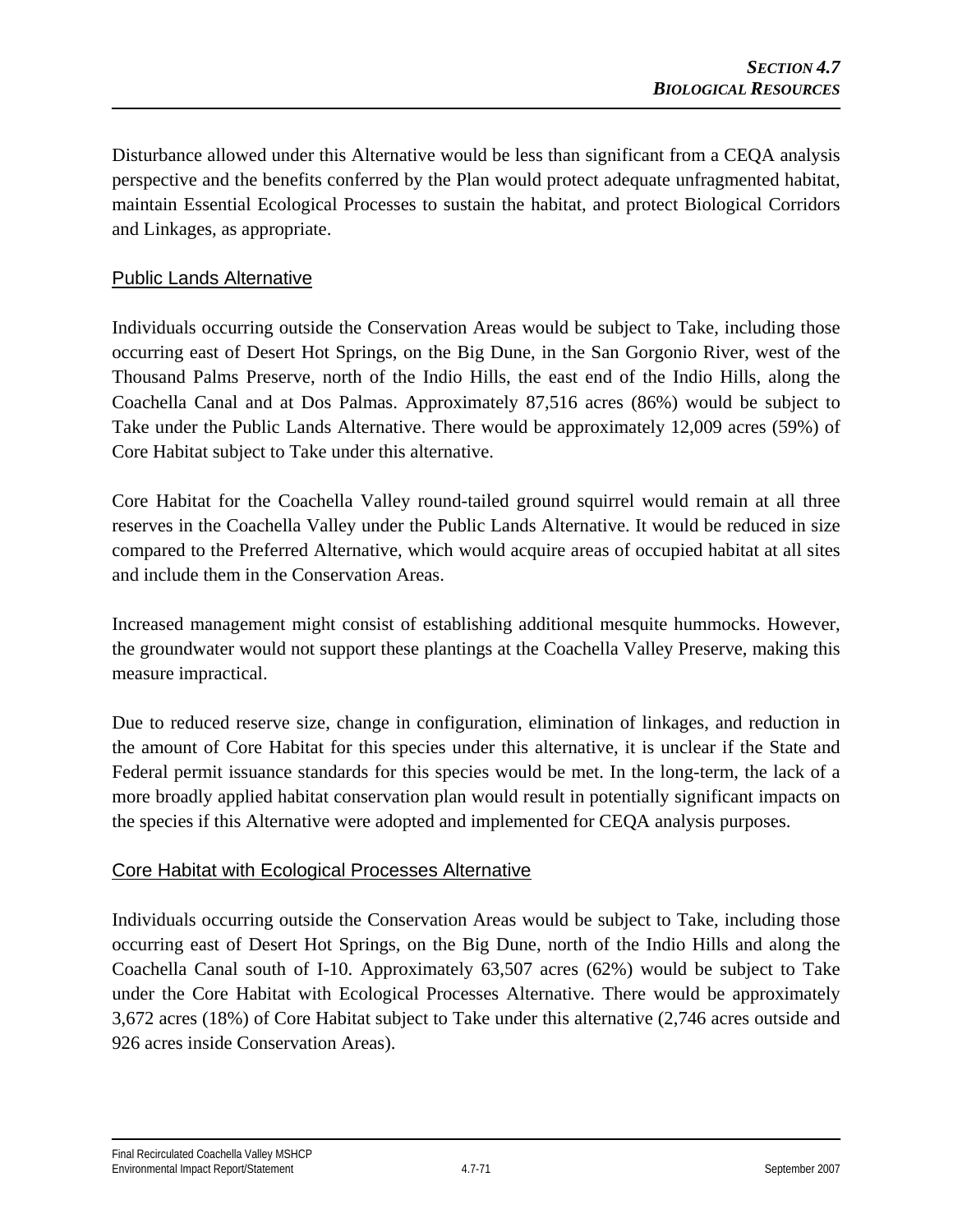Due to reduced reserve size, change in configuration, and elimination of linkages, under this alternative, it is unclear if the State and Federal permit issuance standards for this species would be met. In the long-term, the lack of a more broadly applied habitat conservation plan would result in potentially significant impacts on the species for CEQA analysis purposes if this Alternative were adopted and implemented.

# Enhanced Conservation Alternative

Individuals occurring outside the Conservation Areas would be subject to Take, including those occurring east of Desert Hot Springs. Approximately 38,065 acres (37%) would be subject to Take Authorization under the Enhanced Conservation Alternative. There would be approximately 1,385 acres (7%) of Core Habitat subject to Take under this alternative (205 acres outside and 1,180 acres inside Conservation Areas). Disturbance allowed under this Alternative would be less than significant for CEQA analysis purposes and the benefits conferred by the Plan would protect adequate unfragmented habitat, maintain Essential Ecological Processes to sustain the habitat, and protect Biological Corridors and Linkages, as appropriate.

#### No Action/No Project Alternative

Under this Alternative, no coordinated habitat conservation plans would be adopted or implemented, and incremental impacts to this species would continue. Over time, impacts to this species within the Plan Area could be significant for CEQA analysis purposes.

# **Palm Springs pocket mouse (***Perognathus longimembris bangsi***)**

## Proposed Action/Preferred Alternative

Individuals occurring outside the Conservation Areas would be subject to Take, including those occurring east of Desert Hot Springs, on the Big Dune, between the southern Indio Hills and the little San Bernardino Mountains, east of the Coachella Canal south of I-10 and in the North Shore area. Approximately 75,304 acres (53%) of all habitat and 62% of non-Federal lands would be subject to Take under the Preferred Alternative. There would be approximately 1,993 acres (7%) of Core Habitat subject to Take under this alternative.

Impacts to Palm Springs pocket mouse would be beneficial compared to the existing situation or the No Action Alternative. Although substantial acreage of occupied, suitable and potential habitat might be lost to development within the next 75 years, the establishment of the MSHCP Reserve where this species is protected is a significant improvement over the piecemeal and fragmenting nature of development patterns within this habitat occurring now. Disturbance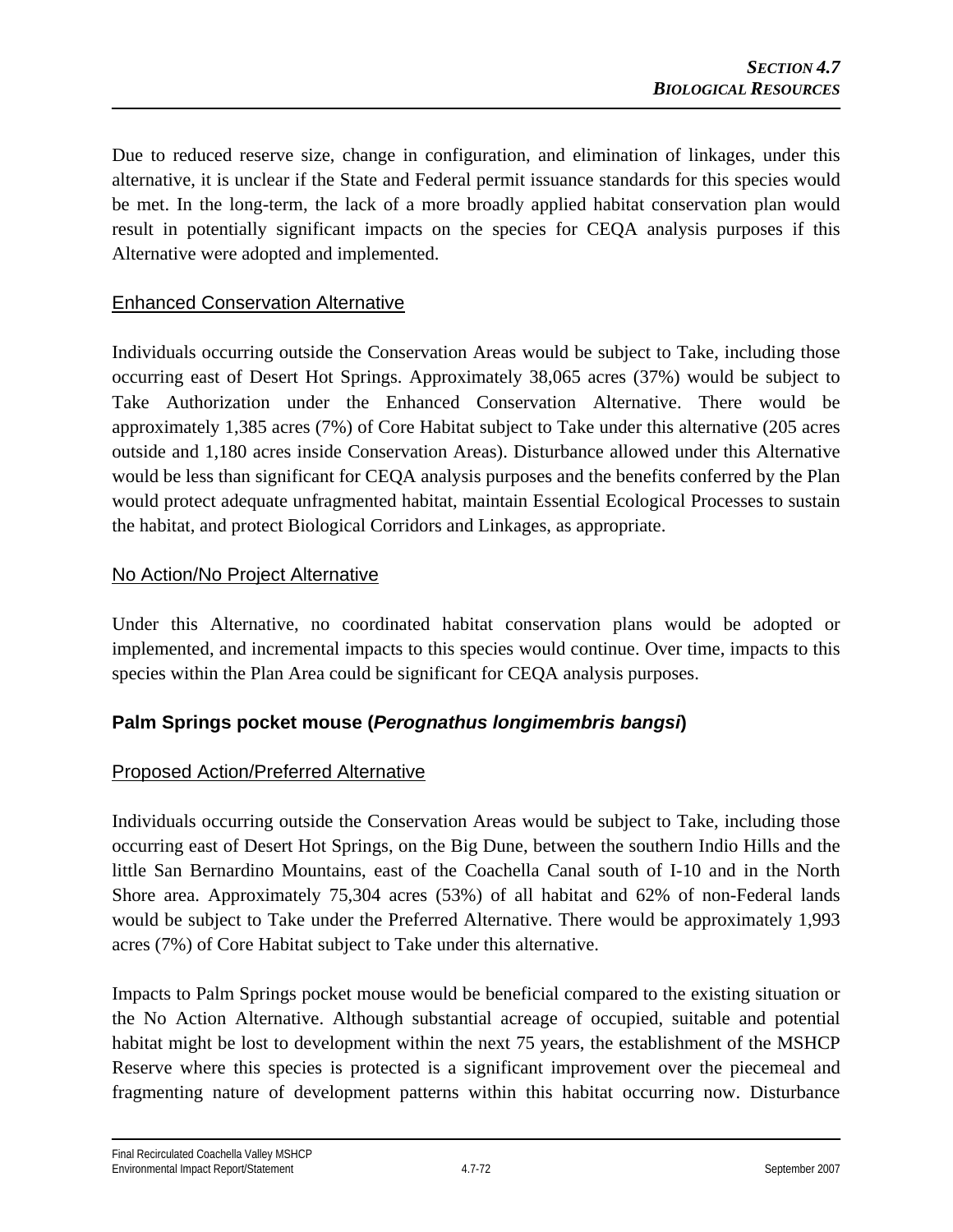allowed under this Alternative would be less than significant for CEQA analysis purposes and the benefits conferred by the Plan would protect adequate unfragmented habitat, maintain Essential Ecological Processes to sustain the habitat, and protect Biological Corridors and Linkages, as appropriate.

## Public Lands Alternative

Individuals occurring outside the Conservation Areas would be subject to Take, including those occurring on the Big Dune, in the San Gorgonio River, east of Desert Hot Springs, along Mission Creek and Morongo Wash, at Willow Hole, along the base of the little San Bernardino Mountains, west of the Thousand Palms Preserve, at the east end of the Indio Hills, in the southern alluvial fans of the Santa Rosa Mountains, east of the Coachella Canal south of I-10, and at Dos Palmas. Approximately 119,256 acres (84%) would be subject to Take under the Public Lands Alternative. There would be approximately 17,057 acres (60%) of Core Habitat subject to Take under this alternative. All of the Take would be outside of Conservation Areas, since this alternative only conserves existing public lands where there is no Take Authorization.

Existing reserves and other conservation lands protect only a small portion of the range of the Palm Springs pocket mouse. Nothing is known of how to improve management for this species, so the premise of the Public Lands Alternative would not be applicable. It is likely that the pocket mouse undergoes sizable fluctuations in population size. In that case, relatively large unfragmented patches of habitat are necessary for its conservation. The Public Lands Alternative would utilize the habitat on the three existing reserves as Core Habitat, compared to five Core Habitat areas for the Preferred Alternative. The highest reported densities of this species are near Snow Creek and Mission Creek, rather than in the existing reserves (Plan Table 9-33).

The Public Lands Alternative would represent no improvement over the existing situation. A relatively small fraction of the range and acreage of habitat would be conserved, and the impacts are judged to be significant and adverse to this species for CEQA analysis purposes.

Due to reduced reserve size, change in configuration, elimination of linkages, and reduction in the amount of Core Habitat for this species under this alternative, it is unclear if the State and Federal permit issuance standards for this species would be met. In the absence of a more broadly applied habitat conservation plan, impacts to the species from this Alternative would be significant for CEQA analysis purposes.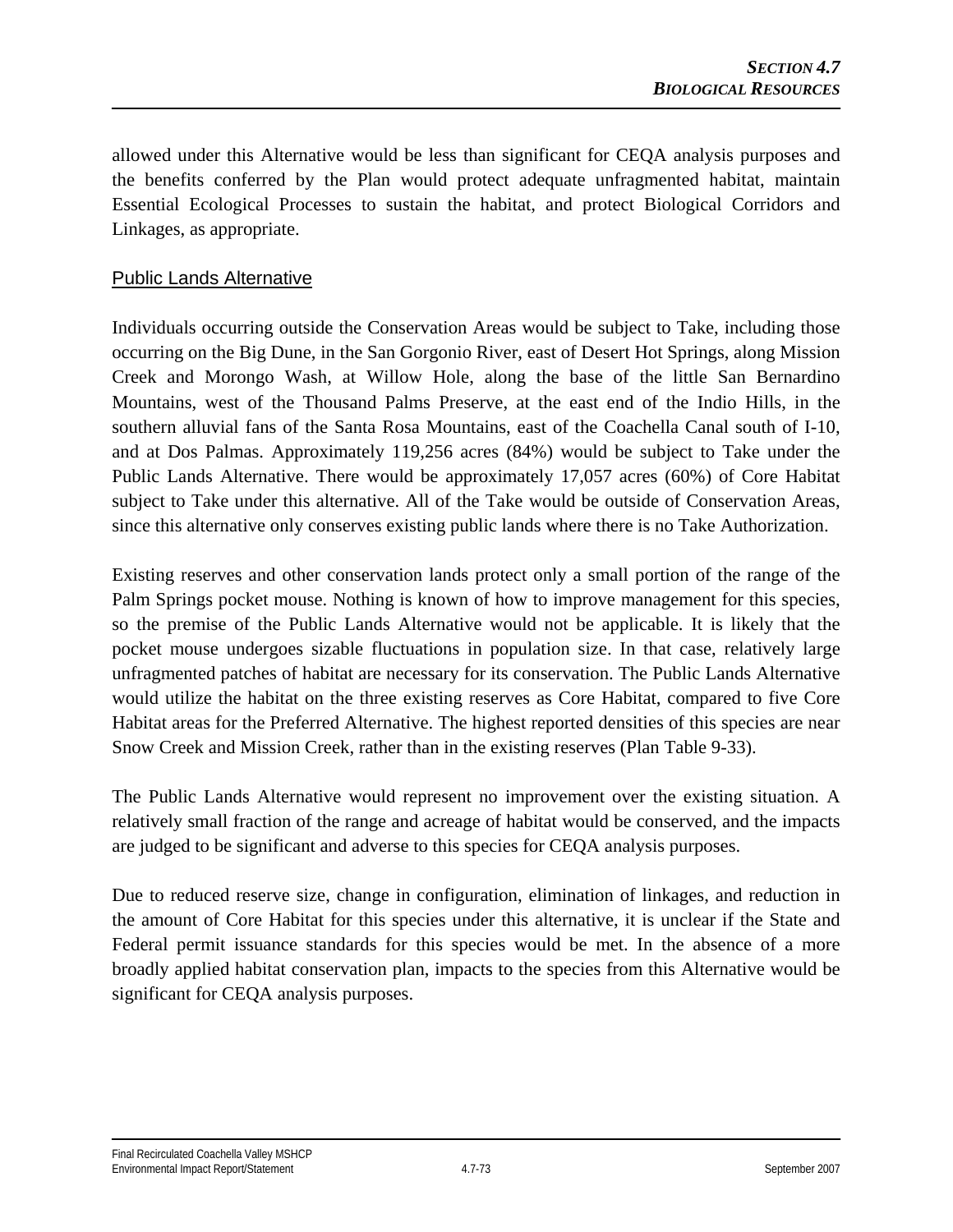## Core Habitat with Ecological Processes Alternative

Individuals occurring outside the Conservation Areas would be subject to Take, including those occurring on the Big Dune, in the San Gorgonio River, east of Desert Hot Springs, at the east end of the Indio Hills, in the southern alluvial fans of the Santa Rosa Mountains, and east of the Coachella Canal south of I-10. Approximately 79,718 acres (55%) would be subject to Take under the Core Habitat with Ecological Processes Alternative. There would be approximately 5,164 acres (18%) of Core Habitat subject to Take under this alternative (3,842 acres outside and 1,322 acres inside Conservation Areas).

The Core Habitat with Ecological Processes Alternative would protect 26,969 acres of Core Habitat in five reserves (Table 9-32), and would include the two densest populations. Other Conserved Habitat would extend throughout its range. No adverse impacts are anticipated.

Due to reduced reserve size, and elimination of a linkage under this alternative, it is unclear if the State and Federal permit issuance standards for this species would be met. In the long-term, the lack of a more broadly applied habitat conservation plan would result in potentially significant impacts for CEQA analysis purposes on the species if this Alternative were adopted and implemented.

## Enhanced Conservation Alternative

Individuals occurring outside the Conservation Areas would be subject to Take, including those occurring east of Desert Hot Springs and in the North Shore area. Approximately 45-307 acres (31%) would be subject to Take under the Enhanced Conservation Alternative. There would be approximately 2,025 acres (7%) of Core Habitat subject to Take under this alternative (355 acres outside and 1,670 acres inside Conservation Areas). Disturbance allowed under this Alternative could be less than for CEQA analysis purposes and the benefits conferred by the Plan would protect adequate unfragmented habitat, maintain Essential Ecological Processes to sustain the habitat, and protect Biological Corridors and Linkages, as appropriate.

## No Action/No Project Alternative

Under this Alternative, no coordinated habitat conservation plans would be adopted or implemented, and incremental impacts to this species would continue. Over time, impacts to this species within the Plan Area could be significant for CEQA analysis purposes.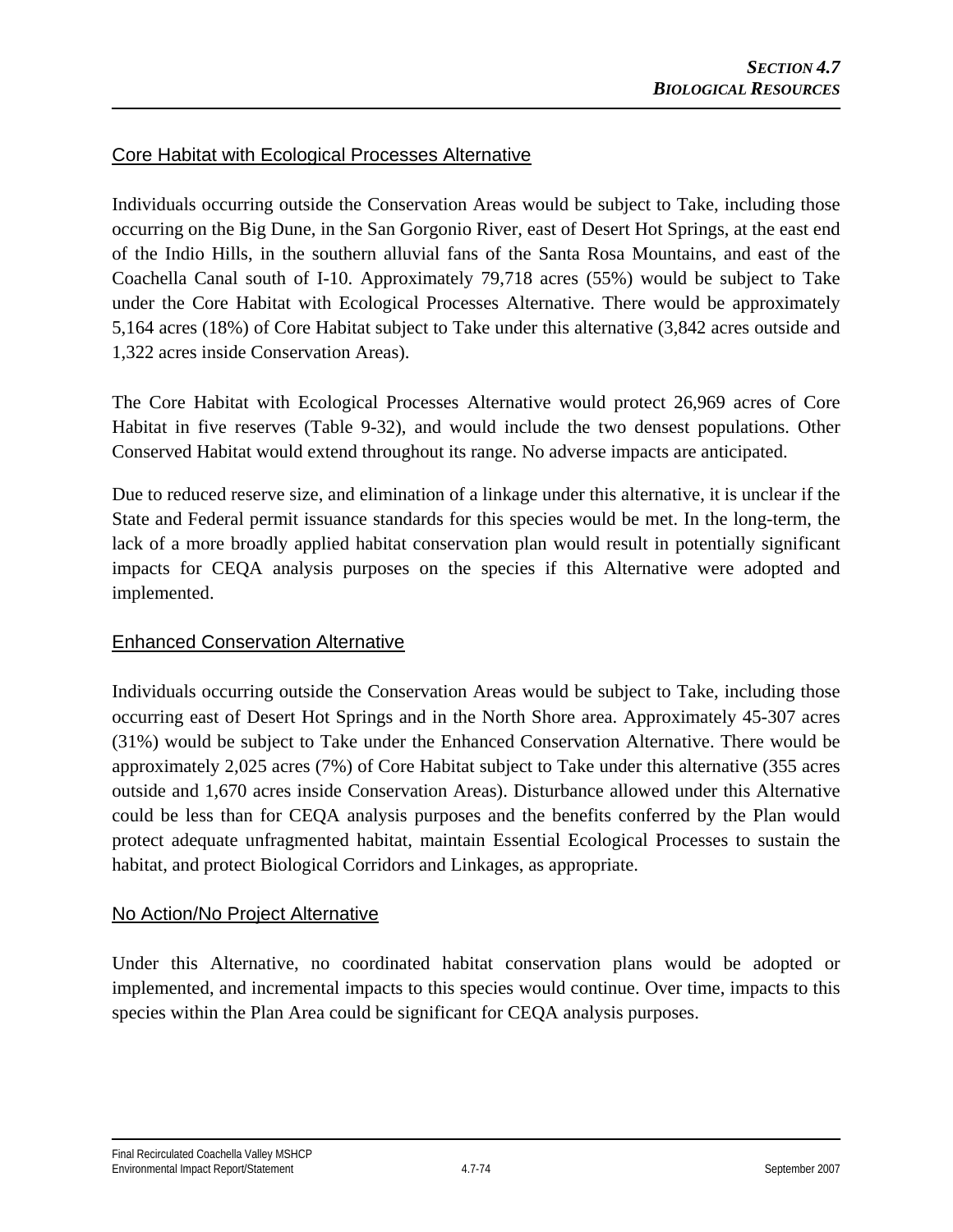## **Southern yellow bat (***Lasiurus xanthinus***)**

## Proposed Action/Preferred Alternative

Individuals occurring outside the Conservation Areas would be subject to Take, including those occurring in isolated palm oases scattered throughout the Plan area. Approximately 78 acres (6%) of all habitat and 9% of non-Federal lands would be subject to Take under the Preferred Alternative. Core Habitat was not designated for this species.

The favored habitat, desert fan palm oasis woodland, is very well conserved by the Preferred Alternative. However, actual use of the conserved habitat by the southern yellow bat would have to be validated by monitoring. Disturbance allowed under this Alternative could be less than significant for CEQA analysis purposes and the benefits conferred by the Plan would protect adequate unfragmented habitat, maintain Essential Ecological Processes to sustain the habitat, and protect Biological Corridors and Linkages, as appropriate.

#### Public Lands Alternative

Individuals occurring outside the Conservation Areas would be subject to Take, including those occurring in isolated palm oases in the Santa Rosa and San Jacinto Mountains. Approximately 887 acres (67%) would be subject to Take under the Public Lands Alternative. Core Habitat was not designated for this species.

Threats to desert fan palm oases, the preferred habitat of the southern yellow bat, are few, but many oases are not in conservation status. Impacts to this species would not be adverse under Public Lands Alternative, but are much greater than in the Preferred Alternative.

Due to reduced reserve size, change in configuration, and reduction in the amount of Core Habitat for this species under this alternative, it is unclear if the State and Federal permit issuance standards for this species would be met.

## Core Habitat with Ecological Processes Alternative

Individuals occurring outside the Conservation Areas would be subject to Take, including those occurring in palm oases west of Dos Palmas. Approximately 22 acres (2%) would be subject to Take under the Core Habitat with Ecological Processes Alternative. Core Habitat was not designated for this species. Impacts to this species would be nearly the same as described for the Preferred Alternative. Exclusion of a few palm oases may lead to some negative impact to the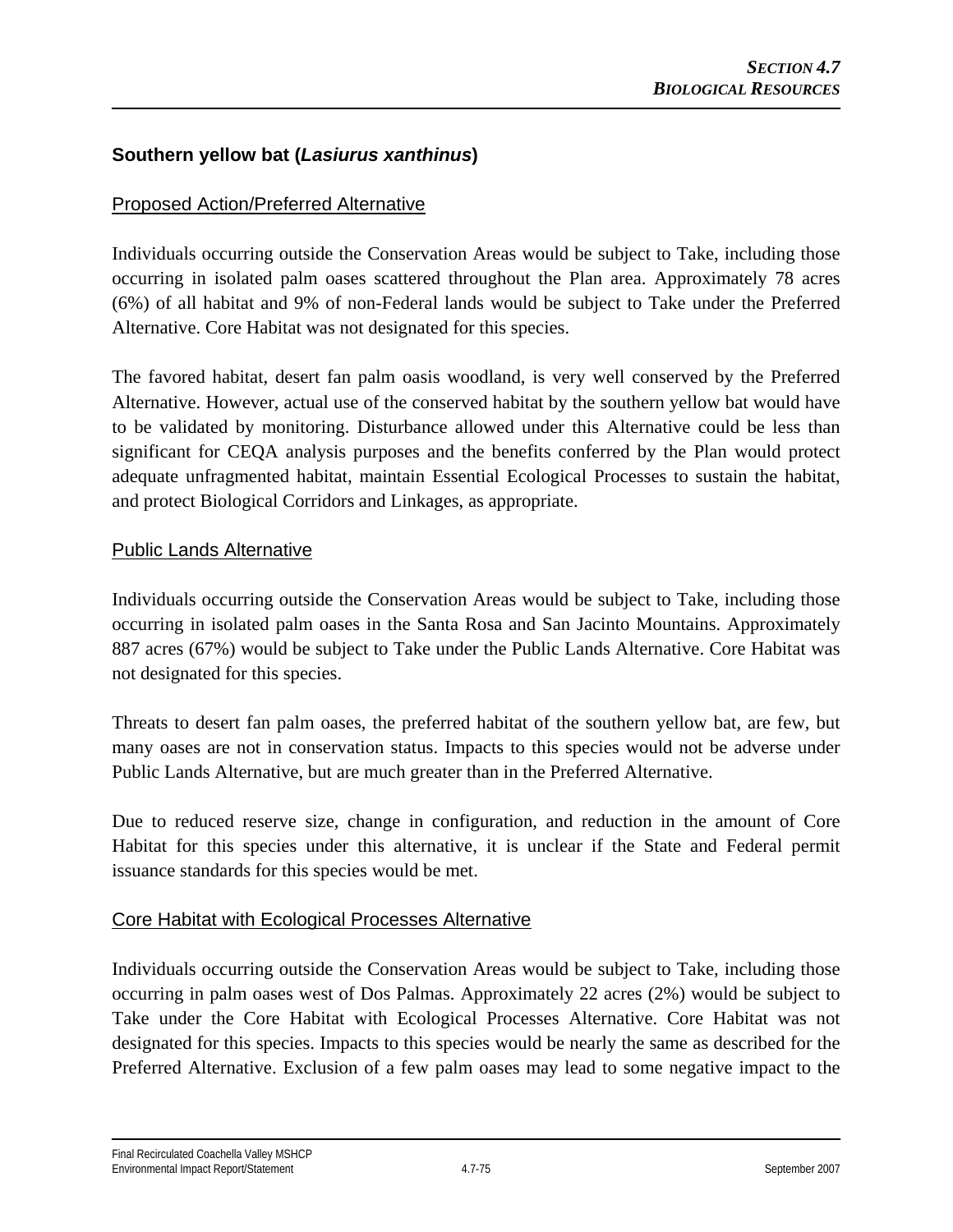southern yellow bat in the long term, but impacts would be less than significant for CEQA analysis purposes.

## Enhanced Conservation Alternative

There would be essentially no individuals occurring outside the Conservation Areas subject to Take. Only one acre  $\langle 21\% \rangle$  would be subject to Take under the Enhanced Conservation Alternative. Core Habitat was not designated for this species. Disturbance allowed under this Alternative could be less than significant for CEQA analysis purposes and the benefits conferred by the Plan would protect adequate unfragmented habitat, maintain Essential Ecological Processes to sustain the habitat, and protect Biological Corridors and Linkages, as appropriate.

#### No Action/No Project Alternative

Under this Alternative, no coordinated habitat conservation plans would be adopted or implemented, and incremental impacts to this species could continue. Over time, impacts to this species within the Plan Area could be significant for CEQA analysis purposes.

## **COMPARISON OF EFFECTS ON NATURAL COMMUNITIES BY ALTERNATIVE**

## **Active Desert Dunes**

## Proposed Action/Preferred Alternative

Under the Preferred Alternative, Active Desert Dunes would be subject to impact outside the Conservation Areas There would be 25 acres subject to impact throughout the Plan Area, 16 acres within the Conservation Areas and 9 acres outside the Conservation Areas. The 25 acres constitute 4% of this natural community in the Plan Area. Excluding Federal lands, the 25 acres subject to impact represents 12% of this natural community in the Plan Area. Disturbance allowed under the Proposed Action/Preferred Alternative would be less than significant for CEQA analysis purposes because of the benefits conferred by the Plan in protecting adequate unfragmented habitat, maintaining Essential Ecological Processes to sustain the habitat, and protecting Biological Corridors and Linkages, as appropriate.

#### Public Lands Alternative

Under the Public Lands Alternative, Active Desert Dunes would be subject to impact. There would be 156 acres (28%) subject to impact throughout the Plan Area, 0 acres within the Conservation Areas and 156 acres outside the Conservation Areas. Disturbance allowed under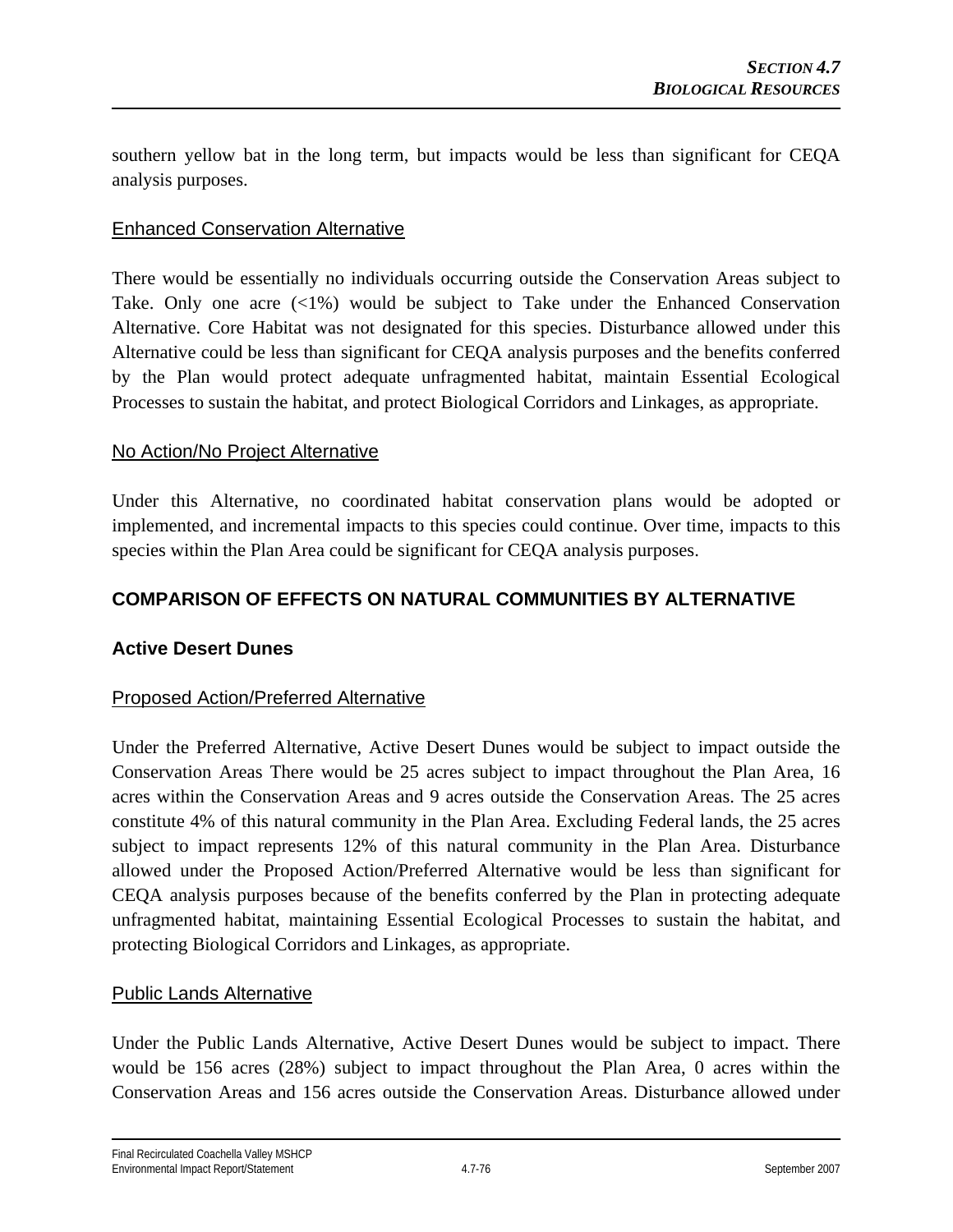this Alternative would be significant for CEQA analysis purposes and environmentally inferior to the Preferred Alternative because the Alternative would not adequately protect unfragmented habitat, nor maintain Essential Ecological Processes sufficient to sustain the habitat, or adequately protect Biological Corridors and Linkages, as appropriate.

## Core Habitat with Ecological Processes Alternative

Under the Core Habitat with Ecological Processes Alternative, Active Desert Dunes would be subject to impact primarily outside the Conservation Areas. There would be 28 acres (5%) subject to impact throughout the Plan Area, 14 acres within the Conservation Areas and 14 acres outside the Conservation Areas. Disturbance allowed under this Alternative would be less than significant for CEQA analysis purposes because of the benefits conferred by the Plan in protecting adequate unfragmented habitat, maintaining Essential Ecological Processes to sustain the habitat, and protecting Biological Corridors and Linkages, as appropriate.

#### Enhanced Conservation Alternative

Under the Enhanced Conservation Alternative, Active Desert Dunes would be subject to impact primarily outside the Conservation Areas. There would be 24 acres (4%) subject to impact throughout the Plan Area, 15 acres within the Conservation Areas and 9 acres outside the Conservation Areas. Disturbance allowed under this Alternative would be less than significant for CEQA analysis purposes because of the benefits conferred by the Plan in protecting adequate unfragmented habitat, maintaining Essential Ecological Processes to sustain the habitat, and protecting Biological Corridors and Linkages, as appropriate.

#### No Action/No Project Alternative

Under the No Action/No Project Alternative there would be no coordinated conservation plan adopted or implemented. As a consequence, incremental impacts to this community would continue, which could lead in the long-term to a significant adverse indirect impact for CEQA analysis purposes.

## **Stabilized/Partially Stabilized Desert Dunes**

## Proposed Action/Preferred Alternative

Under the Preferred Alternative, Stabilized/Partially Stabilized Desert Dunes would be subject to impact outside the Conservation Areas. There would be 72 acres (16% of all Habitat and 18% of non-Federal lands) subject to impact throughout the Plan Area, 35 acres within the Conservation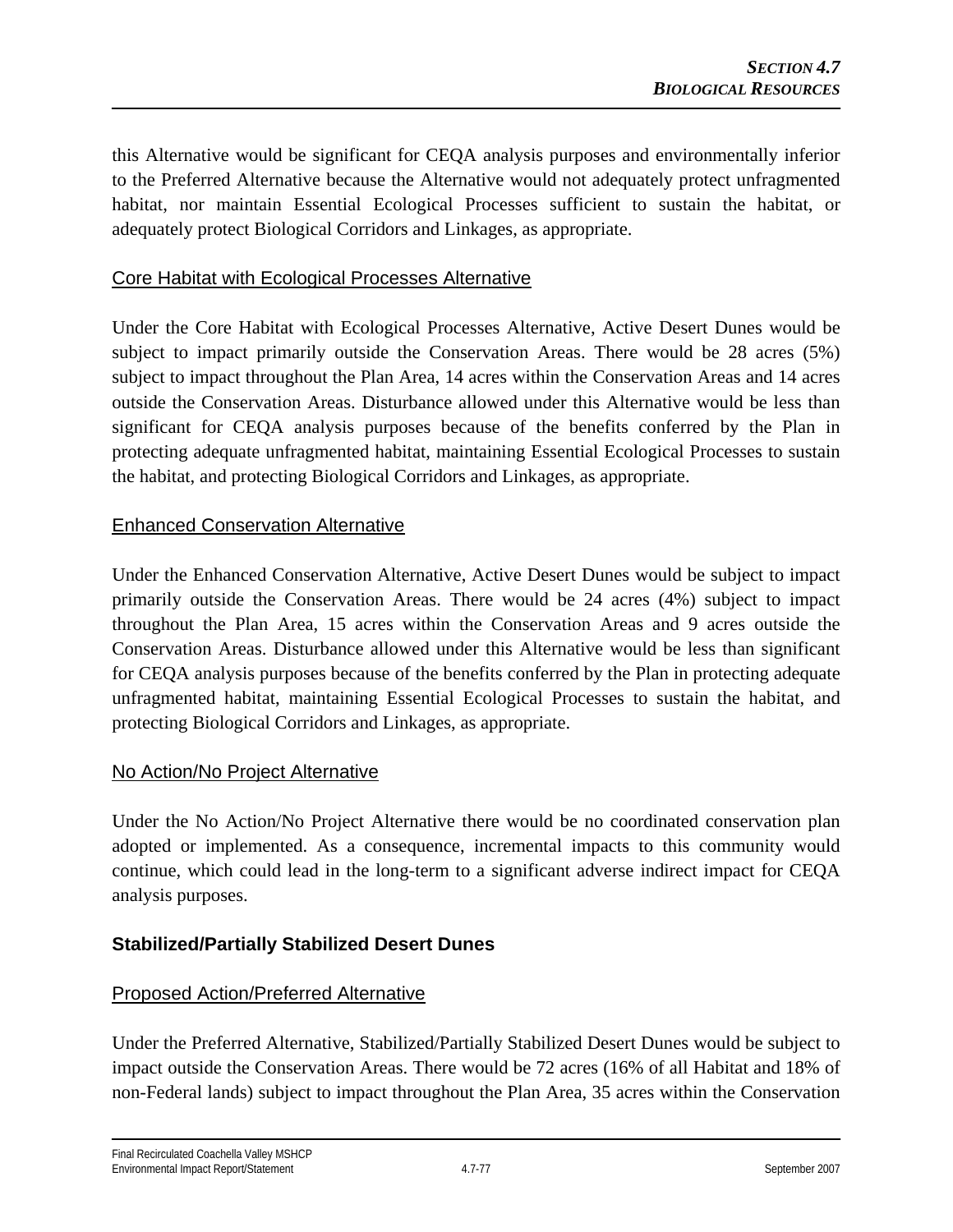Areas and 37 acres outside the Conservation Areas. Disturbance allowed under the Proposed Action/Preferred Alternative would be less than significant for CEQA analysis purposes because of the benefits conferred by the Plan in protecting adequate unfragmented habitat, maintaining Essential Ecological Processes to sustain the habitat, and protecting Biological Corridors and Linkages as appropriate.

## Public Lands Alternative

Under the Public Lands Alternative, Stabilized/Partially Stabilized Desert Dunes would be subject to impact along the fault line dunes. There would be 425 acres (94%) subject to impact throughout the Plan Area, 0 acres within the Conservation Areas and 425 acres outside the Conservation Areas. Disturbance allowed under this Alternative would be significant for CEQA analysis purposes and environmentally inferior to the Preferred Alternative, because the Alternative would not adequately protect unfragmented habitat, nor maintain Essential Ecological Processes sufficient to sustain the habitat, or adequately protect Biological Corridors and Linkages, as appropriate.

## Core Habitat with Ecological Processes Alternative

Under the Core Habitat with Ecological Processes Alternative, Stabilized/Partially Stabilized Desert Dunes would be subject to impact at the west end of the fault line dunes. There would be 96 acres (21%) subject to impact throughout the Plan Area, 37 acres within the Conservation Areas and 59 acres outside the Conservation Areas. Disturbance allowed under this Alternative would be environmentally inferior to the Preferred Alternative, because the Alternative would not comparably protect unfragmented habitat nor as well maintain Essential Ecological Processes to sustain the habitat, or comparably protect Biological Corridors and Linkages, as appropriate.

## Enhanced Conservation Alternative

Under the Enhanced Conservation Alternative, Stabilized/Partially Stabilized Desert Dunes would be subject to impact at the west end of the fault line dunes. There would be 46 acres (10%) subject to impact throughout the Plan Area, 42 acres within the Conservation Areas and 4 acres outside the Conservation Areas. Disturbance allowed under this Alternative would be less than significant for CEQA analysis purposes because of the benefits conferred by the Plan in protecting adequate unfragmented habitat, maintaining Essential Ecological Processes to sustain the habitat, and protecting Biological Corridors and Linkages, as appropriate.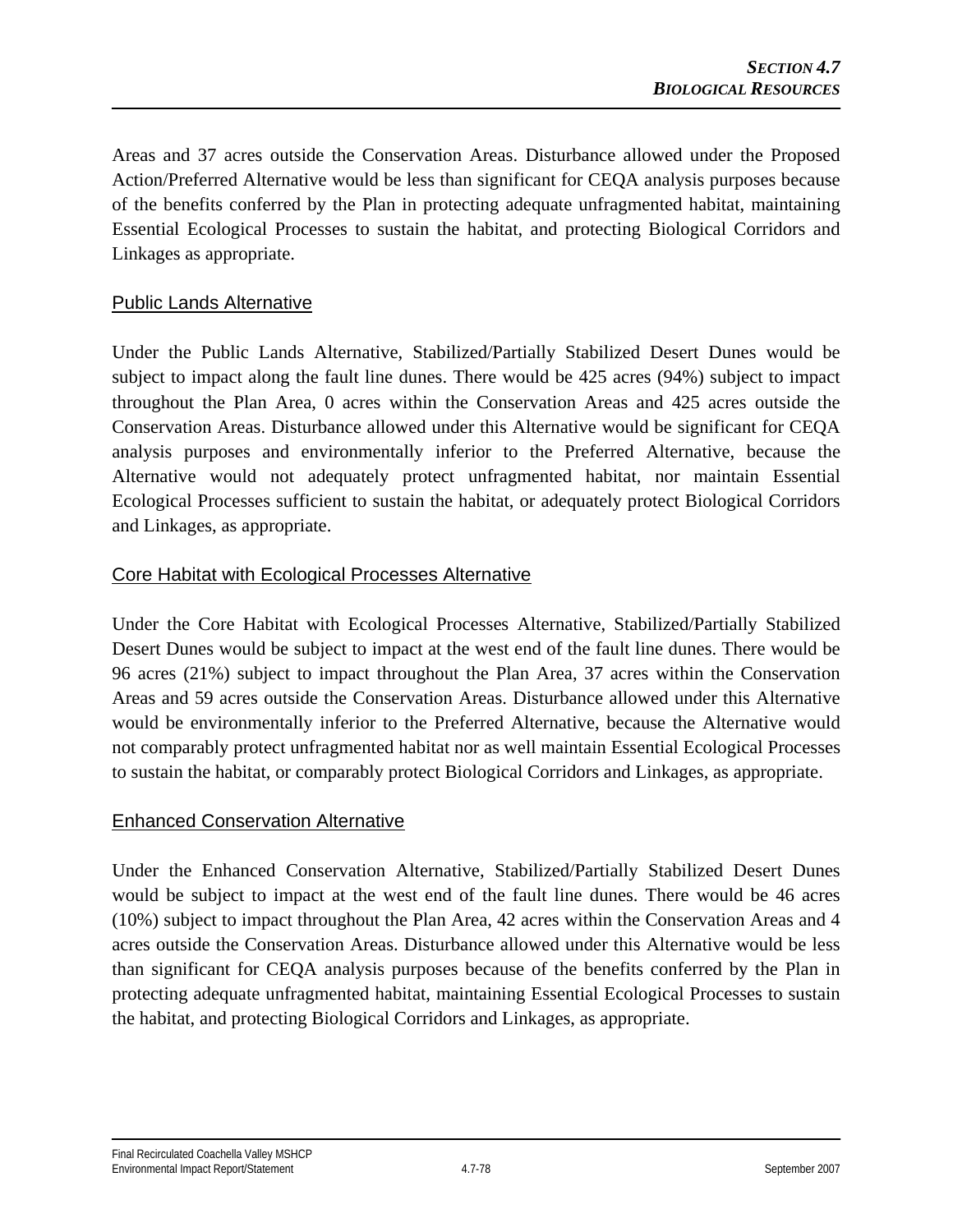## No Action/No Project Alternative

Under the No Action/No Project Alternative there would be no coordinated conservation plan adopted or implemented. As a consequence, incremental impacts to this community would continue, which could lead in the long-term to a significant adverse indirect impact for CEQA analysis purposes.

## **Active Desert Sand Fields**

## Proposed Action/Preferred Alternative

Under the Preferred Alternative, Active Desert Sand Fields would be subject to impact east of Date Palm Drive. There would be 1,493 acres (27% of all Habitat and 45% of non-Federal lands) subject to impact throughout the Plan Area, 148 acres within the Conservation Areas and 1,345 acres outside the Conservation Areas. Disturbance allowed under the Proposed Action/Preferred Alternative would be less than significant for CEQA analysis purposes because of the benefits conferred by the Plan in protecting adequate unfragmented habitat, maintaining Essential Ecological Processes to sustain the habitat, and protecting Biological Corridors and Linkages, as appropriate.

## Public Lands Alternative

Under the Public Lands Alternative, Active Desert Sand Fields would be subject to impact east of Date Palm Drive and west of the Thousand Palms Preserve. There would be 2,822 acres (51%) subject to impact throughout the Plan Area, 0 acre within the Conservation Areas and 2,822 acres outside the Conservation Areas. Disturbance allowed under this Alternative would be significant for CEQA analysis purposes and environmentally inferior to the Preferred Alternative because the Alternative would not adequately protect unfragmented habitat, nor maintain Essential Ecological Processes sufficient to sustain the habitat, or adequately protect Biological Corridors and Linkages, as appropriate.

## Core Habitat with Ecological Processes Alternative

Under the Core Habitat with Ecological Processes Alternative, Active Desert Sand Fields would be subject to impact east of Date Palm Drive, west of the Thousand Palms Preserve and on Edom Hills. There would be 1,709 acres (31%) subject to impact throughout the Plan Area, 124 acres within the Conservation Areas and 1,585 acres outside the Conservation Areas. Disturbance allowed under this Alternative would be less than significant for CEQA analysis purposes because of the benefits conferred by the Plan in protecting adequate unfragmented habitat,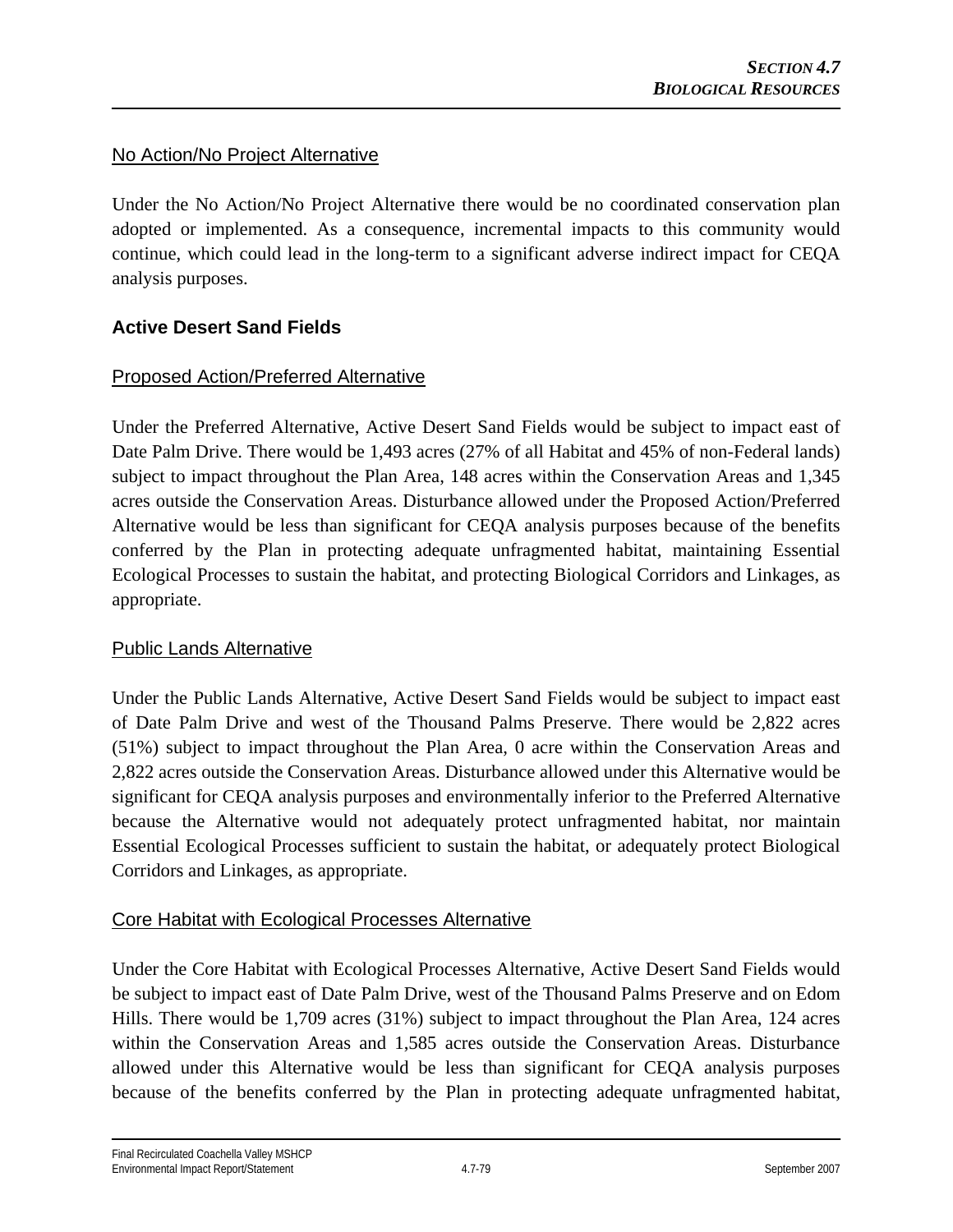maintaining Essential Ecological Processes to sustain the habitat, and protecting Biological Corridors and Linkages, as appropriate. The Alternative would be inferior compared to the Proposed Alternative.

### Enhanced Conservation Alternative

Under the Enhanced Conservation Alternative, Active Desert Sand Fields would be subject to impact east of Snow Creek. There would be 881 acres (16%) subject to impact throughout the Plan Area, 216 acres within the Conservation Areas and 665 acres outside the Conservation Areas. Disturbance allowed under this Alternative would be less than significant for CEQA analysis purposes because of the benefits conferred by the Plan in protecting adequate unfragmented habitat, maintaining Essential Ecological Processes to sustain the habitat, and protecting Biological Corridors and Linkages, as appropriate.

#### No Action/No Project Alternative

Under the No Action/No Project Alternative there would be no coordinated conservation plan adopted or implemented. As a consequence, incremental impacts to this community would continue, which could lead in the long-term to a significant adverse indirect impact for CEQA analysis purposes.

## **Ephemeral Desert Sand Fields**

## Proposed Action/Preferred Alternative

Under the Preferred Alternative, Ephemeral Desert Sand Fields would be subject to impact outside of the Whitewater Floodplain Conservation Area. There would be 784 acres (14% of all lands and 17% of non-Federal lands) subject to impact throughout the Plan Area, 354 acres within the Conservation Areas and 430 acres outside the Conservation Areas. Disturbance allowed under this Alternative would be less than significant for CEQA analysis purposes because of the benefits conferred by the Plan in protecting adequate unfragmented habitat, maintaining Essential Ecological Processes to sustain the habitat, and protecting Biological Corridors and Linkages, as appropriate.

#### Public Lands Alternative

Under the Public Lands Alternative, Ephemeral Desert Sand Fields would be subject to impact at Willow Hole, and on private lands around the Whitewater Floodplain Reserve. There would be 3,983 acres (69%) subject to impact throughout the Plan Area, 0 acres within the Conservation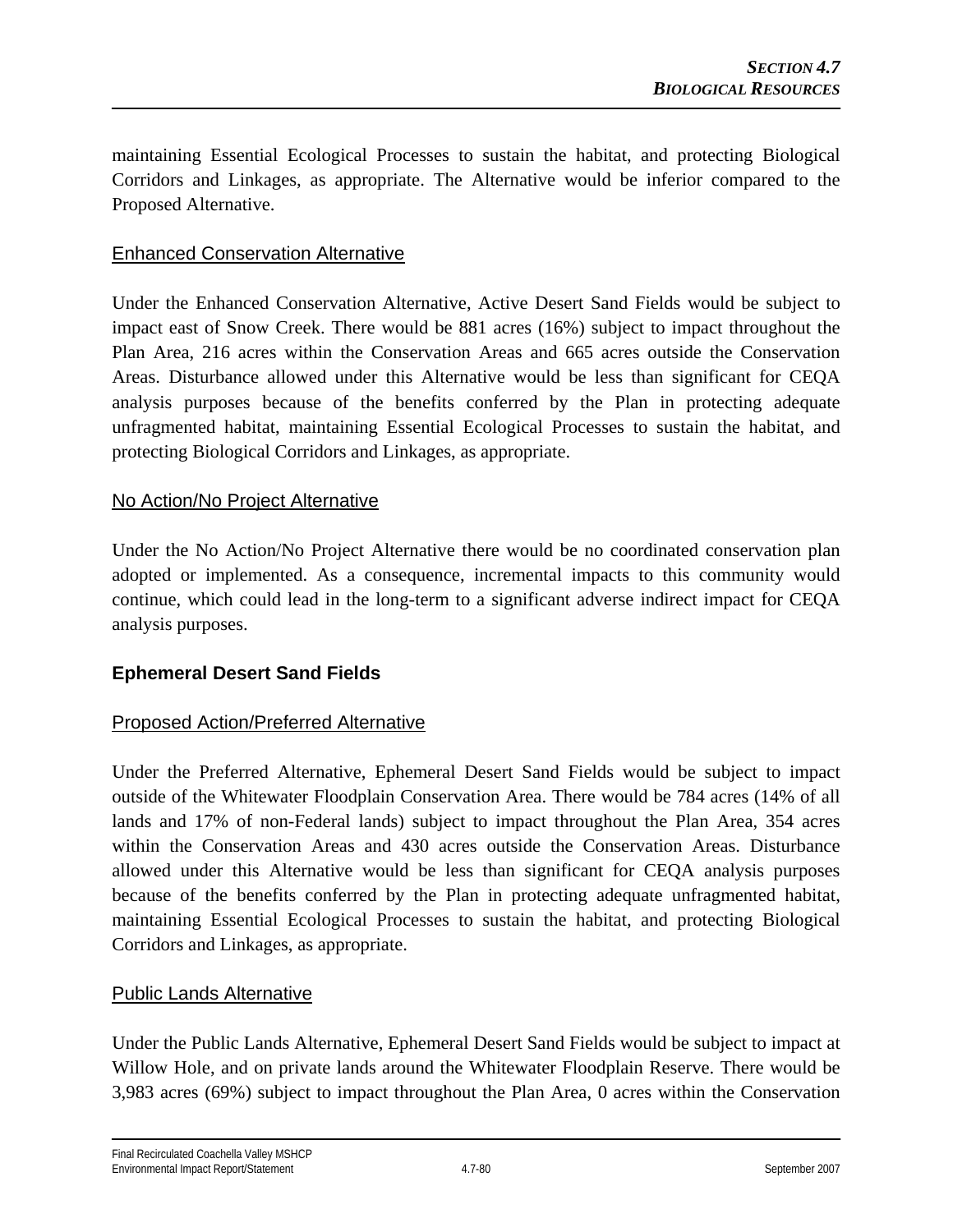Areas and 3,983 acres outside the Conservation Areas. Disturbance allowed under this Alternative would be significant for CEQA analysis purposes and environmentally inferior to the Preferred Alternative because the Alternative would not adequately protect unfragmented habitat, nor maintain Essential Ecological Processes sufficient to sustain the habitat, or adequately protect Biological Corridors and Linkages, as appropriate.

## Core Habitat with Ecological Processes Alternative

Under the Core Habitat with Ecological Processes Alternative, Ephemeral Desert Sand Fields would be subject to impact at the Whitewater Floodplain Reserve. There would be 1,199 acres (21%) subject to impact throughout the Plan Area, 309 acres within the Conservation Areas and 890 acres outside the Conservation Areas. Disturbance allowed under this Alternative would be less than significant for CEQA analysis purposes because of the benefits conferred by the Plan in protecting adequate unfragmented habitat, maintaining Essential Ecological Processes to sustain the habitat, and protecting Biological Corridors and Linkages, as appropriate.

## Enhanced Conservation Alternative

Under the Enhanced Conservation Alternative, Ephemeral Desert Sand Fields would be subject to impact in at the Whitewater Floodplain Reserve. There would be 714 acres (12%) subject to impact throughout the Plan Area, 363 acres within the Conservation Areas and 351 acres outside the Conservation Areas. Disturbance allowed under this Alternative would be less than significant for CEQA analysis purposes because of the benefits conferred by the Plan in protecting adequate unfragmented habitat, maintaining Essential Ecological Processes to sustain the habitat, and protecting Biological Corridors and Linkages, as appropriate.

## No Action/No Project Alternative

Under the No Action/No Project Alternative there would be no coordinated conservation plan adopted or implemented. As a consequence, incremental impacts to this community would continue, which could lead in the long-term to a significant adverse indirect impact for CEQA analysis purposes.

## **Stabilized and Partially Stabilized Desert Sand Fields**

## Proposed Action/Preferred Alternative

Under the Preferred Alternative, Stabilized and Partially Stabilized Desert Sand Fields would be subject to impact outside the Whitewater Floodplain Conservation Area. There would be 277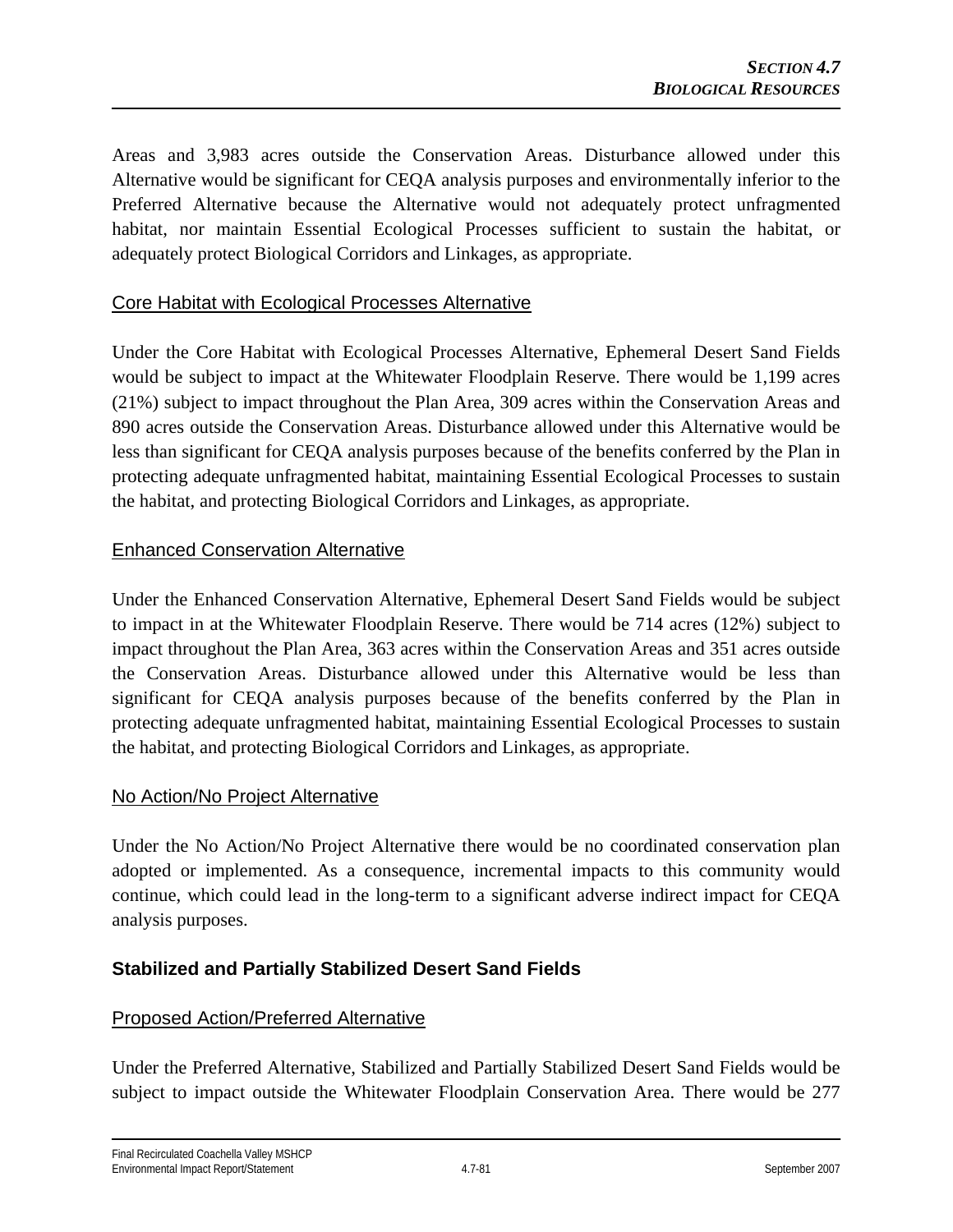acres (18% of all lands and 21% of non-Federal lands) subject to impact throughout the Plan Area, 112 acres within the Conservation Areas and 166 acres outside the Conservation Areas. Disturbance allowed under this Alternative would be less than significant for CEQA analysis purposes because of the benefits conferred by the Plan in protecting adequate unfragmented habitat, maintaining Essential Ecological Processes to sustain the habitat, and protecting Biological Corridors and Linkages, as appropriate.

## Public Lands Alternative

Under the Public Lands Alternative, Stabilized and Partially Stabilized Desert Sand Fields would be subject to impact in south of the Whitewater Floodplain Conservation Area and in the vicinity of the East Indio Hills Conservation Area. There would be 1,390 acres (90%) subject to impact throughout the Plan Area, 0 acres within the Conservation Areas and 1,390 acres outside the Conservation Areas. Disturbance allowed under this Alternative would be significant for CEQA analysis purposes and environmentally inferior to the Preferred Alternative because the Alternative would not adequately protect unfragmented habitat, nor maintain Essential Ecological Processes sufficient to sustain the habitat, or adequately protect Biological Corridors and Linkages, as appropriate.

## Core Habitat with Ecological Processes Alternative

Under the Core Habitat with Ecological Processes Alternative, Stabilized and Partially Stabilized Desert Sand Fields would be subject to impact outside the Whitewater Floodplain Conservation Area. There would be 972 acres (63%) subject to impact throughout the Plan Area, 0 acres within the Conservation Areas and 972 acres outside the Conservation Areas. Disturbance allowed under this Alternative would be significant for CEQA analysis purposes and environmentally inferior to the Preferred Alternative because the Alternative would not adequately protect unfragmented habitat, nor maintain Essential Ecological Processes sufficient to sustain the habitat, or adequately protect Biological Corridors and Linkages, as appropriate.

## Enhanced Conservation Alternative

Under the Enhanced Conservation Alternative, Stabilized and Partially Stabilized Desert Sand Fields would be subject to impact outside the Whitewater Floodplain Conservation Area. There would be 63 acres (4%) subject to impact throughout the Plan Area, 0 acres within the Conservation Areas and 63 acres outside the Conservation Areas. Disturbance allowed under this Alternative would be less than significant for CEQA analysis purposes because of the benefits conferred by the Plan in protecting adequate unfragmented habitat, maintaining Essential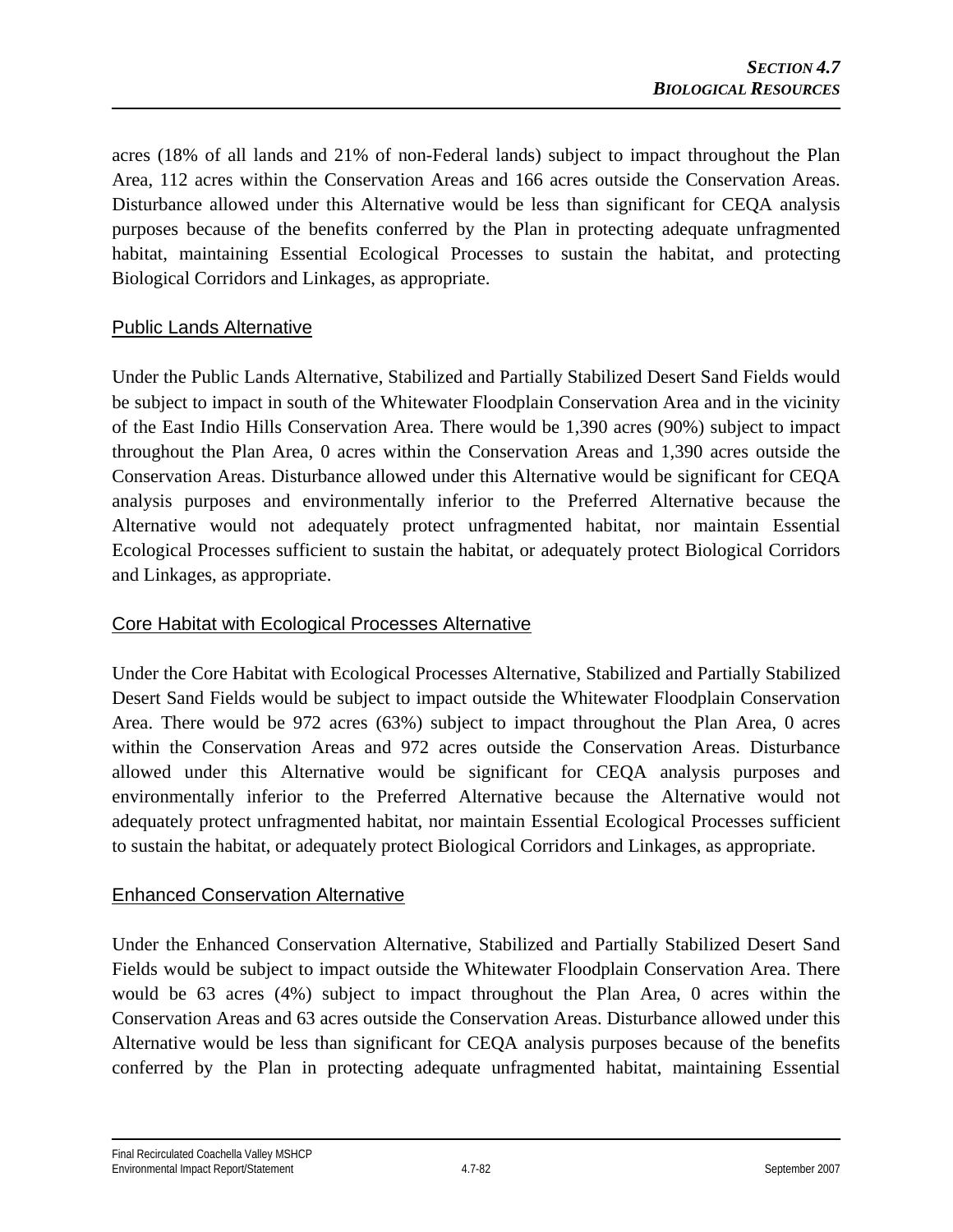Ecological Processes to sustain the habitat, and protecting Biological Corridors and Linkages, as appropriate.

## No Action/No Project Alternative

Under the No Action/No Project Alternative there would be no coordinated conservation plan adopted or implemented. As a consequence, incremental impacts to this community would continue, which could lead in the long-term to a significant adverse indirect impact for CEQA analysis purposes.

## **Stabilized Shielded Desert Sand Fields**

#### Proposed Action/Preferred Alternative

Under the Preferred Alternative, Stabilized Shielded Desert Sand Fields would be subject to impact on the Big Dune. There would be 10,912 acres (83% of all lands and 88% of non-Federal lands) subject to impact throughout the Plan Area, 119 acres within the Conservation Areas and 10,793 acres outside the Conservation Areas. However, disturbance allowed under this Alternative would be less than significant for CEQA analysis purposes because of the benefits conferred by the Plan in protecting adequate unfragmented habitat, maintaining Essential Ecological Processes to sustain the habitat, and protecting Biological Corridors and Linkages, as appropriate.

#### Public Lands Alternative

Under the Public Lands Alternative, Stabilized Shielded Desert Sand Fields would be subject to impact on the Big Dune. There would be 11,983 acres (91%) subject to impact throughout the Plan Area, 0 acres within the Conservation Areas and 11,983 acres outside the Conservation Areas. Disturbance allowed under this Alternative would be environmentally inferior to the Preferred Alternative because the Alternative would be less effective at protecting unfragmented habitat or in maintaining Essential Ecological Processes important to sustain the habitat, or to provide comparable protection of Biological Corridors and Linkages, as appropriate.

#### Core Habitat with Ecological Processes Alternative

Under the Core Habitat with Ecological Processes Alternative, Stabilized Shielded Desert Sand Fields would be subject to impact on the Big Dune. There would be 11,163 acres (84%) subject to impact throughout the Plan Area, 0 acres within the Conservation Areas and 11,163 acres outside the Conservation Areas. Disturbance allowed under this Alternative would be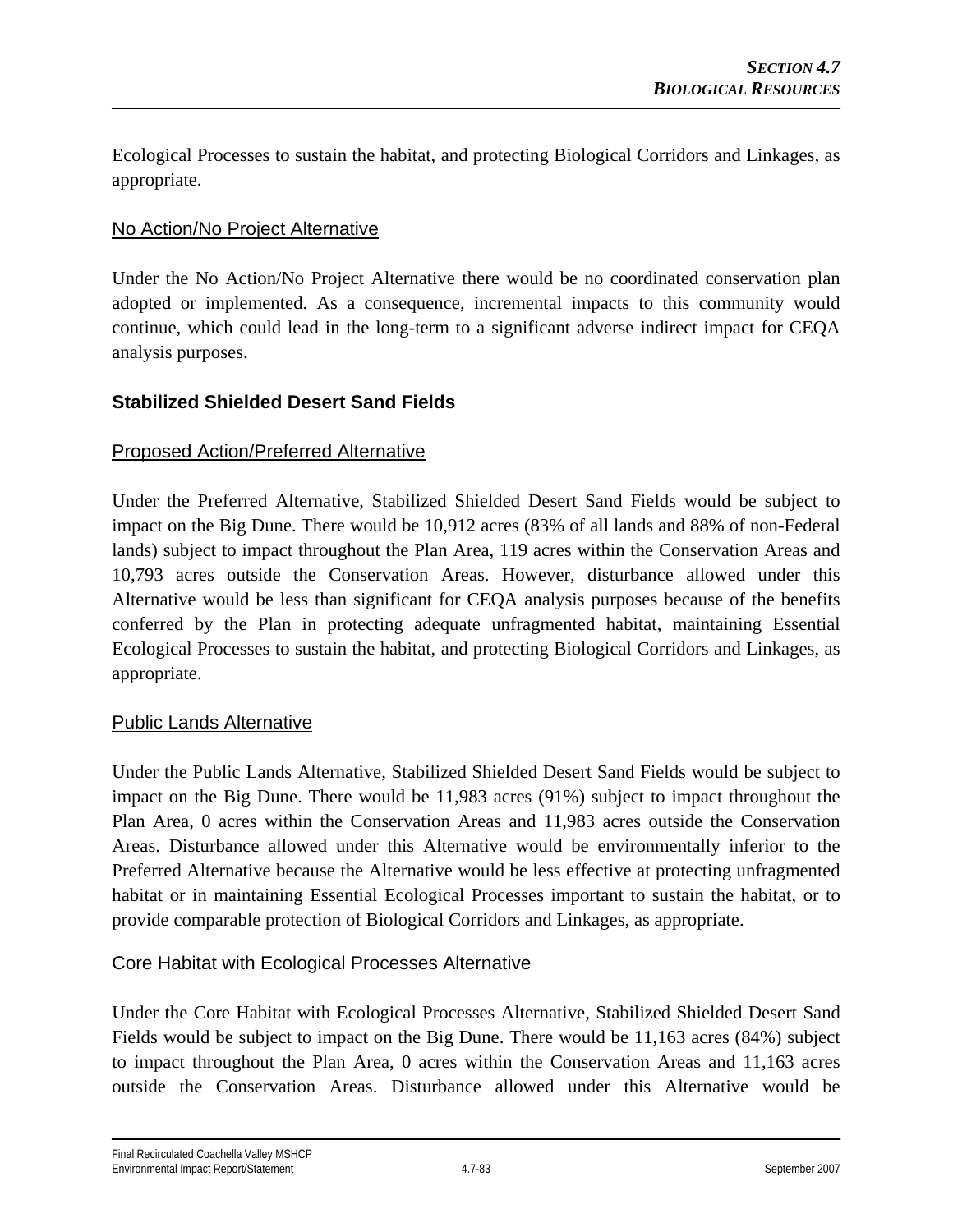environmentally inferior to the Preferred Alternative because the Alternative would be less effective at protecting unfragmented habitat or in maintaining Essential Ecological Processes important to sustain the habitat, or to provide comparable protection of Biological Corridors and Linkages, as appropriate.

## Enhanced Conservation Alternative

Under the Enhanced Conservation Alternative, Stabilized Shielded Desert Sand Fields would be subject to impact on scattered parcels throughout the urban area. There would be 6,788 acres (51%) subject to impact throughout the Plan Area, 0 acres within the Conservation Areas and 6,788 acres outside the Conservation Areas. However, disturbance allowed under this Alternative would be less than significant for CEQA analysis purposes because of the benefits conferred by the Plan in protecting adequate unfragmented habitat, maintaining Essential Ecological Processes to sustain the habitat, and protecting Biological Corridors and Linkages, as appropriate.

## No Action/No Project Alternative

Under the No Action/No Project Alternative there would be no coordinated conservation plan adopted or implemented. As a consequence, incremental impacts to this community would continue, which could lead in the long-term to a significant adverse indirect impact for CEQA analysis purposes.

## **Mesquite Hummocks**

During the planning process, the issue of the potential impact of groundwater withdrawals on mesquite in areas associated with the San Andreas Fault Zone was raised. The following discussion addresses these potential impacts.

## **Introduction**

Mesquite hummocks have historically been found throughout the Coachella Valley. Mesquite communities have been impacted in the past several decades by the lowering of groundwater levels from pumpage associated with agriculture and urban development. The most viable surviving mesquite communities are currently found along the geological faulting associated with the San Andreas Fault Zone. Fault movement deposits clays that create barriers to the movement of groundwater. Up-gradient water pressure causes pooled groundwater to rise vertically along the fault. Mesquite is also well equipped to tap groundwater with taproots that can exceed 140 feet. The mesquite communities proposed for long-term protection under the Plan and the groundwater regimes that sustain them are briefly discussed below.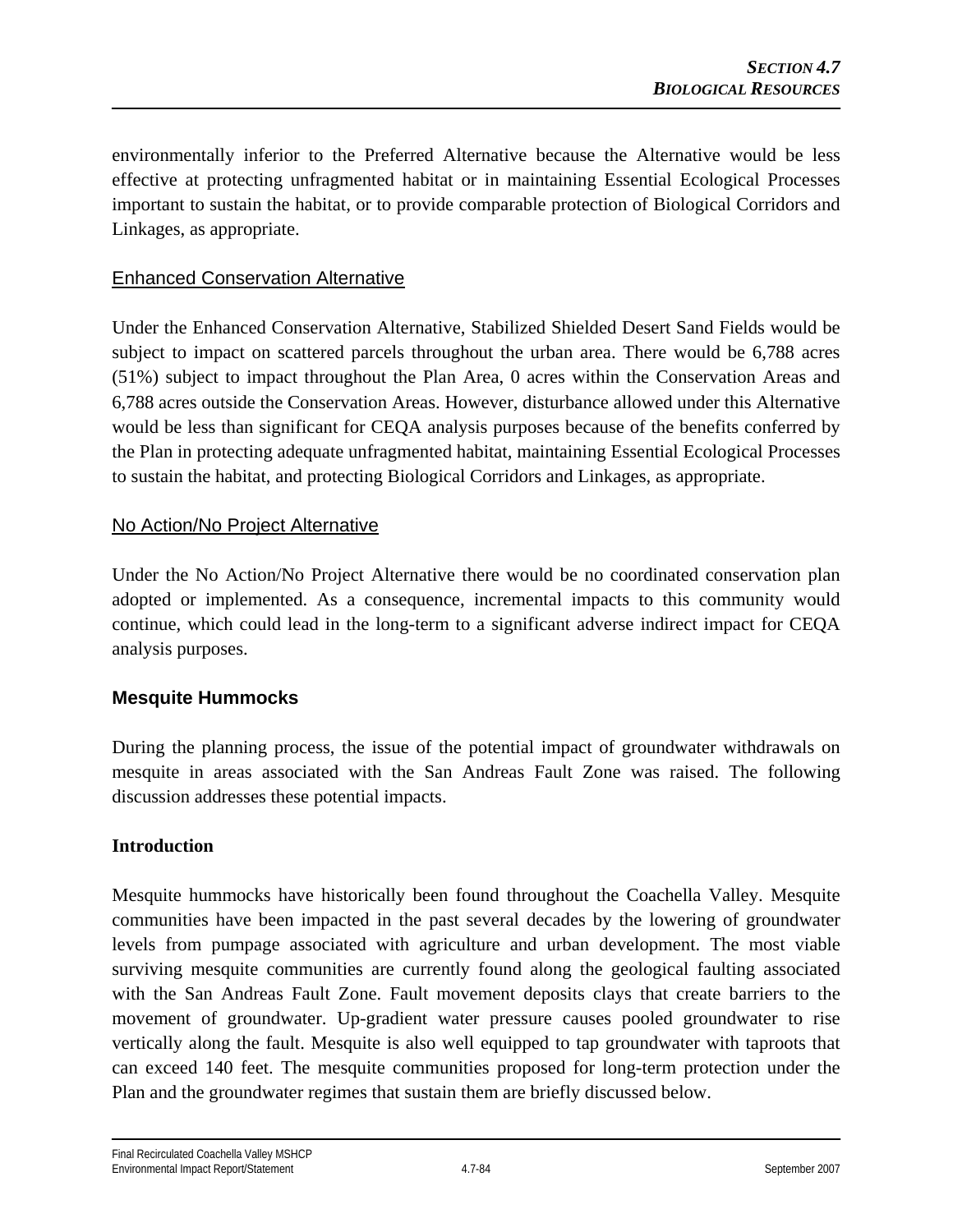### **Mission Creek Subbasin and Associated Mesquite Communities**

The Plan proposes to protect the mesquite hummocks located within and west of Willow Hole. This largely continuous community extends well west of Palm Drive and lies along the Banning Branch of the San Andreas Fault Zone in the western part of the valley south of Desert Hot Springs. The Mission Creek Subbasin is a well-defined water-bearing aquifer bounded on the south by the Banning Fault, on the north by the Mission Creek Fault, on the north by non-water bearing rock of the San Bernardino Mountains, and on the east by the Indio Hills. The CVWD, the MSWD and a few independent well owners ("Minimal Pumpers") extract water from the subbasin. Estimates of subbasin capacity, water in storage and annual water balance (recharge v. withdrawals) vary widely.

The subbasin is naturally recharged by surface and subsurface discharge, most of which is from Mission Creek, and Little and Big Morongo Creeks. Water depths below the ground surface, as determined by the U.S. Geological Survey in 1971, range from a maximum of 425 feet in the northwesterly portion, to flowing wells at a minimum in a narrow strip along the Banning Fault.37 A steady water level decline of approximately 0.5 to 1.5 feet per year has been observed since 1952.<sup>38</sup>

According to data collected at CVWD's Well No. 3407, located at Dillon Road and Little Morongo Drive, the subbasin water level has dropped from 760 feet above sea level in 1955 to 715 feet in 1998.39 Alternatively, a private well located east of Mountain View Road and on the upgrade margin of Willow Hole had a water level at 5.7 feet below the surface in 2002; over the past decade the water level in this well has dropped from less than two feet below the surface, indicating a relatively stable groundwater regime in the eastern end of Willow Hole during a period of extended drought.<sup>40</sup>

Mission Creek Basin Water in Storage: Based upon several studies of the Mission Creek Subbasin,<sup>41</sup> it is estimated that the total water in storage in 1955 was approximately 2,015,733 AF (in storage in first 1,000 feet below surface). By 1970, total water in storage in the subbasin was estimated to have declined to 1,967,733 AF, to 1,920,800 by 1978, and to 1,778,400 by 1997. Based upon pumpage in the subbasin between 1998 and 2002, the total water in storage in the subbasin in 2002 was estimated at 1,717,979. The best available pumpage data is from 1978

 $\overline{a}$ <sup>37</sup> "Engineer's Report on Water Supply and Replenishment Assessment," Coachella Valley Water District, April 2000.

 $\frac{38}{39}$  Ibid.

<sup>&</sup>lt;sup>39</sup> "Water Master Plan for Mission Springs Water District," ASL Consulting Engineers, August 2000.<br><sup>40</sup> Personal communication, Alan Harroll, Engineering Technician, Coachella Valley Water District, I

<sup>40</sup> Personal communication, Alan Harrell, Engineering Technician, Coachella Valley Water District. November 5, 2003.<br>41 Pesin Water Sunnly and Initial Croundwater Penlenishment and Assossment for the Mission Creek Subbasin.

<sup>&</sup>quot;Basin Water Supply and Initial Groundwater Replenishment and Assessment for the Mission Creek Subbasin," Prepared by Krieger & Stewart, Inc. April 2003. Prepared for the Coachella Valley Water District.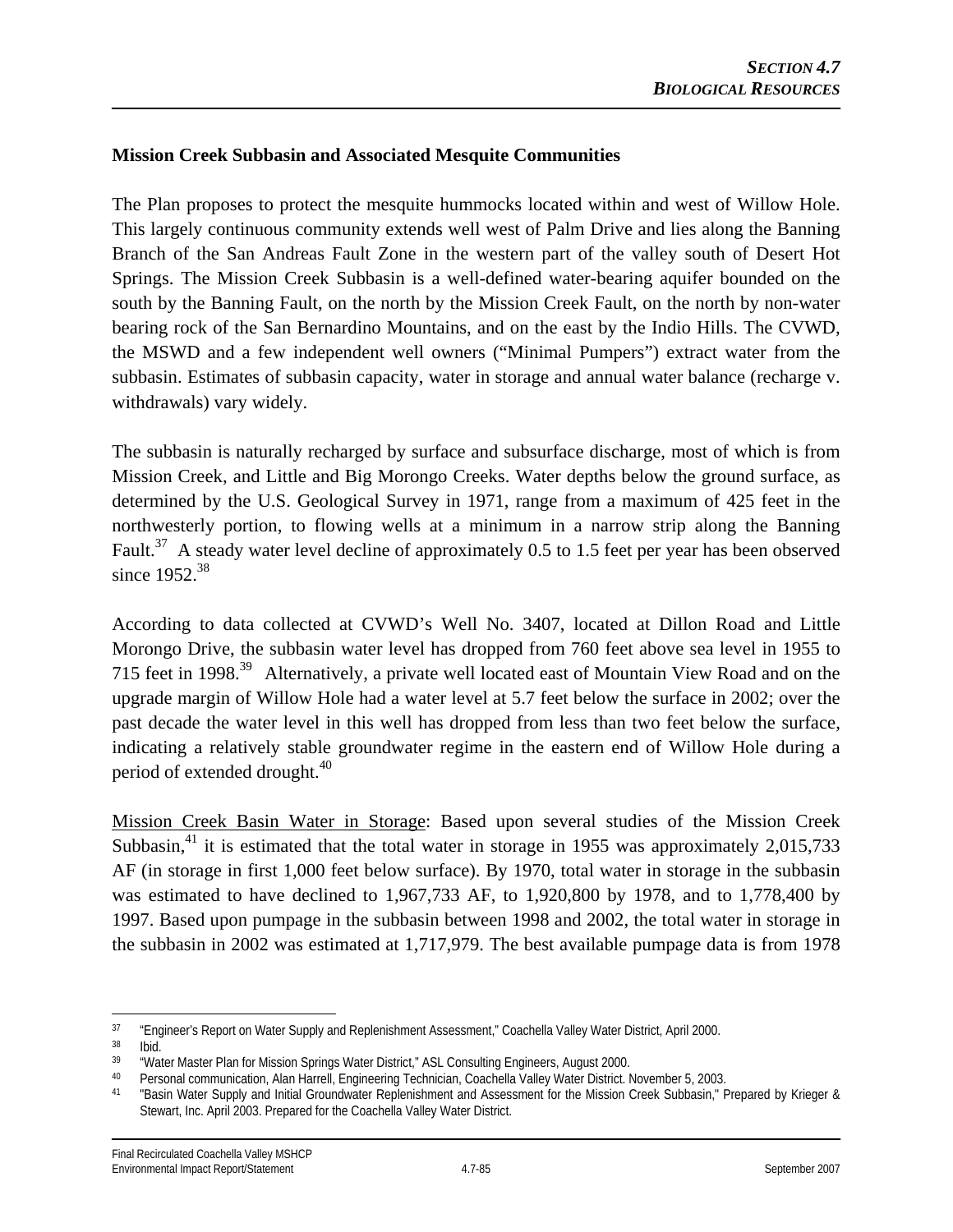to the present and estimates indicate water in storage in 1978 at 1,920,800 AF. Based upon this approach, total water in storage in the subbasin in 2002 was about 1,778,400.

Mission Creek Recharge: The annual rate of recharge would vary but is estimated by the USGS to be about 5,000 acre feet (AF). The overall gradient of subsurface flows is from northwest to southeast, with the low point of the basin being located along the Banning Fault and at Willow Hole, where groundwater rises to or near the surface. It is estimated that 2,000 to 5,360 acre feet per year flow across the Banning Fault and into the adjoining Garnet Hill Subbasin. In calculating annual recharge and outflow it is conservatively assumed that natural recharge roughly equals natural subbasin outflows.

The Mission Creek Subbasin lies within an area covered by a Water Management Agreement between the DWA and CVWD. Both agencies have been aware of the overdraft situation in the subbasin and have taken steps to increase groundwater recharge using Colorado River water being delivered via a turnout on the Metropolitan Water District Colorado River Aqueduct. Recently completed Mission Creek recharge ponds constructed in the northwest portion of the subbasin benefit all areas where extraction occurs and would occur in the future. In 2002, 4,733 acre feet were delivered and recharged into the aquifer reducing the net overdraft for that year to about 4,346 AF.

The Mission Creek recharge facility is designed to recharge up to 25,000 acre-ft of Colorado River water in any one year. Based upon current production, the Mission Creek Recharge Project would use about 6% of the available State Water (SWP) project exchange water or up to 3,700 acre ft/yr of the current SWP entitlement.<sup>42</sup> It is anticipated that between 5,000 and 10,000 acrefeet per year will be delivered to the spreading facility, and in wetter years, up to 15,000 acrefeet may be spread. $43$ 

CVWD is assessing MSWD customers a replenishment fee to help recover the costs of the groundwater recharge program.<sup>44</sup> Artificial recharge water being percolated into the subbasin would not reach the CVWD well field in the southeastern portion of the subbasin for several years but would in time increase water in storage in this area of the subbasin.

Mission Creek Subbasin Pumpage Trends: Both MSWD and CVWD draw water from the Mission Creek Subbasin. MSWD is the larger of the two purveyors mining this aquifer, with pumpage having increased steadily since 1978, rising from 1,516 acre feet in that year to 7,055

 $42$ <sup>42</sup> "Water Master Plan for Mission Springs Water District," ASL Consulting Engineers, August 2000.<br><sup>43</sup> Ibid

Ibid.

<sup>44</sup> Woody Adams, Senior Service Planner, Desert Water Agency, letter to City of Desert Hot Springs, July 24, 2000.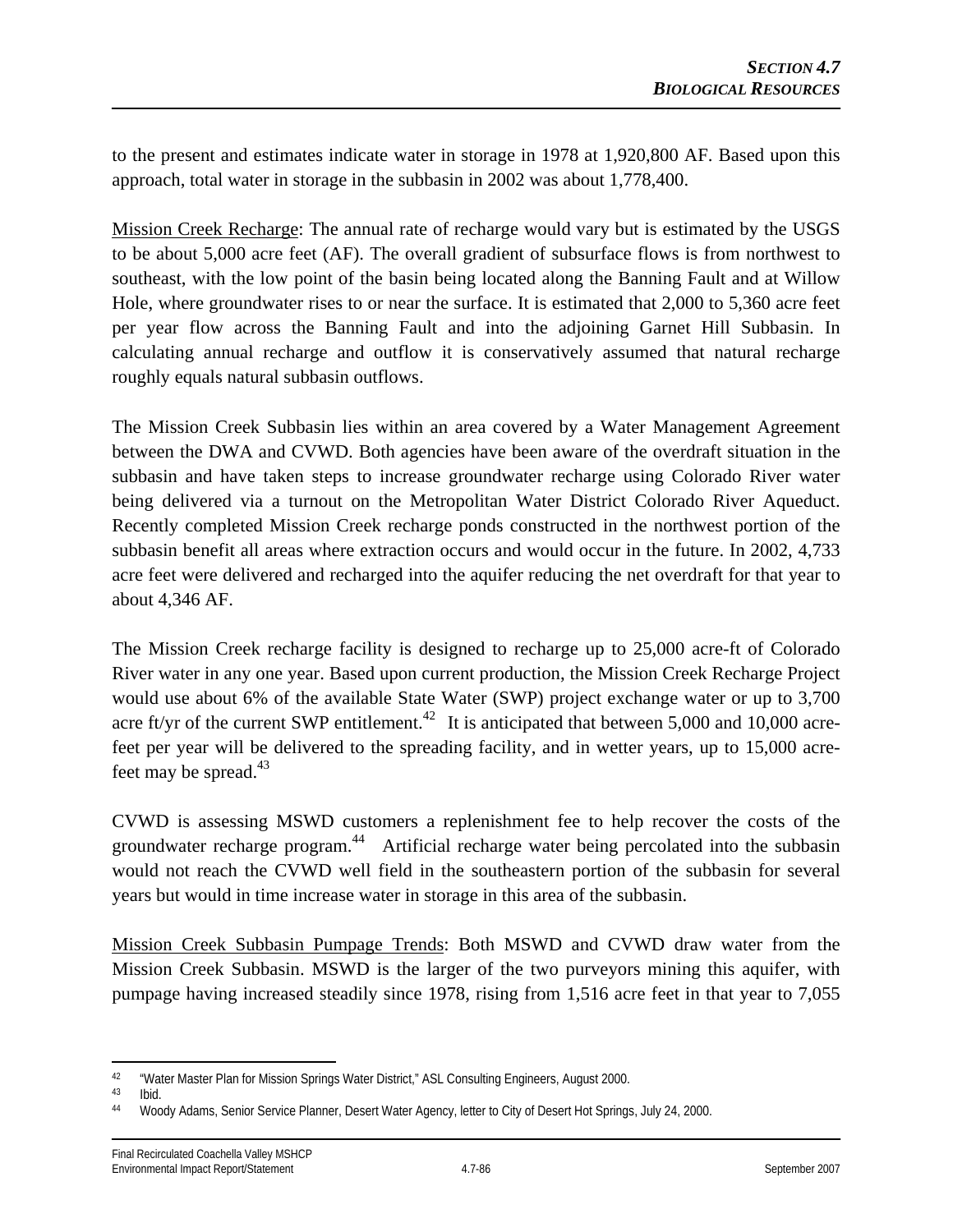acre feet in 1998<sup>45</sup> While the District's boundaries lie north of the Banning Fault, a review of MSWD production records illustrates the trend in groundwater production.

The CVWD owns and operates production wells closest to the Banning Fault and the associated mesquite scarp. CVWD Wells No. 3406 and 3518 are located west of Palm Drive and north of 18th Avenue and are representative of the effects of production pumpage on groundwater levels. These and other production wells are located west and north of the aforementioned area of the subbasin where water quality has been impacted by high levels of fluoride and total dissolved solids from spillage of non-potable water from the Desert Hot Springs Subbasin.

CVWD pumpage data shows a steady increase in groundwater extraction for CVWD users in the Sky Valley area, which is underlain by the non-potable Desert Hot Springs Subbasin. CVWD pumpage in 1978 was 854 AF, rising to 2,302 AF by 1988, 2,757 AF in 1998, and jumping to 4,371 AF in 2002. During the period from 1974 to 2002, groundwater levels in the production wells decreased from 139.4 feet below ground surface to 178.6 feet by 2002, a 74 foot lowering of the water table. Other CVWD wells in the area show a 51.8 foot drop in water table levels between 1973 and 2002. It should be noted that groundwater levels are identified as those in the well, pumping from which creates a "cone of depression" in the water table. With distance from the well, depending on location and soils transmissivity, groundwater levels would be progressively less affected (higher).

Constraints to Pumpage in the Mission Creek Subbasin: In the vicinity of the Mission Creek Fault and in most of the southeastern portion of the subbasin there is an intrusion or spillage of groundwater from the Desert Hot Springs Subbasin into the Mission Creek Subbasin. This spillage is caused by an overflow across the Mission Creek Fault north of Willow Hole and has resulted in a plume of groundwater with high dissolved solids, including high levels of sulfate and fluoride, which has been determined to be non-potable. This intrusion extends from Willow Hole northwest to Palm Drive following the alignment of the Banning Fault. This intrusion of non-potable water has forced CVWD to develop its well field west of Palm Drive in Section 12, northwest of the high TDS plume.

## **Long-Term Impacts to Mesquite along the Banning Fault**

The mesquite hummocks located in the southeastern portion of the Mission Creek Subbasin are at the lower end of a large and unconfined aquifer. Historically and currently, waters in the southeastern portion of the subbasin flow to or near the surface, spill over the Banning Fault and leak into the Garnet Hill Subbasin, indicating the continuing migration of up-gradient groundwater to this area. Recharge of the subbasin began in 2002 and in future years may exceed

 $\overline{a}$ MSWD Water Master Plan, prepared by ASL Consulting Engineers, May 2000.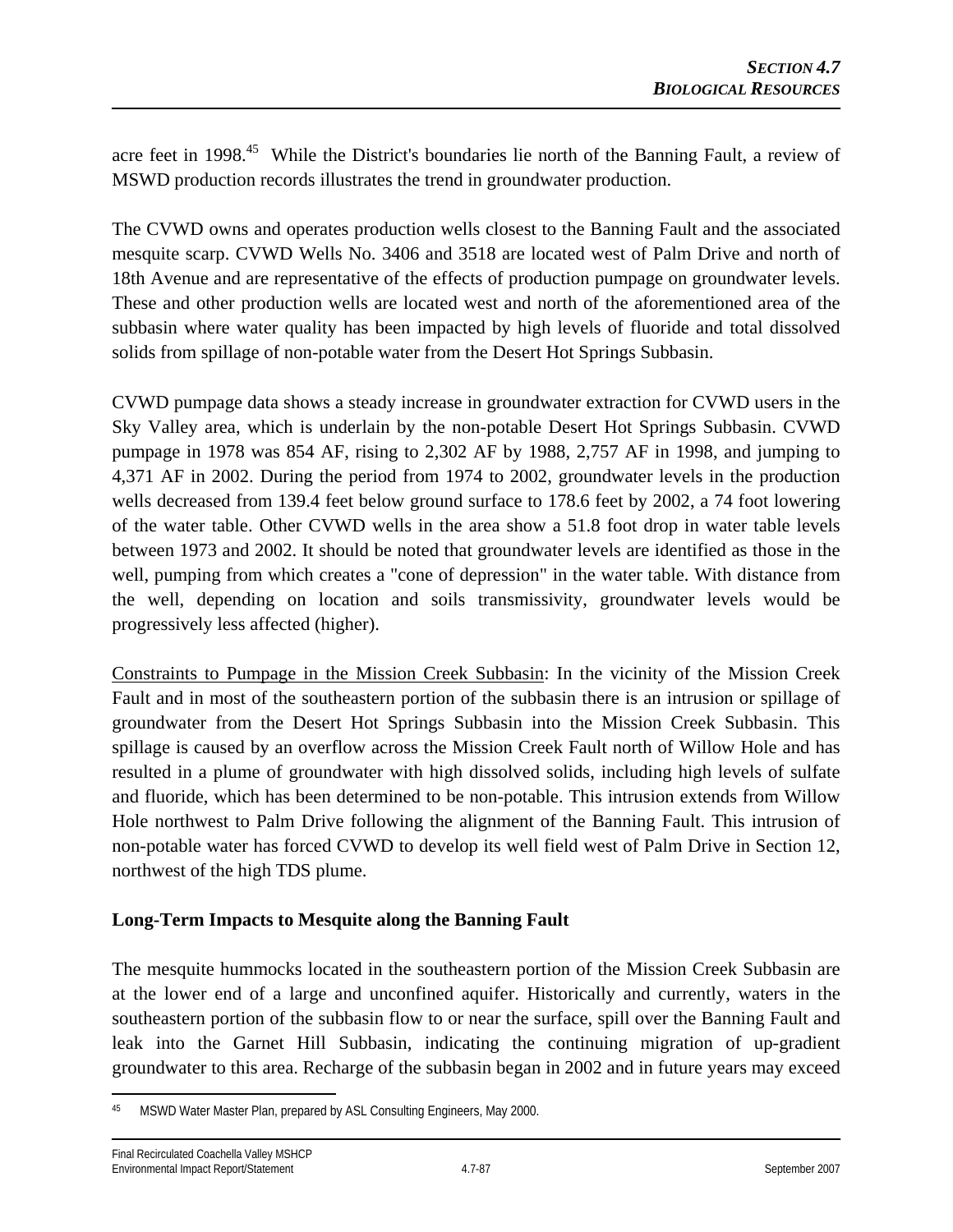15,000 acre-feet per year. The mesquite hummocks associated with the Banning Fault is also influenced and supported by reliable continued leakage of the non-potable Desert Hot Springs Subbasin into Willow Hole and lands lying along the Banning Fault as far west as Palm Drive.

Conditions, which support the mesquite hummocks community in this area, are expected to remain in place for the indefinite future. As discussed in Section 8 of the Plan, the Monitoring Program will include the use of appropriate methods and technologies (which may change over time) to monitor groundwater levels in the Willow Hole, East Indio Hills, and Thousand Palms Conservation Areas where a substantial lowering of the water table could have a significant adverse impact on mesquite hummocks and associated Covered Species for CEQA analysis purposes. Should monitoring detect a substantial lowering of the water table or a decline in mesquite health, the following actions will be taken: 1) evaluate the results of the monitoring, 2) prepare a damage assessment report, 3) develop Feasible measures to ameliorate the effects of substantial lowering of the water table on mesquite hummocks and associated Covered Species, and 4) implement measures through Adaptive Management.

# **Desert Hot Springs Subbasin and Associated Mesquite Communities<sup>46</sup>**

The Desert Hot Springs Subbasin is bounded by the Little San Bernardino Mountains on the northeast, the Indio Hills and Mission Creek fault on the southwest, and the Mecca Hills on the southeast. It is further divided into three subareas as follows: Miracle Hill Subarea, Sky Valley Subarea and the Fargo Canyon Subarea. It is estimated that between the high ground water elevations that occurred during the 1935-1936 season and a depth of 1,000 feet below the ground surface, the Desert Hot Springs Subbasin has a capacity for storing (and had in storage) about 4,100,000 acre-feet of groundwater.

Although the subbasin is quite extensive in size, approximately 104 square miles, the land that overlies it is only sparsely developed. The coalescing alluvial fan deposits underlying the Dillon Road Piedmont Slope are the water-bearing materials of the Desert Hot Springs Subbasin. Water-bearing materials in the subbasin primarily consist of coarse-grained, poorly sorted alluvial fan deposits, which are principally of Ocotillo conglomerate estimated to be more than 700 feet thick. Recent fanglomerates cover most of the land surface, and recent alluvium in the subbasin ranges in thickness from a thin edge to more than 100 feet.

Groundwater in this subbasin is characterized by high concentrations of fluoride, total dissolved solids, sodium sulfates and other undesirable minerals, which have limited its use for agricultural and domestic water purposes.<sup>47</sup> The presence of high mineral concentrations is largely due to

 $\overline{a}$ 46 Engineer's Report on Water Supply and Replenishment Assessment," Coachella Valley Water District, April 2000.

<sup>47</sup> Steve Bigley, Coachella Valley Water District, personal communication, March 13, 2001.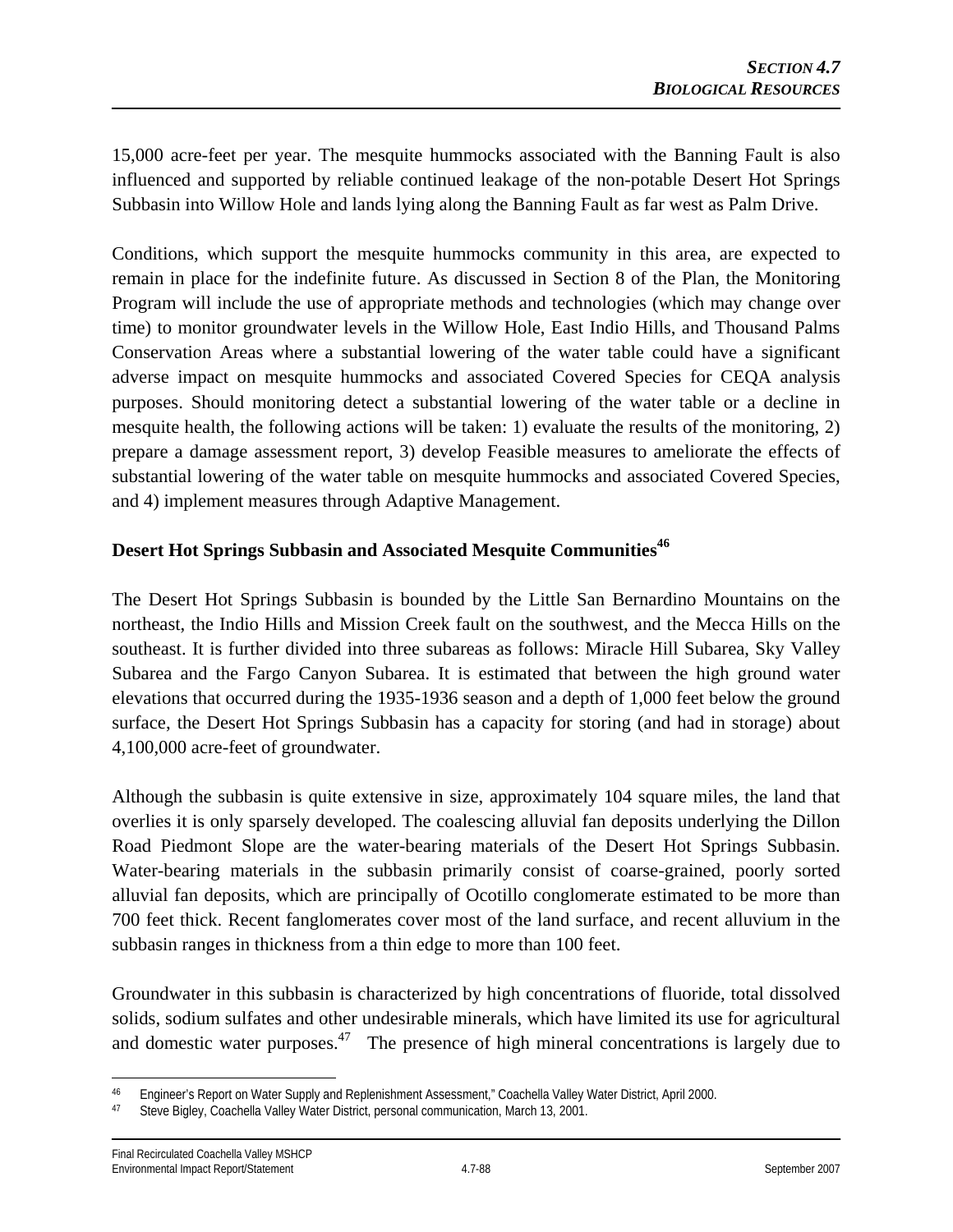faulting along the margins of the subbasin. Faulting is associated with geothermal activity, which warms the earth's crust. As subsurface temperatures rise, minerals contained within the subbasin's sediments are more easily dissolved and mixed with groundwater, increasing the overall dissolved mineral content of the water. Groundwater pumped from the Miracle Hill subarea can reach up to 200°F and is the primary source of mineral spa waters in the City of Desert Hot Springs.

CVWD does not extract groundwater from the Desert Hot Springs Subbasin, given its high concentration of undesirable minerals. Instead, domestic water for the Sky Valley and Indio Hills communities is extracted by CVWD from the Mission Creek Subbasin to the west, <sup>48</sup> as discussed above. The poor quality of groundwater in the Desert Hot Springs Subbasin is expected to assure natural rates of recharge exceeding current and future pumpage. Available information and data on each of the three subareas comprising the Desert Hot Springs Subbasin is summarized below. The following table shows the total storage capacity and presumed 1936 storage in the individual subareas located within the Desert Hot Springs Subbasin.

Miracle Hill Subarea: The portion of the Desert Hot Springs subbasin along the Mission Creek fault in which there is extensive development of hot-water wells is called the Miracle Hill subarea. It covers approximately 12 square miles and includes the northeastern portion of the community of Desert Hot Springs. A principal use of ground water in this area is to provide the hot mineral water available at several spas. The boundary separating the subarea from the Sky Valley subarea is a surface drainage divide. Ground water levels indicate that underflow across this boundary moves from Miracle Hill subarea southeastward into the Sky Valley subarea.

More than 130 water wells have been drilled in the Miracle Hill subarea. Approximately half of these are active and pump water for domestic use or for commercial spas. Depth to water ranges from 12 feet below ground surface near the Mission Creek fault to over 300 feet in the southeast portion of the subarea. Water level data in the Miracle Hill subarea suggest several barriers to ground water movement. The barriers appear to trend parallel to the Mission Creek Fault with which they are probably associated. Structural conditions within the subarea are complex and the barrier effects are not well understood. Movement of groundwater in the subarea is generally southeastward except within the narrow strip between the main Mission Creek Fault and the secondary parallel fault that follows the northeast flank of Miracle Hill.

The water temperatures in 34 wells of the Miracle Hill subarea were measured in the spring of 1961, and the values range from 82°F to 200°F. The average value was 118°F. Water temperatures measured in 16 wells along the southwest side of the Mission Creek fault in the Mission Creek subbasin range in value from 74°F to 86°F. This difference is probably a

 $\overline{a}$ 48 Ibid.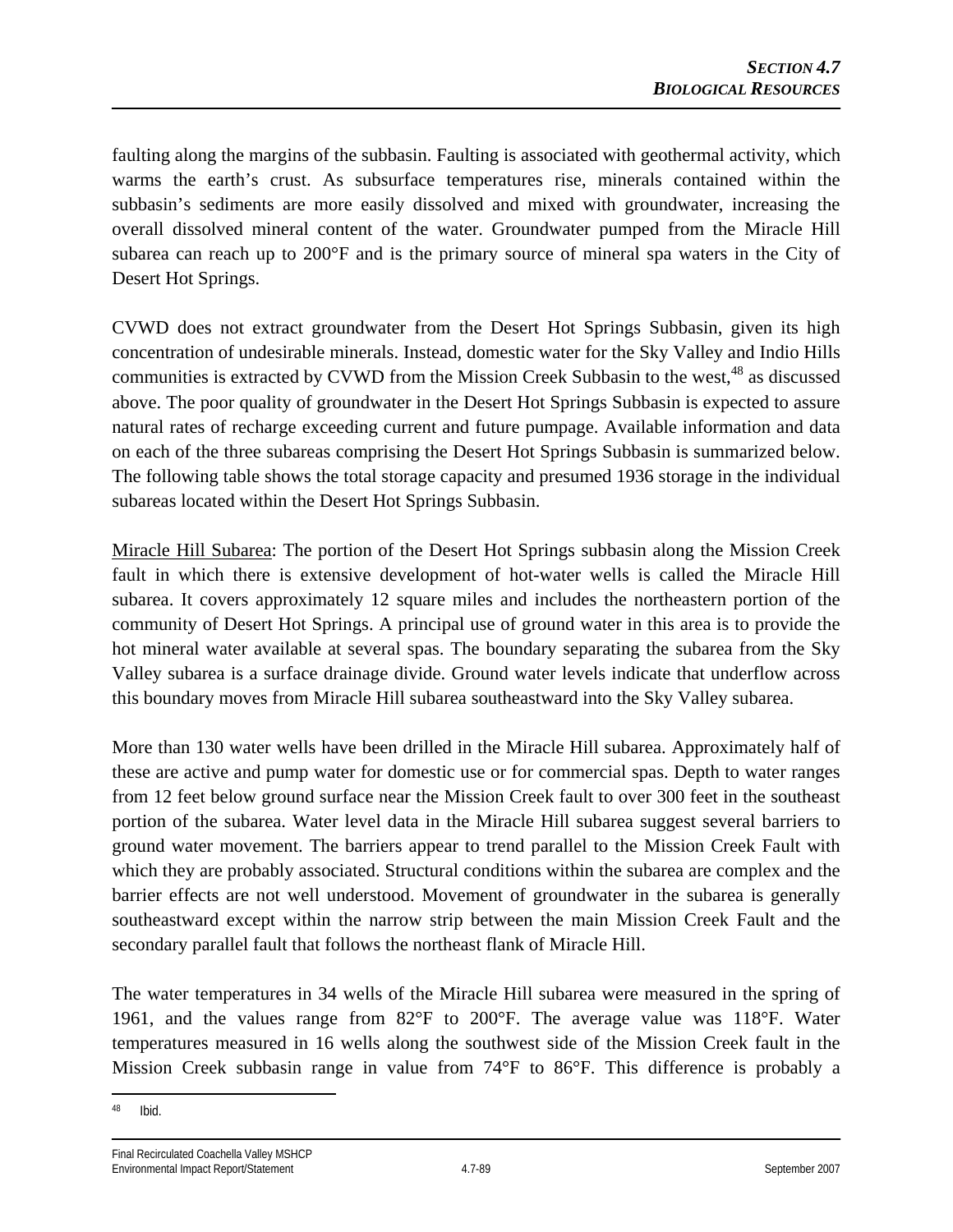reflection of the barrier effect of the fault and suggests that ground water is heated on the northeast side of the fault with very little movement across the fault.

Sky Valley Subarea: The central portion of the Desert Hot Springs subbasin, in which ground water movement is toward Thousand Palms Canyon, is the Sky Valley subarea. The subarea extends 11 miles from the Miracle Hill subarea southeasterly to the trace of the Indio Hills fault and covers approximately 35 square miles. The trace of the Indio Hills fault is the boundary of the Sky Valley and Fargo Canyon subareas. The fault coincides with a ground water divide and is probably an effective barrier to ground water movement.

Groundwater and other hydrologic data in the Sky Valley subarea are sparse. Only 15 water wells were located during the course of the investigation and of these, 8 were active, pumping only small quantities of groundwater for domestic use. Movement of water within the subarea is southeasterly from the Miracle Hill subarea and southwesterly from the vicinity of Fan Canyon, converging on the Thousand Palms Canyon, where rising water along the fault is present throughout the year. The gradient of the water table is moderate. Groundwater is probably unconfined in the greater part of the subarea.

Fargo Canyon Subarea: The portion of the Desert Hot Springs subbasin south and east of the Indio Hills fault is called the Fargo Canyon subarea. It covers approximately 57 square miles and extends 17 miles from the Sky Valley subarea to the southeast limit of the subbasin. The northwest half of the area is underlain by coarse alluvial fan deposits of "Recent" age. To the southeast, "Recent" deposits are confined to stream channels cut into the Ocotillo conglomerate.

Data on the occurrence of groundwater within the Fargo Canyon subarea is even less than that available for the Sky Valley subarea. Nine wells drilled in the Fargo Canyon subarea were located during the investigation, all in the vicinity of Dillon Road. Two of these wells were active, pumping water for domestic use and for irrigation of approximately 200 acres of young citrus trees.

Water levels measured in these wells during the spring of 1961 range from 717 feet to 17 feet. Although the data are not sufficient to determine the configuration of the water table, the measured levels along Dillon Road suggest that ground water movement in the northwest portion of the subarea moves southeasterly, and the groundwater is probably unconfined.

## **Impacts to Mesquite Communities**

In the Plan Area, CVWD, DWA, MSWD and the Myoma Dunes Water District provide domestic water service. Each of these agencies owns and operates infrastructure improvements,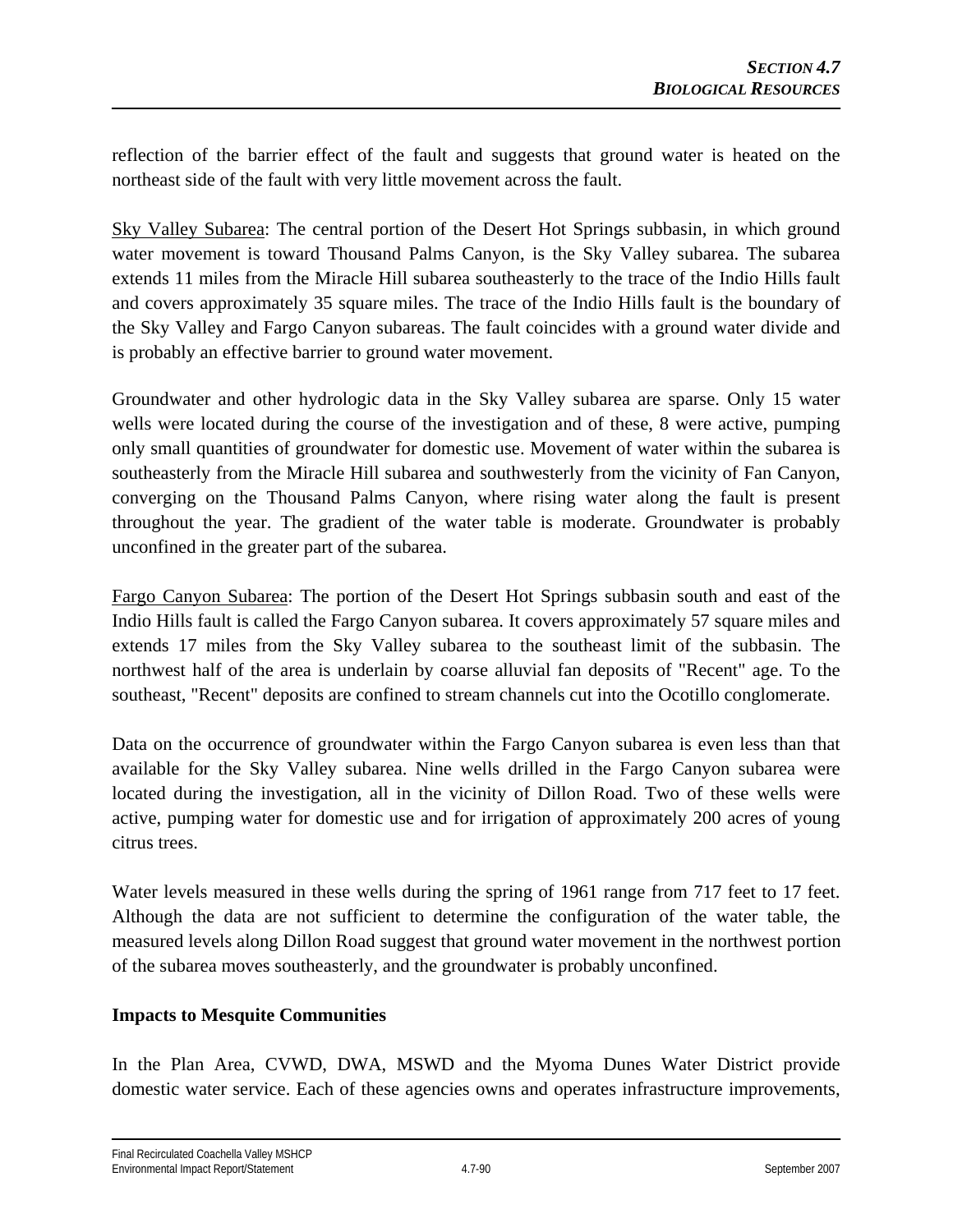such as wells and water storage reservoirs. Of these districts, only CVWD is a Permittee under the MSHCP and receives Take for its Covered Activities.

The routine maintenance and occasional repair of existing improvements, and the initial construction of new facilities, can result in low-impact site disturbances, such as periodic inspections and data collection efforts. More intense land disturbances, such as restoration of eroded earthen levees, road and other grading, fence installation, compaction of access roads, sand-blasting and painting, and restoration of failed structures and/or electrical components are also anticipated maintenance activities. Such efforts may require the use of heavy equipment and machinery, such as dump trucks, sand blasters, conveyor belts, skip loaders, and concrete trucks, which can disturb ground surfaces and generate intrusive vibrations and noise levels on surrounding lands.

The frequency and duration of such projects influences the level of impact on the surrounding environment. Other maintenance operations may include the removal of weeds, grasses, and other vegetation or debris that has collected or grown within stormwater channels and atop channel banks, and the protection of infrastructure from potentially damaging wildlife activity, such as rodents burrowing into channel banks. The construction and maintenance of such facilities would also contribute to a limited degree to some habitat loss and/or fragmentation.

The above evaluation of the potential impacts of domestic water infrastructure, groundwater pumpage and maintenance indicates that these facilities and current and anticipated future groundwater pumpage within the area of potential influence of mesquite habitat would not result in significant adverse impacts for CEQA analysis purposes on those portions of the mesquite plant community proposed for conservation under the MSHCP. Potential conflicts between groundwater mining and preservation of these natural communities (mesquite) dependent upon stable and dependable groundwater resource are expected to be less than for CEQA analysis purposes.

Based upon a detailed analysis of the groundwater basins that support mesquite hummocks in the Plan Area, the impacts that have been assessed for each of the MSHCP alternatives are discussed below.

## Proposed Action/Preferred Alternative

Under the Preferred Alternative, Mesquite Hummocks would be subject to impact in the southern portion of the Plan area near the Salton Sea. There would be 545 (64% of all lands and 69% of non-Federal lands) acres subject to impact throughout the Plan Area, 28 acres within the Conservation Areas and 517 acres outside the Conservation Areas. In the Willow Hole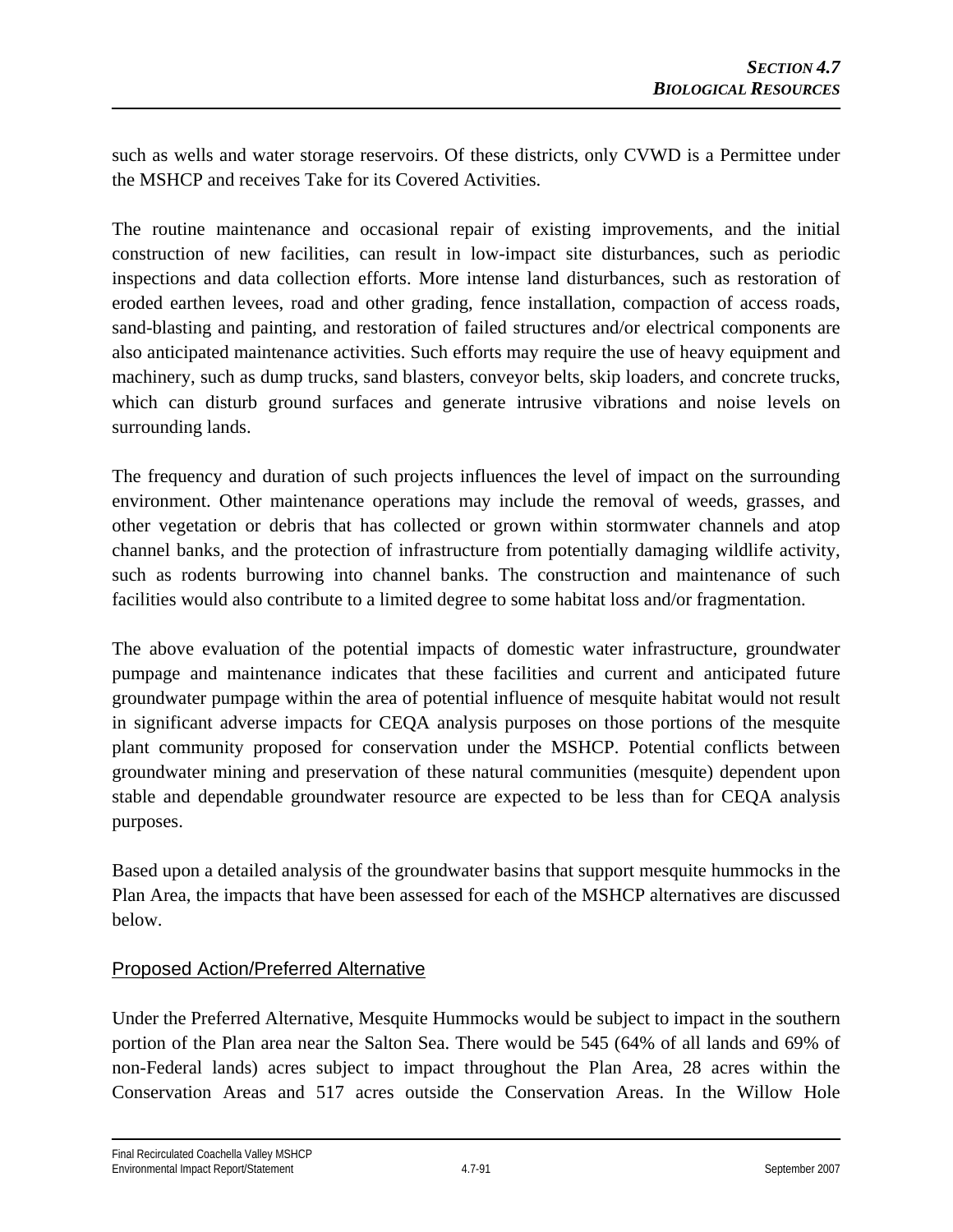Conservation Area impacts to mesquite hummocks would be limited and are expected to be less than significant for CEQA analysis purposes. As discussed in Section 8 of the Plan, the Monitoring Program will include the use of appropriate methods and technologies (which may change over time) to monitor groundwater levels in the Willow Hole, East Indio Hills, and Thousand Palms Conservation Areas where a substantial lowering of the water table could have a significant adverse impact for CEQA analysis purposes on mesquite hummocks and associated Covered Species. Should monitoring detect a substantial lowering of the water table or a decline in mesquite health, the following actions will be taken: 1) evaluate the results of the monitoring, 2) prepare a damage assessment report, 3) develop Feasible measures to ameliorate the effects of substantial lowering of the water table on mesquite hummocks and associated Covered Species, and 4) implement measures through Adaptive Management. Based upon the level of conservation and the aforementioned Monitoring Program and Adaptive Management, impacts associated with the Proposed Action/Preferred Alternative would be less than for CEQA analysis purposes.

## Public Lands Alternative

Under the Public Lands Alternative, Mesquite Hummocks would be subject to impact in the Dos Palmas area, on the Big Dune, along the fault dunes, and in the southern portion of the Plan area near the Salton Sea. There would be 843 acres (89%) subject to impact throughout the Plan Area, 0 acres within the Conservation Areas and 843 acres outside the Conservation Areas.

Unlike the Preferred Alternative, there would be substantial direct impact on the mesquite plant community in the Plan Area. Extensive areas of mesquite located west of Mountain View Road in the Willow Hole Conservation Area would likely be lost due to a lack of conservation. Areas of the mesquite plant community elsewhere in the Plan Area and located on private lands would also be subject to direct impacts, including private lands within the Dos Palmas ACEC. As development continues in the Plan Area, potable groundwater would be further mined in these areas, and some areas of mesquite not directly impacted would be expected to be indirectly impacted through the ongoing lowering of the water table. In both regards, this Alternative would have a significant adverse impact on this plant community for CEQA analysis purposes.

## Core Habitat with Ecological Processes Alternative

Under the Core Habitat with Ecological Processes Alternative, Mesquite Hummocks would be subject to impact on the Big Dune, and in the southern portion of the Plan area near the Salton Sea. There would be 632 acres (67%) subject to impact throughout the Plan Area, 24 acres within the Conservation Areas and 608 acres outside the Conservation Areas.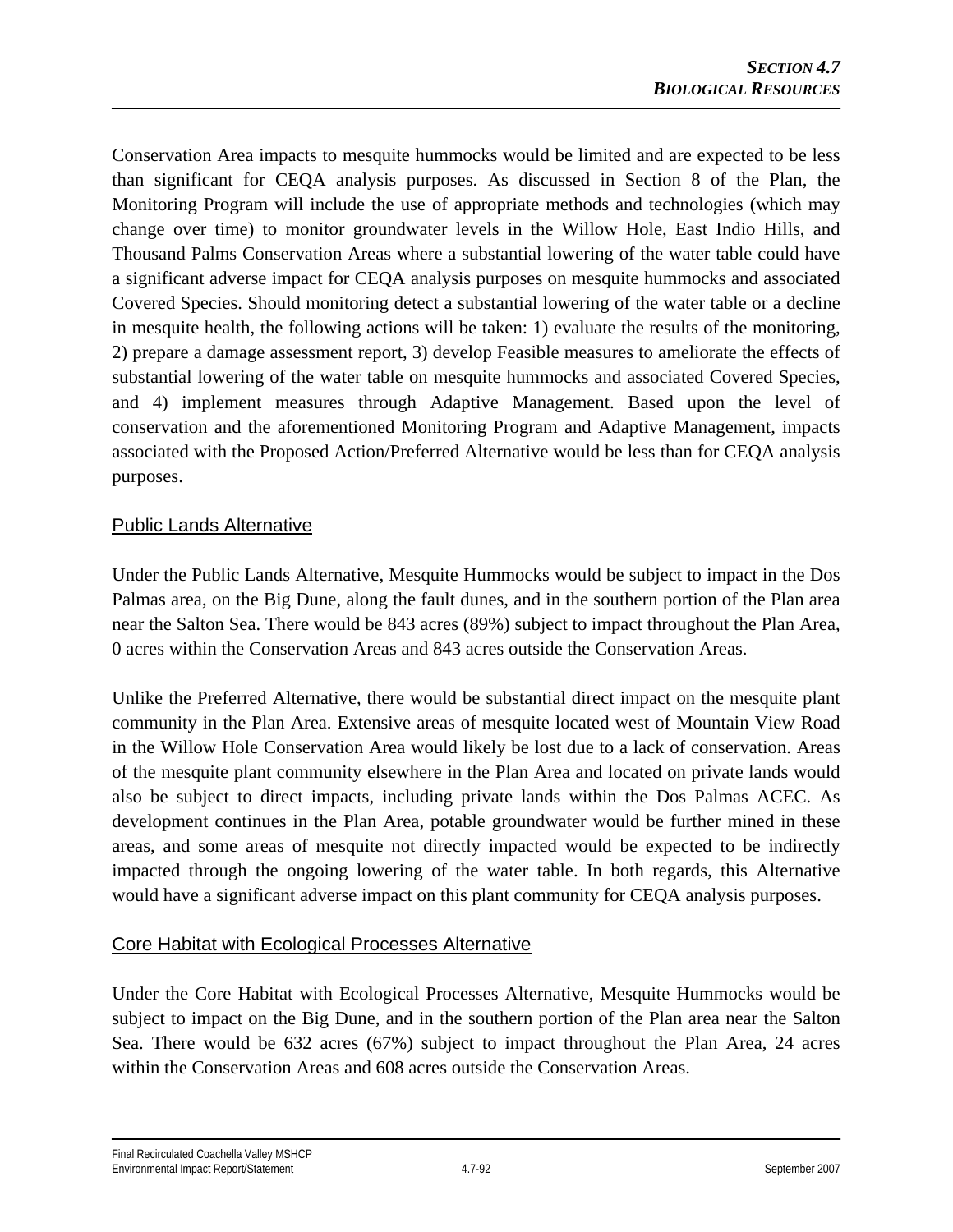This alternative would result in the direct conservation of most of the important mesquite communities, with possible losses in the eastern portion of the Indio Hills. The reduced conservation area, especially in the Sky Valley area, has the potential to reduce the levels of groundwater in the Desert Hot Springs Subbasin, although impacts would be due to non-potable consumption such as landscaping, golf course, etc.

Reduced conservation and potentially increased mining of groundwater could reduce the availability of water to mesquite and palm oases located along the San Andreas Fault Zone, although impacts under current planning designations are expected to remain below levels of significance. Overall, direct and indirect impacts to mesquite are expected to occur in the Willow Hole, Edom Hill, Indio Hills Palms and East Indio Hills Conservation Areas, and would be greater than impacts associated with the Preferred Alternative.

## Enhanced Conservation Alternative

Under the Enhanced Conservation Alternative, Mesquite Hummocks would be subject to impact in the southern portion of the Plan area near the Salton Sea. There would be 514 acres (54%) subject to impact throughout the Plan Area, 38 acres within the Conservation Areas and 476 acres outside the Conservation Areas.

This alternative would result in a substantial increase in conservation lands beyond that of any of the other alternatives. Additional lands would be added to a variety of broadly distributed Conservation Areas. This alternative would provide the level of protection expected to result from the Preferred Alternative.

Direct impacts of this alternative on groundwater resources that may be important to covered plant communities are expected to be modestly reduced in comparison to the Preferred Alternative. Less land in the Mission Creek Subbasin would be available for development, although possible increases in development intensities in the basin could reduce the effect of more lands placed in conservation in this area. This difference in conservation could further assure protection of the groundwater regime and associated mesquite, in the Willow Hole Conservation Area. In this regard, this alternative is modestly superior to the Preferred Alternative.

## No Action/No Project Alternative

The No Action/No Project Alternative would not directly affect or pose possible conflicts between groundwater mining and preservation of groundwater-dependent natural communities (mesquite). Nonetheless, sensitive plant communities that are dependent upon stable and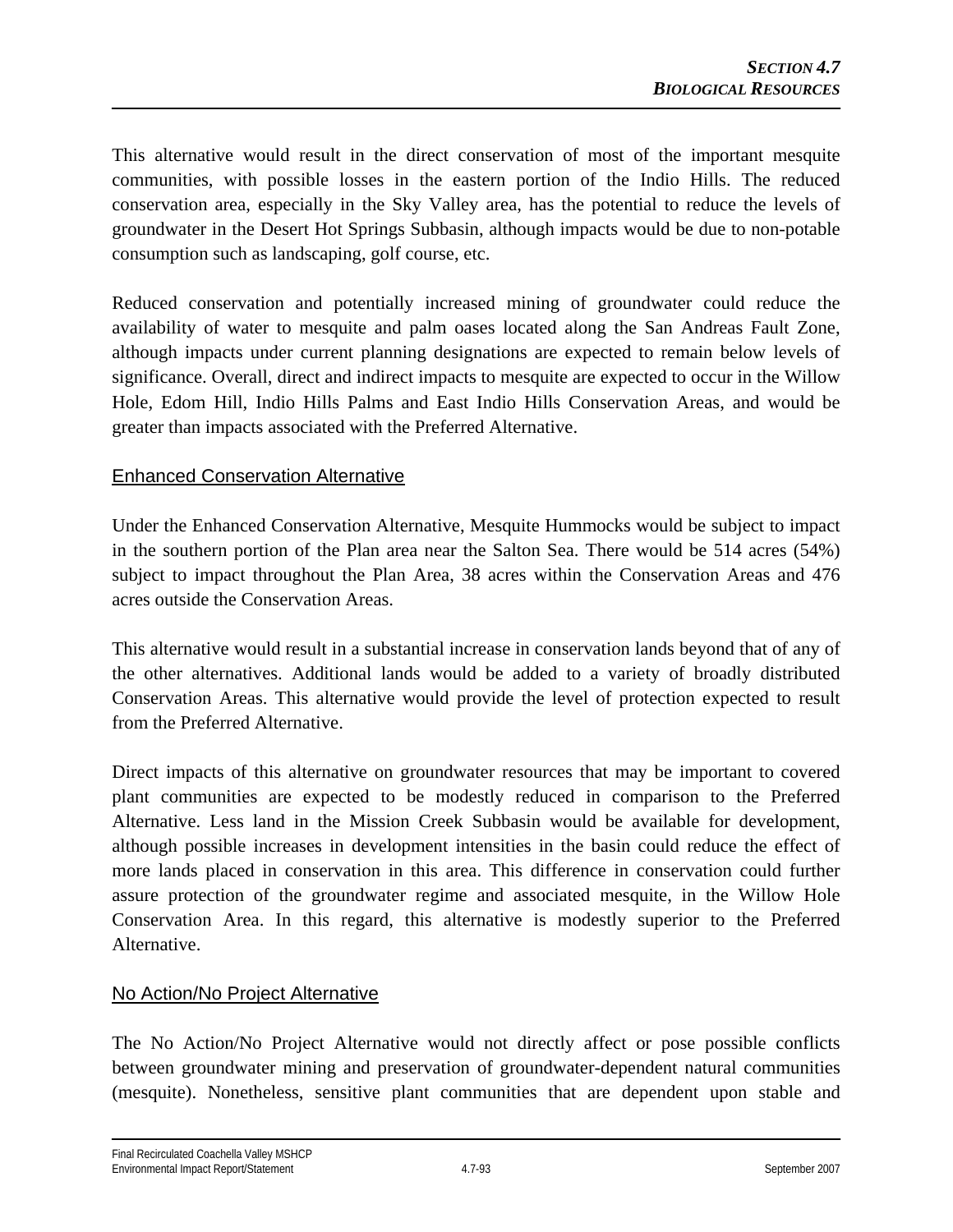dependable groundwater resource could be impacted by incremental urban development, associated demand for potable and irrigation water, and uncoordinated mining of the valley's groundwater basins.

As urban development continues in the Coachella Valley, pressure would increase on more remote areas as Sky Valley. While the Desert Hot Springs Subbasin, which is important to the continued viability of mesquite habitat as well as groves of native desert fan palms, is not a preferred source of potable water, other intense water uses associated with development could result in long-term adverse impacts of this subbasin and the groundwater regime it supports along the San Andreas Fault Zone.

The potential for adverse impacts to groundwater-dependent natural communities proposed for coverage under the Plan could result in individually and cumulatively adverse impacts for CEQA analysis purposes, which are unpredictable at this time. Over time, pressure on additional species could result in them becoming listed, further exacerbating the problems in attempts to facilitate compatible development.

The No Action/No Project Alternative also means that a coherent, integrated and coordinated conservation plan that could provide long-term protection of groundwater resources essential to the protection of these plant communities would not be implemented. In addition to the continued piecemeal means by which urban development/species protection conflicts are addressed, over time circumstances could worsen and the extent and pattern of development and groundwater mining could preclude the possibility of structuring viable habitat conservation plans that can assure the long-term protection of these plant communities and the wildlife species they support. The lack of a coordinated habitat conservation plan could result in significant adverse indirect impacts to this plant community for CEQA analysis purposes.

## **Sonoran Creosote Bush Scrub**

## Proposed Action/Preferred Alternative

Under the Preferred Alternative, Sonoran Creosote Bush Scrub would be subject to impact in the areas east of Desert Hot Springs, between the Indio Hills and Joshua Tree National Park, and between Indio and the western edge of the Desert Tortoise Linkage Conservation Area. There would be 54,938 acres (14% of all lands and 33% of non-Federal lands) subject to impact throughout the Plan Area, 11,626 acres within the Conservation Areas and 43,312 acres outside the Conservation Areas. Given the significant extent of this community that would remain under this Alternative, impacts would be less than significant for CEQA analysis purposes. Furthermore, disturbance allowed under this Alternative would be less than significant for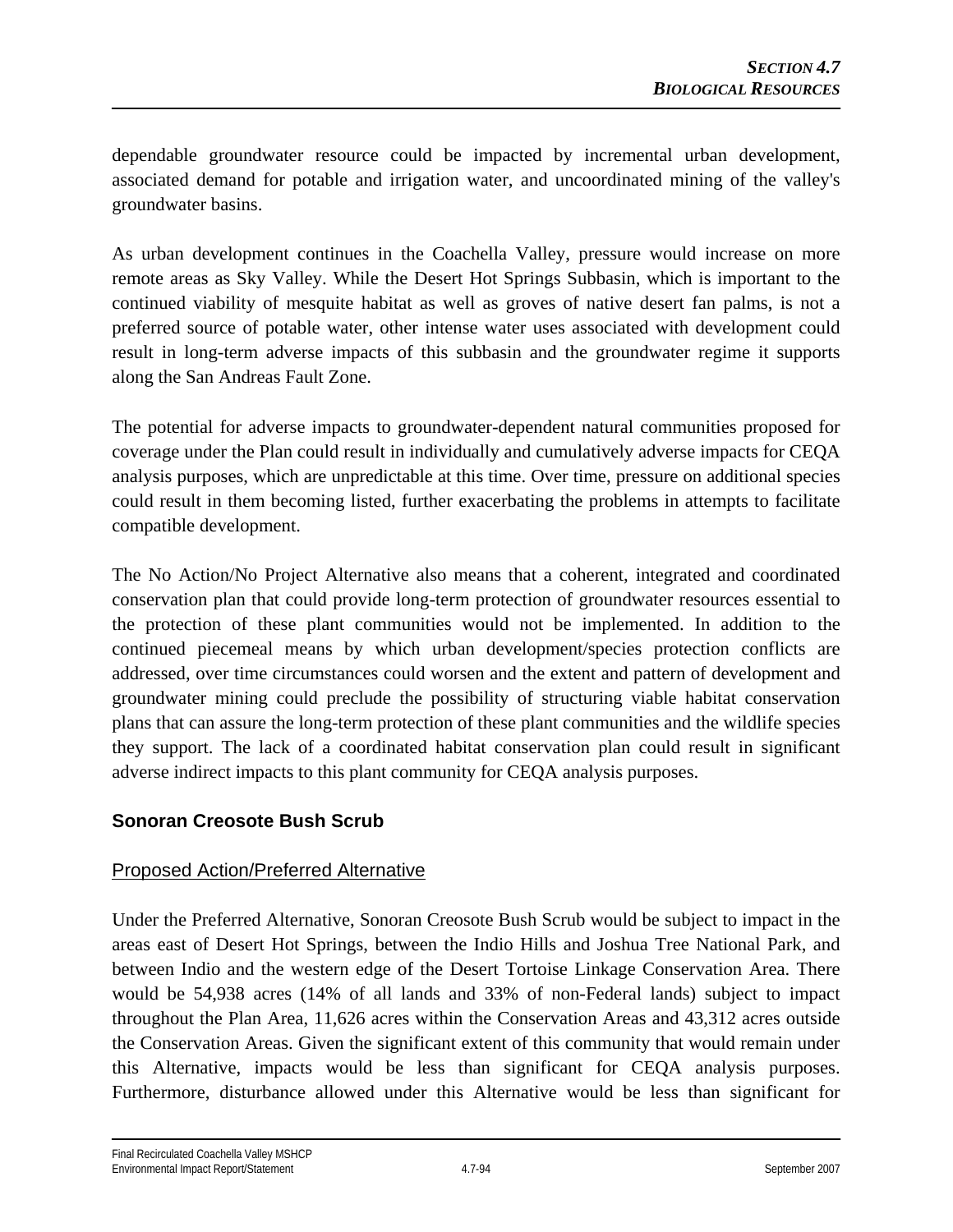CEQA analysis purposes because of the benefits conferred by the Plan in protecting adequate unfragmented habitat, maintaining Essential Ecological Processes to sustain the habitat, and protecting Biological Corridors and Linkages, as appropriate.

### Public Lands Alternative

Under the Public Lands Alternative, Sonoran Creosote Bush Scrub would be subject to impact on private lands throughout the Plan area. There would be 157,848 acres (39%) subject to impact throughout the Plan Area, 0 acres within the Conservation Areas and 157,848 acres outside the Conservation Areas. Impacts to this community would be substantially greater than those associated with the Preferred Alternative, and is environmentally inferior compared to the Preferred Alternative.

## Core Habitat with Ecological Processes Alternative

Under the Core Habitat with Ecological Processes Alternative, Sonoran Creosote Bush Scrub would be subject to impact between the southern Indio Hills and Joshua Tree National Park. There would be 63,584 acres (16%) subject to impact throughout the Plan Area, 10,777 acres within the Conservation Areas and 52,807 acres outside the Conservation Areas. Overall, impacts to this community would be greater than those associated with the Preferred Alternative, and is environmentally inferior compared to the Preferred Alternative.

## Enhanced Conservation Alternative

Under the Enhanced Conservation Alternative, Sonoran Creosote Bush Scrub would be subject to impact in the area between the southern Indio Hills and Joshua Tree National Park. There would be 41,993 acres (10%) subject to impact throughout the Plan Area, 13,176 acres within the Conservation Areas and 28,817 acres outside the Conservation Areas. Given the significant extent of this community that would remain under this Alternative, impacts would be less than for CEQA analysis purposes.

#### No Action/No Project Alternative

Under the No Action/No Project Alternative there would be no coordinated conservation plan adopted or implemented. As a consequence, incremental impacts to this community would continue, which could lead in the long-term to a significant adverse indirect impact for CEQA analysis purposes.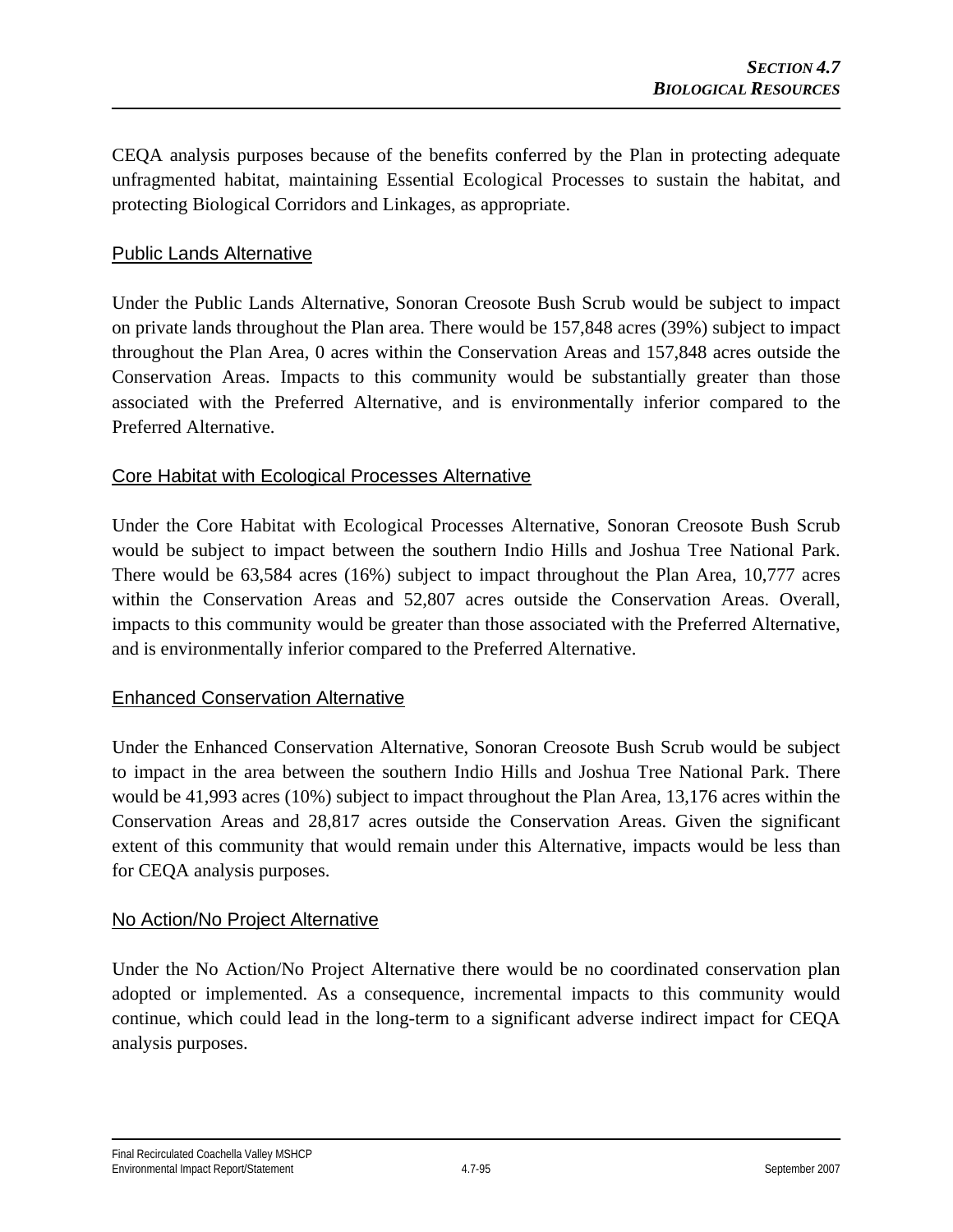## **Sonoran Mixed Woody and Succulent Scrub**

## Proposed Action/Preferred Alternative

Under the Preferred Alternative, Sonoran Mixed Woody and Succulent Scrub would be subject to impact in the area west of Desert Hot Springs. There would be 24,012 acres (18% of all lands and 30% of non-Federal lands) subject to impact throughout the Plan Area, 4,192 acres within the Conservation Areas and 19,820 acres outside the Conservation Areas. Given the extent of this community that would remain under this Alternative, impacts would be less than significant for CEQA analysis purposes. Furthermore, disturbance allowed under this Alternative would be less than significant for CEQA analysis purposes because of the benefits conferred by the Plan in protecting adequate unfragmented habitat, maintaining Essential Ecological Processes to sustain the habitat, and protecting Biological Corridors and Linkages, as appropriate.

#### Public Lands Alternative

Under the Public Lands Alternative, Sonoran Mixed Woody and Succulent Scrub would be subject to impact in area west of Desert Hot Springs, Mission Creek west of Hwy 62 and on private lands throughout the Santa Rosa and San Jacinto Mountains. There would be 59,836 acres (45%) subject to impact throughout the Plan Area, 0 acres within the Conservation Areas and 59,836 acres outside the Conservation Areas. This Alternative would be substantially inferior to the Preferred Alternative and could result in a significant adverse impact on this community for CEQA analysis purposes.

## Core Habitat with Ecological Processes Alternative

Under the Core Habitat with Ecological Processes Alternative, Sonoran Mixed Woody and Succulent Scrub would be subject to impact in area west of Hwy 62. There would be 26,004 acres (19%) subject to impact throughout the Plan Area, 3,799 acres within the Conservation Areas and 21,850 acres outside the Conservation Areas. Impacts from this Alternative would be slightly greater than those under the Preferred Alternative. Nonetheless, given the extent of this community that would remain under this Alternative, impacts would be less than significant for CEQA analysis purposes.

## Enhanced Conservation Alternative

Under the Enhanced Conservation Alternative, Sonoran Mixed Woody and Succulent Scrub would be subject to impact in the area west of Hwy 62. There would be 17,704 acres (13%) subject to impact throughout the Plan Area, 5,076 acres within the Conservation Areas and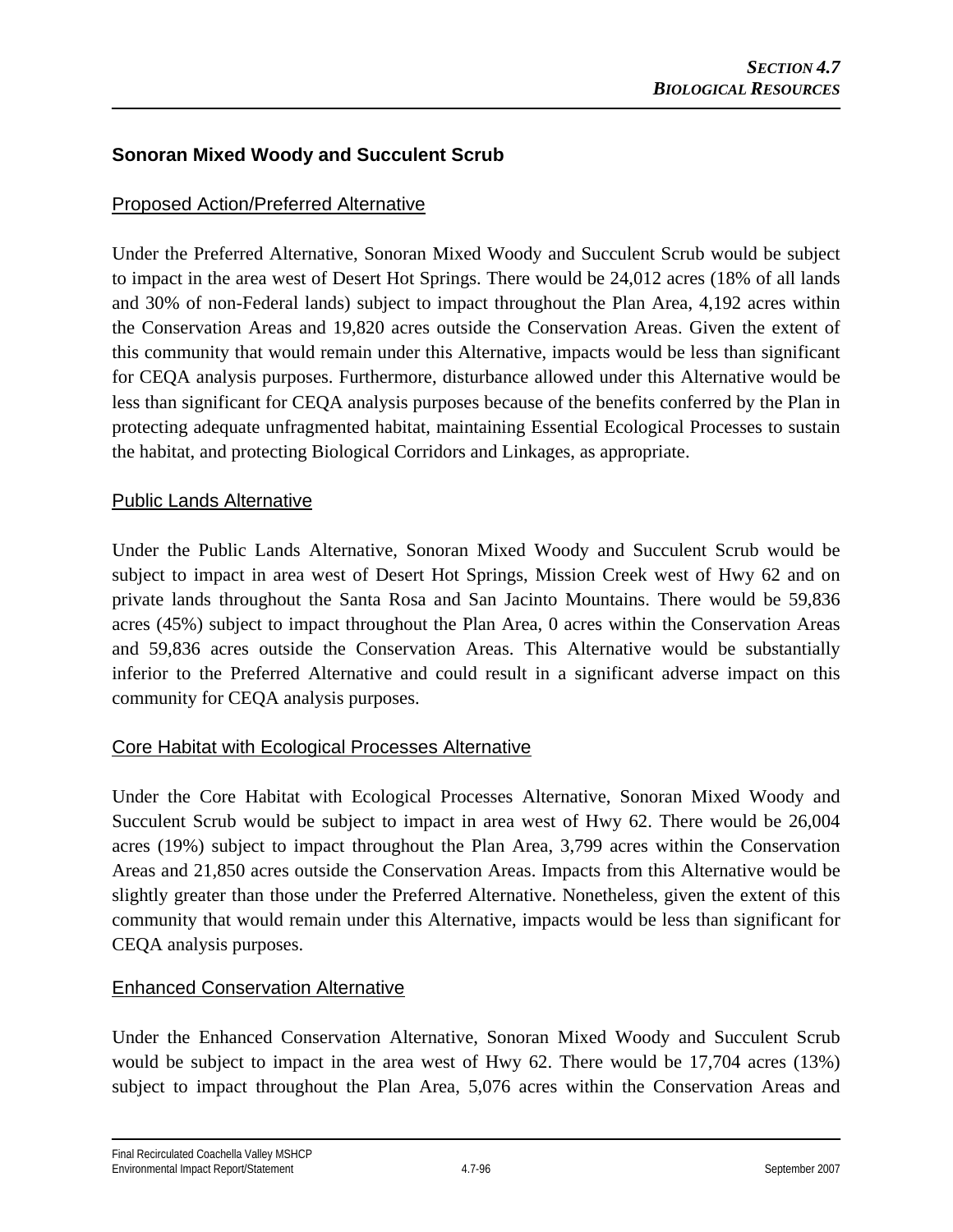12,628 acres outside the Conservation Areas. Given the extent of this community that would remain under this Alternative, impacts would be less than significant for CEQA analysis purposes. Disturbance allowed under this Alternative would be less than significant for CEQA analysis purposes because of the benefits conferred by the Plan in protecting adequate unfragmented habitat, maintaining Essential Ecological Processes to sustain the habitat, and protecting Biological Corridors and Linkages, as appropriate.

## No Action/No Project Alternative

Under the No Action/No Project Alternative there would be no coordinated conservation plan adopted or implemented. As a consequence, incremental impacts to this community would continue, which could lead in the long-term to a significant adverse indirect impact for CEQA analysis purposes.

## **Mojave Mixed Woody Scrub**

## Proposed Action/Preferred Alternative

Under the Preferred Alternative, Mojave Mixed Woody Scrub would be subject to impact in Joshua Tree National Park. There would be 5,864 acres (6% of all lands and 19% of non-Federal lands) subject to impact throughout the Plan Area, 2,766 acres within the Conservation Areas and 3,098 acres outside the Conservation Areas. Given the extent of this community that would remain under this Alternative, impacts would be less than significant for CEQA analysis purposes. Furthermore, disturbance allowed under this Alternative would be less than significant for CEQA analysis purposes because of the benefits conferred by the Plan in protecting adequate unfragmented habitat, maintaining Essential Ecological Processes to sustain the habitat, and protecting Biological Corridors and Linkages, as appropriate.

## Public Lands Alternative

Under the Public Lands Alternative, Mojave Mixed Woody Scrub would be subject to impact on private lands along the base of the little San Bernardino Mountains. There would be 30,754 acres (30%) subject to impact throughout the Plan Area, 0 acres within the Conservation Areas and 30,754 acres outside the Conservation Areas. The potential impacts to this community could be significant under this alternative. Nonetheless, approximately 70% of the community would continue to remain intact.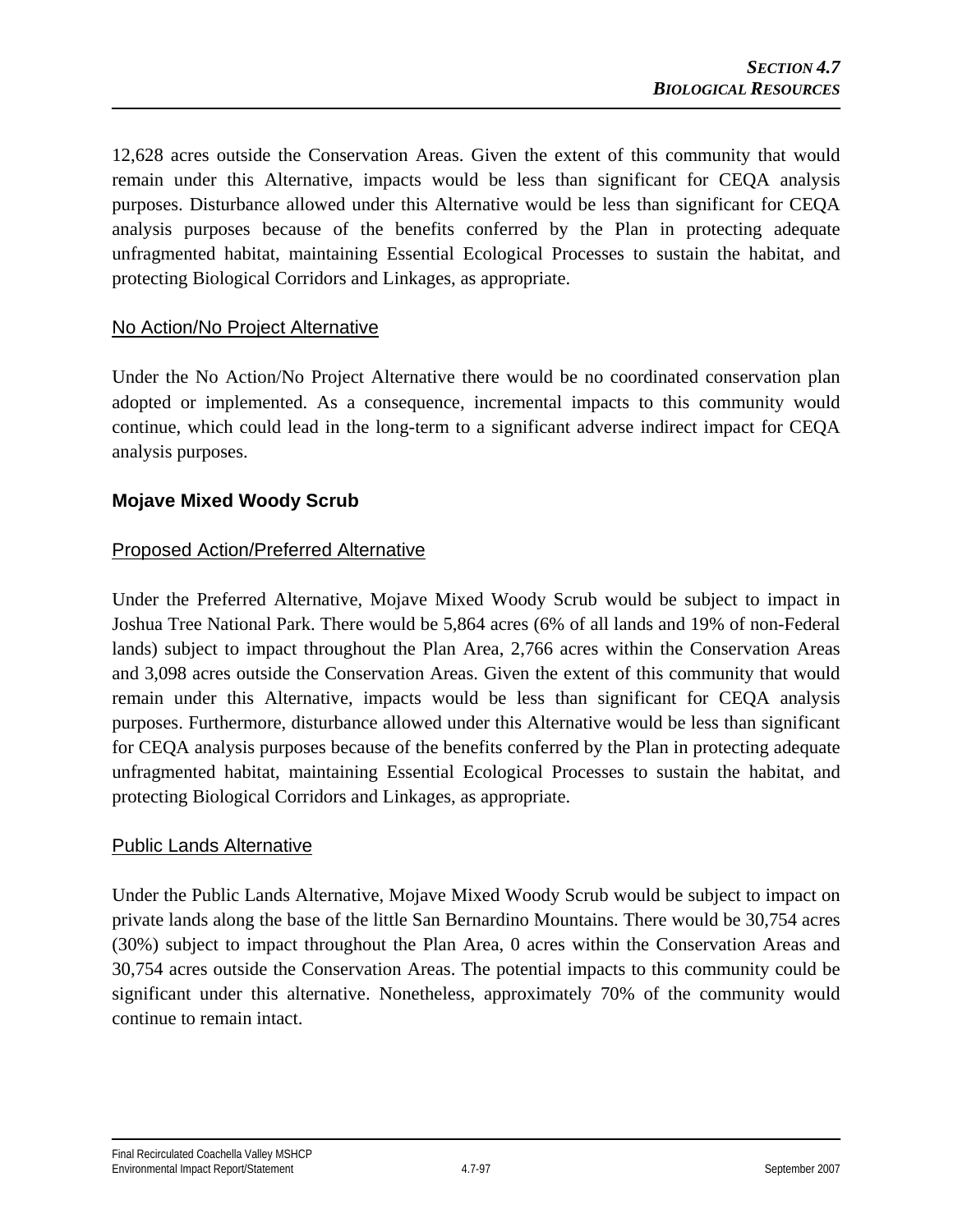## Core Habitat with Ecological Processes Alternative

Under the Core Habitat with Ecological Processes Alternative, Mojave Mixed Woody Scrub would be subject to impact along the base of the Little San Bernardino Mountains. There would be 11,643 acres (11%) subject to impact throughout the Plan Area, 2,124 acres within the Conservation Areas and 9,519 acres outside the Conservation Areas. Substantial conservation would result from this Alternative although twice as much acreage of this community could be subject to impact compared to the Preferred Alternative. Nonetheless, given the extent of this community that would remain under this Alternative, impacts would be less than significant for CEQA analysis purposes.

## Enhanced Conservation Alternative

Under the Enhanced Conservation Alternative, Mojave Mixed Woody Scrub would be subject to impact along the base of the little San Bernardino Mountains. There would be 9,481 acres (9%) subject to impact throughout the Plan Area, 2,364 acres within the Conservation Areas and 7,117 acres outside the Conservation Areas. This Alternative is environmentally superior to the Preferred Alternative and could result in half again as much acreage being impacted. Nonetheless, given the extent of this community that would remain under this Alternative, impacts would be less than significant for CEQA analysis purposes.

## No Action/No Project Alternative

Under the No Action/No Project Alternative there would be no coordinated conservation plan adopted or implemented. As a consequence, incremental impacts to this community would continue, which could lead in the long-term to a significant adverse indirect impact for CEQA analysis purposes.

## **Desert Saltbush Scrub**

## Proposed Action/Preferred Alternative

Under the Preferred Alternative, Desert Saltbush Scrub would be subject to impact north of the Willow Hole Conservation Area and on scattered parcels in the lands just north of the Salton Sea. There would be 4,524 acres (85% of all lands and 84% of non-Federal lands) subject to impact throughout the Plan Area, 89 acres within the Conservation Areas and 4,435 acres outside the Conservation Areas. Nonetheless, disturbance allowed under this Alternative would be less than significant for CEQA analysis purposes because of the benefits conferred by the Plan in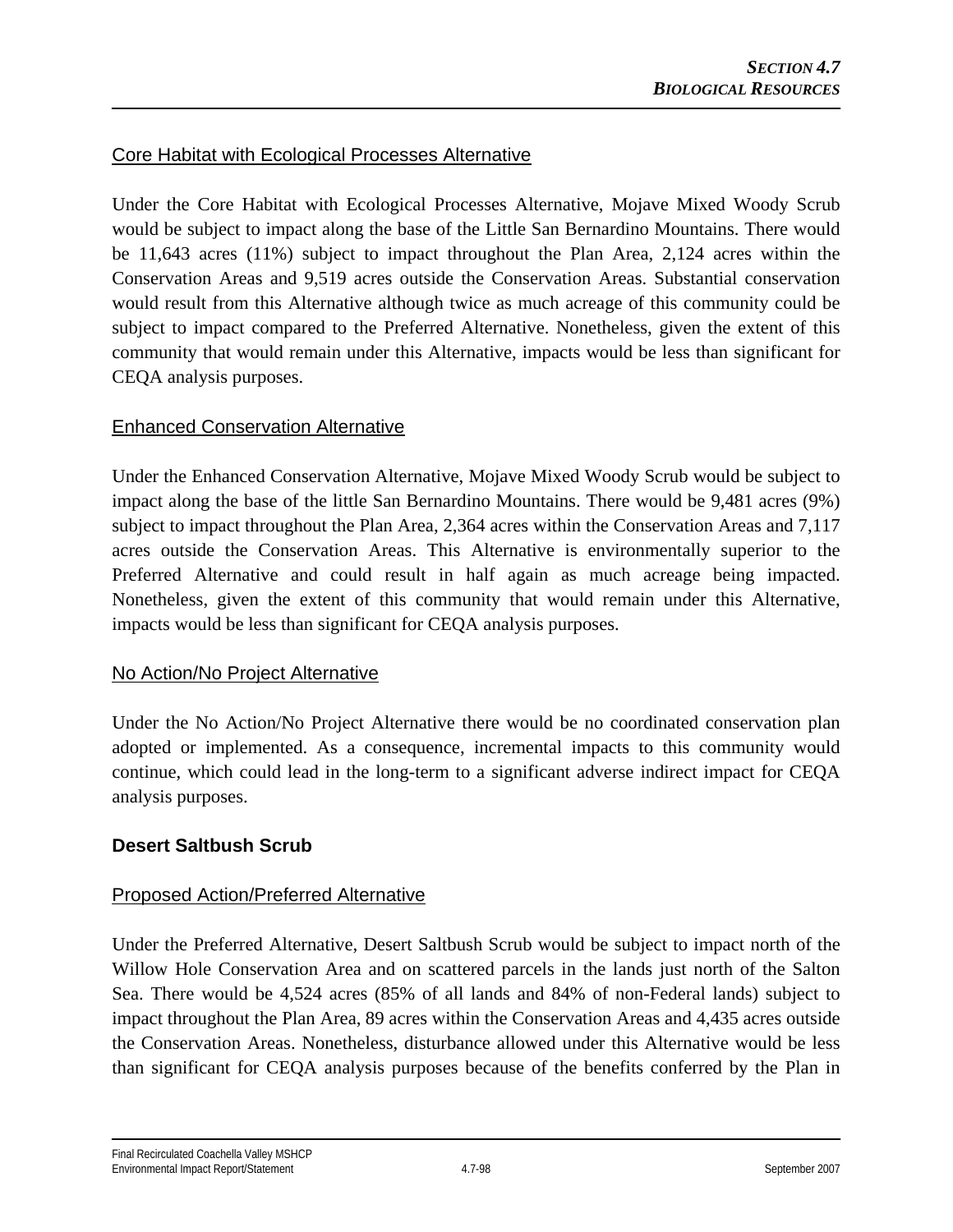protecting adequate unfragmented habitat, maintaining Essential Ecological Processes to sustain the habitat, and protecting Biological Corridors and Linkages, as appropriate.

## Public Lands Alternative

Under the Public Lands Alternative, Desert Saltbush Scrub would be subject to impact in at Willow Hole and on scattered parcels in the area just north of the Salton Sea. There would be 5,405 acres (100%) subject to impact throughout the Plan Area, 0 acres within the Conservation Areas and 5,405 acres outside the Conservation Areas. Impacts to this community under this Alternative would be significant for CEQA analysis purposes.

## Core Habitat with Ecological Processes Alternative

Under the Core Habitat with Ecological Processes Alternative, Desert Saltbush Scrub would be subject to impact north of Willow Hole and on scattered parcels in the area just north of the Salton Sea. There would be 4,432 acres (83%) subject to impact throughout the Plan Area, 108 acres within the Conservation Areas and 4,324 acres outside the Conservation Areas. Impacts from this Alternative would be modestly less compared to the Preferred Alternative. Disturbance allowed under this Alternative would be less than significant for CEQA analysis purposes because of the benefits conferred by the Plan in protecting adequate unfragmented habitat, maintaining Essential Ecological Processes to sustain the habitat, and protecting Biological Corridors and Linkages, as appropriate.

## Enhanced Conservation Alternative

Under the Enhanced Conservation Alternative, Desert Saltbush Scrub would be subject to impact on scattered parcels just north of the Salton Sea. There would be 4,366 acres (82%) subject to impact throughout the Plan Area, 116 acres within the Conservation Areas and 4,250 acres outside the Conservation Areas. Disturbance allowed under this Alternative would be less than significant for CEQA analysis purposes because of the benefits conferred by the Plan in protecting adequate unfragmented habitat, maintaining Essential Ecological Processes to sustain the habitat, and protecting Biological Corridors and Linkages, as appropriate.

## No Action/No Project Alternative

Impacts would be the same as for the Public Land Alternative. Under the No Action/No Project Alternative there would be no coordinated conservation plan adopted or implemented. As a consequence, incremental impacts to this community would continue, which could lead in the long-term to a significant adverse indirect impact for CEQA analysis purposes.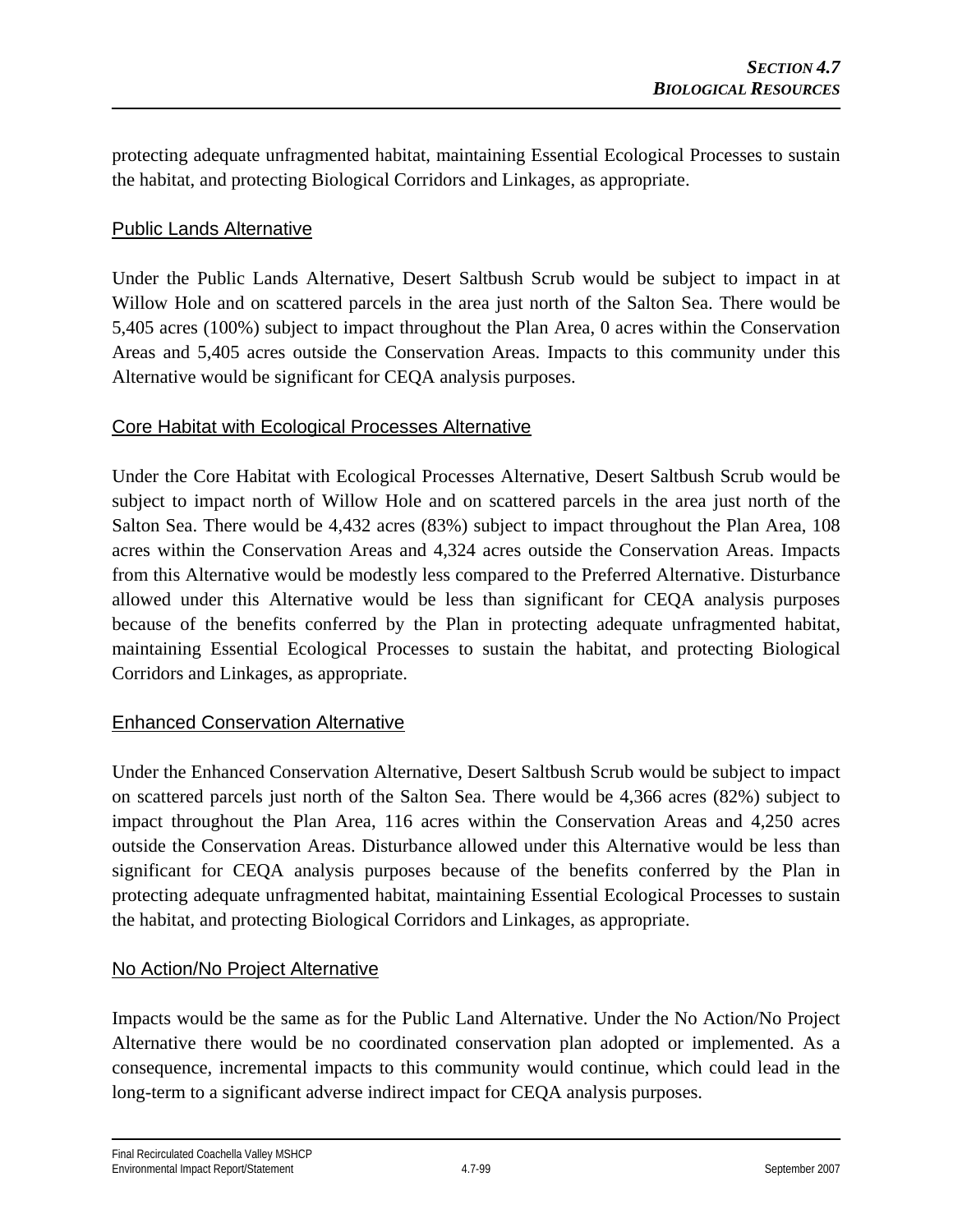## **Desert Sink Scrub**

## Proposed Action/Preferred Alternative

Under the Preferred Alternative, Desert Sink Scrub would be subject to impact along the northeast margin of the Salton Sea. There would be 1,664 acres (17% of all lands and 24% of non-Federal lands) subject to impact throughout the Plan Area, 587 acres within the Conservation Areas and 1,077 acres outside the Conservation Areas. Disturbance allowed under this Alternative would be less than significant for CEQA analysis purposes because of the benefits conferred by the Plan in protecting adequate unfragmented habitat, maintaining Essential Ecological Processes to sustain the habitat, and protecting Biological Corridors and Linkages, as appropriate.

## Public Lands Alternative

Under the Public Lands Alternative, Desert Sink Scrub would be subject to impact. There would be 7,094 (74%) acres subject to impact throughout the Plan Area, 0 acres within the Conservation Areas and 7,094 acres outside the Conservation Areas. Impacts associated with this Alternative would be substantially greater than those associated with the Preferred Alternative. The potential of impacts to 74% of this community would be significant for CEQA analysis purposes.

## Core Habitat with Ecological Processes Alternative

Under the Core Habitat with Ecological Processes Alternative, Desert Sink Scrub would be subject to impact along the northeast margin of the Salton Sea. There would be 1,633 (17%) acres subject to impact throughout the Plan Area, 608 acres within the Conservation Areas and 1,025 acres outside the Conservation Areas. Overall impacts would be modestly less than the Preferred Alternative. Disturbance allowed under this Alternative would be less than significant for CEQA analysis purposes because of the benefits conferred by the Plan in protecting adequate unfragmented habitat, maintaining Essential Ecological Processes to sustain the habitat, and protecting Biological Corridors and Linkages, as appropriate.

## Enhanced Conservation Alternative

Under the Enhanced Conservation Alternative, Desert Sink Scrub would be subject to impact along the northeast margin of the Salton Sea. There would be 1,633 (15%) acres subject to impact throughout the Plan Area, 608 acres within the Conservation Areas and 1,025 acres outside the Conservation Areas. Overall impacts would be modesty less than the Preferred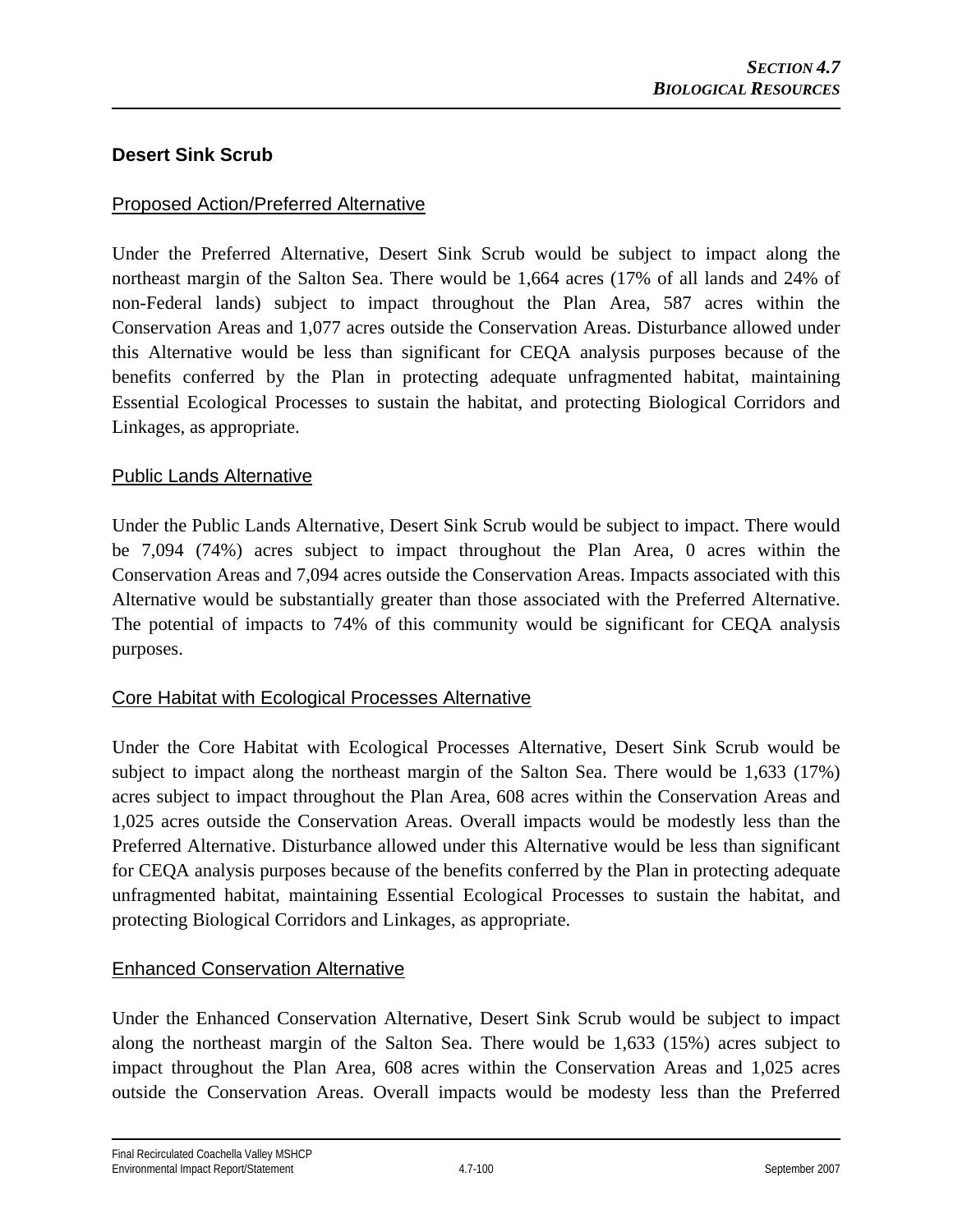Alternative. Disturbance allowed under this Alternative would be less than significant for CEQA analysis purposes because of the benefits conferred by the Plan in protecting adequate unfragmented habitat, maintaining Essential Ecological Processes to sustain the habitat, and protecting Biological Corridors and Linkages, as appropriate.

## No Action/No Project Alternative

Under the No Action/No Project Alternative there would be no coordinated conservation plan adopted or implemented. As a consequence, incremental impacts to this community would continue, which could lead in the long-term to a significant adverse indirect impact for CEQA analysis purposes.

#### **Chamise Chaparral**

#### Proposed Action/Preferred Alternative

Under the Preferred Alternative, Chamise Chaparral would be subject to impact east of Banning in the San Jacinto Mountains. There would be 52 acres (2% of all lands and 10% of non-Federal lands) subject to impact throughout the Plan Area, 52 acres within the Conservation Areas and 0 acres outside the Conservation Areas. Disturbance allowed under this Alternative would be less than significant for CEQA analysis purposes because of the benefits conferred by the Plan in protecting adequate unfragmented habitat, maintaining Essential Ecological Processes to sustain the habitat, and protecting Biological Corridors and Linkages, as appropriate.

#### Public Lands Alternative

Under the Public Lands Alternative, Chamise Chaparral would be subject to impact in the area east of Banning. There would be 558 acres (20%) subject to impact throughout the Plan Area, 0 acres within the Conservation Areas and 558 acres outside the Conservation Areas. Impacts to this community would be substantially greater than those from the Preferred Alternative and would therefore be environmentally inferior.

#### Core Habitat with Ecological Processes Alternative

Under the Core Habitat with Ecological Processes Alternative, Chamise Chaparral would be subject to impact in area east of Banning. There would be 246 acres (9%) subject to impact throughout the Plan Area, 35 acres within the Conservation Areas and 211 acres outside the Conservation Areas. Impacts associated this Alternative would be moderately greater than those from the Preferred Alternative. Nonetheless, disturbance allowed under this Alternative would be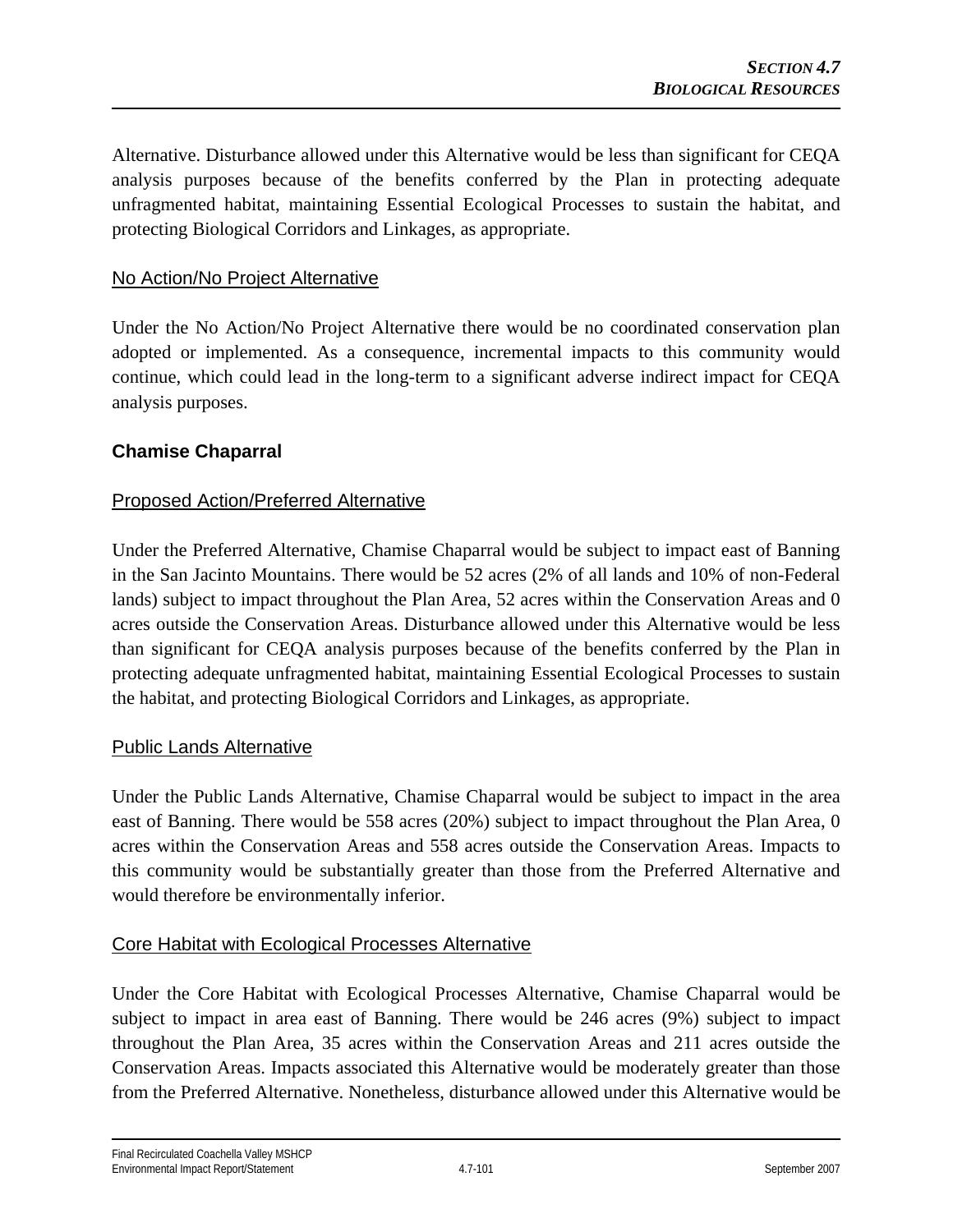less than significant for CEQA analysis purposes because of the benefits conferred by the Plan in protecting adequate unfragmented habitat, maintaining Essential Ecological Processes to sustain the habitat, and protecting Biological Corridors and Linkages, as appropriate.

## Enhanced Conservation Alternative

Under the Enhanced Conservation Alternative, Chamise Chaparral would be subject to impact in the area east of Banning. There would be 246 acres (9%) subject to impact throughout the Plan Area, 35 acres within the Conservation Areas and 211 acres outside the Conservation Areas. Impacts associated this Alternative would be moderately greater than those from the Preferred Alternative. Nonetheless, disturbance allowed under this Alternative would be less than significant for CEQA analysis purposes because of the benefits conferred by the Plan in protecting adequate unfragmented habitat, maintaining Essential Ecological Processes to sustain the habitat, and protecting Biological Corridors and Linkages, as appropriate.

## No Action/No Project Alternative

Under the No Action/No Project Alternative there would be no coordinated conservation plan adopted or implemented. As a consequence, incremental impacts to this community would continue, which could lead in the long-term to a significant adverse indirect impact for CEQA analysis purposes.

## **Redshank Chaparral**

## Proposed Action/Preferred Alternative

Under the Preferred Alternative, Redshank Chaparral would be subject to impact in the Santa Rosa Mountains along Hwy 74. There would be 977 acres (7% of all lands and 30% of non-Federal lands) subject to impact throughout the Plan Area, 253 acres within the Conservation Areas and 724 acres outside the Conservation Areas. Disturbance allowed under this Alternative would be less than significant for CEQA analysis purposes because of the benefits conferred by the Plan in protecting adequate unfragmented habitat, maintaining Essential Ecological Processes to sustain the habitat, and protecting Biological Corridors and Linkages, as appropriate.

## Public Lands Alternative

Under the Public Lands Alternative, Redshank Chaparral would be subject to impact in the Santa Rosa Mountains along Hwy 74. There would be 3,251 acres (24%) subject to impact throughout the Plan Area, 0 acres within the Conservation Areas and 3,251 acres outside the Conservation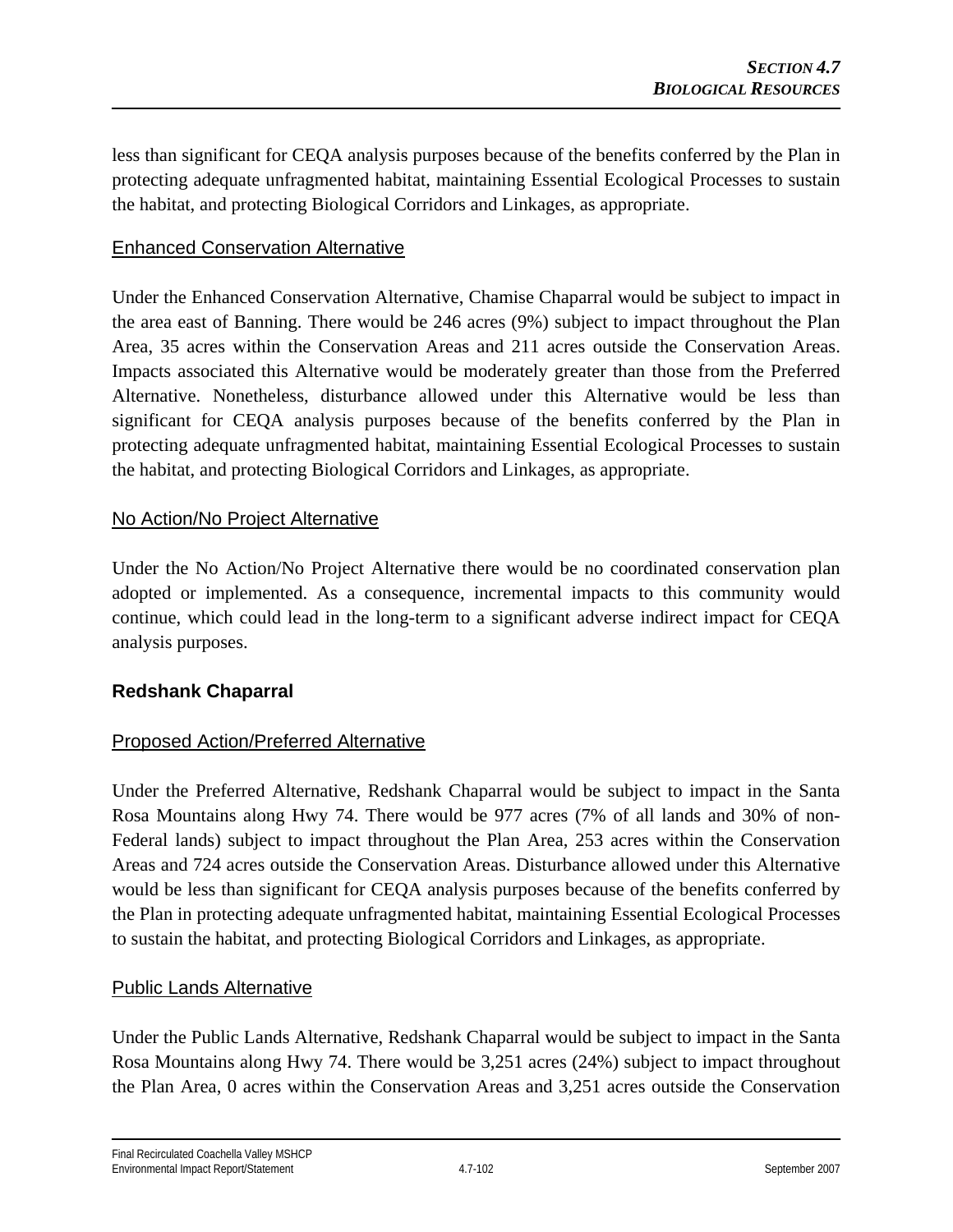Areas. Impacts associated with this Alternative could be substantially greater than those associated with the Preferred Alternative.

### Core Habitat with Ecological Processes Alternative

Under the Core Habitat with Ecological Processes Alternative, Redshank Chaparral would be subject to impact in the Santa Rosa Mountains along Hwy 74. There would be 356 acres (3%) subject to impact throughout the Plan Area, 322 acres within the Conservation Areas and 34 acres outside the Conservation Areas. Disturbance allowed under this Alternative would be less than significant for CEQA analysis purposes because of the benefits conferred by the Plan in protecting adequate unfragmented habitat, maintaining Essential Ecological Processes to sustain the habitat, and protecting Biological Corridors and Linkages, as appropriate.

#### Enhanced Conservation Alternative

Under the Enhanced Conservation Alternative, Redshank Chaparral would be subject to impact in the Santa Rosa Mountains along Hwy 74. There would be 349 acres (3%) subject to impact throughout the Plan Area, 323 acres within the Conservation Areas and 26 acres outside the Conservation Areas. Disturbance allowed under this Alternative would be less than significant for CEQA analysis purposes because of the benefits conferred by the Plan in protecting adequate unfragmented habitat, maintaining Essential Ecological Processes to sustain the habitat, and protecting Biological Corridors and Linkages, as appropriate.

## No Action/No Project Alternative

Under the No Action/No Project Alternative there would be no coordinated conservation plan adopted or implemented. As a consequence, incremental impacts to this community would continue, which could lead in the long-term to a significant adverse indirect impact for CEQA analysis purposes.

## **Semi-Desert Chaparral**

## Proposed Action/Preferred Alternative

Under the Preferred Alternative, Semi-Desert Chaparral would be subject to impacts outside the Conservation Areas. There would be 305 acres (1% of all lands and 9% of non-Federal lands) subject to impact throughout the Plan Area, 304 acres within the Conservation Areas and 1 acre outside the Conservation Areas. Disturbance allowed under this Alternative would be less than significant for CEQA analysis purposes because of the benefits conferred by the Plan in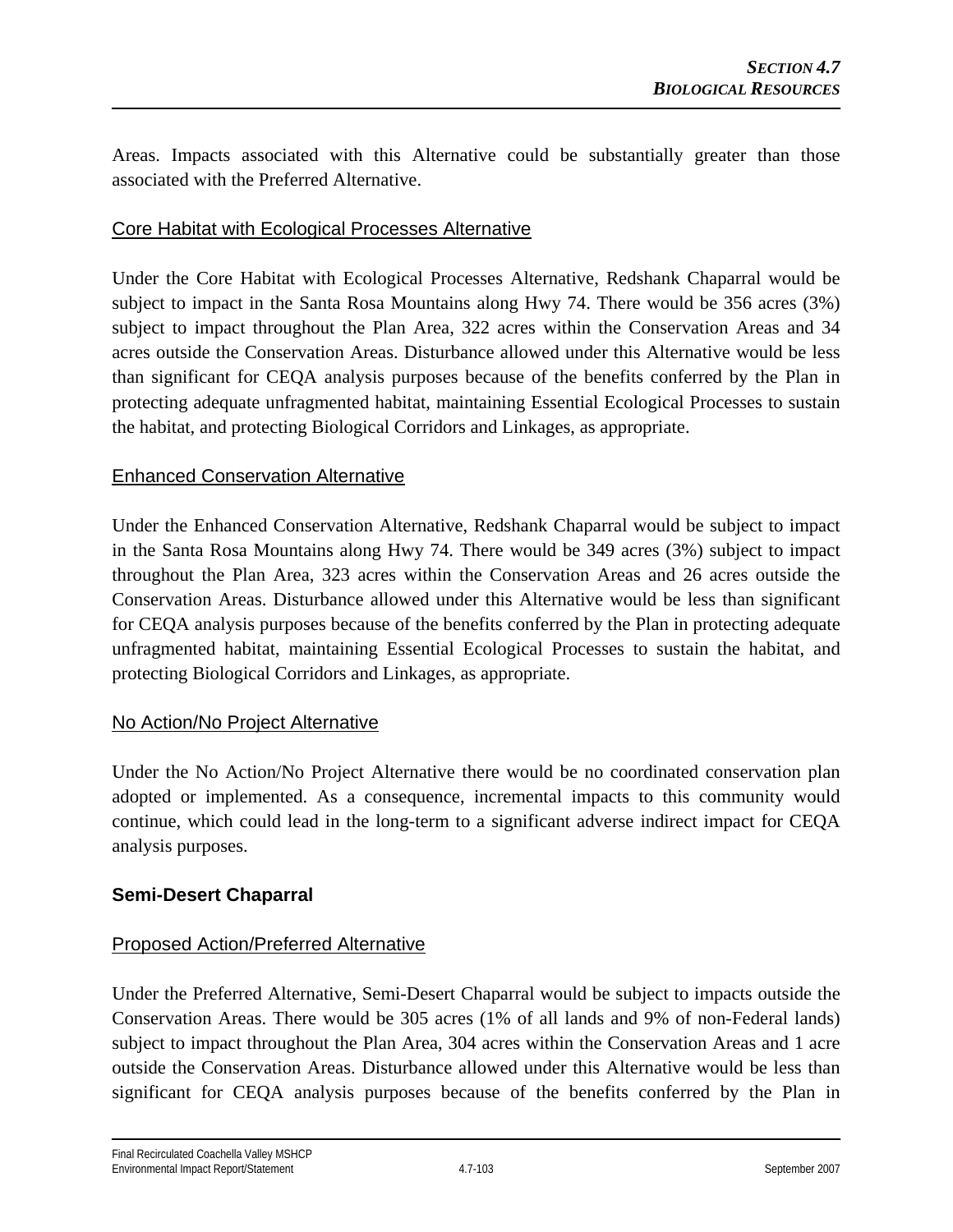protecting adequate unfragmented habitat, maintaining Essential Ecological Processes to sustain the habitat, and protecting Biological Corridors and Linkages, as appropriate.

## Public Lands Alternative

Under the Public Lands Alternative, Semi-Desert Chaparral would be subject to impact on private lands in the Santa Rosa and San Jacinto Mountains. There would be 3,195 (14%) acres subject to impact throughout the Plan Area, 0 acres within the Conservation Areas and 3,195 acres outside the Conservation Areas. Impacts associated this Alternative would be moderately greater than those from the Preferred Alternative. Nonetheless, disturbance allowed under this Alternative would be less than significant for CEQA analysis purposes because of the benefits conferred by the Plan in protecting adequate unfragmented habitat, maintaining Essential Ecological Processes to sustain the habitat, and protecting Biological Corridors and Linkages, as appropriate.

## Core Habitat with Ecological Processes Alternative

Under the Core Habitat with Ecological Processes Alternative, Semi-Desert Chaparral would not be subject to impacts outside of the Conservation Areas. There would be 309 acres subject to impact throughout the Plan Area, 309 acres (1%) within the Conservation Areas and 0 acres outside the Conservation Areas. Disturbance allowed under this Alternative would be less than significant for CEQA analysis purposes because of the benefits conferred by the Plan in protecting adequate unfragmented habitat, maintaining Essential Ecological Processes to sustain the habitat, and protecting Biological Corridors and Linkages, as appropriate.

## Enhanced Conservation Alternative

Under the Enhanced Conservation Alternative, Semi-Desert Chaparral would not be subject to impact outside of the Conservation Areas. There would be 309 (1%) acres subject to impact throughout the Plan Area, 309 acres within the Conservation Areas and 0 acres outside the Conservation Areas. Disturbance allowed under this Alternative would be less than significant for CEQA analysis purposes because of the benefits conferred by the Plan in protecting adequate unfragmented habitat, maintaining Essential Ecological Processes to sustain the habitat, and protecting Biological Corridors and Linkages, as appropriate.

## No Action/No Project Alternative

Under the No Action/No Project Alternative there would be no coordinated conservation plan adopted or implemented. As a consequence, incremental impacts to this community would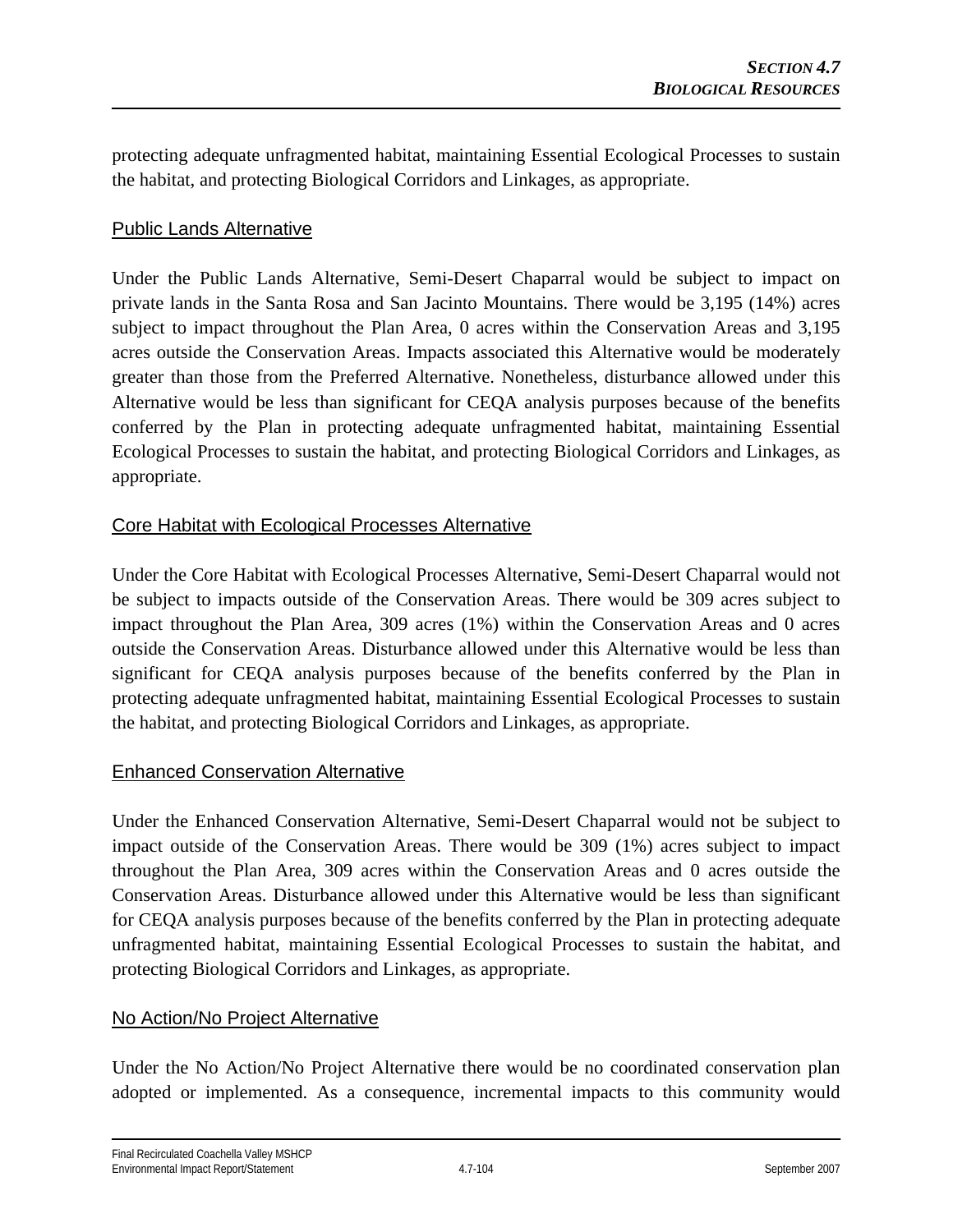continue, which could lead in the long-term to a significant adverse indirect impact for CEQA analysis purposes.

## **Interior Live Oak Chaparral**

#### Proposed Action/Preferred Alternative

Under the Preferred Alternative, Interior Live Oak Chaparral would be subject to impact near Cabazon and in the San Jacinto Mountains near the western boundary of the Plan area. There would be 3,858 acres (19% of all lands and 74% of non-Federal lands) subject to impact throughout the Plan Area, 91 acres within the Conservation Areas and 3,767 acres outside the Conservation Areas. However, disturbance allowed under this Alternative would be less than significant for CEQA analysis purposes because of the benefits conferred by the Plan in protecting adequate unfragmented habitat, maintaining Essential Ecological Processes to sustain the habitat, and protecting Biological Corridors and Linkages, as appropriate.

#### Public Lands Alternative

Under the Public Lands Alternative, Interior Live Oak Chaparral would be subject to impact near Cabazon and in the San Jacinto Mountains near the western boundary of the Plan area. There would be 3,204 (16%) acres subject to impact throughout the Plan Area, 0 acres within the Conservation Areas and 3,204 outside the Conservation Areas. Disturbance allowed under this Alternative would be less than significant for CEQA analysis purposes because of the benefits conferred by the Plan in protecting adequate unfragmented habitat, maintaining Essential Ecological Processes to sustain the habitat, and protecting Biological Corridors and Linkages, as appropriate.

#### Core Habitat with Ecological Processes Alternative

Under the Core Habitat with Ecological Processes Alternative, Interior Live Oak Chaparral would be subject to impact near Cabazon and in the San Jacinto Mountains near the western boundary of the Plan area. There would be 2,466 (12%) acres subject to impact throughout the Plan Area, 82 acres within the Conservation Areas and 2,384 acres outside the Conservation Areas. Disturbance allowed under this Alternative would be less than significant for CEQA analysis purposes because of the benefits conferred by the Plan in protecting adequate unfragmented habitat, maintaining Essential Ecological Processes to sustain the habitat, and protecting Biological Corridors and Linkages, as appropriate.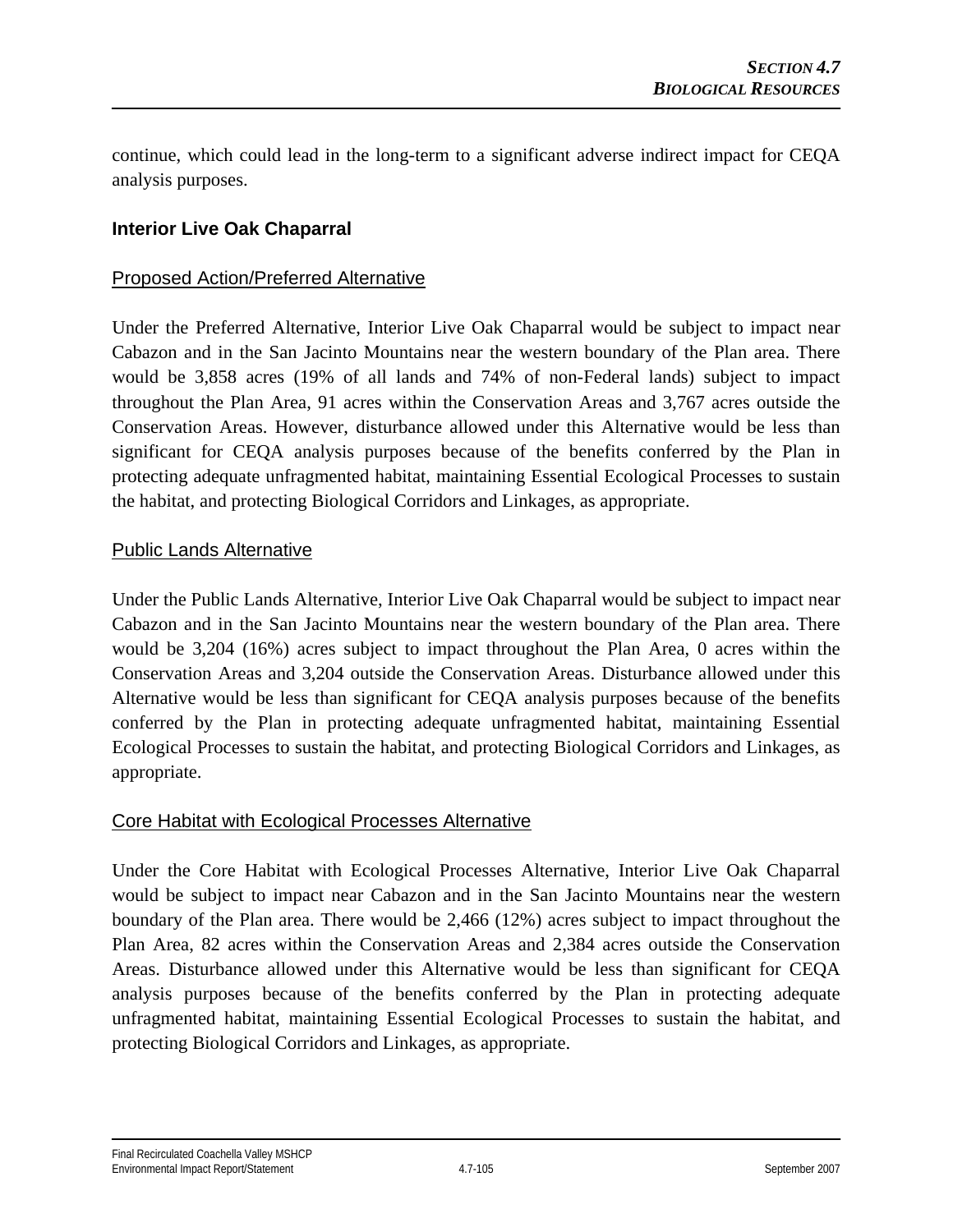## Enhanced Conservation Alternative

Under the Enhanced Conservation Alternative, Interior Live Oak Chaparral would be subject to impact near Cabazon and in the San Jacinto Mountains near the western boundary of the Plan area. There would be 2,466 (12%) acres subject to impact throughout the Plan Area, 82 acres within the Conservation Areas and 2,384 outside the Conservation Areas. Impacts associated with this Alternative are moderately less than those from the Preferred Alternative. Disturbance allowed under this Alternative would be less than significant for CEQA analysis purposes because of the benefits conferred by the Plan in protecting adequate unfragmented habitat, maintaining Essential Ecological Processes to sustain the habitat, and protecting Biological Corridors and Linkages, as appropriate.

## No Action/No Project Alternative

Under the No Action/No Project Alternative there would be no coordinated conservation plan adopted or implemented. As a consequence, incremental impacts to this community would continue, which could lead in the long-term to a significant adverse indirect impact for CEQA analysis purposes.

## **Cismontane Alkali Marsh**

## Proposed Action/Preferred Alternative

Under the Preferred Alternative, Cismontane Alkali Marsh would not be subject to impacts outside the Conservation Areas. There would be 23 acres (7% of all lands and 10% of non-Federal lands) subject to impact throughout the Plan Area, 23 acres within the Conservation Areas and no acres outside the Conservation Areas. Disturbance of no more than 23 acres may occur, but it would be replaced to ensure that the no net loss occurs and the Conservation Objective is achieved. Disturbance allowed under this Alternative would be less than significant for CEQA analysis purposes because of the benefits conferred by the Plan in protecting adequate unfragmented habitat, maintaining Essential Ecological Processes to sustain the habitat, and protecting Biological Corridors and Linkages, as appropriate.

## Public Lands Alternative

Under the Public Lands Alternative, Cismontane Alkali Marsh would be subject to impact at Dos Palmas. There would be 228 acres (71%) acres subject to impact throughout the Plan Area, 0 acres within the Conservation Areas and 228 (71%) outside the Conservation Areas. The figure of 0 acres is used within the Conservation Areas because, while impact is allowed to not more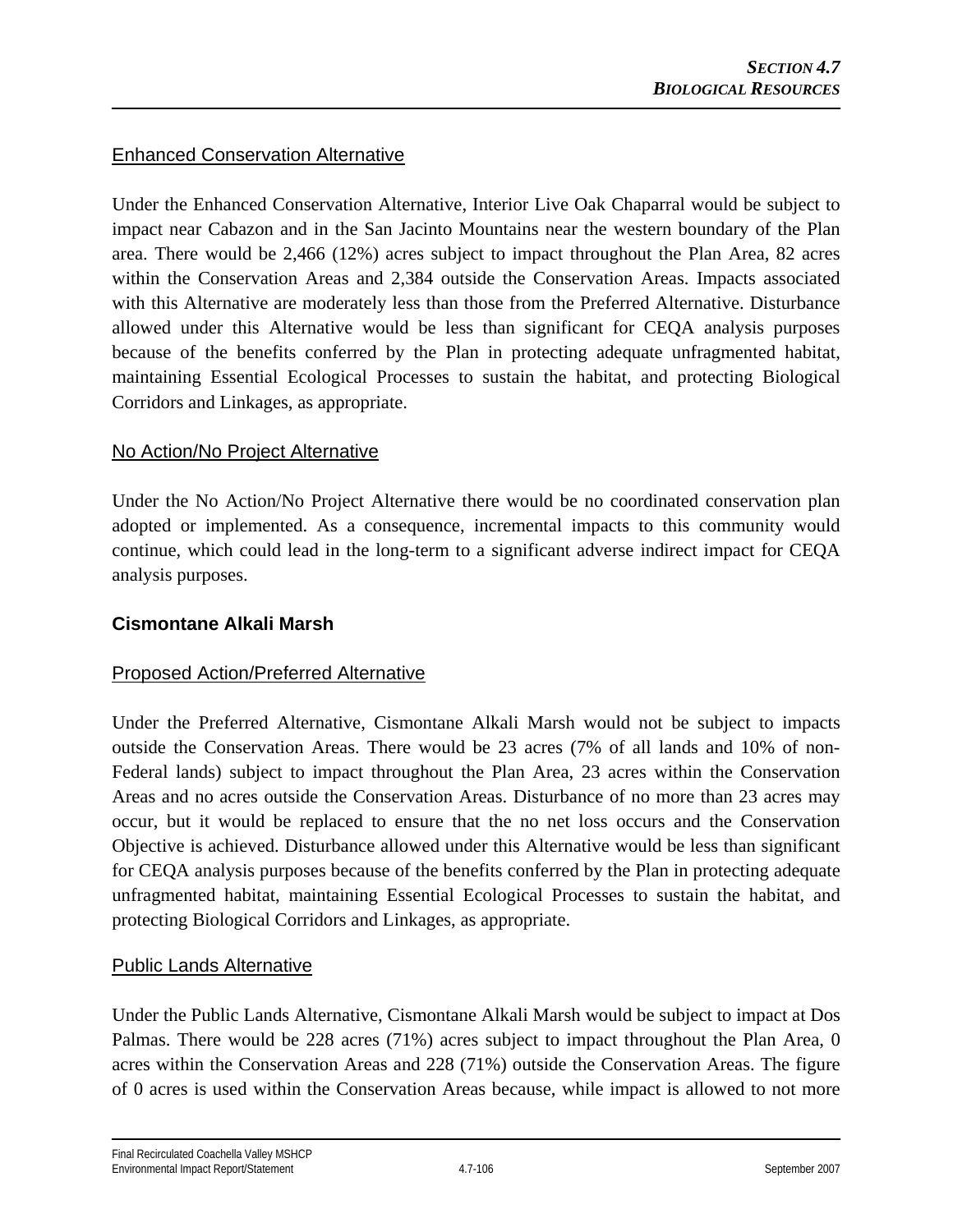than 10% of a wetland natural community in a Conservation Area, a biologically equivalent amount of marsh habitat must be established in that Conservation Area to ensure no net loss. Considering this, overall impacts allowed under this Alternative would be less than significant for CEQA analysis purposes because of the benefits conferred by the Plan in protecting adequate unfragmented habitat, maintaining Essential Ecological Processes to sustain the habitat, and protecting Biological Corridors and Linkages, as appropriate.

## Core Habitat with Ecological Processes Alternative

Under the Core Habitat with Ecological Processes Alternative, Cismontane Alkali Marsh would not be subject to impacts outside the Conservation Areas. There would be 23 acres (7%) subject to impact throughout the Plan Area, 23 acres within the Conservation Areas and 0 acres outside the Conservation Areas. Disturbance allowed under this Alternative would be less than significant for CEQA analysis purposes because of the benefits conferred by the Plan in protecting adequate unfragmented habitat, maintaining Essential Ecological Processes to sustain the habitat, and protecting Biological Corridors and Linkages, as appropriate.

## Enhanced Conservation Alternative

Under the Enhanced Conservation Alternative, Cismontane Alkali Marsh would not be subject to impacts outside the Conservation Areas. There would be 23 acres (7%) subject to impact throughout the Plan Area, 23 acres within the Conservation Areas and 0 acres outside the Conservation Areas. Disturbance allowed under this Alternative would be less than significant for CEQA analysis purposes because of the benefits conferred by the Plan in protecting adequate unfragmented habitat, maintaining Essential Ecological Processes to sustain the habitat, and protecting Biological Corridors and Linkages, as appropriate.

## No Action/No Project Alternative

Under the No Action/No Project Alternative there would be no coordinated conservation plan adopted or implemented. As a consequence, incremental impacts to this community would continue, which could lead in the long-term to a significant adverse indirect impact for CEQA analysis purposes.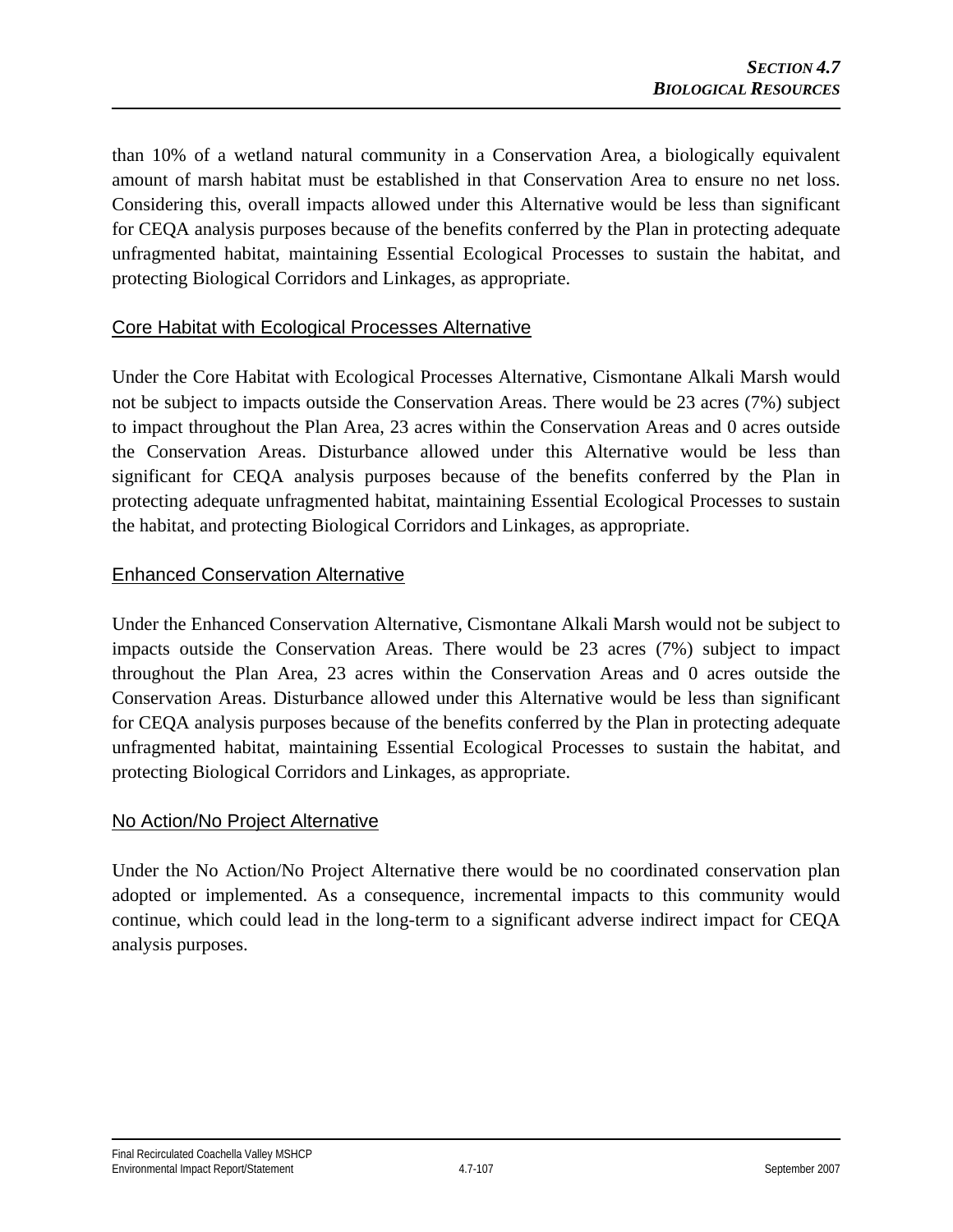## **Coastal and Valley Freshwater Marsh**

## Proposed Action/Preferred Alternative

Under the Preferred Alternative, as shown on Figure 4-115 of the Draft Plan, 79 acres of coastal and valley freshwater marsh habitat occur within the Plan Area, of which 16 acres occur outside the Plan's Conservation Areas and could be subject to impacts. The 16 acres occur primarily as patches in the Coachella Valley Stormwater Channel north of the Coachella Valley Stormwater Channel and Delta Conservation Area. These 16 acres are subject to disturbance; however, it should be noted that the CVWD has an obligation to establish 66 acres of marsh habitat for the Yuma clapper rail and California black rail, in part to mitigate the impacts to the coastal and valley freshwater marsh in the stormwater channel from operation and maintenance activities. The 63 acres of this natural community in the Coachella Valley Stormwater and Delta Conservation Area constitute a relatively intact stand with no fragmentation. The MSHCP requires that 57 acres of the 63 acres be conserved; 6 acres is authorized for disturbance. However, the MSHCP requires that any loss of this natural community in the Conservation Area be offset with establishment of replacement habitat to ensure no net loss.

Disturbance allowed under this Alternative would be less than for CEQA analysis purposes because of the benefits conferred by the Plan in protecting adequate unfragmented habitat, maintaining Essential Ecological Processes to sustain the habitat, and protecting Biological Corridors and Linkages, as appropriate.

The primary threats to the coastal and valley freshwater marsh community include changes in water availability, water quality, and the infestation of exotic species of plants and fish. The level of the Salton Sea is maintained by agricultural runoff and by the highly polluted New and Alamo Rivers located outside the Plan Area. The most immediate issue with the Salton Sea is the increasing salinity. Current efforts to stabilize and/or reduce salinity will have unknown effects on water levels, and the results on the marsh habitat are far from ensured. This natural community is also threatened by disturbance from periodic drain and flood control channel maintenance activities. The Salton Sea and CVSC are the only identified "impaired waters" on the state's list as required under Section 303(d) of the federal CWA. Issues associated with the Salton Sea are also well known and have been taken into consideration in the development of conservation goals for the coastal and valley freshwater marsh habitats.

## Public Lands Alternative

Under the Public Lands Alternative, Coastal and Valley Freshwater Marsh would be subject to impact along the Coachella Valley Stormwater Channel and at the Whitewater Delta. There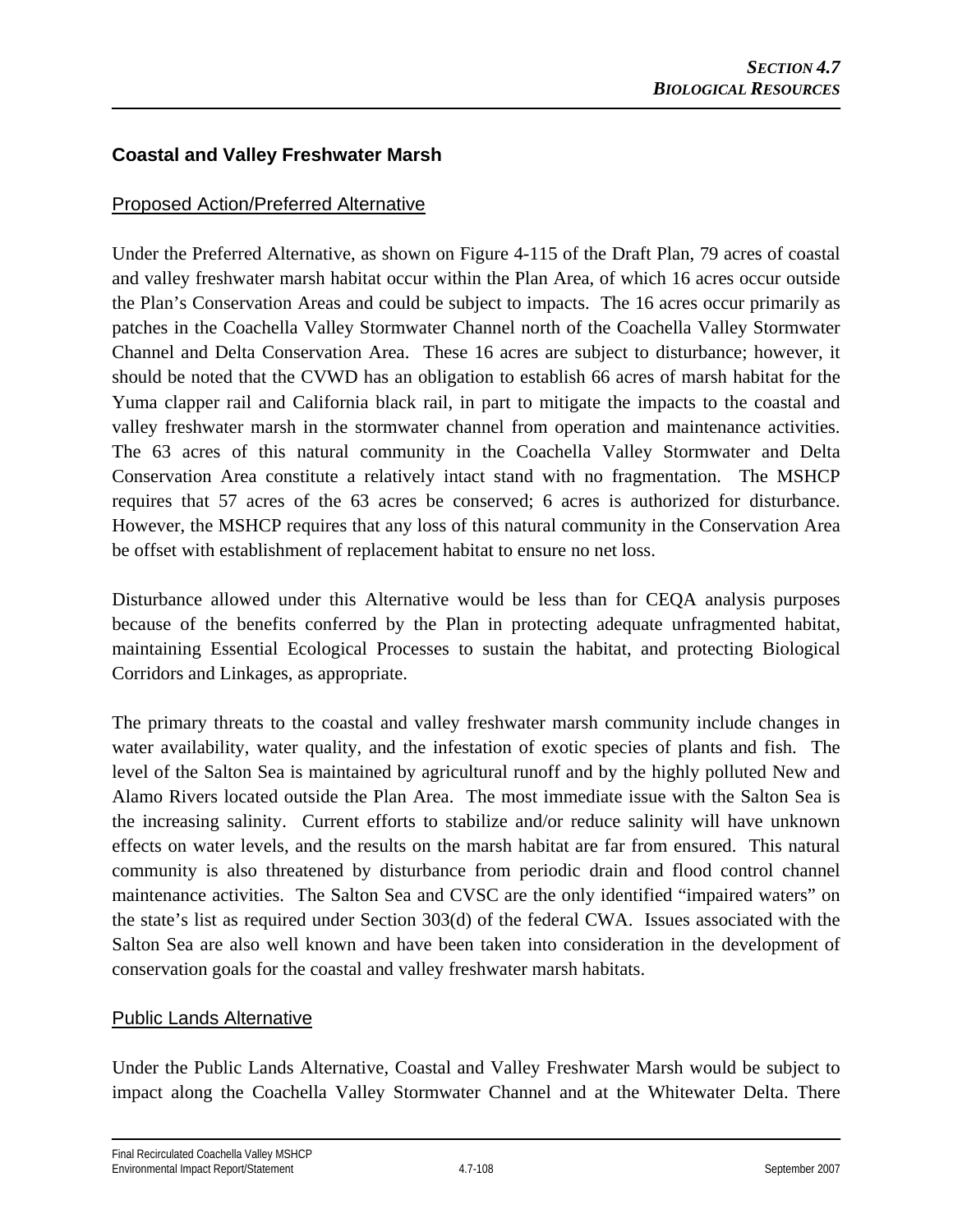would be 74 acres (94%) subject to impact throughout the Plan Area, 0 acres within the Conservation Areas and 74 acres outside the Conservation Areas. The figure of 0 acres is used within the Conservation Areas because, while impact is allowed to not more than 10% of a wetland natural community in a Conservation Area, a biologically equivalent amount of marsh habitat must be established in that Conservation Area to ensure no net loss. Therefore, impacts associated with this Alternative would be less than significant for CEQA analysis purposes.

### Core Habitat with Ecological Processes Alternative

Under the Core Habitat with Ecological Processes Alternative, Coastal and Valley Freshwater Marsh would be subject to impact in parts of the Coachella Valley Stormwater Channel. There would be 7 acres (9%) subject to impact throughout the Plan Area, 7 acres within the Conservation Areas and 0 acres outside the Conservation Areas. Disturbance allowed under this Alternative would be less than significant for CEQA analysis purposes because of the benefits conferred by the Plan in protecting adequate unfragmented habitat, maintaining Essential Ecological Processes to sustain the habitat, and protecting Biological Corridors and Linkages, as appropriate.

### Enhanced Conservation Alternative

Under the Enhanced Conservation Alternative, Coastal and Valley Freshwater Marsh would be subject to impact in parts of the Coachella Valley Stormwater Channel. There would be 7 acres (9%) subject to impact throughout the Plan Area, 7 acres within the Conservation Areas and 0 acres outside the Conservation Areas. Disturbance allowed under this Alternative would be less than significant for CEQA analysis purposes because of the benefits conferred by the Plan in protecting adequate unfragmented habitat, maintaining Essential Ecological Processes to sustain the habitat, and protecting Biological Corridors and Linkages, as appropriate.

### No Action/No Project Alternative

Under the No Action/No Project Alternative there would be no coordinated conservation plan adopted or implemented. As a consequence, incremental impacts to this community would continue, which could lead in the long-term to a significant adverse indirect impact for CEQA analysis purposes.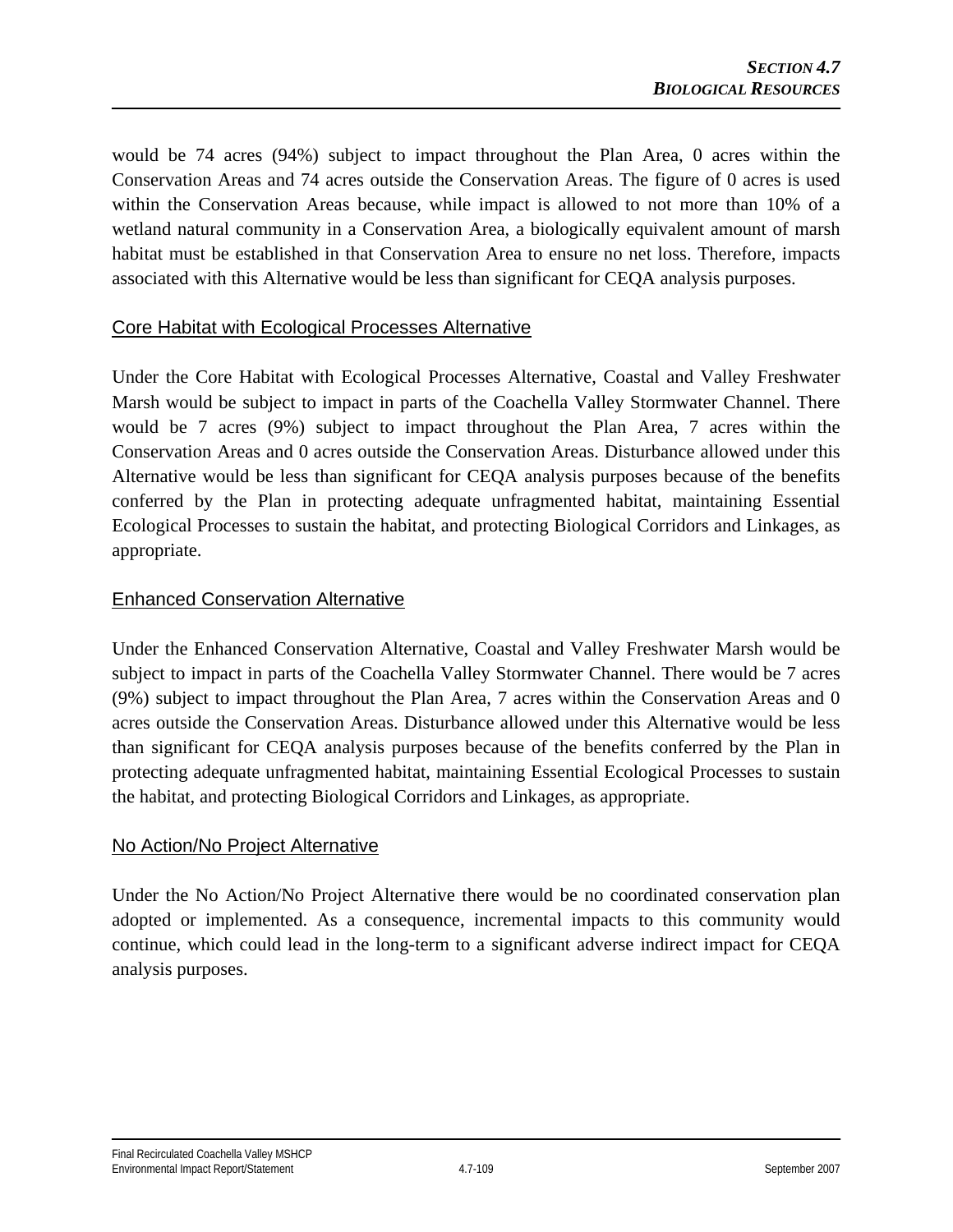## **Southern Arroyo Willow Riparian Forest**

### Proposed Action/Preferred Alternative

Under the Preferred Alternative, Southern Arroyo Willow Riparian Forest would be subject to impacts. There would be four acres (3% of all lands) subject to impact throughout the Plan Area, two acres within the Conservation Areas and two acres outside the Conservation Areas. Impacts would be less than significant for CEQA analysis purposes because of the benefits conferred by the Plan in protecting adequate unfragmented habitat, maintaining Essential Ecological Processes to sustain the habitat, and protecting Biolog9ical Corridors and Linkages as appropriate.

#### Public Lands Alternative

Under the Public Lands Alternative, Southern Arroyo Willow Riparian Forest would be subject to impact. There would be 15 acres (13%) subject to impact throughout the Plan Area, 0 acres within the Conservation Areas and 15 acres outside the Conservation Areas. The figure of 0 acres is used within the Conservation Areas because, while impact is allowed to not more than 10% of a riparian natural community in a Conservation Area, a biologically equivalent amount of riparian habitat must be established in that Conservation Area to ensure no net loss. Therefore, impacts associated with this Alternative would be less than for CEQA analysis purposes.

### Core Habitat with Ecological Processes Alternative

Under the Core Habitat with Ecological Processes Alternative, Southern Arroyo Willow Riparian Forest would be subject to impact in the San Jacinto Mountains. There would be 2 acres (1%) subject to impact throughout the Plan Area, 2 acres within the Conservation Areas and 0 acres outside the Conservation Areas. Disturbance allowed under this Alternative would be less than significant for CEQA analysis purposes and the benefits conferred by the Plan would protect adequate unfragmented habitat, maintain Essential Ecological Processes to sustain the habitat, and protect Biological Corridors and Linkages, as appropriate.

### Enhanced Conservation Alternative

Under the Enhanced Conservation Alternative, Southern Arroyo Willow Riparian Forest would be no impacts in of the Conservation Areas. There would be 2 acres (1%) subject to impact throughout the Plan Area, 2 acres within the Conservation Areas and 0 acres outside the Conservation Areas. Disturbance allowed under this Alternative would be less than significant for CEQA analysis purposes and the benefits conferred by the Plan would protect adequate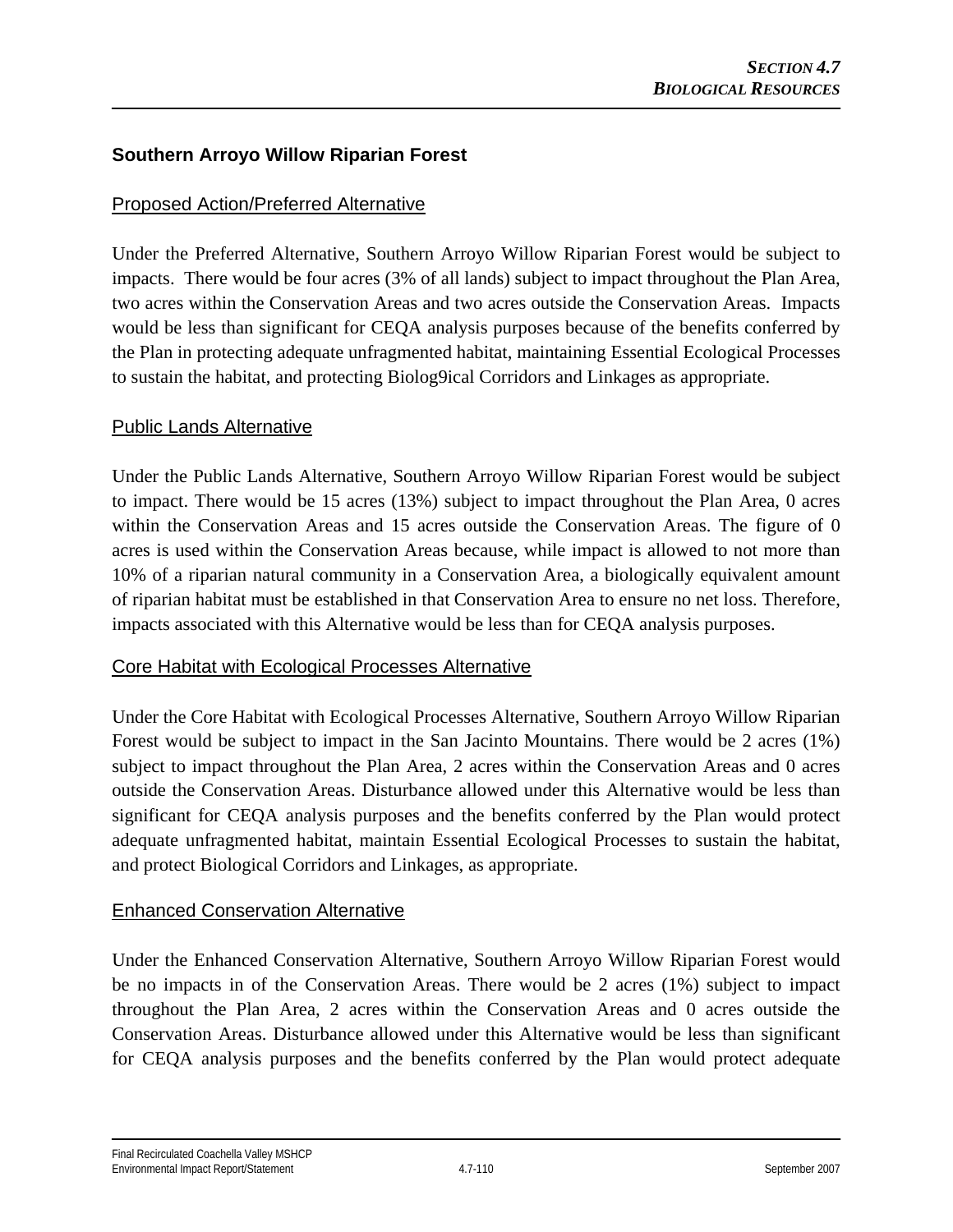unfragmented habitat, maintain Essential Ecological Processes to sustain the habitat, and protect Biological Corridors and Linkages, as appropriate.

### No Action/No Project Alternative

Under the No Action/No Project Alternative there would be no coordinated conservation plan adopted or implemented. As a consequence, incremental impacts to this community would continue, which could lead in the long-term to a significant adverse indirect impact for CEQA analysis purposes.

## **Sonoran Cottonwood-Willow Riparian Forest**

### Proposed Action/Preferred Alternative

Under the Preferred Alternative, Sonoran Cottonwood-Willow Riparian Forest would be subject to impact in upper Stubbe and Cottonwood Canyons. There would be 57 acres (9% of all lands and 11% of non-Federal lands) subject to impact throughout the Plan Area, 0 acres within the Conservation Areas and 35 acres outside the Conservation Areas. The figure of 0 acres is used within the Conservation Areas because, while impact is allowed to not more than 10% of a riparian natural community in a Conservation Area, a biologically equivalent amount of riparian habitat must be established in that Conservation Area to ensure no net loss.

#### Public Lands Alternative

Under the Public Lands Alternative, Sonoran Cottonwood-Willow Riparian Forest would be subject to impact in upper Stubbe and Cottonwood Canyons. There would be 331 acres (52%) subject to impact throughout the Plan Area, 0 acres within the Conservation Areas and 331 acres outside the Conservation Areas. The figure of 0 acres is used within the Conservation Areas because, while impact is allowed to not more than 10% of a riparian natural community in a Conservation Area, a biologically equivalent amount of riparian habitat must be established in that Conservation Area to ensure no net loss. Therefore, impacts associated with this Alternative would be less than significant than for CEQA analysis purposes.

### Core Habitat with Ecological Processes Alternative

Under the Core Habitat with Ecological Processes Alternative, Sonoran Cottonwood-Willow Riparian Forest would be subject to impact along the northwest boundary of the Plan Area. There would be 38 acres (6%) subject to impact throughout the Plan Area, 33 acres within the Conservation Areas and 5 acres outside the Conservation Areas. Disturbance allowed under this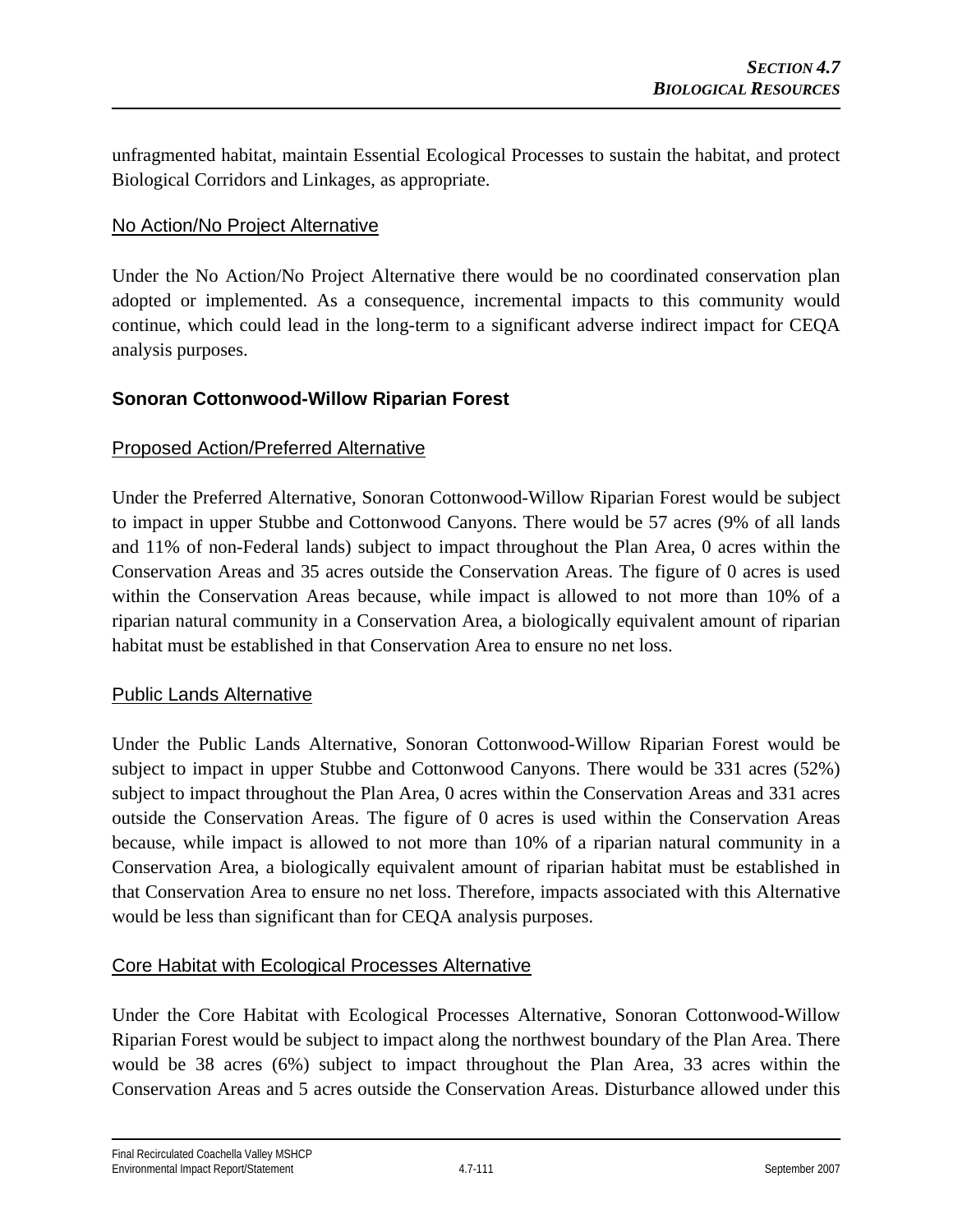Alternative would be less than significant for CEQA analysis purposes and the benefits conferred by the Plan would protect adequate unfragmented habitat, maintain Essential Ecological Processes to sustain the habitat, and protect Biological Corridors and Linkages, as appropriate.

### Enhanced Conservation Alternative

Under the Enhanced Conservation Alternative, Sonoran Cottonwood-Willow Riparian Forest would be subject to impact along the northwest boundary of the Plan Area. There would be 33 acres (5%) subject to impact throughout the Plan Area, 33 acres within the Conservation Areas and 0 acres outside the Conservation Areas. Disturbance allowed under this Alternative would be less than significant for CEQA analysis purposes and the benefits conferred by the Plan protect adequate unfragmented habitat, maintain Essential Ecological Processes to sustain the habitat, and protect Biological Corridors and Linkages, as appropriate.

#### No Action/No Project Alternative

Under the No Action/No Project Alternative there would be no coordinated conservation plan adopted or implemented. As a consequence, incremental impacts to this community would continue, which could lead in the long-term to a significant adverse indirect impact for CEQA analysis purposes.

### **Mesquite Bosque**

### Proposed Action/Preferred Alternative

Under the Preferred Alternative, Mesquite Bosque would be subject to impact in the Dos Palmas Conservation Area. There would be 36 acres (7% of all lands and 10% of non-Federal lands) subject to impact throughout the Plan Area, 36 acres within the Conservation Areas and 0 outside the Conservation Areas. Pursuant to the avoidance, minimization, and mitigation measures in Section 4.4 of the Plan, mesquite bosque will be avoided to the maximum extent Feasible. Disturbance allowed under this Alternative would be less than significant for CEQA analysis purposes and the benefits conferred by the Plan would protect adequate unfragmented habitat, maintain Essential Ecological Processes to sustain the habitat, and protect Biological Corridors and Linkages, as appropriate.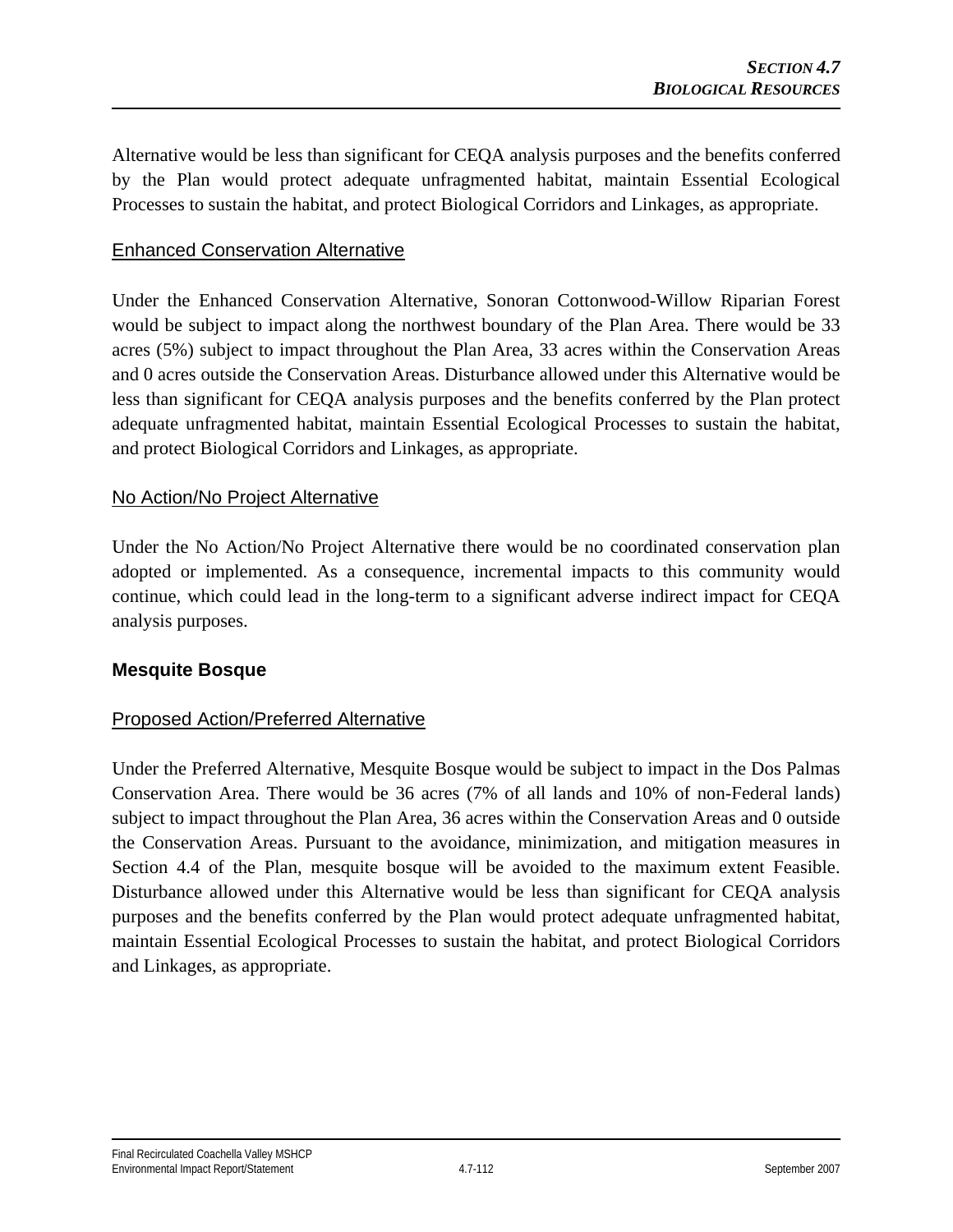### Public Lands Alternative

Under the Public Lands Alternative, Mesquite Bosque would be subject to impacts outside of the Dos Palmas Conservation Area. There would be 355 acres (74%) subject to impact throughout the Plan Area, 0 acres within the Conservation Areas and 355 outside the Conservation Areas.

#### Core Habitat with Ecological Processes Alternative

Under the Core Habitat with Ecological Processes Alternative, Mesquite Bosque would be subject to impact inside the Dos Palmas Conservation Area and would not be subject to impact outside of the Conservation Areas. There would be 36 acres (7%) subject to impact throughout the Plan Area, 36 acres within the Conservation Areas and 0 acres outside the Conservation Areas. Nonetheless, disturbance allowed under this Alternative would be less than significant for CEQA analysis purposes and the benefits conferred by the Plan would protect adequate unfragmented habitat, maintain Essential Ecological Processes to sustain the habitat, and protect Biological Corridors and Linkages, as appropriate.

#### Enhanced Conservation Alternative

Under the Enhanced Conservation Alternative, Mesquite Bosque would be subject to limited impact inside the Dos Palmas Conservation Area and would not be subject to impacts outside of the Conservation Areas. There would be 36 acres (7%) subject to impact throughout the Plan Area, 36 acres within the Conservation Areas and 0 acres outside the Conservation Areas. Therefore, disturbance allowed under this Alternative would be less than significant for CEQA analysis purposes and the benefits conferred by the Plan would protect adequate unfragmented habitat, maintain Essential Ecological Processes to sustain the habitat, and protect Biological Corridors and Linkages, as appropriate.

### No Action/No Project Alternative

Under the No Action/No Project Alternative there would be no coordinated conservation plan adopted or implemented. As a consequence, incremental impacts to this community would continue, which could lead in the long-term to a significant adverse indirect impact for CEQA analysis purposes.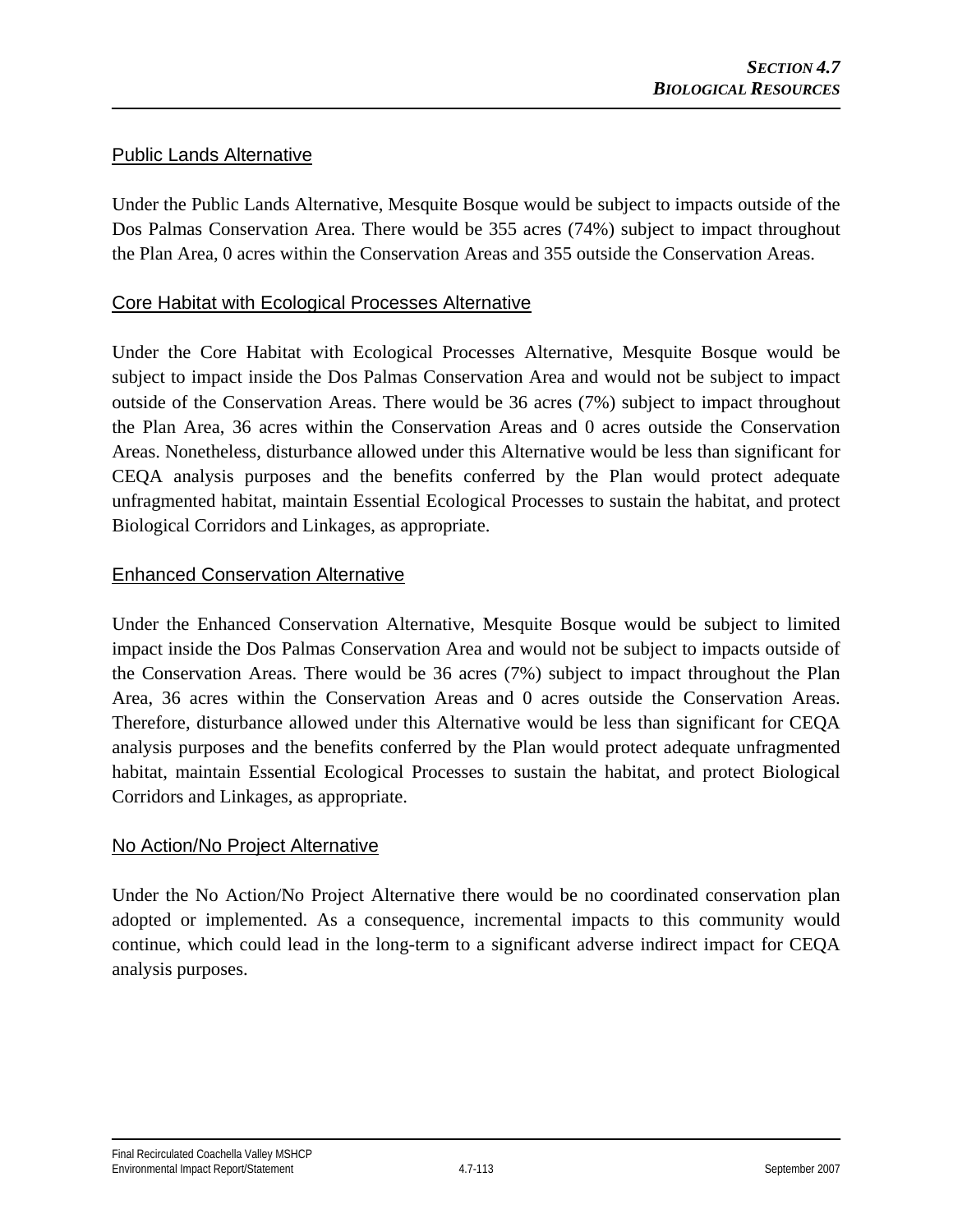## **Southern Sycamore-Alder Riparian Woodland**

### Proposed Action/Preferred Alternative

Under the Preferred Alternative, Southern Sycamore-Alder Riparian Woodland would be subject to impact in the vicinity of the Cabazon Conservation Area and in Chino Canyon. There would be 23 acres (3% of all lands and 13% of non-federal lands) subject to impact throughout the Plan Area, 15 acres within the Conservation Areas and 8 acres outside the Conservation Areas. The figure of 0 acres is used within the Conservation Areas because, while impact is allowed to not more than 10% of a riparian natural community in a Conservation Area, a biologically equivalent amount of riparian habitat must be established in that Conservation Area to ensure no net loss.

#### Public Lands Alternative

Under the Public Lands Alternative, Southern Sycamore-Alder Riparian Woodland would be subject to impact in the vicinity of the Cabazon Conservation Area, in Chino Canyon, and in Upper Mission Creek. There would be 214 acres (32%) subject to impact throughout the Plan Area, 0 acres within the Conservation Areas and 214 acres outside the Conservation Areas. The figure of 0 acres is used within the Conservation Areas because, while no more than 10% of a riparian natural community in a Conservation Area can be impacted, a biologically equivalent amount of riparian habitat must be established in that Conservation Area to ensure no net loss. Therefore, impacts associated with this Alternative would be less than significant for CEQA analysis purposes.

### Core Habitat with Ecological Processes Alternative

Under the Core Habitat with Ecological Processes Alternative, Southern Sycamore-Alder Riparian Woodland would be subject to impact the vicinity of the Cabazon Conservation Area, in Chino Canyon, and in Upper Mission Creek. There would be 21 acres (3%) subject to impact throughout the Plan Area, 21 acres within the Conservation Areas and 0 acres outside the Conservation Areas. Therefore, disturbance allowed under this Alternative would be less than significant for CEQA analysis purposes and the benefits conferred by the Plan would protect adequate unfragmented habitat, maintain Essential Ecological Processes to sustain the habitat, and protect Biological Corridors and Linkages, as appropriate.

### Enhanced Conservation Alternative

Under the Enhanced Conservation Alternative, Southern Sycamore-Alder Riparian Woodland would be subject to impact the vicinity of the Cabazon Conservation Area, in Chino Canyon, and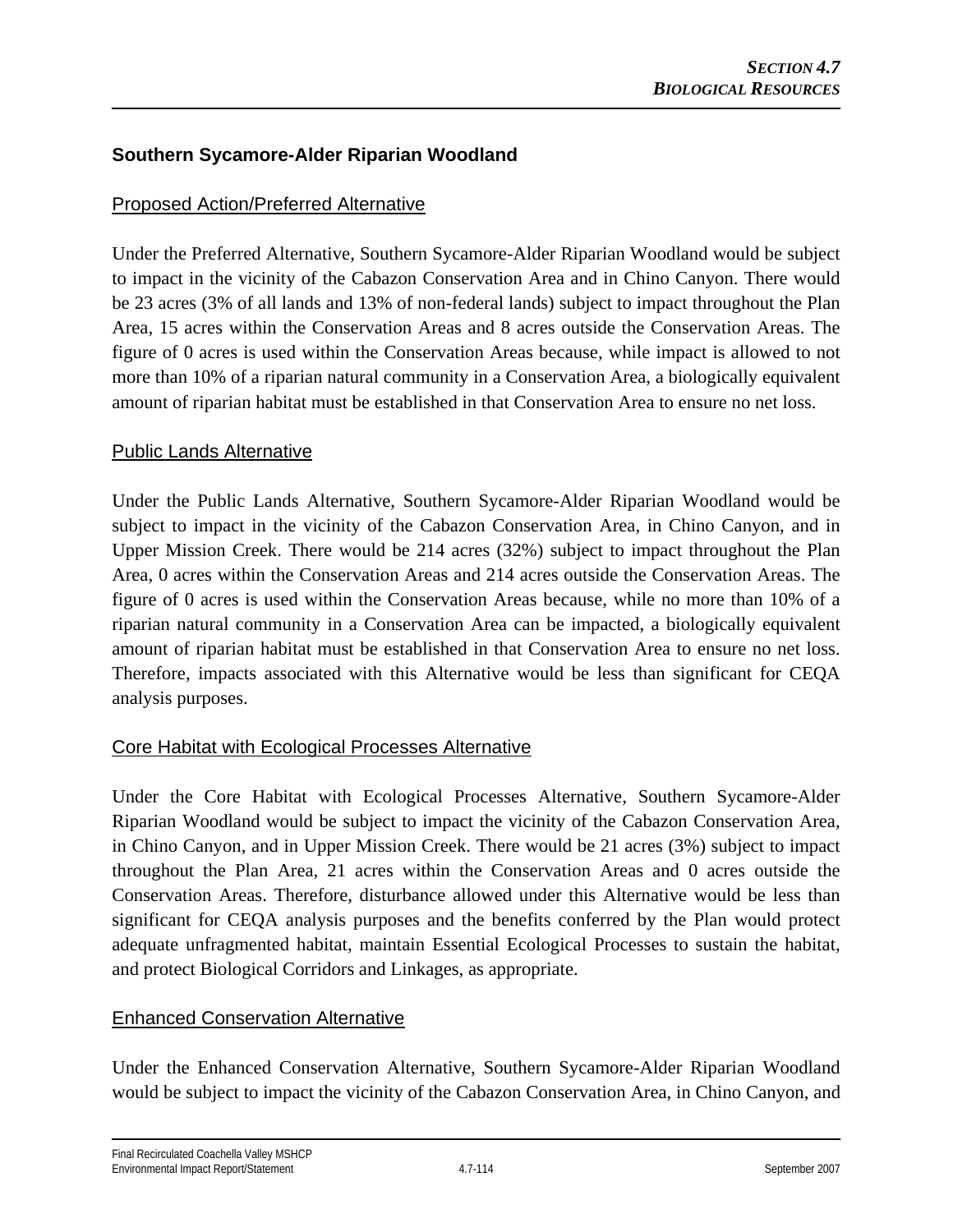in Upper Mission Creek. There would be 21 acres (3%) subject to impact throughout the Plan Area, 0 acres within the Conservation Areas and 21 acres outside the Conservation Areas. The figure of 0 acres is used within the Conservation Areas because, while impact is allowed to not more than 10% of a riparian natural community in a Conservation Area, a biologically equivalent amount of riparian habitat must be established in that Conservation Area to ensure no net loss. Therefore, disturbance allowed under this Alternative would be less than significant for CEQA analysis purposes and the benefits conferred by the Plan would protect adequate unfragmented habitat, maintain Essential Ecological Processes to sustain the habitat, and protect Biological Corridors and Linkages, as appropriate.

### No Action/No Project Alternative

Under the No Action/No Project Alternative there would be no coordinated conservation plan adopted or implemented. As a consequence, incremental impacts to this community would continue, which could lead in the long-term to a significant adverse indirect impact for CEQA analysis purposes.

### **Arrowweed Scrub**

### Proposed Action/Preferred Alternative

Under the Preferred Alternative, Arrowweed Scrub would be subject to impacts. There would be 13 acres (5% of all lands) subject o impact throughout the Plan Area, 13 acres within the Conservation Areas and 0 acre outside the Conservation Areas. Disturbance allowed under this alternative would be less than significant for CEQA analysis purposes and the benefits conferred by the Plan would protect adequate unfragmented habitat, maintain Essential Ecological processes to sustain the habitat, and protect Biological Corridors and Linkages, as appropriate.

#### Public Lands Alternative

Under the Public Lands Alternative, Arrowweed Scrub would be subject to impact in the Dos Palmas area. There would be 135 acres (49%) subject to impact throughout the Plan Area, 0 acres within the Conservation Areas and 135 acres outside the Conservation Areas. The figure of 0 acres is used within the Conservation Areas because, while impact is allowed to not more than 10% of a riparian natural community in a Conservation Area, a biologically equivalent amount of riparian habitat must be established in that Conservation Area to ensure no net loss. Therefore, impacts associated with this Alternative would be less than significant for CEQA analysis purposes.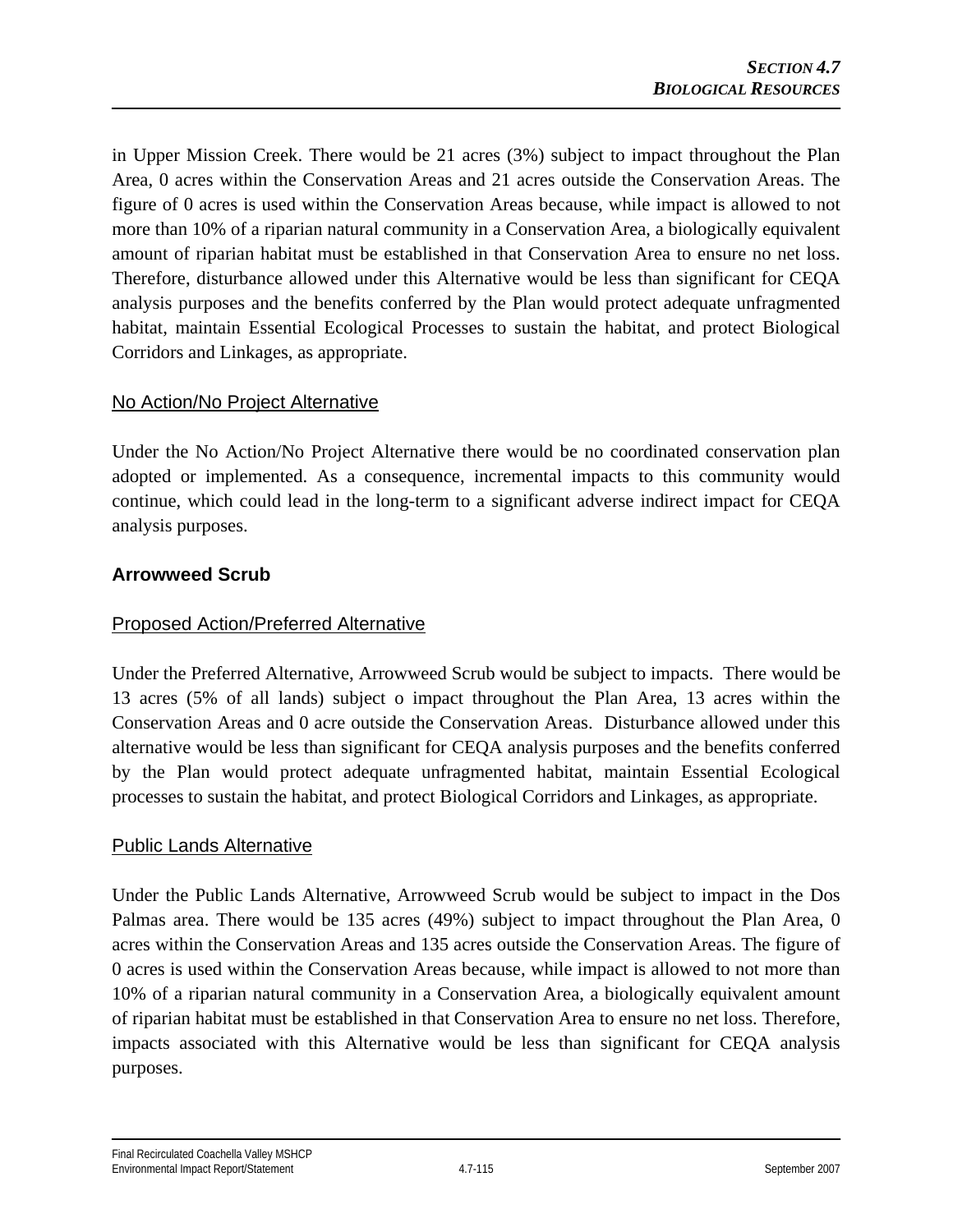### Core Habitat with Ecological Processes Alternative

Under the Core Habitat with Ecological Processes Alternative, Arrowweed Scrub would not be subject to impacts outside of the Conservation Areas. There would be 14 acres (5%) subject to impact throughout the Plan Area, 14 acres within the Conservation Areas and 0 acres outside the Conservation Areas. Therefore, disturbance allowed under this Alternative would be less than significant for CEQA analysis purposes and the benefits conferred by the Plan would protect adequate unfragmented habitat, maintain Essential Ecological Processes to sustain the habitat, and protect Biological Corridors and Linkages, as appropriate.

### Enhanced Conservation Alternative

Under the Enhanced Conservation Alternative, Arrowweed Scrub would not be subject to impacts outside of the Conservation Areas. There would be 14 acres (5%) subject to impact throughout the Plan Area, 14 acres within the Conservation Areas and 0 acres outside the Conservation Areas. Impacts would be moderately greater than for the Preferred Alternative, however, overall impacts would be expected to be less than significant for CEQA analysis purposes.

### No Action/No Project Alternative

Under the No Action/No Project Alternative there would be no coordinated conservation plan adopted or implemented. As a consequence, incremental impacts to this community would continue, which could lead in the long-term to a significant adverse indirect impact for CEQA analysis purposes.

### **Desert Dry Wash Woodland**

### Proposed Action/Preferred Alternative

Under the Preferred Alternative, Desert Dry Wash Woodland would be subject to impact in on the east side of the Coachella Canal south of I-10, and east of the Indio Hills in the Desert Tortoise and Linkage Conservation Area. There would 8,510 acres (21% of all lands and 39% of non-federal lands) subject to impact throughout the Plan Area, 1,550 acres within the Conservation Areas and 6,960 acres outside the Conservation Areas. Disturbance allowed under this Alternative would be less than significant for CEQA analysis purposes and the benefits conferred by the Plan would protect adequate unfragmented habitat, maintain Essential Ecological Processes to sustain the habitat, and protect Biological Corridors and Linkages, as appropriate.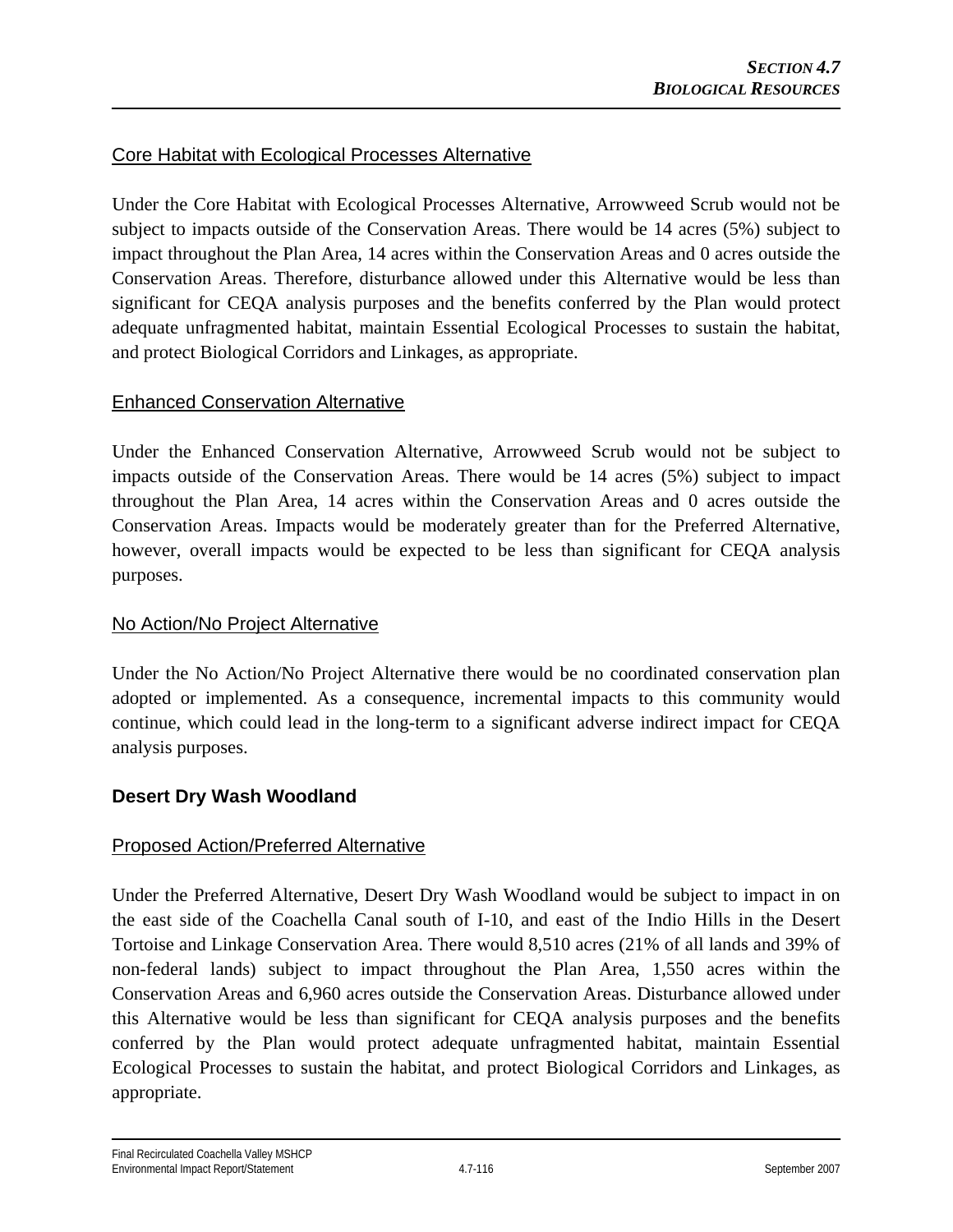### Public Lands Alternative

Under the Public Lands Alternative, Desert Dry Wash Woodland would be subject to impact in Shavers Valley, along the east side of the Coachella Canal south of I-10, between the Indio Hills and Joshua Tree National Park and in the southern alluvial fans of the Santa Rosa Mountains. There would be 21,147 acres (52%) subject to impact throughout the Plan Area, 0 acres within the Conservation Areas and 21,147 acres outside the Conservation Areas. Impacts to this community would be substantially greater than in the Preferred Alternative and would be significant for CEQA analysis purposes.

#### Core Habitat with Ecological Processes Alternative

Under the Core Habitat with Ecological Processes Alternative, Desert Dry Wash Woodland would be subject to impact in along the east of the Coachella Canal south of I-10 and between the Indio Hills and Joshua Tree National Park. There would be 8,792 acres (22%) subject to impact throughout the Plan Area, 1,533 acres within the Conservation Areas and 7,259 acres outside the Conservation Areas. Impacts to this community would be slightly greater than for the Preferred Alternative Disturbance allowed under this Alternative would be less than significant for CEQA analysis purposes and the benefits conferred by the Plan would protect adequate unfragmented habitat, maintain Essential Ecological Processes to sustain the habitat, and protect Biological Corridors and Linkages, as appropriate.

### Enhanced Conservation Alternative

Under the Enhanced Conservation Alternative, Desert Dry Wash Woodland would be subject to impact between the Indio Hills and Joshua Tree National Park. There would be 5,583 acres (14%) subject to impact throughout the Plan Area, 1,889 acres within the Conservation Areas and 3,694 acres outside the Conservation Areas. This Alternative would have moderately less impact on this community when compared to the Preferred Alternative. Disturbance allowed under this Alternative would be less than significant for CEQA analysis purposes and the benefits conferred by the Plan would protect adequate unfragmented habitat, maintain Essential Ecological Processes to sustain the habitat, and protect Biological Corridors and Linkages, as appropriate.

### No Action/No Project Alternative

Under the No Action/No Project Alternative there would be no coordinated conservation plan adopted or implemented. As a consequence, incremental impacts to this community would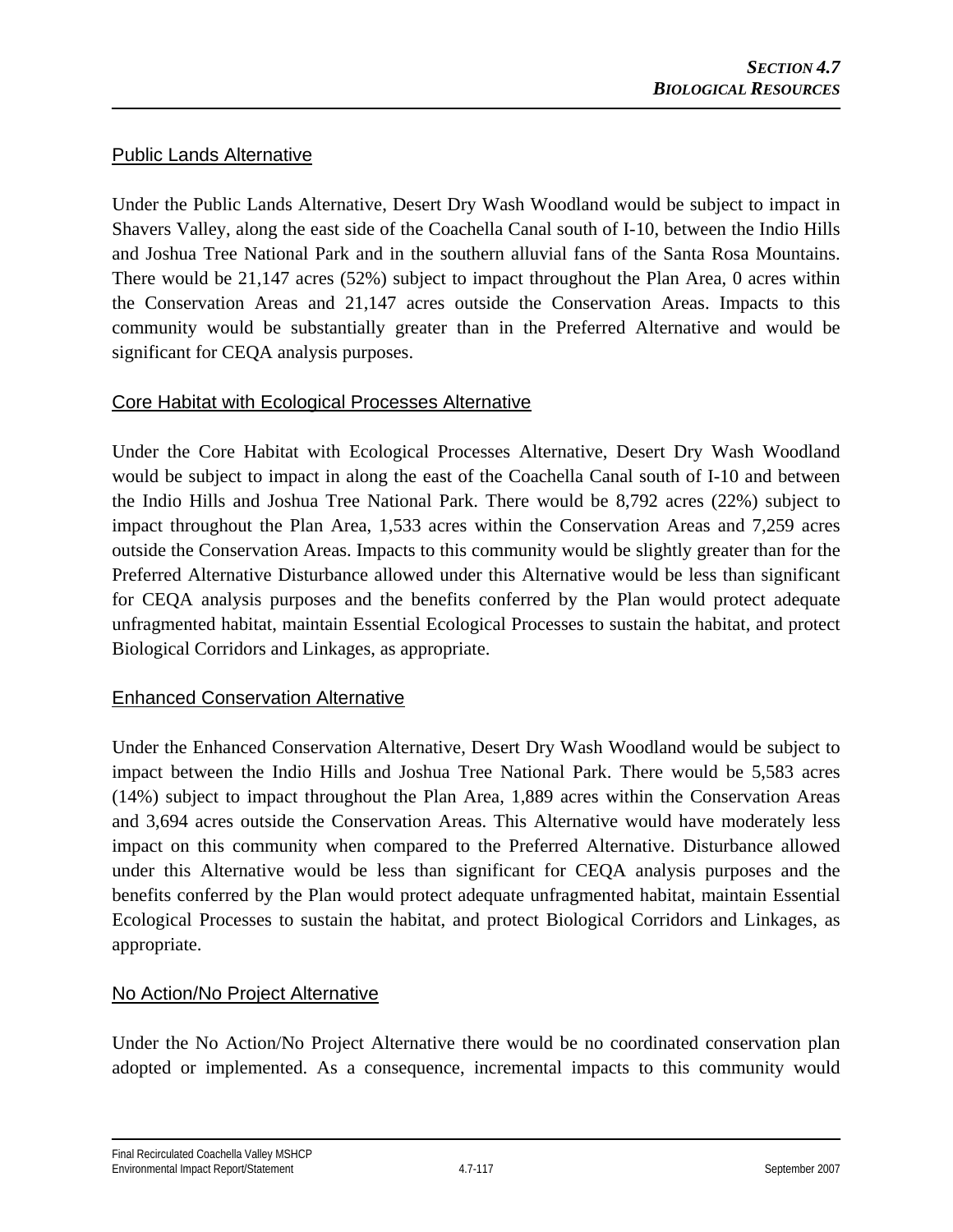continue, which could lead in the long-term to a significant adverse indirect impact for CEQA analysis purposes.

## **Desert Fan Palm Oasis Woodland**

### Proposed Action/Preferred Alternative

Under the Preferred Alternative, Desert Fan Palm Oasis Woodland would be subject to impact in the Santa Rosa and San Jacinto Mountains and Indio Hills Palms Conservation Areas. There would be 79 acres (6% of all lands and 9% of non-federal lands) subject to impact throughout the Plan Area, 65 acres within the Conservation Areas and 14 acres outside the Conservation Areas. Disturbance allowed under this Alternative would be less than significant for CEQA analysis purposes and the benefits conferred by the Plan would protect adequate unfragmented habitat, maintain Essential Ecological Processes to sustain the habitat, and protect Biological Corridors and Linkages, as appropriate.

#### Public Lands Alternative

Under the Public Lands Alternative, Desert Fan Palm Oasis Woodland would be subject to impact on private lands in the Santa Rosa and San Jacinto Mountains. There would be 674 acres (51%) subject to impact throughout the Plan Area, 0 acres within the Conservation Areas and 674 acres outside the Conservation Areas. .The potential impact from this Alternative would be substantially greater than from the Preferred Alternative and, given its limited extent and distribution would be significant for CEQA analysis purposes.

#### Core Habitat with Ecological Processes Alternative

Under the Core Habitat with Ecological Processes Alternative, Desert Fan Palm Oasis Woodland would be subject to impact in the Santa Rosa and San Jacinto Mountains and Indio Hills Palms Conservation Areas. There would be 87 acres (7%) subject to impact throughout the Plan Area, 65 acres within the Conservation Areas and 22 acres outside the Conservation Areas. Potential impact to this community from this Alternative would be slightly greater than for the Preferred Alternative.

### Enhanced Conservation Alternative

Under the Enhanced Conservation Alternative, Desert Fan Palm Oasis Woodland would be subject to impact in the Santa Rosa and San Jacinto Mountains and Indio Hills Palms Conservation Areas. There would be 68 acres (5%) subject to impact throughout the Plan Area,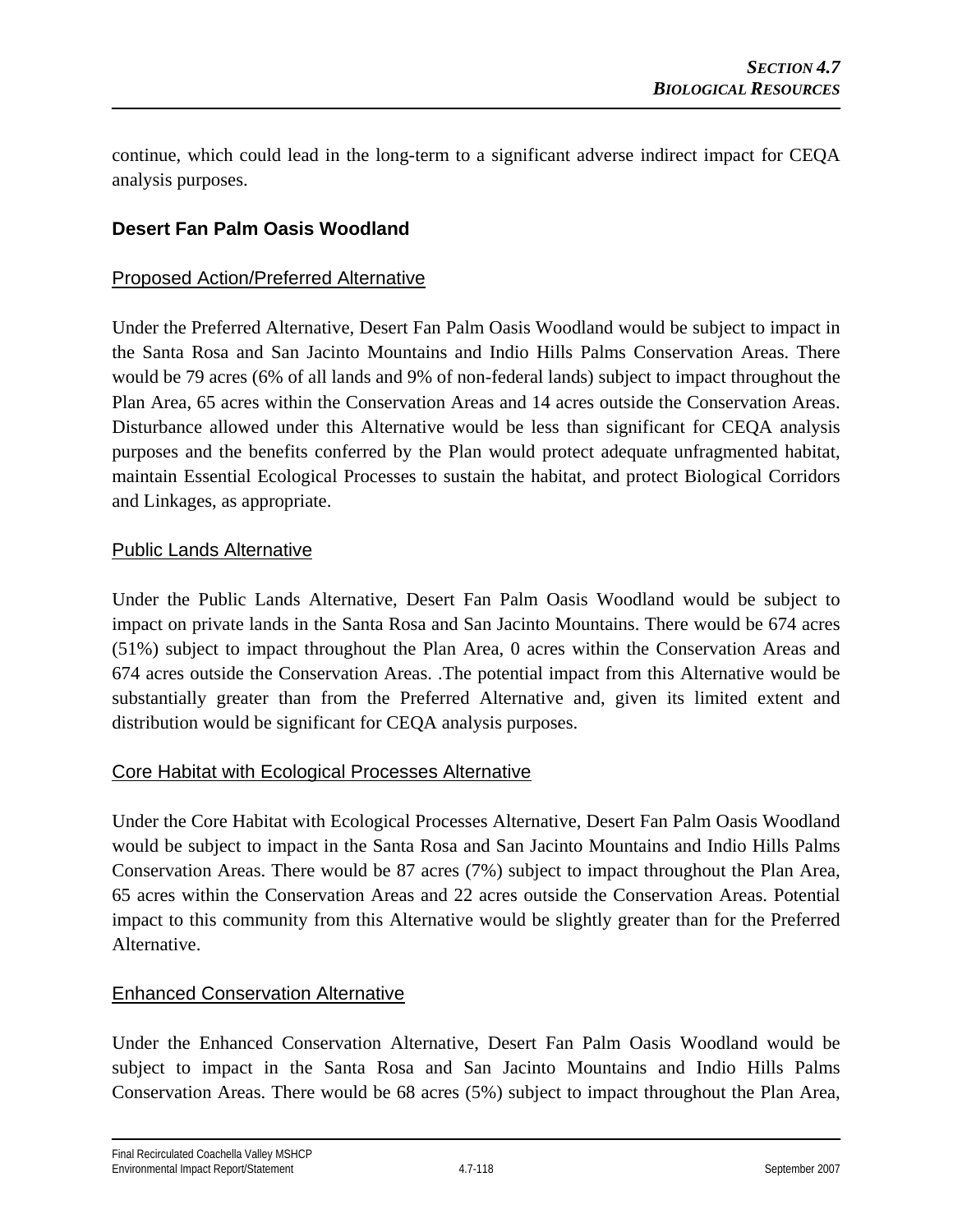67 acres within the Conservation Areas and 1 acre outside the Conservation Areas. This Alternative would result in the least potential impact to this community. Disturbance allowed under this Alternative would be less than significant for CEQA analysis purposes and the benefits conferred by the Plan would protect adequate unfragmented habitat, maintain Essential Ecological Processes to sustain the habitat, and protect Biological Corridors and Linkages, as appropriate.

### No Action/No Project Alternative

Under the No Action/No Project Alternative there would be no coordinated conservation plan adopted or implemented. As a consequence, incremental impacts to this community would continue, which could lead in the long-term to a significant adverse indirect impact for CEQA analysis purposes.

#### **Mojavean Pinyon-Juniper Woodland**

#### Proposed Action/Preferred Alternative

Under the Preferred Alternative, Mojavean Pinyon-Juniper Woodland would subject to impact outside of Conservation Areas but within Joshua Tree National Park. There would be 134 (0.4% of all lands and 7% of non-federal lands) acres subject to impact throughout the Plan Area, 134 acres within the Conservation Areas and 0 acres outside the Conservation Areas. Disturbance allowed under this Alternative would be less than significant for CEQA analysis purposes and the benefits conferred by the Plan would protect adequate unfragmented habitat, maintain Essential Ecological Processes to sustain the habitat, and protect Biological Corridors and Linkages, as appropriate.

#### Public Lands Alternative

Under the Public Lands Alternative, Mojavean Pinyon-Juniper Woodland would be subject to impact along the northeast boundary of the Plan area but within Joshua Tree National Park. There would be 1,342 acres (4%) subject to impact throughout the Plan Area, 0 acres within the Conservation Areas and 1,342 acres outside the Conservation Areas. While impacts would be greater than for the Preferred Alternative, disturbance allowed under this Alternative would be less than significant for CEQA analysis purposes and the benefits conferred by the Plan would protect adequate unfragmented habitat, maintain Essential Ecological Processes to sustain the habitat, and protect Biological Corridors and Linkages, as appropriate.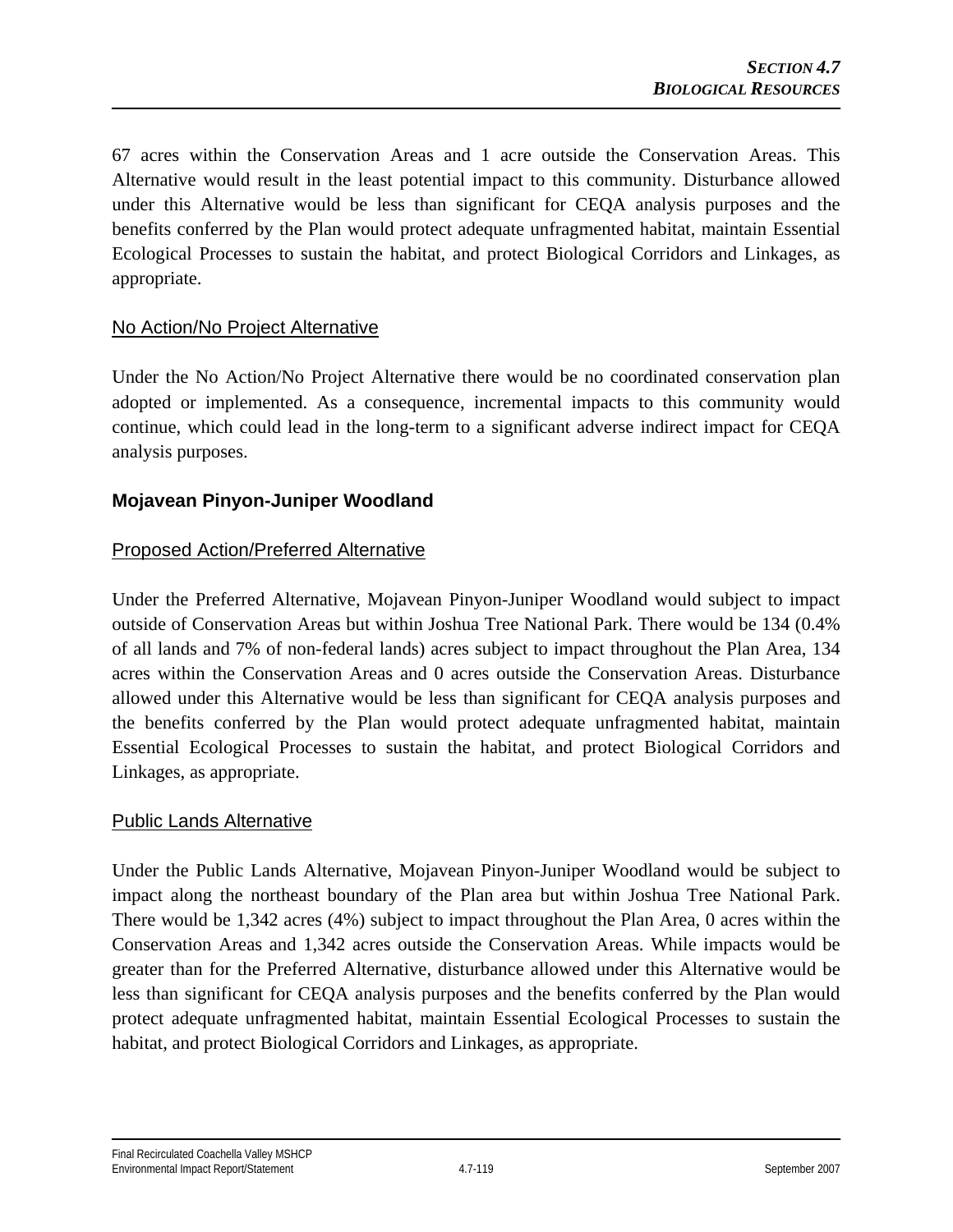### Core Habitat with Ecological Processes Alternative

Under the Core Habitat with Ecological Processes Alternative, Mojavean Pinyon-Juniper Woodland would be subject to impact along the northeast boundary of the Plan Area but within Joshua Tree National Park. There would be 134 acres (<1%) subject to impact throughout the Plan Area, 134 acres within the Conservation Areas and 0 acres outside the Conservation Areas. Impacts would be the same as for the Preferred Alternative. Disturbance allowed under this Alternative would be less than significant for CEQA analysis purposes and the benefits conferred by the Plan would protect adequate unfragmented habitat, maintain Essential Ecological Processes to sustain the habitat, and protect Biological Corridors and Linkages, as appropriate.

### Enhanced Conservation Alternative

Under the Enhanced Conservation Alternative, Mojavean Pinyon-Juniper Woodland would be subject to impact along the northeast boundary of the Plan Area but within Joshua Tree National Park. There would be 134 acres (<1%) subject to impact throughout the Plan Area, 134 acres within the Conservation Areas and 0 acres outside the Conservation Areas. Impacts would be the same as for the Preferred Alternative. Disturbance allowed under this Alternative would be less than significant for CEQA analysis purposes and the benefits conferred by the Plan would protect adequate unfragmented habitat, maintain Essential Ecological Processes to sustain the habitat, and protect Biological Corridors and Linkages, as appropriate.

### No Action/No Project Alternative

Under the No Action/No Project Alternative there would be no coordinated conservation plan adopted or implemented. While, incremental impacts to this community would continue, it is unlikely they would lead in the long-term to a significant adverse indirect impact for CEQA analysis purposes, given that all but a small portion of these lands are within the Joshua Tree National Park and are thereby protected.

### **Peninsular Juniper Woodland and Scrub**

### Proposed Action/Preferred Alternative

Under the Preferred Alternative, Peninsular Juniper Woodland and Scrub would be subject to impact in Santa Rosa and San Jacinto Mountains. There would be 1,079 acres (3% of all lands and 8% of non-federal lands) subject to impact throughout the Plan Area, 771 acres within the Conservation Areas and 308 acres outside the Conservation Areas. Disturbance allowed under this Alternative would be less than significant for CEQA analysis purposes and the benefits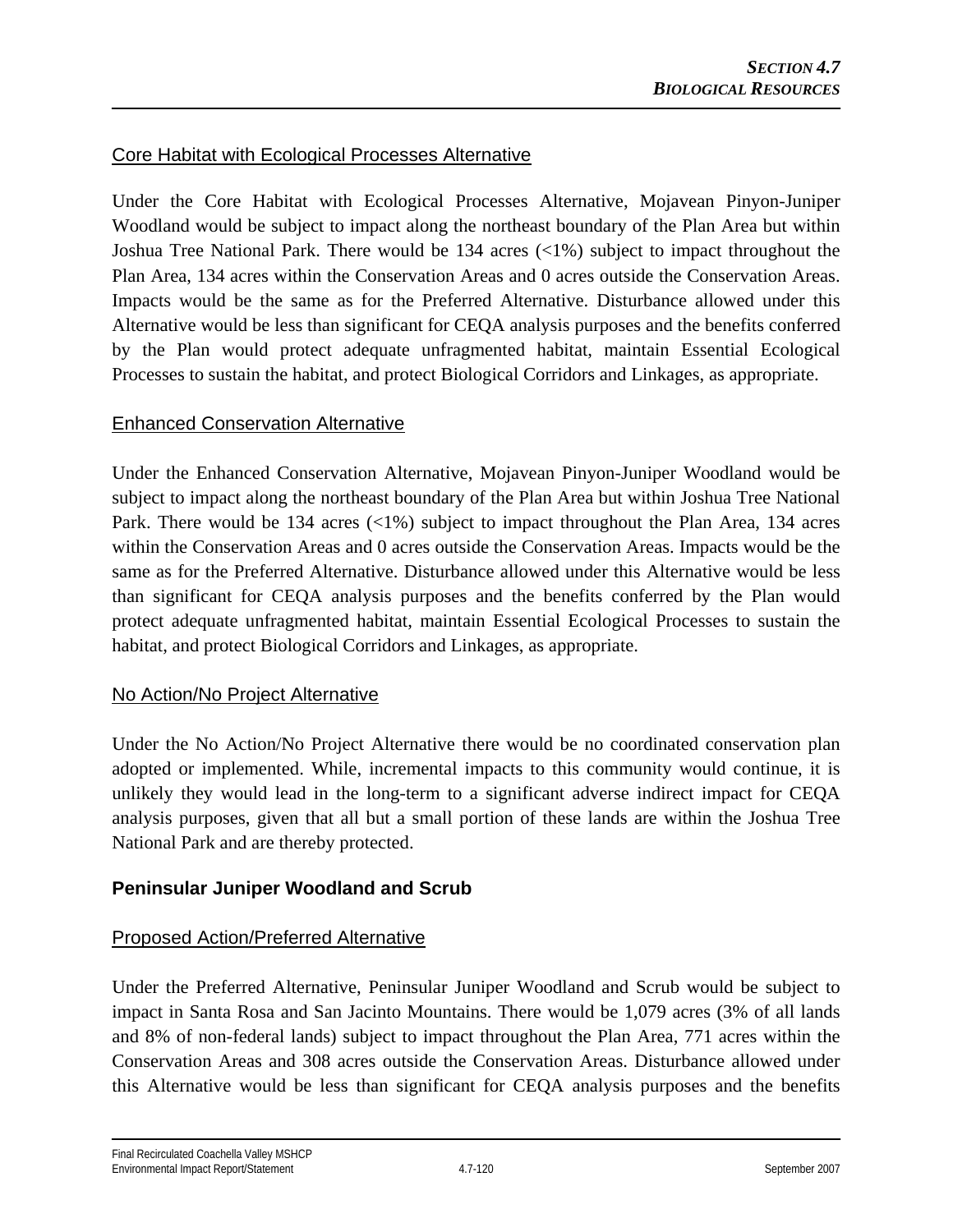conferred by the Plan would protect adequate unfragmented habitat, maintain Essential Ecological Processes to sustain the habitat, and protect Biological Corridors and Linkages, as appropriate.

### Public Lands Alternative

Under the Public Lands Alternative, Peninsular Juniper Woodland and Scrub would be subject to impact on private lands throughout the Santa Rosa and San Jacinto Mountains. There would be 7,796 acres (21%) subject to impact throughout the Plan Area, 0 acre within the Conservation Areas and 7,796 acres outside the Conservation Areas. This Alternative would result in substantially greater impacts compared to the Preferred Alternative. Disturbance allowed under this Alternative would be less than significant for CEQA analysis purposes and the benefits conferred by the Plan would protect adequate unfragmented habitat, maintain Essential Ecological Processes to sustain the habitat, and protect Biological Corridors and Linkages, as appropriate.

### Core Habitat with Ecological Processes Alternative

Under the Core Habitat with Ecological Processes Alternative, Peninsular Juniper Woodland and Scrub would be subject to impact in the Santa Rosa and San Jacinto Mountains. There would be 970 acres (3%) subject to impact throughout the Plan Area, 854 acres within the Conservation Areas and 116 outside the Conservation Areas. This Alternative would result in a modest decrease in impacts to this community compared to the Preferred Alternative. Disturbance allowed under this Alternative would be less than significant for CEQA analysis purposes and the benefits conferred by the Plan would protect adequate unfragmented habitat, maintain Essential Ecological Processes to sustain the habitat, and protect Biological Corridors and Linkages, as appropriate.

### Enhanced Conservation Alternative

Under the Enhanced Conservation Alternative, Peninsular Juniper Woodland and Scrub would be subject to impact in the Santa Rosa and San Jacinto Mountains. There would be 866 acres (2%) subject to impact throughout the Plan Area, 866 acres within the Conservation Areas and 0 acres outside the Conservation Areas. This Alternative would result in a modest decrease in impacts to this community compared to the Preferred Alternative. Disturbance allowed under this Alternative would be less than significant for CEQA analysis purposes and the benefits conferred by the Plan would protect adequate unfragmented habitat, maintain Essential Ecological Processes to sustain the habitat, and protect Biological Corridors and Linkages, as appropriate.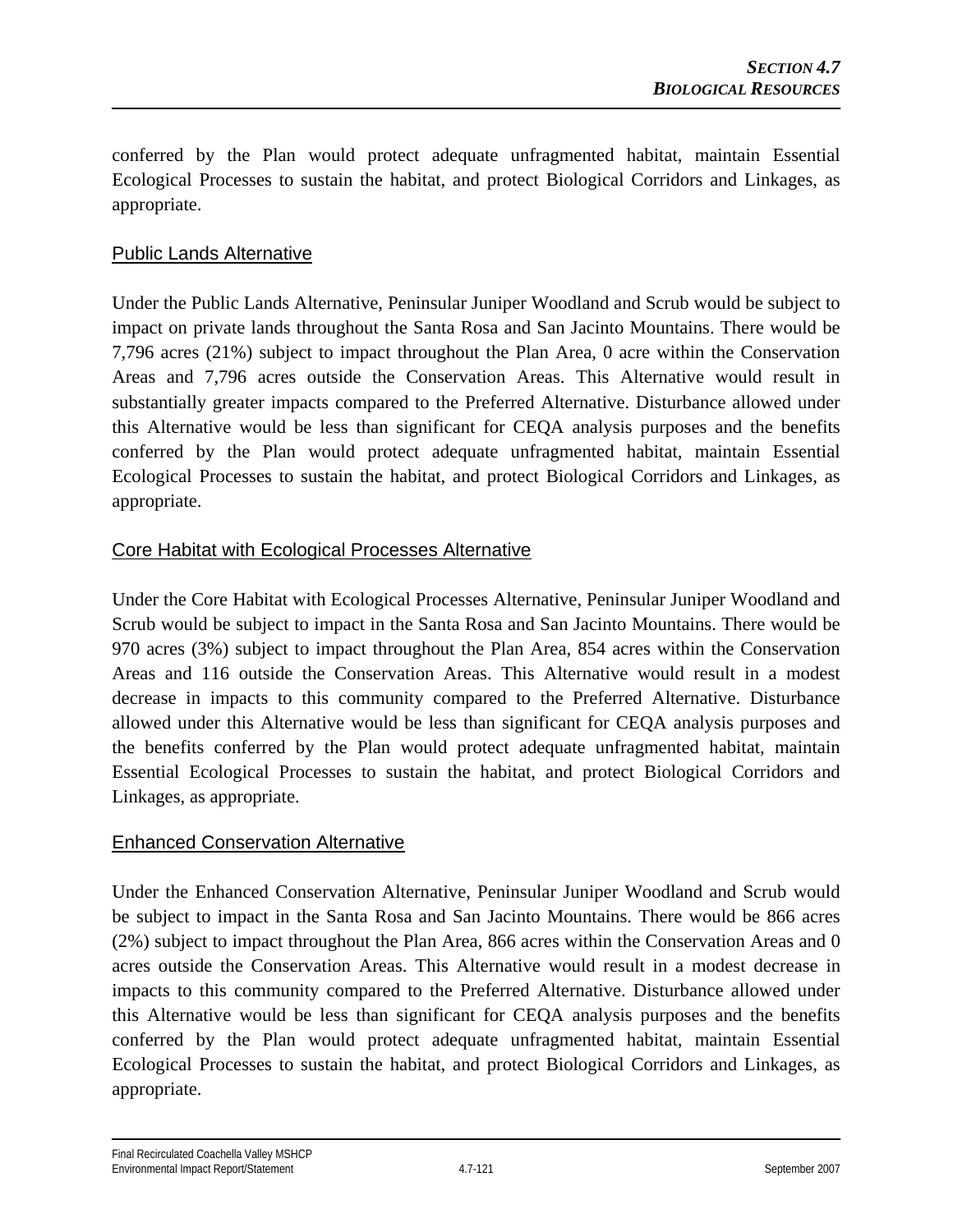### No Action/No Project Alternative

Under the No Action/No Project Alternative there would be no coordinated conservation plan adopted or implemented. As a consequence, incremental impacts to this community would continue, which could lead in the long-term to a significant adverse indirect impact for CEQA analysis purposes.

## **Comparison of Effects on Non-Covered Species by Alternative**

#### Preferred Alternative

Sections 3.2.1 and 3.2.2 of the Plan and Sections 3.8 and 3.9 of Appendix I to the Plan discuss the species that were considered but not included as Covered Species and the natural communities that were considered but not included in the Plan. Generally, the reasons for not covering a species include lack of known locations in the Plan Area or insufficient data to facilitate conservation planning. Of the 46 natural communities identified in the Plan Area, 27 natural communities provide Habitat for the Covered Species and are the focal point for establishment of Conservation Areas. The other natural communities are already adequately protected in the Plan Area on public lands outside the Conservation Areas, except for tamarisk scrub, which is not a "natural" community in that it is dominated by an exotic species.

The Proposed Action/Preferred Alternative establishes a Reserve System consisting of Existing Conservation Lands, Complementary Conservation Lands, and Additional Conservation Lands that would protect all of the natural communities in the Plan Area that are proposed for conservation, which are not already adequately protected on public lands. In protecting these natural communities, the Plan provides conservation for those species in the Plan Area that are not Covered Species under the Plan by protecting their habitats. In addition, the Plan conserves functioning ecosystems by protecting Essential Ecological Processes and maintaining Biological Corridors and Linkages. These Plan components also help conserve those species in the Plan Area that are not Covered Species. The Plan would maximize connectivity among populations and avoid habitat fragmentation within Conservation Areas; therefore, it conserves biological diversity and ecological balance. While loss of habitat for and individuals of non Covered Species would occur under the Preferred Alternative, this Alternative would provide a net benefit for the species, which currently receive no coherent, consistent protection.

### Public Lands Alternative

This Alternative conserves no additional lands and thus provides no new Conservation Areas for non Covered Species. This Alternative does not have direct significant adverse impacts for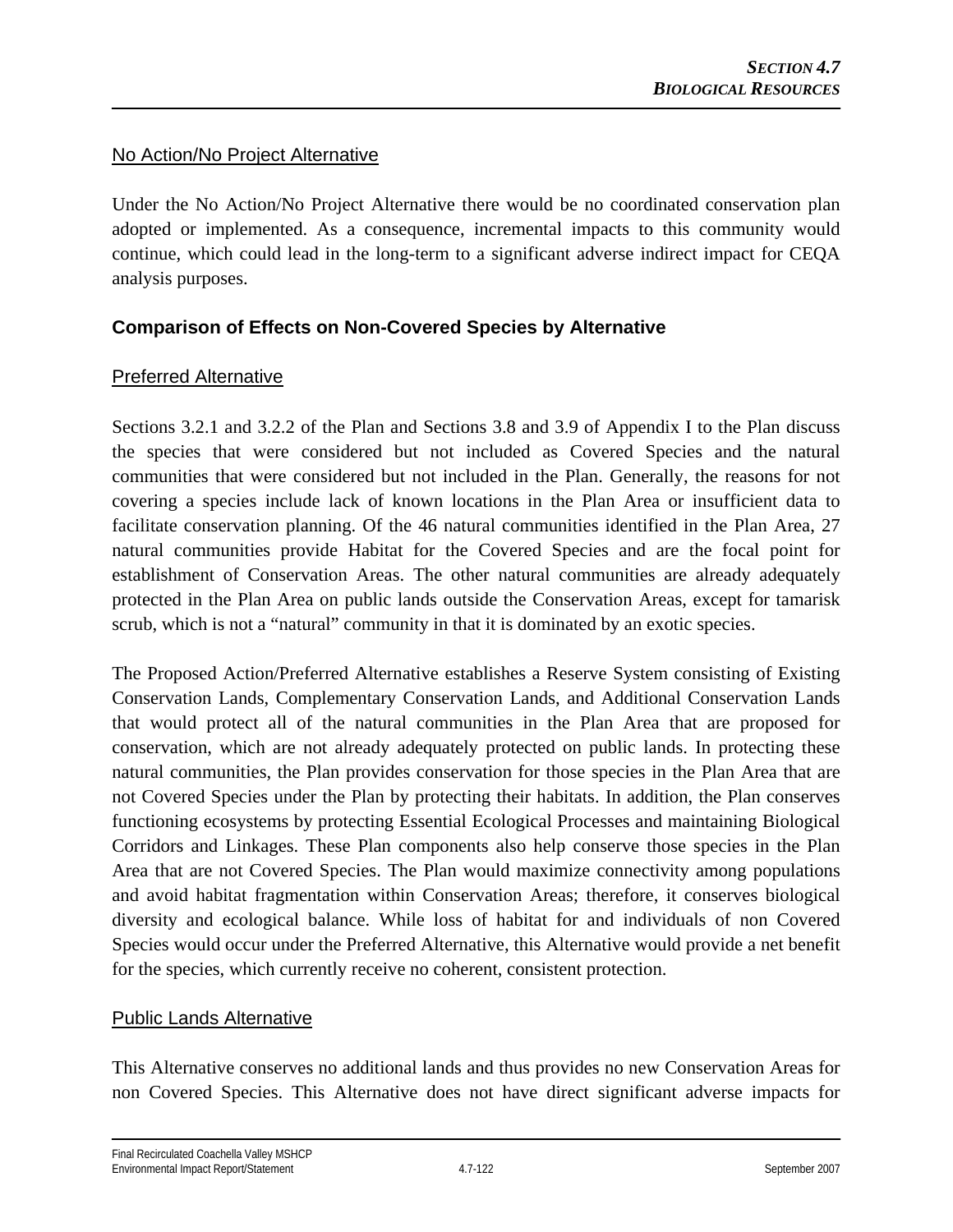CEQA analysis purposes on non Covered Species; however, if this Alternative were implemented, the Development that would be facilitated by this Alternative would impact non Covered Species and this could be considered an indirect significant adverse impact for CEQA analysis purposes.

### **Core Habitat with Ecological Processes**

This Alternative conserves substantial acreage, but less than under the Preferred Alternative. Thus, this Alternative provides incrementally fewer benefits for non Covered Species; however, the result remains a net benefit, and this Alternative would not have a significant adverse impact on non Covered Species for CEQA analysis purposes.

### Enhanced Conservation Alternative

This Alternative conserves more acreage than under the Preferred Alternative. Thus, this Alternative provides greater benefits for non Covered Species, and this Alternative would not have a significant adverse impact on non Covered Species for CEQA analysis purposes.

#### No Action/No Project Alternative

Under this Alternative, there is no Plan and, hence, no conservation measures. For non Covered Species, this Alternative would result in continued loss of habitat and significant adverse impacts would be expected to occur for CEQA analysis purposes. The same would be true for natural communities. For Listed Species, projects would have to obtain Take through individual HCPs or, where applicable, Section 7 consultation with USFWS. While this would afford some incidental protection for non Covered Species, this project by project approach is not likely to provide the same level of conservation as the Preferred Alternative, which is a comprehensive, large scale conservation plan.

## **Edge Effects**

### Proposed Action/Preferred Alternative

The potential edge effects on the MSHCP Reserve System from Development that receives Take Authorization under the Plan were taken into account in the development of the Plan in several respects. First, reserve design would limit the potential impacts of edge effects by utilizing topographic features such as ridgelines or steep slopes; major roads; and flood control channels and floodplains as edges to limit the extent of Development that could occur immediately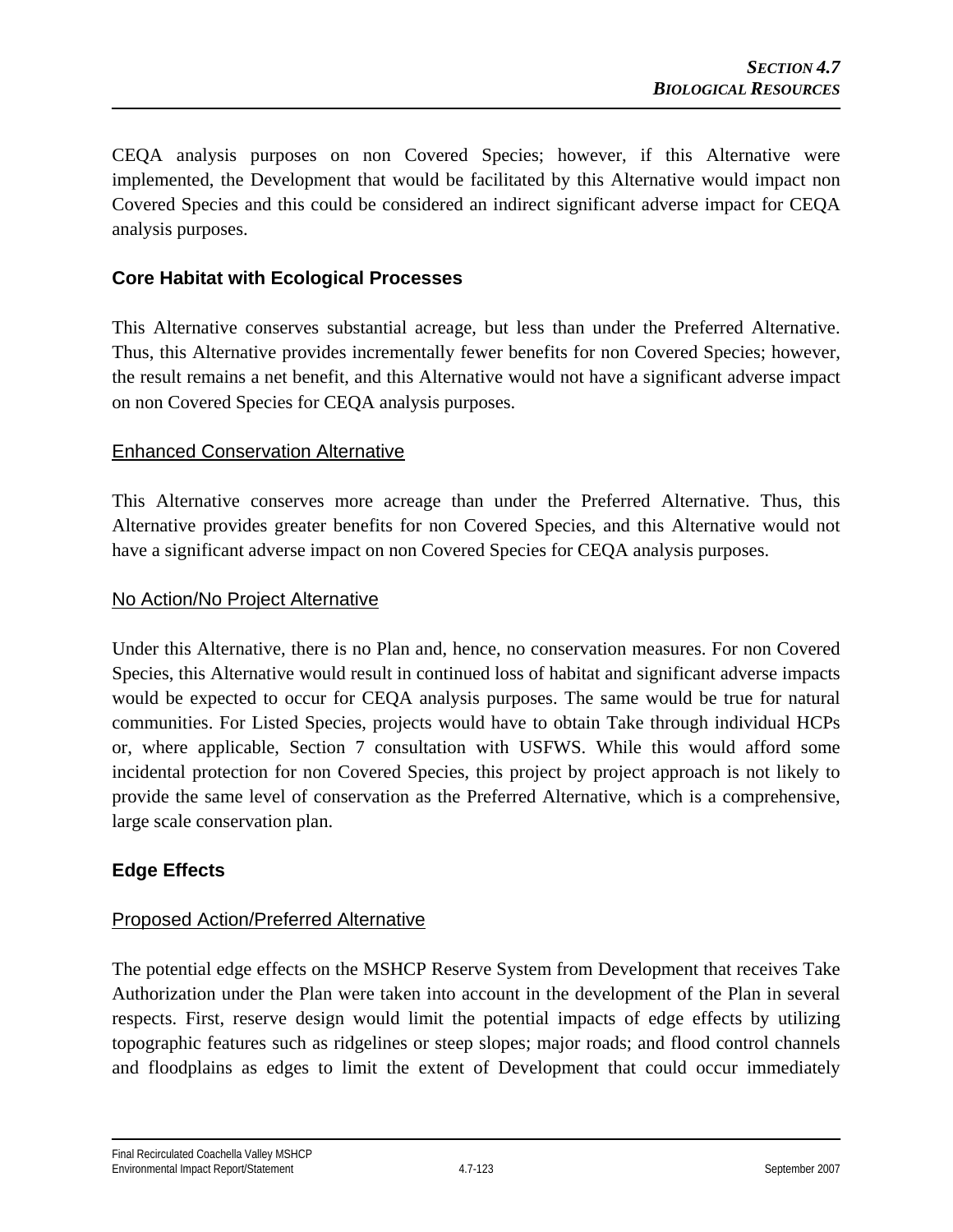adjacent to Core Habitat or Biological Corridors and Linkages. The Conservation Areas are also substantial in size, which further minimizes the overall impact of edge effects.

The Plan also contains Land Use Adjacency Guidelines in Section 4.5 to ensure that Development that does occur within or adjacent to Conservation Areas would include measures to avoid or minimize edge effects. In instances where specific Development proposals are identified as Covered Activities under the Plan, Special Provisions have been included in the relevant Section 4.3 Conservation Area subsections to avoid or minimize edge effects. As a result of all the foregoing, the impacts of edge effects would be less than significant for CEQA analysis purposes.

#### Public Lands Alternative

This Alternative conserves no additional lands for non Covered Species. This Alternative has not included the reserve design measures and the establishment of large Conservation Areas. In many instances, the resulting Conservation Areas include blocks of private lands within the Conservation Areas where Development could occur; thus, significantly increasing the extent of edge effects. As a result, this Alternative would be expected to result in significant adverse impacts from edge effects for CEQA analysis purposes.

### Core Habitat with Ecological Processes

This Alternative conserves substantial acreage, but somewhat less than under the Preferred Alternative. Thus, this Alternative provides incrementally greater potential for edge effects. Overall, however, the potential impacts of edge effects would still be less than significant for CEQA analysis purposes.

### Enhanced Conservation Alternative

This Alternative conserves more acreage than under the Preferred Alternative. For the most part, this would result in larger reserves in which Core Habitat and Biological Corridors and Linkages would be buffered from edge effects; however, in the case of the Big Dune area, the fragmented nature of the habitat there, being interspersed with Development, would result in significant adverse impacts from edge effects for CEQA analysis purposes.

#### No Action/No Project Alternative

Under this Alternative, there is no Plan and, hence, no conservation measures. For Listed Species, projects would have to obtain Take Authorization through individual HCPs or, where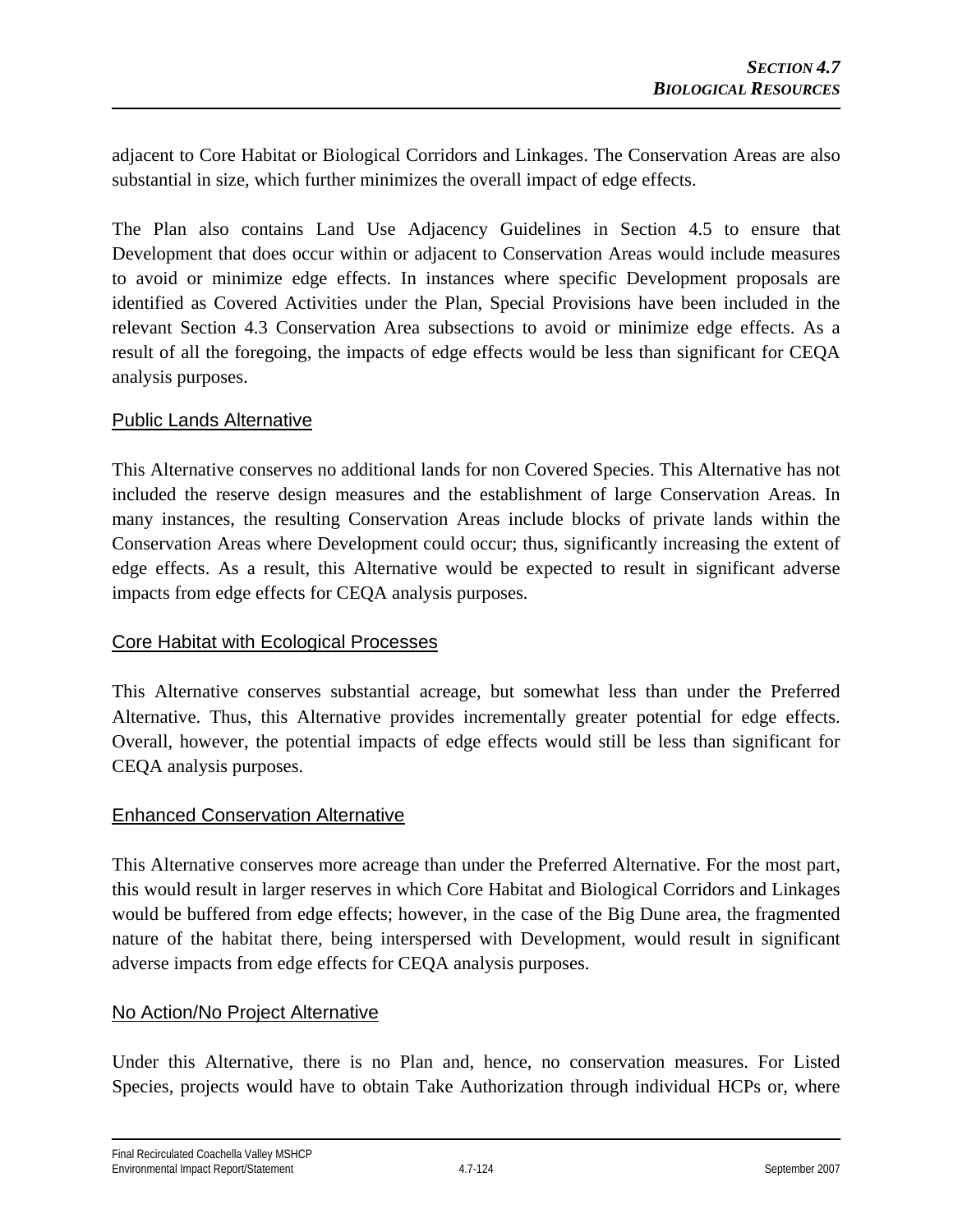applicable, Section 7 consultation with USFWS. The resulting pattern of conserved lands would be likely to have significant adverse impacts from edge effects for CEQA analysis purposes.

## **4.7.4 Mitigation Measures**

#### Proposed Action/Preferred Alternative

The Plan conserves Core Habitat, Essential Ecological Processes, and Biological Corridors and Linkages for the Covered Species and natural communities to the maximum extent practicable in the Plan Area. It also incorporates avoidance, minimization and mitigation measures; land use adjacency guidelines; and a comprehensive Monitoring and Management Program that are designed to mitigate potential adverse effects to the greatest extent practicable. Because the Plan has been thus designed to adequately conserve the Covered Species and natural communities, and has already incorporated all Feasible measures to mitigate Plan impacts as part of the design of the Plan, no additional mitigation measures are either necessary or Feasible for CEQA analysis purposes.

#### Public Lands Only Alternative

This Alternative would not include a broad acquisition plan as part of the mitigation measures. Management of the existing reserves would be increased, so that Covered Species within these reserves would receive greater protection. Additional lands might be added to reserves or new reserves created by Complementary Conservation or from mitigation measures developed through the CEQA review of Development projects that did not receive Take Authorization under this Alternative. This Alternative would result in less conservation than the Preferred Alternative, and thus would have greater impact on Covered Species and natural communities. It is not known what species the Wildlife Agencies would determine meet the criteria for issuance of Take Authorization under this Alternative. No Feasible mitigation measures have been identified.

#### Core Habitat with Ecological Processes Alternative

This Alternative would result in less conservation than the Preferred Alternative, and thus would have greater impact on Covered Species and natural communities. It is not known what species the Wildlife Agencies would determine meet the criteria for issuance of Take Authorization under this Alternative No Feasible mitigation measures have been identified.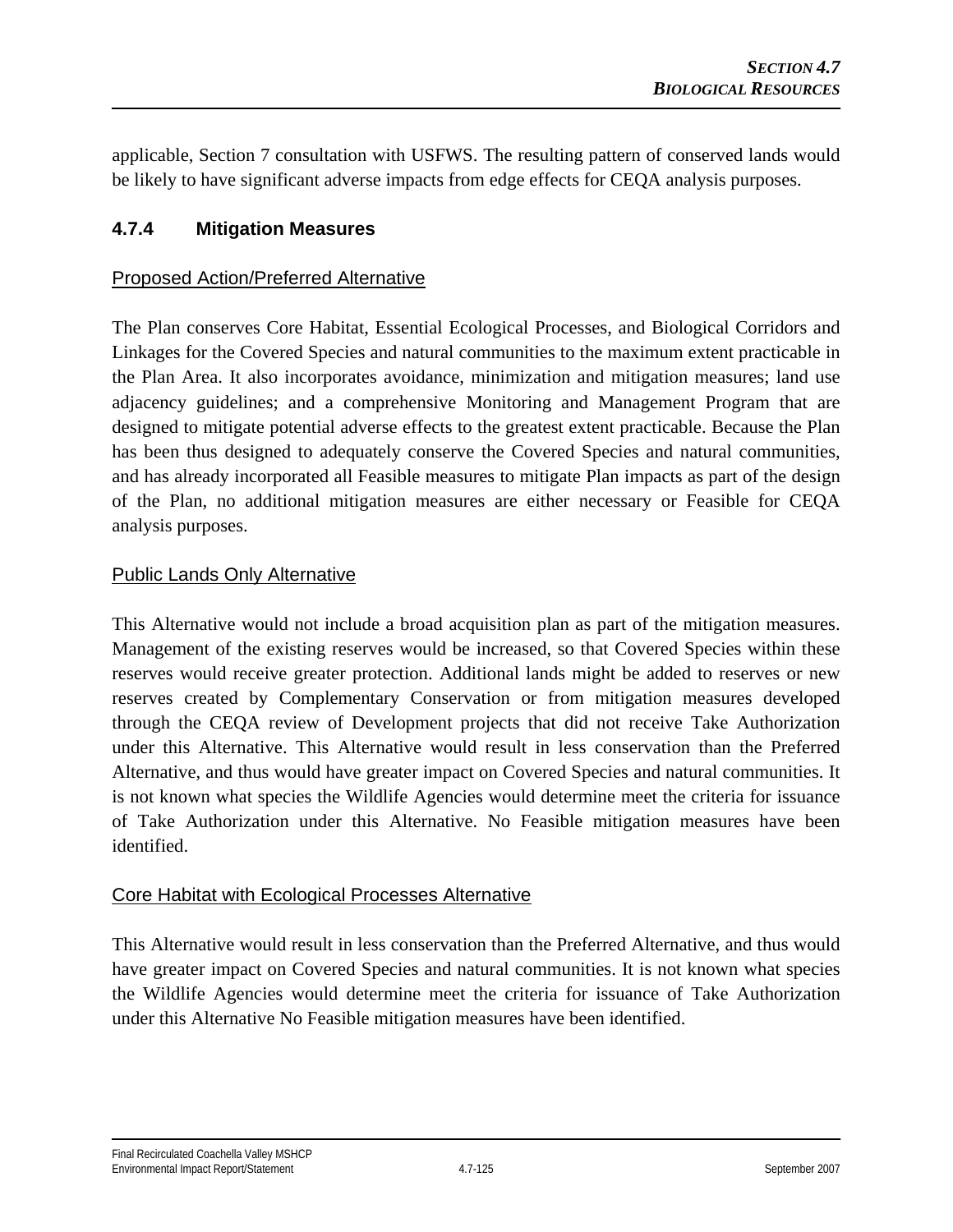### Enhanced Conservation Alternative

This Alternative would result in the acquisition and management of more land than the Preferred Alternative. All other provisions of the Preferred Alternative would apply. No Feasible mitigation measures have been identified.

### No Action/No Project Alternative

Under this Alternative, no Plan would be implemented. Individual projects that required Take Authorization would need to obtain it through either individual HCPs or through a Section 7 consultation with USFWS, when applicable. No Feasible mitigation measures have been identified.

## **4.7.5 Levels of Significance after Mitigation for CEQA Analysis**

### Proposed Action/Preferred Alternative

The impacts of the Proposed Action/Preferred Alternative would be less than significant for CEQA analysis purposes on Biological Resources because the Plan provides a coherent, comprehensive conservation Plan that would provide beneficial impacts for the Covered Species and natural communities in the Plan Area.. It establishes the MSHCP Reserve System that consists of Existing Conservation Lands, Complimentary Conservation lands and Additional Conservation Lands that would provide for the Conservation of the Covered Species. The Plan's components would minimize and mitigate to the maximum extent practicable impacts to Covered Species and establish the mitigation required for subsequent Development within the Plan Area. Additionally, the Plan benefits non-Covered Species that are associated with these natural communities as well.

#### Public Lands Only Alternative

This Alternative would not include acquisition of additional lands for conservation. Management of the existing reserves would be increased, so that Covered Species within these reserves would receive greater protection. Additional lands might be added to the MSHCP Reserve System. However, this Alternative would result in less conservation than the Preferred Alternative, and thus would have a significant impact on certain Covered Species and natural communities for CEQA analysis purposes. The Wildlife Agencies would determine, following their evaluation of the Plan which species, if any, the Plan meets the criteria for issuance of Take Authorization under this Alternative. No Feasible mitigation measures are identified that would reduce the significant impacts of this Alternative as proposed to below a level of significance.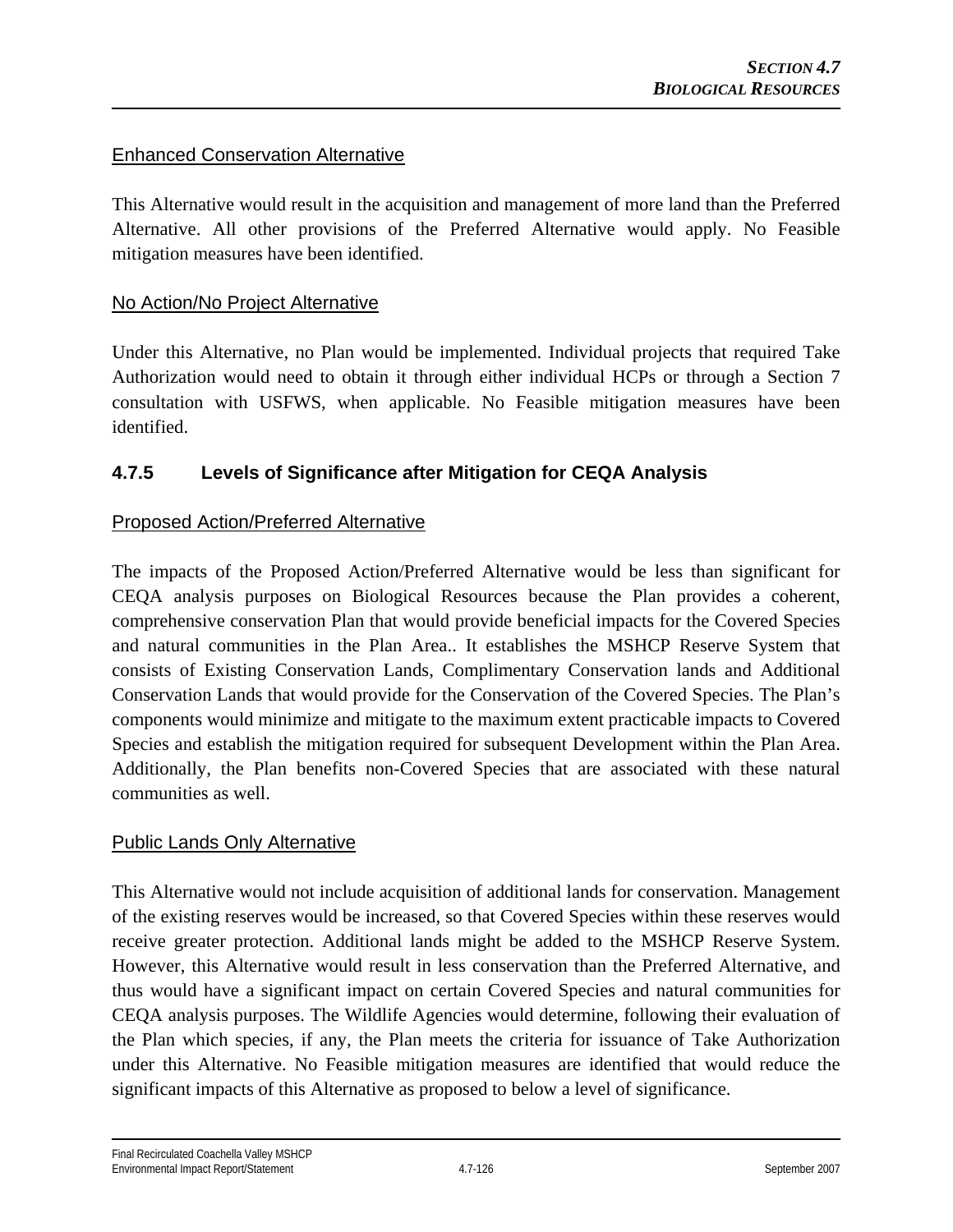### Core Habitat with Ecological Processes Alternative

This Alternative would result in less conservation than the Preferred Alternative, and thus would have a significant impact on certain Covered Species and natural communities for CEQA analysis purposes. The Wildlife Agencies would determine, following their evaluation of the Plan which species, if any, the Plan meets the criteria for issuance of Take Authorization under this Alternative. No Feasible mitigation measures are identified that would reduce the significant impacts of this Alternative as proposed to below a level of significance for CEQA analysis purposes.

### Enhanced Conservation Alternative

Alternative 3 would result in the acquisition and management of more land than the Preferred Alternative. All other provisions of the Preferred Alternative would apply. Therefore, impacts from this Alternative would be less than significant for CEQA analysis purposes.

#### No Action/No Project Alternative

Under this Alternative, no Plan would be implemented. Individual projects that required Take Authorization would need to obtain it through either individual HCPs or through a Section 7 consultation with USFWS, when applicable. This Alternative could result in significant adverse impacts to biological resources for CEQA analysis purposes due to the lack of protection for both Covered and non-Covered Species. No Feasible mitigation measures have been identified.

### **Summary**

The impacts of the Preferred Alternative and the Enhanced Conservation Alternative would be less than significant on Biological Resources for CEQA analysis purposes. The Public Lands, Core Habitat With Ecological Processes, and No Action/No Project Alternatives could have unmitigated impacts to biological resources.